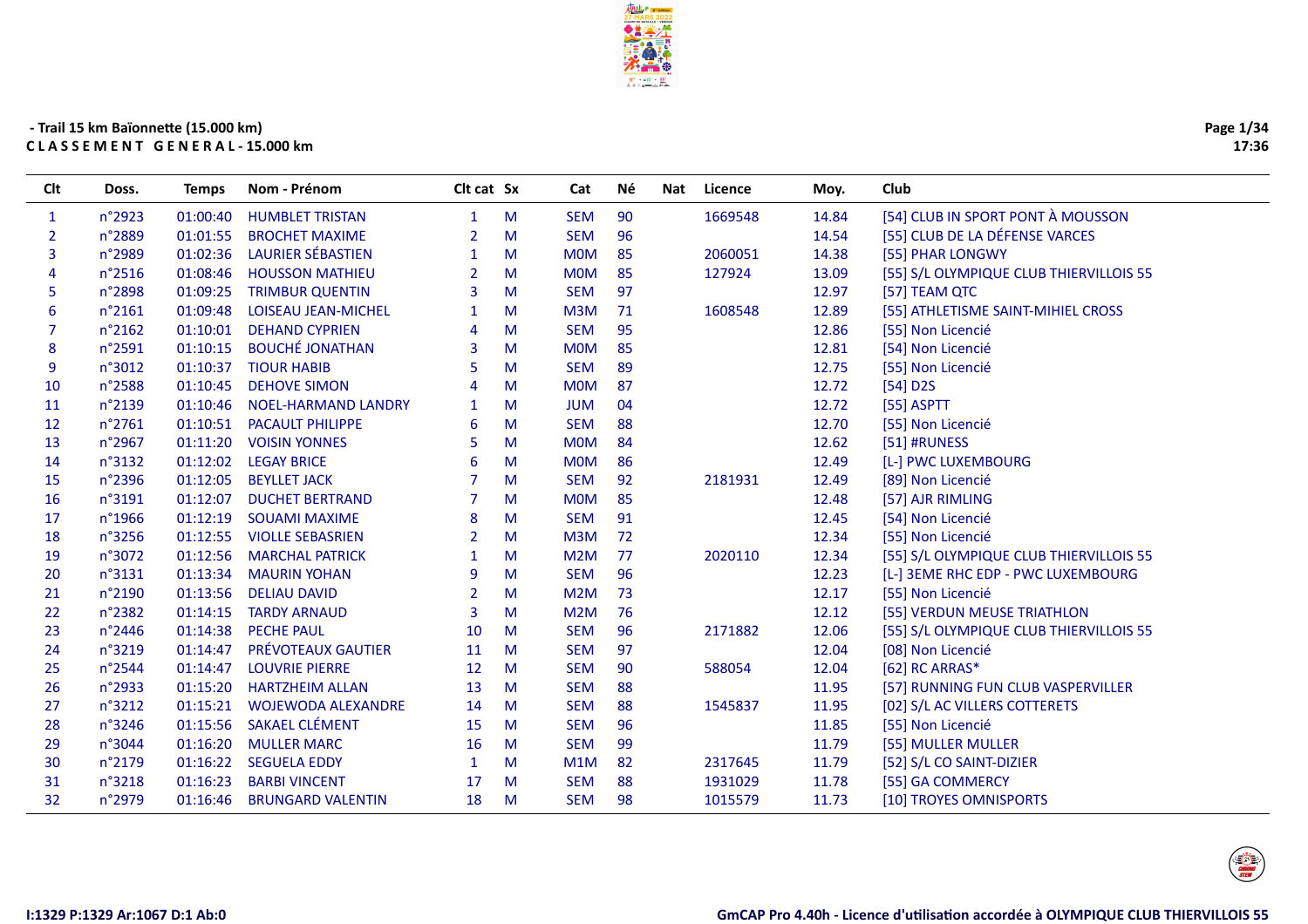

| Clt | Doss.           | <b>Temps</b> | Nom - Prénom              | Clt cat Sx   |   | Cat              | Né | Nat | Licence | Moy.  | Club                                    |
|-----|-----------------|--------------|---------------------------|--------------|---|------------------|----|-----|---------|-------|-----------------------------------------|
| 33  | $n^{\circ}2215$ | 01:16:54     | <b>CLEMENT EMERIC</b>     | $\mathbf{1}$ | M | <b>ESM</b>       | 02 |     |         | 11.71 | [88] Non Licencié                       |
| 34  | n°2938          | 01:17:16     | <b>FORDOXCEL MATHIEU</b>  | 8            | M | <b>MOM</b>       | 87 |     | 279859  | 11.65 | [54] COS VILLERS ATHLÈTE                |
| 35  | n°2460          | 01:17:26     | <b>SCHWEITZER MATHIEU</b> | 19           | M | <b>SEM</b>       | 94 |     |         | 11.62 | [54] Non Licencié                       |
| 36  | n°2304          | 01:17:36     | <b>MARTIN PAUL</b>        | 20           | M | <b>SEM</b>       | 98 |     |         | 11.60 | [54] Non Licencié                       |
| 37  | n°2806          | 01:17:41     | <b>PERGENT YOANN</b>      | 21           | M | <b>SEM</b>       | 91 |     |         | 11.59 | [55] Non Licencié                       |
| 38  | n°3239          | 01:17:42     | <b>SALLE GERALD</b>       | 2            | M | M1M              | 82 |     |         | 11.59 | [08] Non Licencié                       |
| 39  | n°2799          | 01:17:43     | <b>LEOCADIE ANIEL</b>     | 9            | M | <b>MOM</b>       | 87 |     |         | 11.58 | [55] LA TEAM LÈ LA                      |
| 40  | n°3048          | 01:17:44     | <b>ADRIAN SIMON</b>       | 22           | M | <b>SEM</b>       | 88 |     |         | 11.58 | [55] EMC2                               |
| 41  | n°2900          | 01:17:51     | <b>DEZY BENOIT</b>        | 3            | M | M1M              | 80 |     |         | 11.56 | [51] Non Licencié                       |
| 42  | n°2718          | 01:18:45     | <b>ANDRE CHRISTOPHE</b>   | 4            | M | M <sub>2</sub> M | 73 |     | 683616  | 11.43 | [55] S/L OLYMPIQUE CLUB THIERVILLOIS 55 |
| 43  | n°2621          | 01:19:05     | <b>THIEBAUX SERGE</b>     | -1           | M | M4M              | 65 |     | 2228421 | 11.38 | [55] S/L OLYMPIQUE CLUB THIERVILLOIS 55 |
| 44  | n°3268          | 01:19:31     | <b>VOGRIG LISA</b>        |              | F | <b>SEF</b>       | 96 |     |         | 11.32 | [55] Non Licencié                       |
| 45  | n°3058          | 01:19:40     | <b>DIAS AURÉLIEN</b>      | 23           | M | <b>SEM</b>       | 94 |     |         | 11.30 | [55] BENNETOUTLA                        |
| 46  | n°3083          | 01:20:05     | <b>PORTIER GUILLAUME</b>  | 10           | M | <b>MOM</b>       | 87 |     |         | 11.24 | [57] Non Licencié                       |
| 47  | n°3114          | 01:20:30     | <b>SCHENINI NICOLAS</b>   | 24           | M | <b>SEM</b>       | 88 |     |         | 11.18 | [55] Non Licencié                       |
| 48  | n°2403          | 01:20:37     | <b>CAMUS GEOFFREY</b>     | 25           | M | <b>SEM</b>       | 96 |     |         | 11.17 | [54] Non Licencié                       |
| 49  | n°2892          | 01:20:44     | <b>LOUIS JIMMY</b>        | 26           | M | <b>SEM</b>       | 92 |     |         | 11.15 | [55] Non Licencié                       |
| 50  | n°2891          | 01:20:46     | <b>DI MARCO EMMANUEL</b>  | 27           | M | <b>SEM</b>       | 91 |     |         | 11.14 | [55] Non Licencié                       |
| 51  | n°3183          | 01:20:52     | <b>BRISART JONATHAN</b>   | 11           | M | <b>MOM</b>       | 87 |     |         | 11.13 | [57] Non Licencié                       |
| 52  | n°2175          | 01:21:08     | <b>TUJAGUE ROMAIN</b>     | 28           | M | <b>SEM</b>       | 88 |     |         | 11.10 | [55] Non Licencié                       |
| 53  | n°2589          | 01:21:31     | PETIT BENJAMIN            | 29           | M | <b>SEM</b>       | 91 |     |         | 11.04 | [57] Non Licencié                       |
| 54  | n°2348          | 01:21:34     | <b>MULLER EMMANUEL</b>    | 30           | M | <b>SEM</b>       | 89 |     |         | 11.04 | [67] Non Licencié                       |
| 55  | n°3088          | 01:21:50     | <b>BERTHAUD DAMIEN</b>    | 12           | M | <b>MOM</b>       | 84 |     |         | 11.00 | [55] TEAM BARATHON                      |
| 56  | $n^{\circ}2611$ | 01:21:56     | <b>BREZARD ETIENNE</b>    | 31           | M | <b>SEM</b>       | 95 |     |         | 10.99 | [56] Non Licencié                       |
| 57  | n°3266          | 01:22:12     | <b>CORDIER QUENTIN</b>    | 32           | M | <b>SEM</b>       | 94 |     |         | 10.95 | [55] Non Licencié                       |
| 58  | n°2492          | 01:22:31     | <b>MACHADO ENZO</b>       | 2            | M | <b>JUM</b>       | 03 |     |         | 10.91 | [55] Non Licencié                       |
| 59  | n°2487          | 01:22:49     | <b>BRUCH JÉRÉMY</b>       | 33           | M | <b>SEM</b>       | 95 |     |         | 10.87 | [57] Non Licencié                       |
| 60  | n°3207          | 01:22:49     | <b>LELONG NICOLAS</b>     | 34           | M | <b>SEM</b>       | 90 |     |         | 10.87 | [54] Non Licencié                       |
| 61  | n°2978          | 01:22:49     | <b>BRUNGARD FRÉDÉRIC</b>  | 2            | M | M4M              | 67 |     | 761253  | 10.87 | [10] TROYES OMNISPORTS                  |
| 62  | n°2322          | 01:22:53     | <b>VICTOR MARTIN</b>      | 3            | M | <b>JUM</b>       | 04 |     |         | 10.86 | [54] Non Licencié                       |
| 63  | n°2908          | 01:22:53     | <b>GERARD THIBAUT</b>     | 35           | M | <b>SEM</b>       | 97 |     |         | 10.86 | [54] EMC2                               |
| 64  | n°2930          | 01:23:04     | <b>ILLES SYLVAIN</b>      | 36           | M | <b>SEM</b>       | 89 |     |         | 10.84 | $[54]$ GRDF                             |
|     |                 |              |                           |              |   |                  |    |     |         |       |                                         |

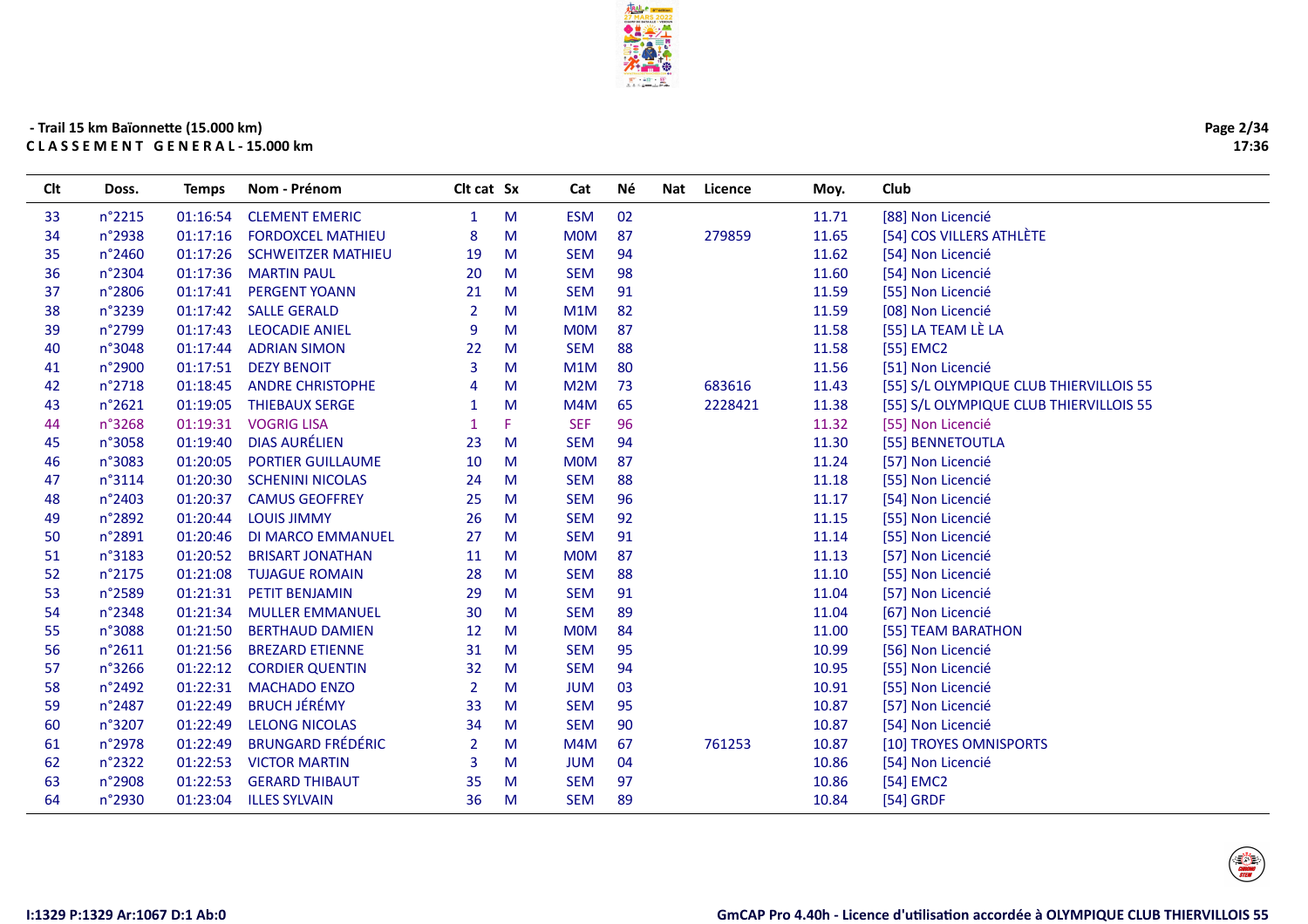

Clt Doss. Temps Nom-Prénom <br />
Clt cat Sx <br />
Cat Né Nat Licence Moy. Club

# **- Trail 15 km Baïonnee (15.000 km)C L A S S E M E N T G E N E R A L - 15.000 km**

| 65 | $n^{\circ}2212$  | 01:23:05 | <b>DEGUISNE STEPHANE</b> | 5  | M  | M2M              | 73  |          | 10.83 | [88] RING14 ENSEMBLE                    |
|----|------------------|----------|--------------------------|----|----|------------------|-----|----------|-------|-----------------------------------------|
| 66 | n°2214           | 01:23:08 | <b>CLEMENT ÉRIC</b>      | 3  | M  | M3M              | 70  |          | 10.83 | [88] Non Licencié                       |
| 67 | n°2657           | 01:24:20 | <b>DE BORTOLI HUBERT</b> | 4  | M  | M3M              | 69  |          | 10.67 | [57] NSTT                               |
| 68 | n°2894           | 01:24:24 | <b>MULLER JORDAN</b>     | 37 | M  | <b>SEM</b>       | 92  |          | 10.66 | [75] Non Licencié                       |
| 69 | n°3043           | 01:24:28 | <b>BANDINI VALENTIN</b>  | 38 | M  | <b>SEM</b>       | 97  |          | 10.66 | [55] Non Licencié                       |
| 70 | n°2178           | 01:24:32 | <b>PASQUIER CAROLE</b>   | 1  | F. | <b>MOF</b>       | 85  | 2312500  | 10.65 | [52] S/L CO SAINT-DIZIER                |
| 71 | n°2188           | 01:24:52 | <b>MARTIN MICHAEL</b>    | 4  | M  | M1M              | -81 | 2341290  | 10.61 | [38] AL SAINT-MARCELLIN                 |
| 72 | n°2907           | 01:24:59 | <b>GILLET RAPHAËL</b>    | 13 | M  | <b>MOM</b>       | 83  | H.       | 10.59 | [B6] Non Licencié                       |
| 73 | n°3151           | 01:24:59 | SZCZEPANKIEWICZ LAURENT  | 39 | M  | <b>SEM</b>       | 90  | 134466   | 10.59 | [55] S/L OLYMPIQUE CLUB THIERVILLOIS 55 |
| 74 | n°2480           | 01:25:00 | <b>BUYSSE ESTEBAN</b>    | 4  | M  | <b>JUM</b>       | 03  |          | 10.59 | [55] Non Licencié                       |
| 75 | n°2913           | 01:25:06 | <b>ZANDER STEPHANIE</b>  |    | F. | M1F              | 78  |          | 10.58 | [57] CA MALLING                         |
| 76 | n°2070           | 01:25:13 | <b>LEGARDEUR MATTEO</b>  | 2  | M  | <b>ESM</b>       | 01  |          | 10.56 | [01] Non Licencié                       |
| 77 | n°3042           | 01:25:13 | <b>SCHLEININGER EFIC</b> | 5  | M  | M <sub>3</sub> M | 69  |          | 10.56 | [57] Non Licencié                       |
| 78 | n°2709           | 01:25:22 | <b>SANSON DAMIEN</b>     | 40 | M  | <b>SEM</b>       | 95  |          | 10.54 | [55] TRAIL PICON                        |
| 79 | n°2209           | 01:25:29 | <b>CHARRETTE SYLVAIN</b> | 6  | M  | M <sub>3</sub> M | 72  |          | 10.53 | [55] Non Licencié                       |
| 80 | $n^{\circ}2643$  | 01:25:33 | <b>MOURA NICOLAS</b>     | 6  | M  | M2M              | 77  |          | 10.52 | [54] Non Licencié                       |
| 81 | n°3146           | 01:25:37 | <b>HENRY GUILLAUME</b>   | 41 | M  | <b>SEM</b>       | 88  |          | 10.51 | [55] AMICALE MANEGE CARRE               |
| 82 | n°2853           | 01:25:41 | <b>ARTISSON MATHIEU</b>  | 42 | M  | <b>SEM</b>       | 91  |          | 10.50 | [08] Non Licencié                       |
| 83 | n°2554           | 01:25:49 | <b>JEITZ JULIEN</b>      | 43 | M  | <b>SEM</b>       | 97  |          | 10.49 | [55] TEAM VEOLIA                        |
| 84 | n°2782           | 01:25:57 | <b>DA SILVA BRIGITTE</b> |    | F  | M <sub>2F</sub>  | 75  | 518726   | 10.47 | [77] PAYS DE NEMOURS RUNNING TRAIL      |
| 85 | n°2560           | 01:26:02 | <b>THOMAS LOÏC</b>       | 44 | M  | <b>SEM</b>       | 96  |          | 10.46 | [57] TEAM VEOLIA                        |
| 86 | n°1998           | 01:26:32 | <b>LOUIS DAVID</b>       | 14 | M  | <b>MOM</b>       | 86  |          | 10.40 | [55] Non Licencié                       |
| 87 | $n^{\circ}2665$  | 01:26:49 | <b>LEGRAND MAXIME</b>    | 15 | M  | <b>MOM</b>       | 83  | 40862661 | 10.37 | [55] ASPTT VERDUN                       |
| 88 | n°3287           | 01:26:57 | <b>PATON OLIVIER</b>     |    | M  | M <sub>2</sub> M | 74  |          | 10.35 | [54] Non Licencié                       |
| 89 | n°2239           | 01:26:58 | <b>MANGENOT YVAN</b>     |    | M  | M3M              | 68  |          | 10.35 | [57] Non Licencié                       |
| 90 | n°2346           | 01:26:59 | <b>LALLEMAND ERIC</b>    | 1  | M  | M <sub>5</sub> M | 61  |          | 10.35 | [88] TRIATHLON CLUB DEODATIEN           |
| 91 | n°2902           | 01:27:06 | <b>DAUPHY GEOFFREY</b>   | 45 | M  | <b>SEM</b>       | 91  |          | 10.33 | [51] Non Licencié                       |
| 92 | $n^{\circ}$ 2256 | 01:27:11 | <b>MOUTAUX GREGOIRE</b>  | 46 | M  | <b>SEM</b>       | 93  |          | 10.32 | [55] ASC MONTIERS/SAULX                 |
| 93 | n°2005           | 01:27:21 | <b>DEPRÉ CYRIL</b>       | 5  | M  | M1M              | 82  |          | 10.31 | [55] US THIERVILLE                      |
| 94 | n°2647           | 01:27:32 | METTENDORF JÉRÔME        | 8  | M  | M2M              | 75  |          | 10.28 | [55] Non Licencié                       |
| 95 | n°2489           | 01:27:33 | <b>ALONSO DAMIEN</b>     | 47 | M  | <b>SEM</b>       | 96  |          | 10.28 | [52] PEPETTE CREW                       |
| 96 | n°2083           | 01:27:36 | <b>BIGOT LAURENT</b>     | 6  | M  | M1M              | 82  | 2181250  | 10.27 | [55] S/L CO SAINT-DIZIER                |
|    |                  |          |                          |    |    |                  |     |          |       |                                         |



 $\begin{pmatrix}\n\frac{\partial f}{\partial x}\\
\frac{\partial f}{\partial y}\n\end{pmatrix}$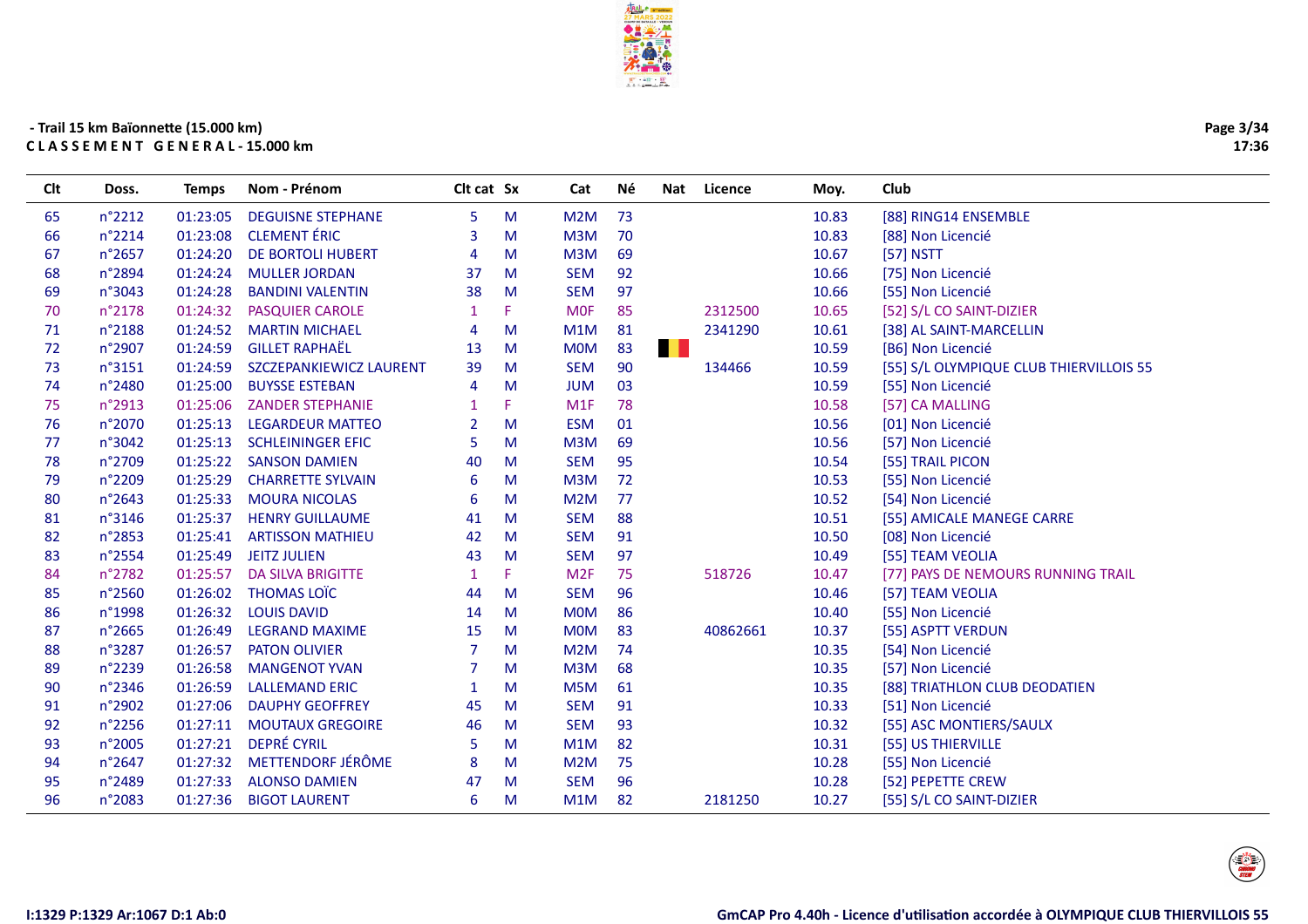

| Page 4/34 |
|-----------|
| 17:36     |

| Clt | Doss.           | <b>Temps</b> | Nom - Prénom                   | Clt cat Sx     |   | Cat              | Νé | Nat | Licence | Moy.  | Club                                    |
|-----|-----------------|--------------|--------------------------------|----------------|---|------------------|----|-----|---------|-------|-----------------------------------------|
| 97  | n°3240          | 01:27:42     | <b>LIBRON CHRISTOPHE</b>       | 8              | M | M3M              | 68 |     |         | 10.26 | [08] Non Licencié                       |
| 98  | n°2860          | 01:27:43     | <b>RAUSSIN LAURENT</b>         | 9              | M | M3M              | 72 |     | 2423646 | 10.26 | [55] S/L OLYMPIQUE CLUB THIERVILLOIS 55 |
| 99  | n°2479          | 01:27:47     | <b>BASTIEN LAURENT</b>         | 10             | M | M3M              | 72 |     |         | 10.25 | [55] ANCERVILLE                         |
| 100 | n°3097          | 01:27:56     | <b>VARNIER CHRISTOPHE</b>      | 3              | м | M4M              | 67 |     |         | 10.24 | [51] SAULX ET ORNAIN SPORT              |
| 101 | n°2886          | 01:28:09     | <b>GUERNANE KEVIN</b>          | 48             | M | <b>SEM</b>       | 90 |     |         | 10.21 | [54] Non Licencié                       |
| 102 | n°3215          | 01:28:12     | <b>LOMBARD VINCENT</b>         | 11             | M | M3M              | 70 |     |         | 10.21 | [55] Non Licencié                       |
| 103 | n°2813          | 01:28:15     | <b>ZUNINO NICOLAS</b>          | 49             | M | <b>SEM</b>       | 97 |     |         | 10.20 | [55] Non Licencié                       |
| 104 | n°2413          | 01:28:20     | <b>FINCK NICOLAS</b>           | 9              | м | M <sub>2</sub> M | 77 |     |         | 10.19 | [55] FC FAINS VEEL                      |
| 105 | n°1976          | 01:28:21     | <b>DELANNOY QUENTIN</b>        | 50             | M | <b>SEM</b>       | 89 |     |         | 10.19 | [55] Non Licencié                       |
| 106 | n°2378          | 01:28:22     | <b>KREBS DAVID</b>             | 12             | M | M3M              | 72 |     |         | 10.19 | [57] Non Licencié                       |
| 107 | n°2635          | 01:28:28     | <b>STOTZ FERDINAND</b>         | 51             | M | <b>SEM</b>       | 94 |     |         | 10.17 | [54] STOTZ FERDINAND                    |
| 108 | n°3238          | 01:28:39     | <b>ZEHREN BENJAMIN</b>         | 16             | M | <b>MOM</b>       | 84 |     |         | 10.15 | [57] Non Licencié                       |
| 109 | n°3265          | 01:28:42     | <b>VAUTRIN ROMAIN</b>          | 17             | M | <b>MOM</b>       | 85 |     |         | 10.15 | [55] TRAI DE L'ESPOIR                   |
| 110 | n°3030          | 01:29:03     | <b>HACQUIN ANTHONY</b>         | 52             | M | <b>SEM</b>       | 93 |     |         | 10.11 | [57] TEAM TRAIL-RUNNING                 |
| 111 | n°2945          | 01:29:18     | <b>PICARD ANTHONY</b>          | 53             | M | <b>SEM</b>       | 99 |     |         | 10.08 | [54] Non Licencié                       |
| 112 | n°2944          | 01:29:19     | <b>PICARD ALEXANDRE</b>        | 54             | M | <b>SEM</b>       | 95 |     |         | 10.08 | [57] Non Licencié                       |
| 113 | n°2123          | 01:29:20     | <b>WEISS LAURENT</b>           | 13             | M | M3M              | 69 |     |         | 10.07 | [33] Non Licencié                       |
| 114 | n°2826          | 01:29:22     | <b>ALTHEN LOUIS</b>            | 55             | M | <b>SEM</b>       | 99 |     |         | 10.07 | [55] Non Licencié                       |
| 115 | n°2703          | 01:29:25     | <b>ERARD DIDIER</b>            | $\overline{A}$ | м | M4M              | 67 |     |         | 10.07 | [55] AMB 55                             |
| 116 | n°2663          | 01:29:28     | <b>VAST FABRICE</b>            |                | M | M1M              | 79 |     |         | 10.06 | [54] Non Licencié                       |
| 117 | n°2677          | 01:29:29     | <b>MENANT ERIC</b>             | 5              | M | M4M              | 63 |     | 1462199 | 10.06 | [91] VAL D'ORGE ATHLETIC                |
| 118 | n°2638          | 01:29:31     | <b>VINCENT OPHELIE</b>         | $\overline{2}$ | p | <b>MOF</b>       | 84 |     |         | 10.05 | [55] Non Licencié                       |
| 119 | $n^{\circ}2641$ | 01:29:32     | <b>VAUTRIN STÉPHANE</b>        | 14             | M | M3M              | 72 |     | 1372689 | 10.05 | [54] CO BLENOD                          |
| 120 | n°2870          | 01:29:35     | <b>ROULIS AYMERIC</b>          | 56             | M | <b>SEM</b>       | 96 |     |         | 10.05 | [91] Non Licencié                       |
| 121 | n°3100          | 01:29:44     | <b>BELLANGER JULIEN</b>        | 18             | M | <b>MOM</b>       | 85 |     |         | 10.03 | [21] Non Licencié                       |
| 122 | n°2914          | 01:29:45     | <b>PICONE ALEXIS</b>           | 57             | M | <b>SEM</b>       | 98 |     |         | 10.03 | [55] Non Licencié                       |
| 123 | n°3211          | 01:29:46     | <b>VANHERSECKE FRANÇOIS</b>    | 58             | M | <b>SEM</b>       | 93 |     |         | 10.03 | [57] Non Licencié                       |
| 124 | n°2616          | 01:30:01     | <b>HENRYON CHRISTOPHE</b>      | 8              | M | M1M              | 82 |     |         | 10.00 | [54] PROMOBE                            |
| 125 | n°3057          | 01:30:08     | <b>COCHENER FRÉDÉRIC</b>       | 10             | M | M <sub>2</sub> M | 73 |     |         | 9.99  | [52] LES SOCQUETTES ROSES               |
| 126 | n°2269          | 01:30:16     | <b>GREFF JULIEN</b>            | 59             | M | <b>SEM</b>       | 93 |     |         | 9.97  | [55] POMPIERS DE VERDUN                 |
| 127 | n°3095          | 01:30:16     | <b>CHOLLEY ROULLEAU MARTIN</b> | 60             | M | <b>SEM</b>       | 90 |     |         | 9.97  | [54] MARTIN CHOLLEY-ROULLEAU            |
| 128 | n°2268          | 01:30:17     | <b>VITRY MICKAEL</b>           | 11             | M | M <sub>2</sub> M | 77 |     |         | 9.97  | [55] POMPIERS DE VERDUN                 |
|     |                 |              |                                |                |   |                  |    |     |         |       |                                         |

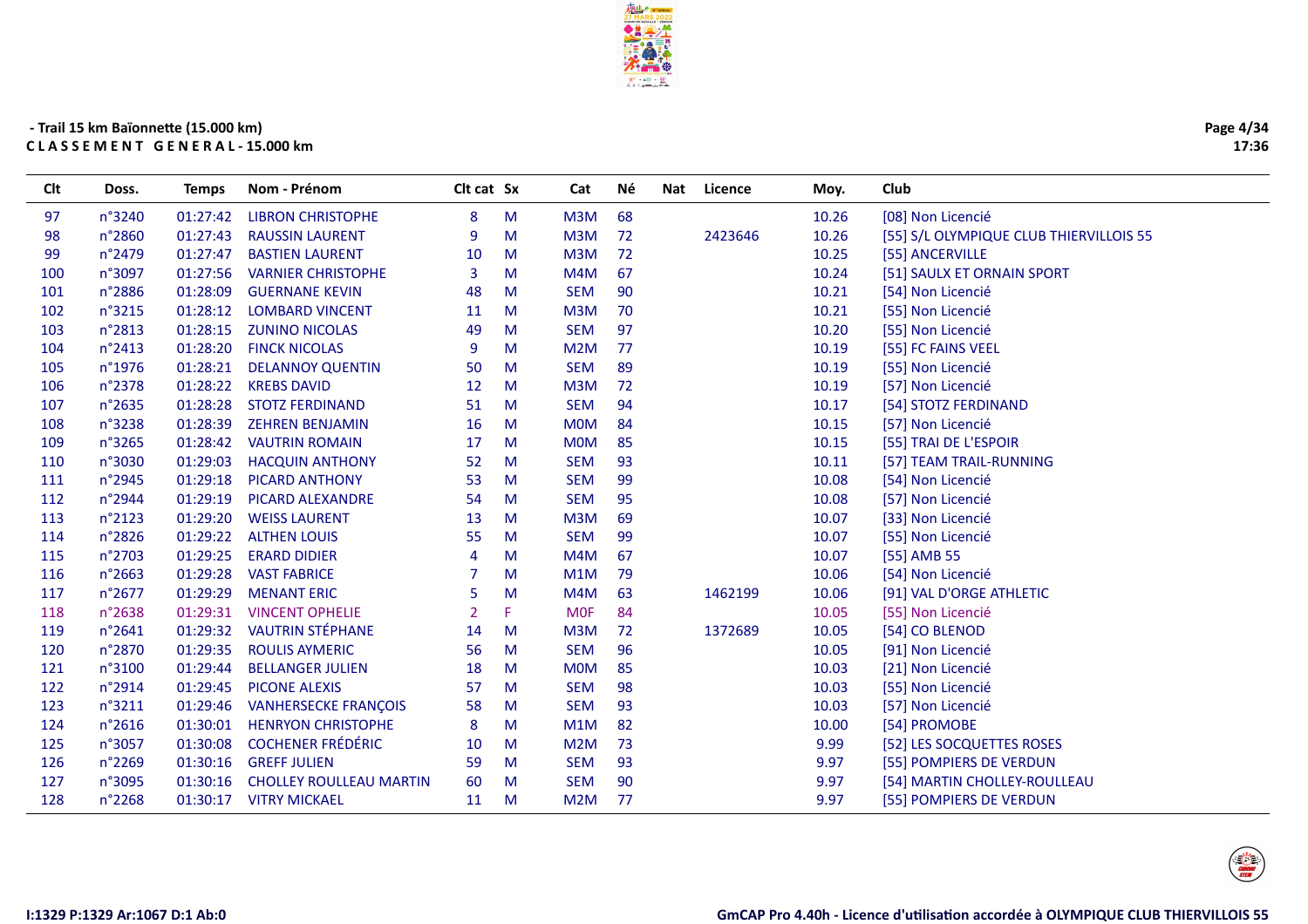

Clt Doss. Temps Nom-Prénom <br />
Clt cat Sx <br />
Cat Né Nat Licence Moy. Club

# **- Trail 15 km Baïonnee (15.000 km)C L A S S E M E N T G E N E R A L - 15.000 km**

| 129 | n°2485          | 01:30:24 | <b>DEHOVE LUCAS</b>          | 61             | M  | <b>SEM</b> | 88              |          | 9.96 | [39] Non Licencié                   |
|-----|-----------------|----------|------------------------------|----------------|----|------------|-----------------|----------|------|-------------------------------------|
| 130 | n°2664          | 01:30:41 | <b>FORTEL PATRICIA</b>       | 3              | F. | <b>MOF</b> | 87              | 40828236 | 9.93 | [55] ASPTT VERDUN                   |
| 131 | n°2988          | 01:30:42 | <b>MATHELIN SEBASTIEN</b>    | 12             | M  | M2M        | 75              |          | 9.92 | [52] BA 113                         |
| 132 | n°2295          | 01:30:49 | <b>STEINMETZ CAROLINE</b>    | $\overline{2}$ | F. | M1F        | 80              |          | 9.91 | [57] Non Licencié                   |
| 133 | $n^{\circ}2277$ | 01:30:57 | <b>DUMONTIER Julien</b>      | 62             | M  | <b>SEM</b> | 88              |          | 9.90 | [55] les loups de belrupt           |
| 134 | n°3213          | 01:30:59 | <b>OXOMBRE THOMAS</b>        | 63             | M  | <b>SEM</b> | 99              |          | 9.89 | [54] BATT ET ASSOCIÉS               |
| 135 | n°2721          | 01:31:02 | <b>SINGUINIA PIERRE</b>      | 64             | M  | <b>SEM</b> | 94              | 2420823  | 9.89 | [57] ES CREHANGE-FAULQUEMONT        |
| 136 | n°2620          | 01:31:05 | <b>ROUX ANTHONY</b>          | 19             | M  | <b>MOM</b> | 86              |          | 9.88 | [55] LES EMPLAQUÉS                  |
| 137 | n°2550          | 01:31:08 | <b>CLERC LAURENT</b>         | 15             | M  | M3M        | 69              | 1650532  | 9.88 | [57] TEAM VEOLIA                    |
| 138 | n°2628          | 01:31:09 | <b>GOLTRANT AURELIEN</b>     | 20             | M  | <b>MOM</b> | 84              |          | 9.88 | [55] EMC2                           |
| 139 | n°2741          | 01:31:12 | <b>LECOINTE MICHEL</b>       | $\overline{2}$ | M  | M5M        | 59              |          | 9.87 | [67] Non Licencié                   |
| 140 | n°2725          | 01:31:19 | <b>BRACONNOT ANDRE</b>       | 1              | M  | M6M        | 53              | 1454734  | 9.86 | [55] S/L GROUPE ATHLETIC COMMERCIEN |
| 141 | n°2819          | 01:31:19 | <b>CARVALHO ANTONIO</b>      | 6              | M  | M4M        | $\bullet$<br>65 |          | 9.86 | [11] Non Licencié                   |
| 142 | n°2849          | 01:31:25 | <b>MENIS SÉBASTIEN</b>       | 65             | M  | <b>SEM</b> | 94              |          | 9.85 | [57] Non Licencié                   |
| 143 | n°2851          | 01:31:27 | <b>DELL OLMO GHISLAIN</b>    | 21             | M  | <b>MOM</b> | 84              |          | 9.84 | [57] Non Licencié                   |
| 144 | n°2975          | 01:31:28 | <b>DA SILVA PAUL</b>         | 13             | M  | M2M        | 75              |          | 9.84 | [77] Non Licencié                   |
| 145 | n°2590          | 01:31:29 | <b>LEFORT FREDERIC</b>       | $\overline{7}$ | M  | M4M        | 67              |          | 9.84 | [54] Non Licencié                   |
| 146 | n°3004          | 01:31:30 | <b>JANIAUD FRISER ÉLODIE</b> | $\overline{2}$ | F. | <b>SEF</b> | 88              |          | 9.84 | [54] Non Licencié                   |
| 147 | n°3248          | 01:31:48 | <b>FICHE GREGORY</b>         | 22             | M  | <b>MOM</b> | 84              |          | 9.80 | [55] Non Licencié                   |
| 148 | n°3214          | 01:31:49 | <b>ADAM FRÉDÉRIC</b>         | 14             | M  | M2M        | 73              |          | 9.80 | [57] Non Licencié                   |
| 149 | n°2294          | 01:31:59 | <b>MUNIER DIDIER</b>         | 8              | M  | M4M        | 67              |          | 9.79 | [55] AS HUTIN                       |
| 150 | n°2757          | 01:32:01 | <b>RICOUX ADRIEN</b>         | 5              | M  | <b>JUM</b> | 04              |          | 9.78 | [78] Non Licencié                   |
| 151 | n°2053          | 01:32:02 | <b>JACOBÉ THOMAS</b>         | 23             | M  | <b>MOM</b> | 85              |          | 9.78 | [55] Non Licencié                   |
| 152 | n°1958          | 01:32:03 | <b>CHAUFER VIVIEN</b>        | 24             | M  | <b>MOM</b> | 86              |          | 9.78 | [55] BELLEVILLE                     |
| 153 | n°3035          | 01:32:10 | <b>HUBERT FABRICE</b>        | 9              | M  | M4M        | 65              |          | 9.77 | [52] LES SOCQUETTES                 |
| 154 | n°2667          | 01:32:10 | <b>BRYCHE SAMUEL</b>         | 9              | M  | M1M        | 82              |          | 9.77 | [55] Non Licencié                   |
| 155 | n°2769          | 01:32:11 | <b>DAUTEUILLE SALOMÉ</b>     | 3              | F. | <b>SEF</b> | 94              | 1724230  | 9.76 | [08] VOUZIERS OXYGENE               |
| 156 | n°2627          | 01:32:12 | <b>VITTER BASTIEN</b>        | 66             | M  | <b>SEM</b> | 89              | 2265816  | 9.76 | [08] VOUZIERS OXYGENE               |
| 157 | n°2810          | 01:32:12 | <b>TAILLANDIER DYLAN</b>     | 67             | M  | <b>SEM</b> | 94              | 2177939  | 9.76 | [08] VOUZIERS OXYGENE               |
| 158 | n°2196          | 01:32:19 | <b>DUBRET FELICIA</b>        | 4              | F. | <b>SEF</b> | 91              |          | 9.75 | [13] Non Licencié                   |
| 159 | n°2069          | 01:32:19 | <b>LEGARDEUR FRANCK</b>      | 16             | M  | M3M        | 69              |          | 9.75 | [01] Non Licencié                   |
| 160 | n°2472          | 01:32:22 | <b>BODET STEPHANE</b>        | 15             | M  | M2M        | 76              |          | 9.75 | [55] SAMPY'RUN                      |
|     |                 |          |                              |                |    |            |                 |          |      |                                     |

**Page 5/3417:36**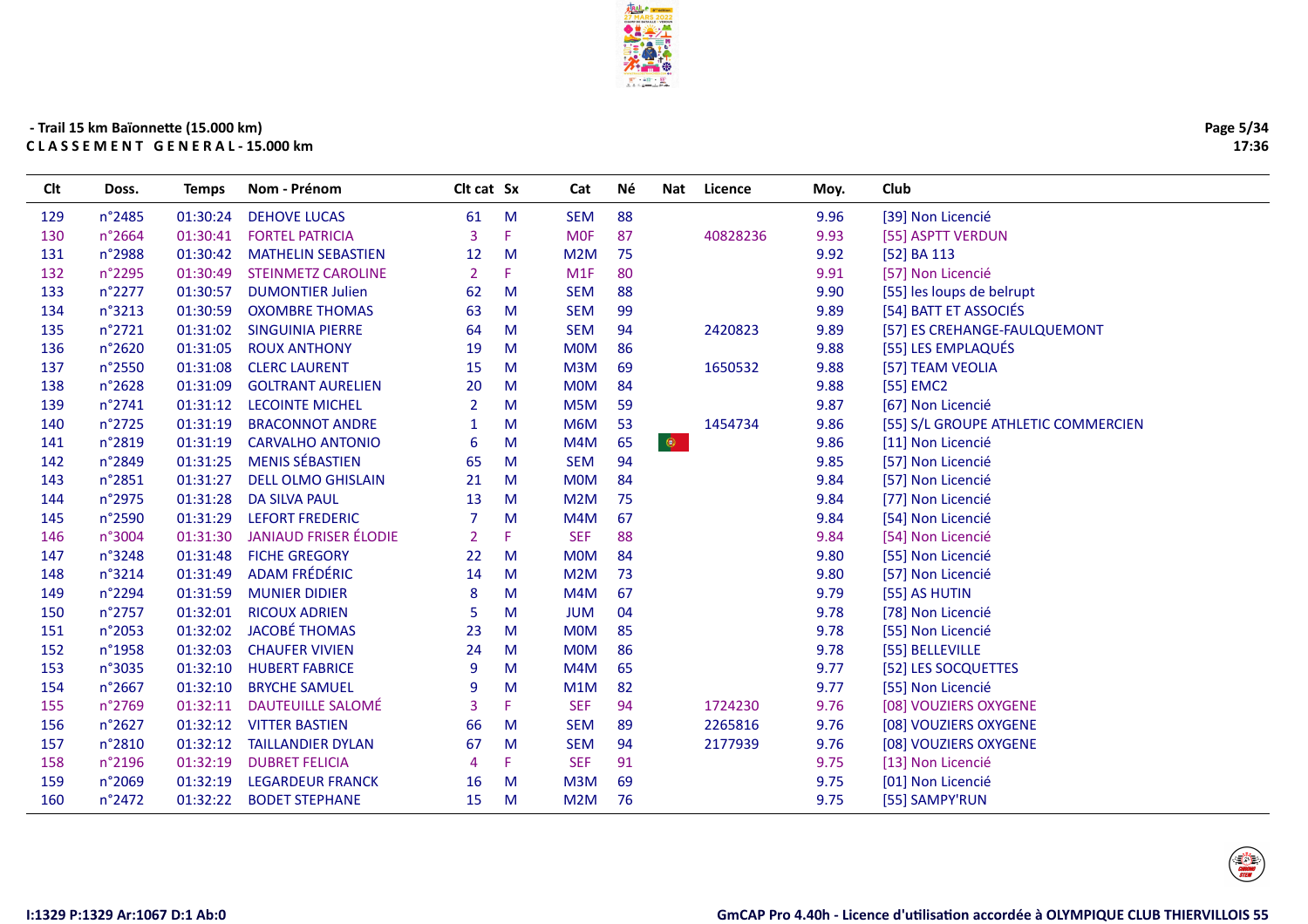

| Clt | Doss.            | <b>Temps</b> | Nom - Prénom                | Clt cat Sx            |    | Cat             | Νé | Nat          | Licence  | Moy. | Club                              |
|-----|------------------|--------------|-----------------------------|-----------------------|----|-----------------|----|--------------|----------|------|-----------------------------------|
| 161 | n°2087           | 01:32:23     | <b>HALVICK CHRISTOPHE</b>   | 17                    | M  | M3M             | 70 |              |          | 9.74 | [57] Non Licencié                 |
| 162 | n°3163           | 01:32:25     | <b>SORNAY MICHAEL</b>       | 16                    | M  | M2M             | 74 |              |          | 9.74 | [57] PAGNY FOOTING                |
| 163 | n°2594           | 01:32:26     | <b>DURIF KARINE</b>         | 2                     | F. | M <sub>2F</sub> | 74 |              | 1181723  | 9.74 | [36] EA ISSOUDUN                  |
| 164 | n°2342           | 01:32:27     | <b>MARTINOT PHILIPPE</b>    | $\overline{2}$        | M  | M6M             | 55 |              | 2263160  | 9.74 | [55] S/L CO SAINT-DIZIER          |
| 165 | n°3089           | 01:32:31     | <b>BAUDLET CYRIL</b>        | 10                    | M  | M1M             | 79 |              |          | 9.73 | [55] Non Licencié                 |
| 166 | n°2958           | 01:32:34     | <b>MOTCH REGINAL</b>        | 17                    | M  | M2M             | 74 | <b>THE R</b> |          | 9.72 | [55] Non Licencié                 |
| 167 | n°2488           | 01:32:38     | <b>MONTEIRO QUENTIN</b>     | 68                    | M  | <b>SEM</b>      | 96 |              |          | 9.72 | [57] TRAIL IN WOIPPY              |
| 168 | n°2484           | 01:32:39     | <b>GRANDJEAN EMILIEN</b>    | 69                    | M  | <b>SEM</b>      | 89 |              |          | 9.72 | [57] JUDO CLUB VERNY              |
| 169 | n°2699           | 01:32:54     | <b>ROURE LAURENT</b>        | 18                    | M  | M3M             | 70 |              | 1430564  | 9.69 | [54] CO BLENOD                    |
| 170 | n°2462           | 01:32:59     | <b>GOBILLARD NICOLAS</b>    | 70                    | M  | <b>SEM</b>      | 94 |              |          | 9.68 | [76] Non Licencié                 |
| 171 | n°2932           | 01:33:27     | <b>MONNERAT MATTHIEU</b>    | 25                    | M  | <b>MOM</b>      | 85 |              |          | 9.63 | [51] Non Licencié                 |
| 172 | n°2260           | 01:33:28     | <b>TENARD ARTHUR</b>        | 71                    | M  | <b>SEM</b>      | 91 |              |          | 9.63 | [75] TEAM DAMVIBOV                |
| 173 | $n^{\circ}$ 2523 | 01:33:30     | <b>BARDIN FABRICE</b>       | 18                    | M  | M2M             | 74 |              |          | 9.63 | [55] Non Licencié                 |
| 174 | n°2762           | 01:33:31     | <b>MANSON JULIEN</b>        | 26                    | M  | <b>MOM</b>      | 85 |              |          | 9.62 | [13] Non Licencié                 |
| 175 | n°2255           | 01:33:44     | <b>DURAND BASTIEN</b>       | 72                    | M  | <b>SEM</b>      | 94 |              |          | 9.60 | [55] ASC MONTIERS/SAULX           |
| 176 | n°2102           | 01:33:54     | <b>ROCHIAS SIDONIE</b>      | 3                     | F  | M2F             | 76 |              | 40556737 | 9.59 | $[55]$ ASPTT                      |
| 177 | n°3221           | 01:33:55     | <b>MAGAR MARC</b>           | 27                    | M  | <b>MOM</b>      | 85 |              |          | 9.58 | Non Licencié                      |
| 178 | $n^{\circ}2503$  | 01:33:57     | <b>KRUSZEWSKI JIMMY</b>     | 11                    | M  | M1M             | 82 |              |          | 9.58 | [57] Non Licencié                 |
| 179 | n°2874           | 01:34:00     | <b>DUFRAIGNE ALEXIS</b>     | 3                     | M  | <b>ESM</b>      | 02 |              |          | 9.57 | [55] Non Licencié                 |
| 180 | n°2921           | 01:34:13     | <b>HACQUIN RÉMI</b>         | 3                     | M  | M5M             | 62 |              |          | 9.55 | [55] EMC2                         |
| 181 | n°2477           | 01:34:16     | <b>WEIN LAURE</b>           | $\boldsymbol{\Delta}$ | F  | M <sub>2F</sub> | 76 |              |          | 9.55 | [57] CAP ENTRANGE                 |
| 182 | n°2354           | 01:34:19     | <b>COYARD FLORENT</b>       | 19                    | M  | M3M             | 69 |              | C05251C  | 9.54 | [55] VERDUN MEUSE TRIATHLON       |
| 183 | n°3244           | 01:34:27     | <b>CULOT PONCÉ STÉPHANE</b> | 19                    | M  | M2M             | 76 |              |          | 9.53 | [55] AVANCE TJRS, LE FOND EST LÀ. |
| 184 | n°3161           | 01:34:28     | <b>CHALLANT MARC</b>        | 12                    | M  | M1M             | 79 |              |          | 9.53 | [55] Non Licencié                 |
| 185 | n°2966           | 01:34:43     | <b>ZEHREN THOMAS</b>        | 73                    | M  | <b>SEM</b>      | 88 |              |          | 9.50 | [55] Non Licencié                 |
| 186 | n°2189           | 01:34:45     | <b>COTTAREL VALENTIN</b>    | 74                    | M  | <b>SEM</b>      | 96 |              |          | 9.50 | [75] BELLEY SPORT PÉDESTRE        |
| 187 | n°2194           | 01:34:45     | <b>LOPEZ THIBAUT</b>        | 75                    | M  | <b>SEM</b>      | 93 |              |          | 9.50 | [91] Non Licencié                 |
| 188 | n°3253           | 01:34:45     | <b>QUENESCOURT KÉVIN</b>    | 28                    | M  | <b>MOM</b>      | 83 |              |          | 9.50 | [55] LES POILUS DU FAUBOURG PAVÉ  |
| 189 | n°3046           | 01:34:45     | LAFLOTTE ALEXANDRE          | 29                    | M  | <b>MOM</b>      | 83 |              |          | 9.50 | [55] KARIN MULLER                 |
| 190 | n°3254           | 01:34:50     | <b>LORRAIN THIERRY</b>      | 10                    | M  | M4M             | 64 |              |          | 9.49 | [55] LES POILUS DU FAUBOURG PAVÉ  |
| 191 | n°2321           | 01:34:51     | <b>ISLER ALEXANDRE</b>      | 76                    | M  | <b>SEM</b>      | 96 |              |          | 9.49 | [57] Non Licencié                 |
| 192 | n°3015           | 01:34:55     | <b>REMY FREDERIC</b>        | 20                    | M  | M2M             | 76 |              |          | 9.48 | [54] Non Licencié                 |
|     |                  |              |                             |                       |    |                 |    |              |          |      |                                   |

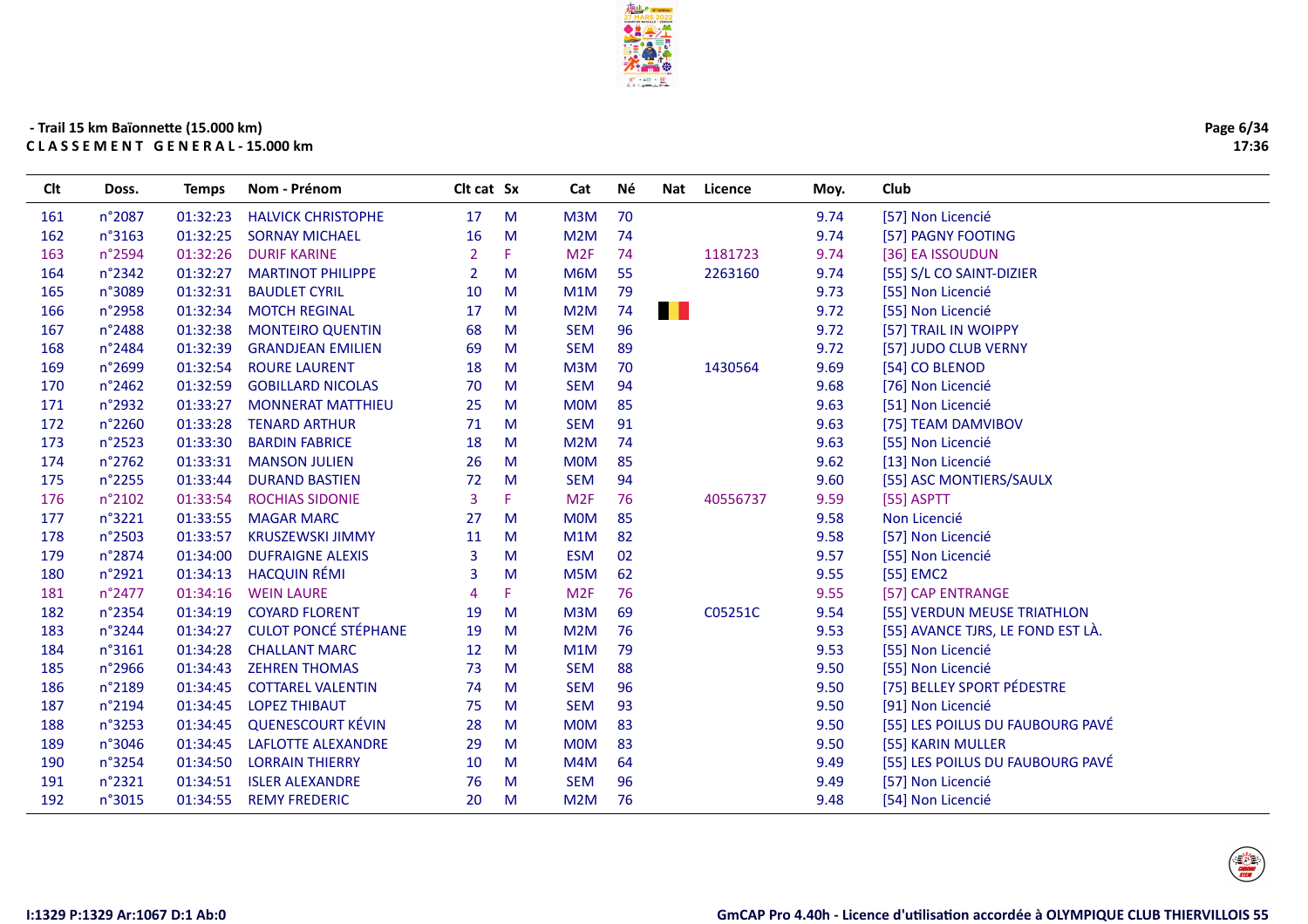

| Page 7/34 |       |  |
|-----------|-------|--|
|           | 17:36 |  |

| 01<br><b>BEUREY ALBAN</b><br><b>ESM</b><br>9.48<br>n°3109<br>01:34:56<br>М<br>[75] Non Licencié<br>193<br>$\overline{4}$<br>n°2086<br>1824679<br>01:34:56<br><b>AKROUM NOUREDINE</b><br>20<br>M<br>M3M<br>70<br>9.48<br>[52] S/L CO SAINT-DIZIER<br>194<br><b>BOUTE RÉMI</b><br>n°2592<br>01:34:57<br><b>SEM</b><br>88<br>77<br>M<br>9.48<br>[59] Non Licencié<br>195<br>[57] OXYGÈNE LAQUENEXY - LEUCÉMIE ESPOIR<br>n°2661<br>01:35:00<br><b>NOIRANT ERIC</b><br>196<br>11<br>M<br>M4M<br>65<br>9.48<br>$n^{\circ}773$<br>01:35:03<br><b>LANG THIBAUT</b><br><b>MOM</b><br>87<br>9.47<br>$[01]$ CERN<br>197<br>30<br>M<br>n°2405<br>01:35:29<br><b>LEROY ANTONIN</b><br>04<br>1674956<br>9.43<br>[08] CA SEDAN<br>198<br>6<br>M<br><b>JUM</b><br>n°2333<br>01:35:36<br><b>ETTING FLORIAN</b><br><b>JUM</b><br>03<br>9.42<br>[55] Non Licencié<br>199<br>м<br>M4F<br>n°3055<br>01:35:36<br><b>SEGALLA BLANDINE</b><br>F<br>64<br>9.41<br>[54] LE GROUPETO DE JO<br>200<br>1<br>n°2445<br>01:35:40<br><b>OME CHRISTOPHE</b><br>M3M<br>72<br>9.41<br>[55] BELLEVILLE SUR MEUSE<br>201<br>21<br>M<br>n°2388<br>01:35:42<br>21<br>M <sub>2</sub> M<br>74<br>9.41<br>[57] Non Licencié<br>202<br><b>PORTOLANI YANNICK</b><br>M<br>91<br>n°2021<br>01:35:49<br><b>LALONDE MARC</b><br>78<br><b>SEM</b><br>9.39<br>203<br>M<br>[44] Non Licencié<br>69<br>n°2497<br>01:35:56<br><b>HUMBERT OLIVIER</b><br>M3M<br>9.38<br>[55] Non Licencié<br>204<br>22<br>M<br>n°2605<br>01:36:00<br><b>SEM</b><br>99<br><b>MANOUVRIER HUGO</b><br>79<br>M<br>9.38<br>[55] Non Licencié<br>205<br>PIERQUET SÉBASTIEN<br>206<br>n°3054<br>01:36:01<br>22<br>M<br>M <sub>2</sub> M<br>77<br>9.37<br>[57] POMPIERS THIONVILLE<br>01:36:06<br><b>JUBARD MICKAEL</b><br>M1M<br>80<br>9.37<br>[36] EA ISSOUDUN<br>207<br>n°2580<br>13<br>M<br>01:36:20<br><b>STEINMETZ DAVID</b><br>80<br>9.34<br>208<br>n°2296<br>14<br>M<br>M1M<br>[57] Non Licencié<br>n°2862<br>01:36:21<br><b>MOM</b><br>87<br>9.34<br><b>BRUNEL VICTOR</b><br>M<br>[55] Non Licencié<br>209<br>31<br>n°3255<br>73<br>01:36:23<br><b>SCHNEIDER ANNE-CHRISTELLE</b><br>5<br>F.<br>M2F<br>9.34<br>[55] AMB55<br>210<br>n°2910<br>01:36:30<br><b>BOHIN ARNAUD</b><br>M1M<br>80<br>9.33<br>211<br>[55] Non Licencié<br>15<br>M<br><b>QUENTIN KÉVIN</b><br>n°3069<br>01:36:30<br><b>SEM</b><br>94<br>9.33<br>212<br>80<br>M<br>[54] Non Licencié<br>97<br>n°2347<br>01:36:32<br><b>FREIMANN CEDRIC</b><br>81<br><b>SEM</b><br>9.32<br>213<br>[55] Non Licencié<br>M<br>n°3232<br>01:36:41<br><b>FERSING ARNAUD</b><br>M <sub>2</sub> M<br>76<br>9.31<br>214<br>23<br>M<br>[54] Non Licencié<br>93<br>n°1953<br>01:36:41<br>82<br><b>SEM</b><br>9.31<br>215<br><b>MARCHAND BENOIT</b><br>M<br>[55] Non Licencié<br>n°2773<br>01:36:43<br><b>BUHAJEZUK FABIEN</b><br><b>SEM</b><br>92<br>9.31<br>[57] Non Licencié<br>216<br>83<br>M<br>67<br>n°2244<br>01:36:44<br><b>DIAS SYLVAIN</b><br>M<br>M4M<br>9.30<br>[55] Non Licencié<br>217<br>12<br>n°3185<br>01:36:45<br><b>CASADAMONT DIDIER</b><br>23<br>M3M<br>71<br>9.30<br>[57] Non Licencié<br>218<br>M<br><b>COURCELLE MAËVA</b><br>98<br>n°2903<br>01:36:48<br>5<br>F.<br><b>SEF</b><br>9.30<br>[57] TEAM QTC<br>219<br>n°2039<br>01:36:48<br><b>SCHMIT NATHAN</b><br>8<br><b>JUM</b><br>03<br>9.30<br>[54] RUN RUN PONT A MOUSSON<br>220<br>м<br><b>MOF</b><br>85<br>n°2976<br>01:36:51<br><b>HARFF MATHILDE</b><br>F<br>9.29<br>221<br>[57] Non Licencié<br>$\overline{A}$<br><b>PREUX STÉPHANE</b><br>n°2228<br>01:36:54<br>68<br>9.29<br>222<br>M3M<br>[77] LES TAGADAS<br>24<br>M<br><b>MULLER KARIN</b><br>70<br>223<br>n°3045<br>01:36:54<br>$\mathbf{1}$<br>F<br>M <sub>3F</sub><br>9.29<br>[55] FERME DE PALAMEIX<br><b>DIDON DENIS</b><br>73<br>n°2499<br>01:37:20<br>M <sub>2</sub> M<br>9.25<br>[55] Non Licencié<br>224<br>24<br>M | Clt | Doss. | <b>Temps</b> | Nom - Prénom | Clt cat Sx | Cat | Νé | Nat | Licence | Moy. | Club |
|-----------------------------------------------------------------------------------------------------------------------------------------------------------------------------------------------------------------------------------------------------------------------------------------------------------------------------------------------------------------------------------------------------------------------------------------------------------------------------------------------------------------------------------------------------------------------------------------------------------------------------------------------------------------------------------------------------------------------------------------------------------------------------------------------------------------------------------------------------------------------------------------------------------------------------------------------------------------------------------------------------------------------------------------------------------------------------------------------------------------------------------------------------------------------------------------------------------------------------------------------------------------------------------------------------------------------------------------------------------------------------------------------------------------------------------------------------------------------------------------------------------------------------------------------------------------------------------------------------------------------------------------------------------------------------------------------------------------------------------------------------------------------------------------------------------------------------------------------------------------------------------------------------------------------------------------------------------------------------------------------------------------------------------------------------------------------------------------------------------------------------------------------------------------------------------------------------------------------------------------------------------------------------------------------------------------------------------------------------------------------------------------------------------------------------------------------------------------------------------------------------------------------------------------------------------------------------------------------------------------------------------------------------------------------------------------------------------------------------------------------------------------------------------------------------------------------------------------------------------------------------------------------------------------------------------------------------------------------------------------------------------------------------------------------------------------------------------------------------------------------------------------------------------------------------------------------------------------------------------------------------------------------------------------------------------------------------------------------------------------------------------------------------------------------------------------------------------------------------------------------------------------------------------------------------------------------------------------------------------------------------------------------------------------------------------------------------------------------------------------------------------------------------------------------------------------------------------------|-----|-------|--------------|--------------|------------|-----|----|-----|---------|------|------|
|                                                                                                                                                                                                                                                                                                                                                                                                                                                                                                                                                                                                                                                                                                                                                                                                                                                                                                                                                                                                                                                                                                                                                                                                                                                                                                                                                                                                                                                                                                                                                                                                                                                                                                                                                                                                                                                                                                                                                                                                                                                                                                                                                                                                                                                                                                                                                                                                                                                                                                                                                                                                                                                                                                                                                                                                                                                                                                                                                                                                                                                                                                                                                                                                                                                                                                                                                                                                                                                                                                                                                                                                                                                                                                                                                                                                                                         |     |       |              |              |            |     |    |     |         |      |      |
|                                                                                                                                                                                                                                                                                                                                                                                                                                                                                                                                                                                                                                                                                                                                                                                                                                                                                                                                                                                                                                                                                                                                                                                                                                                                                                                                                                                                                                                                                                                                                                                                                                                                                                                                                                                                                                                                                                                                                                                                                                                                                                                                                                                                                                                                                                                                                                                                                                                                                                                                                                                                                                                                                                                                                                                                                                                                                                                                                                                                                                                                                                                                                                                                                                                                                                                                                                                                                                                                                                                                                                                                                                                                                                                                                                                                                                         |     |       |              |              |            |     |    |     |         |      |      |
|                                                                                                                                                                                                                                                                                                                                                                                                                                                                                                                                                                                                                                                                                                                                                                                                                                                                                                                                                                                                                                                                                                                                                                                                                                                                                                                                                                                                                                                                                                                                                                                                                                                                                                                                                                                                                                                                                                                                                                                                                                                                                                                                                                                                                                                                                                                                                                                                                                                                                                                                                                                                                                                                                                                                                                                                                                                                                                                                                                                                                                                                                                                                                                                                                                                                                                                                                                                                                                                                                                                                                                                                                                                                                                                                                                                                                                         |     |       |              |              |            |     |    |     |         |      |      |
|                                                                                                                                                                                                                                                                                                                                                                                                                                                                                                                                                                                                                                                                                                                                                                                                                                                                                                                                                                                                                                                                                                                                                                                                                                                                                                                                                                                                                                                                                                                                                                                                                                                                                                                                                                                                                                                                                                                                                                                                                                                                                                                                                                                                                                                                                                                                                                                                                                                                                                                                                                                                                                                                                                                                                                                                                                                                                                                                                                                                                                                                                                                                                                                                                                                                                                                                                                                                                                                                                                                                                                                                                                                                                                                                                                                                                                         |     |       |              |              |            |     |    |     |         |      |      |
|                                                                                                                                                                                                                                                                                                                                                                                                                                                                                                                                                                                                                                                                                                                                                                                                                                                                                                                                                                                                                                                                                                                                                                                                                                                                                                                                                                                                                                                                                                                                                                                                                                                                                                                                                                                                                                                                                                                                                                                                                                                                                                                                                                                                                                                                                                                                                                                                                                                                                                                                                                                                                                                                                                                                                                                                                                                                                                                                                                                                                                                                                                                                                                                                                                                                                                                                                                                                                                                                                                                                                                                                                                                                                                                                                                                                                                         |     |       |              |              |            |     |    |     |         |      |      |
|                                                                                                                                                                                                                                                                                                                                                                                                                                                                                                                                                                                                                                                                                                                                                                                                                                                                                                                                                                                                                                                                                                                                                                                                                                                                                                                                                                                                                                                                                                                                                                                                                                                                                                                                                                                                                                                                                                                                                                                                                                                                                                                                                                                                                                                                                                                                                                                                                                                                                                                                                                                                                                                                                                                                                                                                                                                                                                                                                                                                                                                                                                                                                                                                                                                                                                                                                                                                                                                                                                                                                                                                                                                                                                                                                                                                                                         |     |       |              |              |            |     |    |     |         |      |      |
|                                                                                                                                                                                                                                                                                                                                                                                                                                                                                                                                                                                                                                                                                                                                                                                                                                                                                                                                                                                                                                                                                                                                                                                                                                                                                                                                                                                                                                                                                                                                                                                                                                                                                                                                                                                                                                                                                                                                                                                                                                                                                                                                                                                                                                                                                                                                                                                                                                                                                                                                                                                                                                                                                                                                                                                                                                                                                                                                                                                                                                                                                                                                                                                                                                                                                                                                                                                                                                                                                                                                                                                                                                                                                                                                                                                                                                         |     |       |              |              |            |     |    |     |         |      |      |
|                                                                                                                                                                                                                                                                                                                                                                                                                                                                                                                                                                                                                                                                                                                                                                                                                                                                                                                                                                                                                                                                                                                                                                                                                                                                                                                                                                                                                                                                                                                                                                                                                                                                                                                                                                                                                                                                                                                                                                                                                                                                                                                                                                                                                                                                                                                                                                                                                                                                                                                                                                                                                                                                                                                                                                                                                                                                                                                                                                                                                                                                                                                                                                                                                                                                                                                                                                                                                                                                                                                                                                                                                                                                                                                                                                                                                                         |     |       |              |              |            |     |    |     |         |      |      |
|                                                                                                                                                                                                                                                                                                                                                                                                                                                                                                                                                                                                                                                                                                                                                                                                                                                                                                                                                                                                                                                                                                                                                                                                                                                                                                                                                                                                                                                                                                                                                                                                                                                                                                                                                                                                                                                                                                                                                                                                                                                                                                                                                                                                                                                                                                                                                                                                                                                                                                                                                                                                                                                                                                                                                                                                                                                                                                                                                                                                                                                                                                                                                                                                                                                                                                                                                                                                                                                                                                                                                                                                                                                                                                                                                                                                                                         |     |       |              |              |            |     |    |     |         |      |      |
|                                                                                                                                                                                                                                                                                                                                                                                                                                                                                                                                                                                                                                                                                                                                                                                                                                                                                                                                                                                                                                                                                                                                                                                                                                                                                                                                                                                                                                                                                                                                                                                                                                                                                                                                                                                                                                                                                                                                                                                                                                                                                                                                                                                                                                                                                                                                                                                                                                                                                                                                                                                                                                                                                                                                                                                                                                                                                                                                                                                                                                                                                                                                                                                                                                                                                                                                                                                                                                                                                                                                                                                                                                                                                                                                                                                                                                         |     |       |              |              |            |     |    |     |         |      |      |
|                                                                                                                                                                                                                                                                                                                                                                                                                                                                                                                                                                                                                                                                                                                                                                                                                                                                                                                                                                                                                                                                                                                                                                                                                                                                                                                                                                                                                                                                                                                                                                                                                                                                                                                                                                                                                                                                                                                                                                                                                                                                                                                                                                                                                                                                                                                                                                                                                                                                                                                                                                                                                                                                                                                                                                                                                                                                                                                                                                                                                                                                                                                                                                                                                                                                                                                                                                                                                                                                                                                                                                                                                                                                                                                                                                                                                                         |     |       |              |              |            |     |    |     |         |      |      |
|                                                                                                                                                                                                                                                                                                                                                                                                                                                                                                                                                                                                                                                                                                                                                                                                                                                                                                                                                                                                                                                                                                                                                                                                                                                                                                                                                                                                                                                                                                                                                                                                                                                                                                                                                                                                                                                                                                                                                                                                                                                                                                                                                                                                                                                                                                                                                                                                                                                                                                                                                                                                                                                                                                                                                                                                                                                                                                                                                                                                                                                                                                                                                                                                                                                                                                                                                                                                                                                                                                                                                                                                                                                                                                                                                                                                                                         |     |       |              |              |            |     |    |     |         |      |      |
|                                                                                                                                                                                                                                                                                                                                                                                                                                                                                                                                                                                                                                                                                                                                                                                                                                                                                                                                                                                                                                                                                                                                                                                                                                                                                                                                                                                                                                                                                                                                                                                                                                                                                                                                                                                                                                                                                                                                                                                                                                                                                                                                                                                                                                                                                                                                                                                                                                                                                                                                                                                                                                                                                                                                                                                                                                                                                                                                                                                                                                                                                                                                                                                                                                                                                                                                                                                                                                                                                                                                                                                                                                                                                                                                                                                                                                         |     |       |              |              |            |     |    |     |         |      |      |
|                                                                                                                                                                                                                                                                                                                                                                                                                                                                                                                                                                                                                                                                                                                                                                                                                                                                                                                                                                                                                                                                                                                                                                                                                                                                                                                                                                                                                                                                                                                                                                                                                                                                                                                                                                                                                                                                                                                                                                                                                                                                                                                                                                                                                                                                                                                                                                                                                                                                                                                                                                                                                                                                                                                                                                                                                                                                                                                                                                                                                                                                                                                                                                                                                                                                                                                                                                                                                                                                                                                                                                                                                                                                                                                                                                                                                                         |     |       |              |              |            |     |    |     |         |      |      |
|                                                                                                                                                                                                                                                                                                                                                                                                                                                                                                                                                                                                                                                                                                                                                                                                                                                                                                                                                                                                                                                                                                                                                                                                                                                                                                                                                                                                                                                                                                                                                                                                                                                                                                                                                                                                                                                                                                                                                                                                                                                                                                                                                                                                                                                                                                                                                                                                                                                                                                                                                                                                                                                                                                                                                                                                                                                                                                                                                                                                                                                                                                                                                                                                                                                                                                                                                                                                                                                                                                                                                                                                                                                                                                                                                                                                                                         |     |       |              |              |            |     |    |     |         |      |      |
|                                                                                                                                                                                                                                                                                                                                                                                                                                                                                                                                                                                                                                                                                                                                                                                                                                                                                                                                                                                                                                                                                                                                                                                                                                                                                                                                                                                                                                                                                                                                                                                                                                                                                                                                                                                                                                                                                                                                                                                                                                                                                                                                                                                                                                                                                                                                                                                                                                                                                                                                                                                                                                                                                                                                                                                                                                                                                                                                                                                                                                                                                                                                                                                                                                                                                                                                                                                                                                                                                                                                                                                                                                                                                                                                                                                                                                         |     |       |              |              |            |     |    |     |         |      |      |
|                                                                                                                                                                                                                                                                                                                                                                                                                                                                                                                                                                                                                                                                                                                                                                                                                                                                                                                                                                                                                                                                                                                                                                                                                                                                                                                                                                                                                                                                                                                                                                                                                                                                                                                                                                                                                                                                                                                                                                                                                                                                                                                                                                                                                                                                                                                                                                                                                                                                                                                                                                                                                                                                                                                                                                                                                                                                                                                                                                                                                                                                                                                                                                                                                                                                                                                                                                                                                                                                                                                                                                                                                                                                                                                                                                                                                                         |     |       |              |              |            |     |    |     |         |      |      |
|                                                                                                                                                                                                                                                                                                                                                                                                                                                                                                                                                                                                                                                                                                                                                                                                                                                                                                                                                                                                                                                                                                                                                                                                                                                                                                                                                                                                                                                                                                                                                                                                                                                                                                                                                                                                                                                                                                                                                                                                                                                                                                                                                                                                                                                                                                                                                                                                                                                                                                                                                                                                                                                                                                                                                                                                                                                                                                                                                                                                                                                                                                                                                                                                                                                                                                                                                                                                                                                                                                                                                                                                                                                                                                                                                                                                                                         |     |       |              |              |            |     |    |     |         |      |      |
|                                                                                                                                                                                                                                                                                                                                                                                                                                                                                                                                                                                                                                                                                                                                                                                                                                                                                                                                                                                                                                                                                                                                                                                                                                                                                                                                                                                                                                                                                                                                                                                                                                                                                                                                                                                                                                                                                                                                                                                                                                                                                                                                                                                                                                                                                                                                                                                                                                                                                                                                                                                                                                                                                                                                                                                                                                                                                                                                                                                                                                                                                                                                                                                                                                                                                                                                                                                                                                                                                                                                                                                                                                                                                                                                                                                                                                         |     |       |              |              |            |     |    |     |         |      |      |
|                                                                                                                                                                                                                                                                                                                                                                                                                                                                                                                                                                                                                                                                                                                                                                                                                                                                                                                                                                                                                                                                                                                                                                                                                                                                                                                                                                                                                                                                                                                                                                                                                                                                                                                                                                                                                                                                                                                                                                                                                                                                                                                                                                                                                                                                                                                                                                                                                                                                                                                                                                                                                                                                                                                                                                                                                                                                                                                                                                                                                                                                                                                                                                                                                                                                                                                                                                                                                                                                                                                                                                                                                                                                                                                                                                                                                                         |     |       |              |              |            |     |    |     |         |      |      |
|                                                                                                                                                                                                                                                                                                                                                                                                                                                                                                                                                                                                                                                                                                                                                                                                                                                                                                                                                                                                                                                                                                                                                                                                                                                                                                                                                                                                                                                                                                                                                                                                                                                                                                                                                                                                                                                                                                                                                                                                                                                                                                                                                                                                                                                                                                                                                                                                                                                                                                                                                                                                                                                                                                                                                                                                                                                                                                                                                                                                                                                                                                                                                                                                                                                                                                                                                                                                                                                                                                                                                                                                                                                                                                                                                                                                                                         |     |       |              |              |            |     |    |     |         |      |      |
|                                                                                                                                                                                                                                                                                                                                                                                                                                                                                                                                                                                                                                                                                                                                                                                                                                                                                                                                                                                                                                                                                                                                                                                                                                                                                                                                                                                                                                                                                                                                                                                                                                                                                                                                                                                                                                                                                                                                                                                                                                                                                                                                                                                                                                                                                                                                                                                                                                                                                                                                                                                                                                                                                                                                                                                                                                                                                                                                                                                                                                                                                                                                                                                                                                                                                                                                                                                                                                                                                                                                                                                                                                                                                                                                                                                                                                         |     |       |              |              |            |     |    |     |         |      |      |
|                                                                                                                                                                                                                                                                                                                                                                                                                                                                                                                                                                                                                                                                                                                                                                                                                                                                                                                                                                                                                                                                                                                                                                                                                                                                                                                                                                                                                                                                                                                                                                                                                                                                                                                                                                                                                                                                                                                                                                                                                                                                                                                                                                                                                                                                                                                                                                                                                                                                                                                                                                                                                                                                                                                                                                                                                                                                                                                                                                                                                                                                                                                                                                                                                                                                                                                                                                                                                                                                                                                                                                                                                                                                                                                                                                                                                                         |     |       |              |              |            |     |    |     |         |      |      |
|                                                                                                                                                                                                                                                                                                                                                                                                                                                                                                                                                                                                                                                                                                                                                                                                                                                                                                                                                                                                                                                                                                                                                                                                                                                                                                                                                                                                                                                                                                                                                                                                                                                                                                                                                                                                                                                                                                                                                                                                                                                                                                                                                                                                                                                                                                                                                                                                                                                                                                                                                                                                                                                                                                                                                                                                                                                                                                                                                                                                                                                                                                                                                                                                                                                                                                                                                                                                                                                                                                                                                                                                                                                                                                                                                                                                                                         |     |       |              |              |            |     |    |     |         |      |      |
|                                                                                                                                                                                                                                                                                                                                                                                                                                                                                                                                                                                                                                                                                                                                                                                                                                                                                                                                                                                                                                                                                                                                                                                                                                                                                                                                                                                                                                                                                                                                                                                                                                                                                                                                                                                                                                                                                                                                                                                                                                                                                                                                                                                                                                                                                                                                                                                                                                                                                                                                                                                                                                                                                                                                                                                                                                                                                                                                                                                                                                                                                                                                                                                                                                                                                                                                                                                                                                                                                                                                                                                                                                                                                                                                                                                                                                         |     |       |              |              |            |     |    |     |         |      |      |
|                                                                                                                                                                                                                                                                                                                                                                                                                                                                                                                                                                                                                                                                                                                                                                                                                                                                                                                                                                                                                                                                                                                                                                                                                                                                                                                                                                                                                                                                                                                                                                                                                                                                                                                                                                                                                                                                                                                                                                                                                                                                                                                                                                                                                                                                                                                                                                                                                                                                                                                                                                                                                                                                                                                                                                                                                                                                                                                                                                                                                                                                                                                                                                                                                                                                                                                                                                                                                                                                                                                                                                                                                                                                                                                                                                                                                                         |     |       |              |              |            |     |    |     |         |      |      |
|                                                                                                                                                                                                                                                                                                                                                                                                                                                                                                                                                                                                                                                                                                                                                                                                                                                                                                                                                                                                                                                                                                                                                                                                                                                                                                                                                                                                                                                                                                                                                                                                                                                                                                                                                                                                                                                                                                                                                                                                                                                                                                                                                                                                                                                                                                                                                                                                                                                                                                                                                                                                                                                                                                                                                                                                                                                                                                                                                                                                                                                                                                                                                                                                                                                                                                                                                                                                                                                                                                                                                                                                                                                                                                                                                                                                                                         |     |       |              |              |            |     |    |     |         |      |      |
|                                                                                                                                                                                                                                                                                                                                                                                                                                                                                                                                                                                                                                                                                                                                                                                                                                                                                                                                                                                                                                                                                                                                                                                                                                                                                                                                                                                                                                                                                                                                                                                                                                                                                                                                                                                                                                                                                                                                                                                                                                                                                                                                                                                                                                                                                                                                                                                                                                                                                                                                                                                                                                                                                                                                                                                                                                                                                                                                                                                                                                                                                                                                                                                                                                                                                                                                                                                                                                                                                                                                                                                                                                                                                                                                                                                                                                         |     |       |              |              |            |     |    |     |         |      |      |
|                                                                                                                                                                                                                                                                                                                                                                                                                                                                                                                                                                                                                                                                                                                                                                                                                                                                                                                                                                                                                                                                                                                                                                                                                                                                                                                                                                                                                                                                                                                                                                                                                                                                                                                                                                                                                                                                                                                                                                                                                                                                                                                                                                                                                                                                                                                                                                                                                                                                                                                                                                                                                                                                                                                                                                                                                                                                                                                                                                                                                                                                                                                                                                                                                                                                                                                                                                                                                                                                                                                                                                                                                                                                                                                                                                                                                                         |     |       |              |              |            |     |    |     |         |      |      |
|                                                                                                                                                                                                                                                                                                                                                                                                                                                                                                                                                                                                                                                                                                                                                                                                                                                                                                                                                                                                                                                                                                                                                                                                                                                                                                                                                                                                                                                                                                                                                                                                                                                                                                                                                                                                                                                                                                                                                                                                                                                                                                                                                                                                                                                                                                                                                                                                                                                                                                                                                                                                                                                                                                                                                                                                                                                                                                                                                                                                                                                                                                                                                                                                                                                                                                                                                                                                                                                                                                                                                                                                                                                                                                                                                                                                                                         |     |       |              |              |            |     |    |     |         |      |      |
|                                                                                                                                                                                                                                                                                                                                                                                                                                                                                                                                                                                                                                                                                                                                                                                                                                                                                                                                                                                                                                                                                                                                                                                                                                                                                                                                                                                                                                                                                                                                                                                                                                                                                                                                                                                                                                                                                                                                                                                                                                                                                                                                                                                                                                                                                                                                                                                                                                                                                                                                                                                                                                                                                                                                                                                                                                                                                                                                                                                                                                                                                                                                                                                                                                                                                                                                                                                                                                                                                                                                                                                                                                                                                                                                                                                                                                         |     |       |              |              |            |     |    |     |         |      |      |
|                                                                                                                                                                                                                                                                                                                                                                                                                                                                                                                                                                                                                                                                                                                                                                                                                                                                                                                                                                                                                                                                                                                                                                                                                                                                                                                                                                                                                                                                                                                                                                                                                                                                                                                                                                                                                                                                                                                                                                                                                                                                                                                                                                                                                                                                                                                                                                                                                                                                                                                                                                                                                                                                                                                                                                                                                                                                                                                                                                                                                                                                                                                                                                                                                                                                                                                                                                                                                                                                                                                                                                                                                                                                                                                                                                                                                                         |     |       |              |              |            |     |    |     |         |      |      |

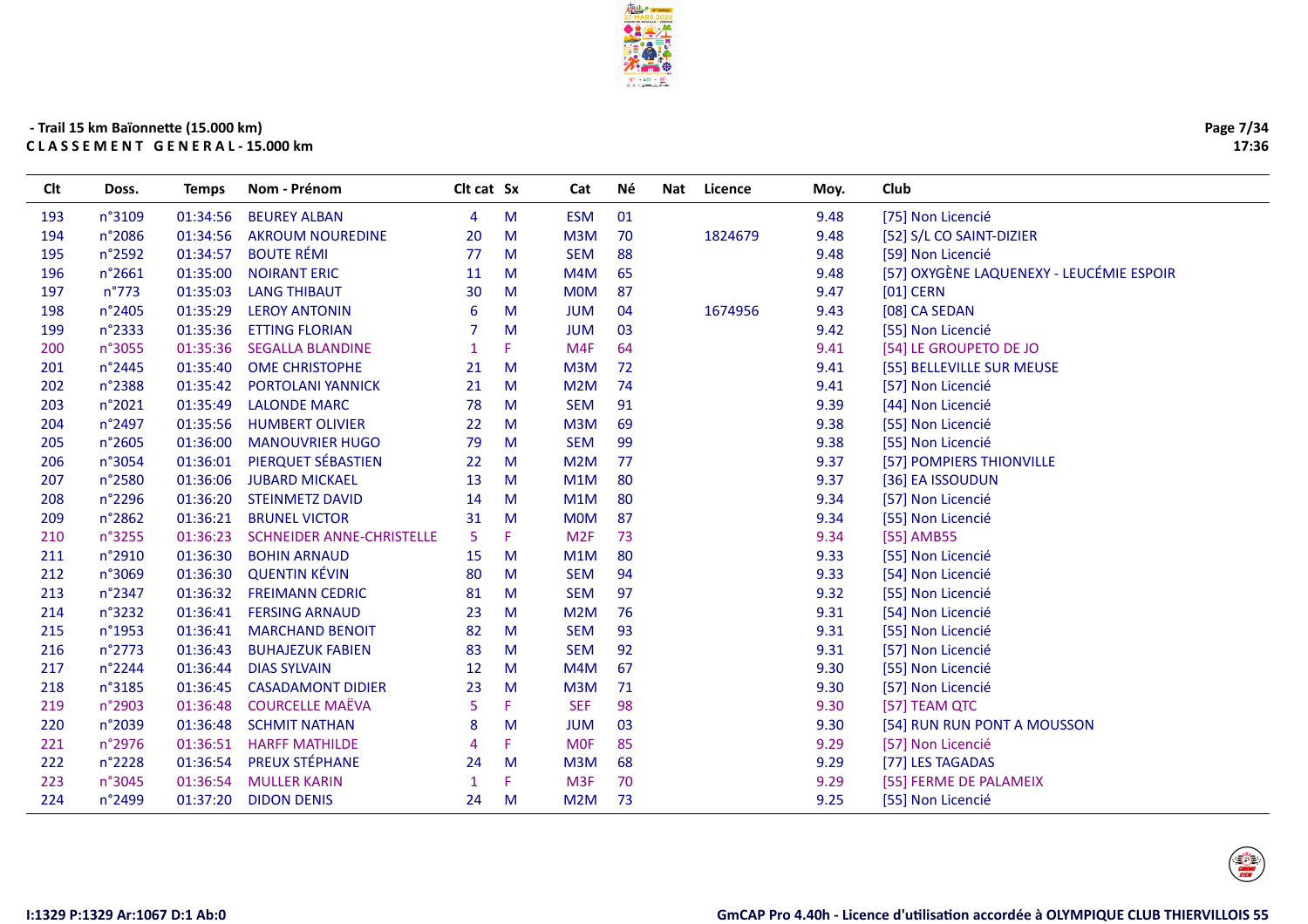

| CIt | Doss.  | Temps    | Nom - Prénom               | CIt cat Sx |           | Cat             | Né | Nat<br>Licence | Moy. | Club                           |
|-----|--------|----------|----------------------------|------------|-----------|-----------------|----|----------------|------|--------------------------------|
| 225 | n°2707 | 01:37:25 | <b>TURQUOIS ARNAUD</b>     | 13         | M         | M4M             | 63 |                | 9.24 | [91] WRC                       |
| 226 | n°2992 | 01:37:26 | <b>CHARLES FRÉDÉRIC</b>    | 14         | ${\sf M}$ | M4M             | 63 |                | 9.24 | [52] TOS TRIATHLON             |
| 227 | n°2779 | 01:37:29 | <b>EGULLION STÉPHANE</b>   | 25         | M         | M2M             | 75 |                | 9.23 | [55] PUMA 55                   |
| 228 | n°3099 | 01:37:29 | <b>FORESTIER ODRAN</b>     | 84         | M         | <b>SEM</b>      | 90 |                | 9.23 | [55] POMPIER TRONVILLE         |
| 229 | n°2522 | 01:37:36 | <b>DORKEL THIBAUT</b>      | 85         | M         | <b>SEM</b>      | 95 |                | 9.22 | [57] Non Licencié              |
| 230 | n°3120 | 01:37:38 | <b>PEDRO AUR</b>           | 86         | M         | <b>SEM</b>      | 97 |                | 9.22 | [55] Non Licencié              |
| 231 | n°3036 | 01:37:40 | <b>PICCHI MARTIAL</b>      | 15         | M         | M4M             | 66 |                | 9.22 | [54] CAPHG                     |
| 232 | n°1965 | 01:37:43 | <b>MEHUL AMANDINE</b>      | 6          | F.        | <b>SEF</b>      | 90 | 543686         | 9.21 | [54] OFP                       |
| 233 | n°2859 | 01:37:44 | <b>VINCENT AYMERIC</b>     | 87         | M         | <b>SEM</b>      | 99 |                | 9.21 | [52] EMC2                      |
| 234 | n°1961 | 01:37:44 | <b>KEINERKNECHT ANTONY</b> | 16         | M         | M1M             | 82 | 1776161        | 9.21 | [54] C.O.S. VILLERS ATHLETISME |
| 235 | n°2841 | 01:37:46 | PIERMÉ ENRIQUE             | 32         | M         | <b>MOM</b>      | 84 |                | 9.21 | [54] Non Licencié              |
| 236 | n°3098 | 01:37:46 | <b>JONIAUX JEROME</b>      | 17         | M         | M1M             | 81 |                | 9.21 | [55] Non Licencié              |
| 237 | n°2009 | 01:37:46 | <b>OUHEIRERRE CLAIRE</b>   | 5          | F         | <b>MOF</b>      | 85 |                | 9.21 | [54] Non Licencié              |
| 238 | n°2010 | 01:37:48 | <b>BANH MYLÈNE</b>         | 6          | F.        | <b>MOF</b>      | 87 |                | 9.20 | [54] Non Licencié              |
| 239 | n°3145 | 01:37:54 | <b>MOTA BRUNO</b>          | 25         | M         | M3M             | 70 |                | 9.19 | [57] Non Licencié              |
| 240 | n°2461 | 01:37:55 | LE MASLE GAËL              | 88         | M         | <b>SEM</b>      | 95 |                | 9.19 | [67] Non Licencié              |
| 241 | n°3136 | 01:38:04 | <b>GEOFFRIAU GUILLAUME</b> | 18         | M         | M1M             | 78 |                | 9.18 | $[02]$ 53 CSR                  |
| 242 | n°3067 | 01:38:10 | <b>TROUSSET JEROME</b>     | 26         | M         | M3M             | 68 |                | 9.17 | [52] EB TRAIL 52               |
| 243 | n°2367 | 01:38:14 | <b>MIRAUCOURT JULIEN</b>   | 33         | M         | <b>MOM</b>      | 85 |                | 9.16 | [68] Non Licencié              |
| 244 | n°2409 | 01:38:18 | <b>GRIGNARD OLIVIER</b>    | 26         | M         | M2M             | 74 |                | 9.16 | [55] Non Licencié              |
| 245 | n°3174 | 01:38:23 | <b>SAINT-DENIS LOUIS</b>   | 89         | M         | <b>SEM</b>      | 91 |                | 9.15 | [54] Non Licencié              |
| 246 | n°2036 | 01:38:24 | LANTREIBECQ ALAIN          | 16         | M         | M4M             | 67 |                | 9.15 | [51] Non Licencié              |
| 247 | n°2730 | 01:38:29 | <b>BELLOTTI CHARLOTTE</b>  |            | F.        | <b>SEF</b>      | 94 |                | 9.14 | [52] Non Licencié              |
| 248 | n°1971 | 01:38:29 | <b>DUBRET NICOLAS</b>      | 90         | M         | <b>SEM</b>      | 88 |                | 9.14 | [55] Non Licencié              |
| 249 | n°2351 | 01:38:35 | <b>CAMUS VIANNEY</b>       | 5          | M         | <b>ESM</b>      | 02 |                | 9.13 | [54] Non Licencié              |
| 250 | n°2788 | 01:38:45 | PREVOTEAU ALEXANDRE        | 34         | M         | <b>MOM</b>      | 86 |                | 9.11 | [51] OBJECTIF PLEINE VIE       |
| 251 | n°3024 | 01:38:46 | <b>CORNEILLE CÉLINE</b>    | 6          | F.        | M <sub>2F</sub> | 76 |                | 9.11 | [51] Non Licencié              |
| 252 | n°3025 | 01:38:47 | <b>SATABIN MICKAEL</b>     | 27         | M         | M2M             | 77 |                | 9.11 | [51] Non Licencié              |
| 253 | n°3101 | 01:38:53 | <b>BOROWSKI DAVID</b>      | 91         | M         | <b>SEM</b>      | 89 |                | 9.10 | [51] Non Licencié              |
| 254 | n°2817 | 01:38:55 | <b>MAZEAU SÉBASTIEN</b>    | 35         | M         | <b>MOM</b>      | 84 |                | 9.10 | [51] Non Licencié              |
| 255 | n°3085 | 01:39:03 | <b>GUCCIARDI FABIEN</b>    | 27         | M         | M3M             | 72 |                | 9.09 | [55] Non Licencié              |
| 256 | n°3199 | 01:39:05 | <b>PERIDONT JULIEN</b>     | 6          | M         | <b>ESM</b>      | 01 |                | 9.08 | [55] Non Licencié              |
|     |        |          |                            |            |           |                 |    |                |      |                                |

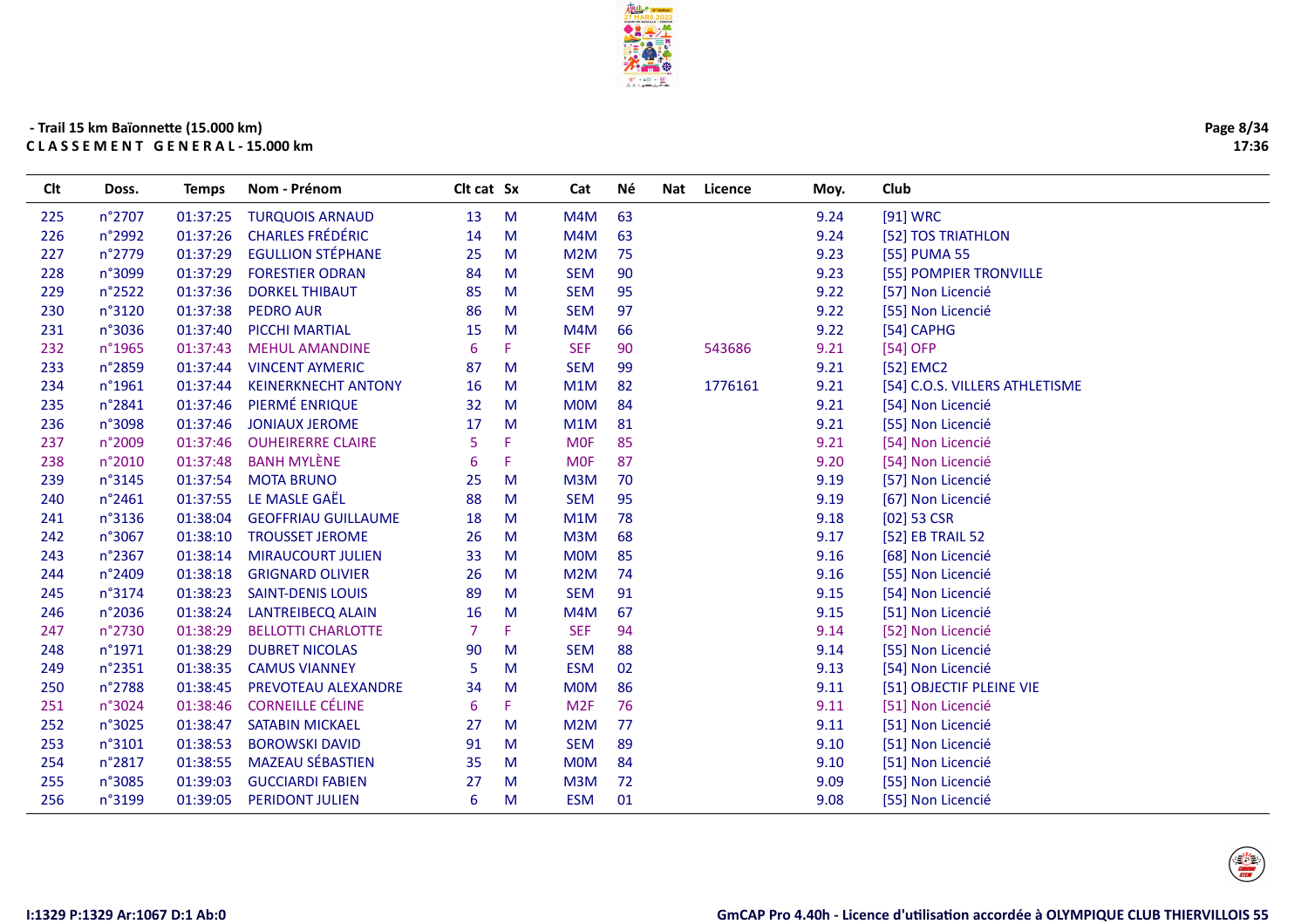

| Page 9/34 |  |
|-----------|--|
| 17:36     |  |

| Clt | Doss.           | <b>Temps</b> | Nom - Prénom                 | Clt cat Sx     |     | Cat              | Νé | Nat | Licence | Moy. | Club                        |
|-----|-----------------|--------------|------------------------------|----------------|-----|------------------|----|-----|---------|------|-----------------------------|
| 257 | n°3206          | 01:39:06     | <b>CHENARD LAURA</b>         | 8              | F   | <b>SEF</b>       | 90 |     |         | 9.08 | [54] Non Licencié           |
| 258 | n°3202          | 01:39:17     | <b>DAUTEL VALENTIN</b>       | 7              | M   | <b>ESM</b>       | 02 |     |         | 9.07 | [55] Non Licencié           |
| 259 | n°3175          | 01:39:24     | LEPAGE GUILLAUME             | 92             | M   | <b>SEM</b>       | 92 |     |         | 9.06 | [55] LEPAGE GUILLAUME       |
| 260 | $n^{\circ}2216$ | 01:39:31     | <b>LEPAGE MATTHIEU</b>       | 19             | M   | M1M              | 79 |     |         | 9.04 | [55] Non Licencié           |
| 261 | n°3019          | 01:39:31     | <b>ZREIN THIBAUD</b>         | 8              | M   | <b>ESM</b>       | 02 |     |         | 9.04 | [51] Non Licencié           |
| 262 | n°3225          | 01:39:31     | <b>SAINT DENIS MARC</b>      | 17             | M   | M4M              | 63 |     |         | 9.04 | [54] VANDOEUVRE ATHLÉTISME  |
| 263 | n°3047          | 01:39:32     | <b>DOUDOUX KRISTEL</b>       | 2              | F   | M <sub>3F</sub>  | 70 |     |         | 9.04 | [55] KARIN MULLER           |
| 264 | n°2681          | 01:39:33     | <b>MINET BAPTISTE</b>        | 9              | M   | <b>JUM</b>       | 03 |     |         | 9.04 | [55] FROMAGERIE HENRI HUTIN |
| 265 | n°2205          | 01:39:39     | <b>LEVENEZ NICOLAS</b>       | 28             | M   | M2M              | 76 |     |         | 9.03 | [55] Non Licencié           |
| 266 | n°3051          | 01:39:40     | <b>LACROIX ELIAN</b>         | 93             | M   | <b>SEM</b>       | 93 |     |         | 9.03 | [57] POMPIERS THIONVILLE    |
| 267 | n°3180          | 01:39:40     | <b>TOMASELLI FRANCIS</b>     | $\overline{4}$ | M   | M <sub>5</sub> M | 59 |     | 1309345 | 9.03 | [88] ES THAON*              |
| 268 | n°3032          | 01:39:42     | <b>FEIPEL CHRISTOPHE</b>     | 20             | M   | M1M              | 78 |     |         | 9.03 | [57] Non Licencié           |
| 269 | n°2183          | 01:39:43     | <b>OULMI KEVIN</b>           | 21             | M   | M1M              | 80 |     | 2175446 | 9.03 | [52] S/L CO SAINT-DIZIER    |
| 270 | n°2085          | 01:39:48     | <b>LAPIERRE ERIC</b>         | 18             | M   | M4M              | 65 |     | 190216  | 9.02 | [52] S/L CO SAINT-DIZIER    |
| 271 | n°2337          | 01:39:51     | <b>DUDEK JANIS</b>           | 10             | M   | <b>JUM</b>       | 04 |     |         | 9.01 | [55] Non Licencié           |
| 272 | n°3084          | 01:39:51     | PAVUÉ PHILIPPE               | 19             | M   | M4M              | 65 |     |         | 9.01 | [57] Non Licencié           |
| 273 | n°2336          | 01:39:53     | <b>DUDEK RICHARD</b>         | 28             | M   | M3M              | 72 |     |         | 9.01 | [55] Non Licencié           |
| 274 | n°2883          | 01:39:55     | <b>LAMBOURG CHRISTOPHE</b>   | 20             | M   | M4M              | 63 |     |         | 9.01 | [55] LES HARGNEUX           |
| 275 | n°2600          | 01:40:01     | <b>BIDON CLAIRE</b>          | 9              | F   | <b>SEF</b>       | 92 |     |         | 9.00 | [57] BIDON'S FAMILY         |
| 276 | n°2824          | 01:40:05     | <b>GEORGES CHRISTIAN</b>     | 5              | M   | M <sub>5</sub> M | 58 |     |         | 8.99 | [55] Non Licencié           |
| 277 | n°2602          | 01:40:06     | <b>BIDON JULES</b>           | 94             | M   | <b>SEM</b>       | 97 |     |         | 8.99 | [57] BIDON'S FAMILY         |
| 278 | n°2561          | 01:40:07     | <b>VOISIN ELODIE</b>         | $\overline{3}$ | F.  | M1F              | 81 |     |         | 8.99 | [55] TEAM VEOLIA            |
| 279 | n°2399          | 01:40:15     | <b>HOURCADE GAUTHIER</b>     | 29             | M   | M <sub>2</sub> M | 76 |     |         | 8.98 | [51] LES CHIEROTHAINS       |
| 280 | n°2770          | 01:40:17     | LE GROM DE MARET ARNAUD      | 30             | M   | M <sub>2</sub> M | 76 |     |         | 8.97 | [55] EMC2                   |
| 281 | n°3125          | 01:40:24     | <b>BOILEAU JEAN-BAPTISTE</b> | 95             | M   | <b>SEM</b>       | 98 |     |         | 8.96 | [54] Non Licencié           |
| 282 | n°2113          | 01:40:27     | <b>SALINAS JEAN LOUIS</b>    | 96             | M   | <b>SEM</b>       | 92 |     |         | 8.96 | [57] Non Licencié           |
| 283 | n°2218          | 01:40:30     | <b>CORRIER FRÉDÉRIC</b>      | 31             | M   | M2M              | 77 |     |         | 8.96 | [55] Non Licencié           |
| 284 | n°2124          | 01:40:39     | <b>BARBOSA ANTONIO</b>       | 22             | M   | M1M              | 79 |     |         | 8.94 | [30] NÎMES RUNNING          |
| 285 | n°2953          | 01:40:46     | PARMANTIER MÉLANIE           | 10             | F.  | <b>SEF</b>       | 91 |     |         | 8.93 | [55] Non Licencié           |
| 286 | n°2877          | 01:40:55     | <b>DESMETTRE CLÉMENT</b>     | 97             | M   | <b>SEM</b>       | 97 |     |         | 8.92 | [55] Non Licencié           |
| 287 | n°2397          | 01:41:03     | <b>NAULOT VIRGINIE</b>       | $\overline{7}$ | F   | M <sub>2F</sub>  | 75 |     | 2181953 | 8.91 | [89] S/L AC AVALLON         |
| 288 | n°2901          | 01:41:04     | <b>WATELET FANNY</b>         | 11             | -F. | <b>SEF</b>       | 89 |     |         | 8.91 | [51] Non Licencié           |
|     |                 |              |                              |                |     |                  |    |     |         |      |                             |

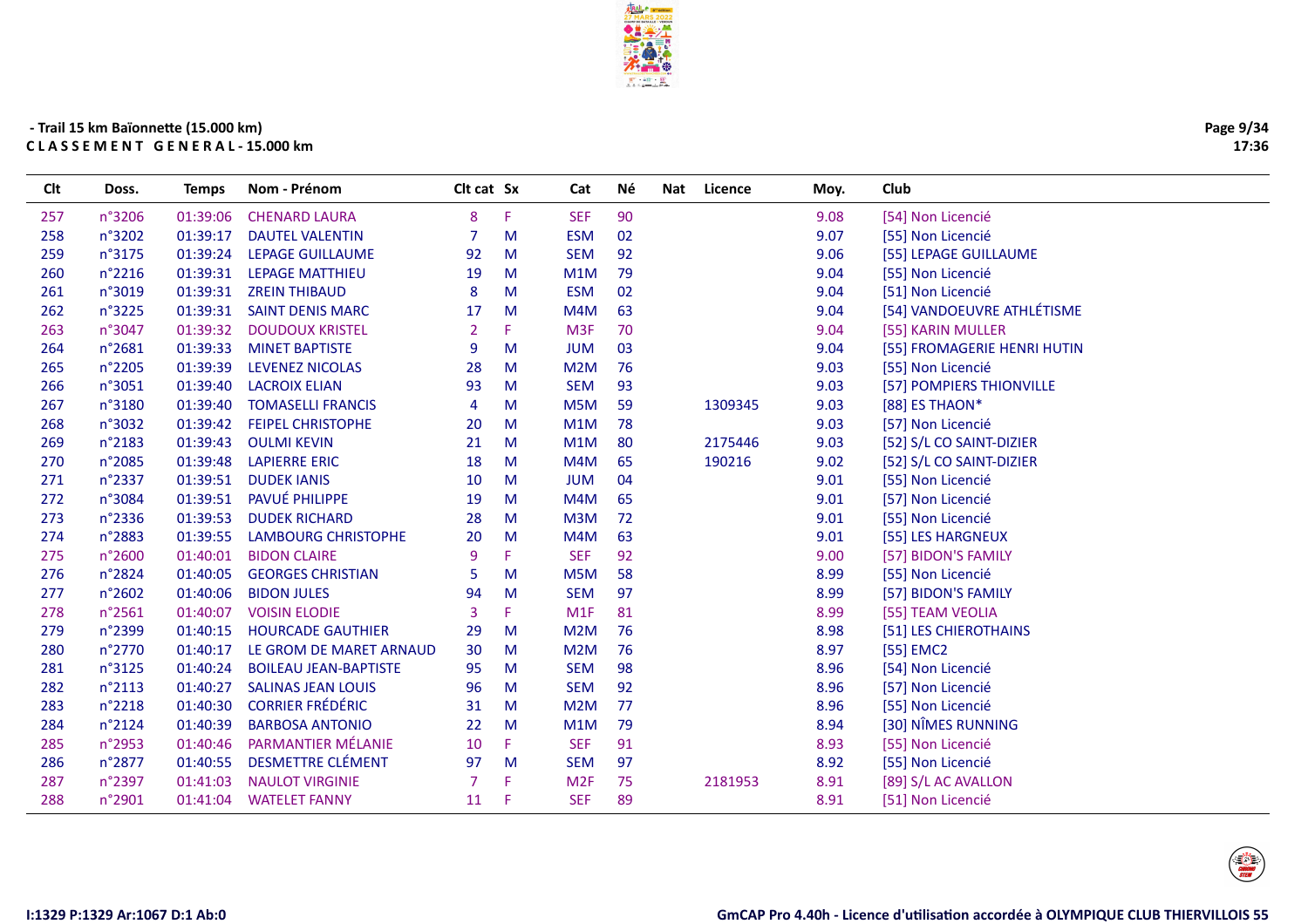

| Page 10/34 |
|------------|
| 17:36      |

| Clt | Doss.           | <b>Temps</b> | Nom - Prénom              | Clt cat Sx |    | Cat              | Né | Nat | Licence | Moy. | Club                                    |
|-----|-----------------|--------------|---------------------------|------------|----|------------------|----|-----|---------|------|-----------------------------------------|
| 289 | n°2565          | 01:41:06     | <b>BOSZCZUK ALAIN</b>     | 21         | M  | M4M              | 64 |     |         | 8.90 | [54] Non Licencié                       |
| 290 | n°3050          | 01:41:10     | <b>MEGROUS MEHDI</b>      | 98         | M  | <b>SEM</b>       | 92 |     |         | 8.90 | [57] Non Licencié                       |
| 291 | n°2508          | 01:41:11     | <b>KUNZ ANDRÉ</b>         | 6          | M  | M <sub>5</sub> M | 61 |     |         | 8.89 | [57] ARUN                               |
| 292 | n°2096          | 01:41:18     | <b>MARTIN MURIEL</b>      |            | F. | <b>MOF</b>       | 87 |     | 2199118 | 8.89 | [38] AL SAINT-MARCELLIN                 |
| 293 | n°2173          | 01:41:20     | <b>PELOSO EMMANUEL</b>    | 29         | M  | M3M              | 71 |     |         | 8.88 | [55] Non Licencié                       |
| 294 | n°3079          | 01:41:20     | <b>MENASSOL JEROME</b>    | 22         | M  | M4M              | 66 |     |         | 8.88 | [55] OCT55                              |
| 295 | n°2417          | 01:41:22     | <b>ROPARS YANN</b>        | 32         | M  | M2M              | 76 |     |         | 8.88 | [54] FREE MOBILE                        |
| 296 | n°2200          | 01:41:23     | <b>THIBAULT EMMANUEL</b>  | 30         | M  | M3M              | 69 |     | 604283  | 8.88 | [08] AC GESPUNSART NEUFMANIL            |
| 297 | n°2201          | 01:41:24     | <b>THIBAULT BENJAMIN</b>  | 9          | M  | <b>ESM</b>       | 02 |     | 2140873 | 8.88 | [08] AC GESPUNSART NEUFMANIL            |
| 298 | n°2328          | 01:41:32     | <b>MARTIN JOEL</b>        | 23         | M  | M4M              | 67 |     |         | 8.86 | [54] MARTIN JOEL                        |
| 299 | n°2126          | 01:41:36     | <b>DIZIER NADEGE</b>      | 12         | F. | <b>SEF</b>       | 94 |     | 1788332 | 8.86 | [55] S/L OLYMPIQUE CLUB THIERVILLOIS 55 |
| 300 | n°1985          | 01:41:48     | <b>BOYER HUGO</b>         | 99         | M  | <b>SEM</b>       | 91 |     |         | 8.84 | [57] Non Licencié                       |
| 301 | n°2836          | 01:41:53     | <b>BONHOMME HENRI</b>     | 3          | М  | M6M              | 53 |     |         | 8.84 | [08] Non Licencié                       |
| 302 | n°2809          | 01:41:57     | <b>ROUX GILLES</b>        | 31         | M  | M3M              | 72 |     | 2339928 | 8.83 | [08] VOUZIERS OXYGENE                   |
| 303 | n°2386          | 01:41:57     | <b>THIERY DENIS</b>       | 32         | M  | M3M              | 69 |     | 1930702 | 8.83 | [88] ASSR VITTEL                        |
| 304 | n°3195          | 01:42:02     | <b>BREVIER HANNELORE</b>  | 13         | F. | <b>SEF</b>       | 90 |     | 2411664 | 8.82 | [55] ATHLETISME SAINT-MIHIEL CROSS      |
| 305 | $n^{\circ}2111$ | 01:42:03     | <b>VANCOILLE PATRICE</b>  | 24         | M  | M4M              | 65 |     |         | 8.82 | [55] Non Licencié                       |
| 306 | n°2807          | 01:42:05     | <b>WEISS BENJAMIN</b>     | 100        | M  | <b>SEM</b>       | 88 |     |         | 8.82 | [54] C3F VTT                            |
| 307 | n°2683          | 01:42:06     | <b>SIBENALER VINCENT</b>  | 23         | M  | M1M              | 78 |     |         | 8.82 | [55] Non Licencié                       |
| 308 | n°2682          | 01:42:06     | <b>ROUYER FABIENNE</b>    | 8          | F. | <b>MOF</b>       | 83 |     | 1753554 | 8.82 | [55] S/L OLYMPIQUE CLUB THIERVILLOIS 55 |
| 309 | n°3283          | 01:42:07     | <b>GUILLAUME JONATHAN</b> | 101        | M  | <b>SEM</b>       | 88 |     |         | 8.81 | [55] Non Licencié                       |
| 310 | n°2089          | 01:42:07     | <b>HALVICK JÉRÉMY</b>     | 10         | M  | <b>ESM</b>       | 01 |     |         | 8.81 | [57] Non Licencié                       |
| 311 | n°2331          | 01:42:09     | <b>POLICE CLEMENT</b>     | 102        | M  | <b>SEM</b>       | 95 |     |         | 8.81 | [51] Non Licencié                       |
| 312 | n°2843          | 01:42:11     | <b>GAUTIER MAEL</b>       | 36         | M  | <b>MOM</b>       | 83 |     |         | 8.81 | [55] TEAM EMC2                          |
| 313 | n°2084          | 01:42:12     | <b>AMRANE HOUCINE</b>     | 25         | M  | M4M              | 67 |     | 2234792 | 8.81 | [52] S/L CO SAINT-DIZIER                |
| 314 | n°2844          | 01:42:12     | <b>GAUTIER ESTELLE</b>    | 4          | F. | M1F              | 81 |     |         | 8.81 | [55] TEAM EMC2                          |
| 315 | n°3251          | 01:42:17     | <b>MARTY PIERRE</b>       | 24         | M  | M1M              | 82 |     |         | 8.80 | [21] Non Licencié                       |
| 316 | n°3122          | 01:42:17     | <b>PIERRE NICOLAS</b>     | 25         | M  | M1M              | 82 |     |         | 8.80 | [55] VÉRONIQUE LOUVENAZ                 |
| 317 | n°3020          | 01:42:18     | LÖYTTYNIEMI LAURI         | 11         | M  | <b>ESM</b>       | 00 | ╺┝═ |         | 8.80 | [51] Non Licencié                       |
| 318 | n°2811          | 01:42:23     | <b>HANCE ALEXIS</b>       | 12         | M  | <b>ESM</b>       | 00 |     |         | 8.79 | [08] Non Licencié                       |
| 319 | n°2742          | 01:42:23     | <b>SAVARD JAMY</b>        | 11         | M  | <b>JUM</b>       | 03 |     |         | 8.79 | [55] Non Licencié                       |
| 320 | n°2593          | 01:42:24     | <b>BOUTE MATTHIEU</b>     | 103        | M  | <b>SEM</b>       | 90 |     |         | 8.79 | [59] Non Licencié                       |
|     |                 |              |                           |            |    |                  |    |     |         |      |                                         |

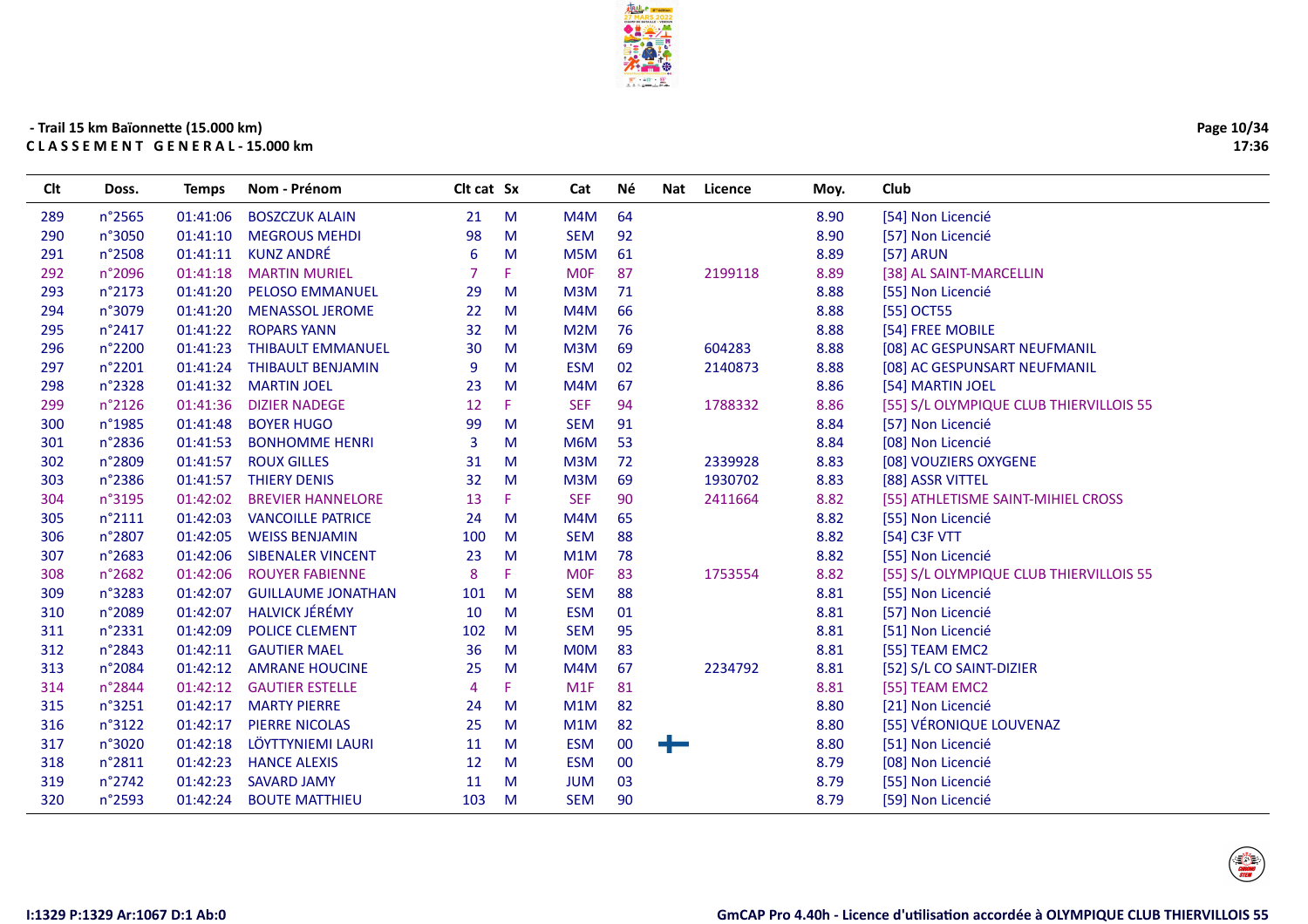

Né

Cat

Nat Licence

Moy.

Club

Clt cat Sx

# - Trail 15 km Baïonnette (15.000 km) CLASSEMENT GENERAL-15.000 km

Doss.

Temps Nom - Prénom

**Clt** 

| 321 | n°2335 | 01:42:31 | <b>GOUJON ISABELLE</b>       | 8              | F | M <sub>2F</sub>  | 73        |          | 8.78 | [89] Non Licencié        |
|-----|--------|----------|------------------------------|----------------|---|------------------|-----------|----------|------|--------------------------|
| 322 | n°3108 | 01:42:34 | <b>DUVNJAK MATHIEU</b>       | 37             | M | <b>MOM</b>       | 86        |          | 8.78 | [55] Non Licencié        |
| 323 | n°2363 | 01:42:37 | <b>WILLAUME FLORIAN</b>      | 33             | M | M <sub>2</sub> M | 75        |          | 8.77 | [55] Non Licencié        |
| 324 | n°2361 | 01:42:37 | DE LESCAZES YVAN             | 33             | M | M3M              | 71        |          | 8.77 | [55] Non Licencié        |
| 325 | n°3144 | 01:42:38 | <b>GUYOTAT LOUISE-MARIE</b>  | 14             | F | <b>SEF</b>       | 99        |          | 8.77 | [69] 3ÈME RHC EDP        |
| 326 | n°3073 | 01:42:40 | <b>BOULA DE MAREUIL MARC</b> | 26             | M | M4M              | 65        |          | 8.77 | [60] Non Licencié        |
| 327 | n°3147 | 01:42:41 | <b>CORRADI JENNIFER</b>      | 15             | F | <b>SEF</b>       | 93        |          | 8.77 | [75] Non Licencié        |
| 328 | n°3009 | 01:42:44 | LE QUELLEC MARIE             | 5              | F | M <sub>1</sub> F | 81        |          | 8.76 | [55] Non Licencié        |
| 329 | n°2224 | 01:42:45 | <b>PIAN YANNICK</b>          | 27             | M | M4M              | 65        |          | 8.76 | [77] LES TAGADAS         |
| 330 | n°1964 | 01:42:54 | <b>FRUITET MARIE ELISE</b>   | 6              | F | M <sub>1F</sub>  | 82        |          | 8.75 | [57] Non Licencié        |
| 331 | n°1982 | 01:42:57 | <b>GRANDJEAN DIMITRI</b>     | 38             | M | <b>MOM</b>       | 84        |          | 8.74 | [55] ASPTT VERDUN        |
| 332 | n°1963 | 01:42:59 | <b>MORET ANNE SOPHIE</b>     | 9              | F | <b>MOF</b>       | 85        |          | 8.74 | [57] Non Licencié        |
| 333 | n°2585 | 01:42:59 | <b>REVEANI SYLVAIN</b>       | 39             | M | <b>MOM</b>       | 83        |          | 8.74 | [55] AS HUTIN            |
| 334 | n°2250 | 01:43:07 | <b>GUICHARD JEROME</b>       | 34             | M | M2M              | 74        |          | 8.73 | [88] VITTEL TRIATHLON    |
| 335 | n°2222 | 01:43:11 | <b>VAN DER PUIJL GUY</b>     | 34             | M | M3M              | 69        |          | 8.72 | [57] Non Licencié        |
| 336 | n°2612 | 01:43:12 | <b>BREZARD PIERRE</b>        | 104            | M | <b>SEM</b>       | 89        |          | 8.72 | [38] Non Licencié        |
| 337 | n°2164 | 01:43:15 | <b>SIVRET JEAN-CLAUDE</b>    | 28             | M | M4M              | 66        |          | 8.72 | [51] ENDURANCE CHAMPAGNE |
| 338 | n°2163 | 01:43:16 | <b>COZETTE MARYLINE</b>      | 2              | F | M4F              | 67        |          | 8.72 | [51] ENDURANCE CHAMPAGNE |
| 339 | n°2818 | 01:43:17 | <b>OUAFI SAÏD</b>            | 7              | M | M5M              | 58        |          | 8.72 | [55] Non Licencié        |
| 340 | n°3111 | 01:43:18 | <b>VIELHOMME SABRINA</b>     | $\overline{7}$ | F | M1F              | 82        |          | 8.71 | [10] Non Licencié        |
| 341 | n°2688 | 01:43:18 | <b>GUILLAUME JEAN-MARC</b>   | 35             | M | M2M              | . .<br>74 |          | 8.71 | [54] Non Licencié        |
| 342 | n°2659 | 01:43:18 | <b>PAGES VIOLAINE</b>        | 9              | F | M <sub>2F</sub>  | 76        |          | 8.71 | [57] OXYGENE LAQUENEXY   |
| 343 | n°3082 | 01:43:19 | <b>IHOUT KARIM</b>           | 36             | M | M2M              | 73        |          | 8.71 | [57] OXYGENE LAQUENEXY   |
| 344 | n°2872 | 01:43:20 | <b>JEREMY GUÉRIN</b>         | 105            | M | <b>SEM</b>       | 90        |          | 8.71 | [55] Non Licencié        |
| 345 | n°3115 | 01:43:24 | <b>BOUDAS CHRISTIAN</b>      | 29             | M | M4M              | 63        |          | 8.71 | [54] Non Licencié        |
| 346 | n°3193 | 01:43:25 | <b>CLEMENT PIERRICK</b>      | 106            | M | <b>SEM</b>       | 97        |          | 8.70 | [88] BATT ASSOCIÉS       |
| 347 | n°2103 | 01:43:33 | RENAUDIN JÉRÔME              | 30             | M | M4M              | 66        |          | 8.69 | [52] EB TRAIL 52         |
| 348 | n°3135 | 01:43:33 | ROUSSEAU ANASTASIA           | 16             | F | <b>SEF</b>       | 95        |          | 8.69 | [L-] PWC LUXEMBOURG      |
| 349 | n°2562 | 01:43:34 | <b>VREUX BENJAMIN</b>        | 26             | M | M1M              | 81        |          | 8.69 | [51] TEAM VEOLIA         |
| 350 | n°2185 | 01:43:35 | <b>LEBRUN VALERIE</b>        | 10             | F | M <sub>2F</sub>  | 77        | 2304143  | 8.69 | [55] S/L CO SAINT-DIZIER |
| 351 | n°1983 | 01:43:39 | <b>RISSE CLEMENTINE</b>      | 10             | F | <b>MOF</b>       | 87        | 40862660 | 8.68 | [55] ASPTT VERDUN        |
| 352 | n°2390 | 01:43:39 | <b>TECHER BERNARD</b>        | 27             | M | M1M              | 81        |          | 8.68 | $[57]$ MAIF              |
|     |        |          |                              |                |   |                  |           |          |      |                          |

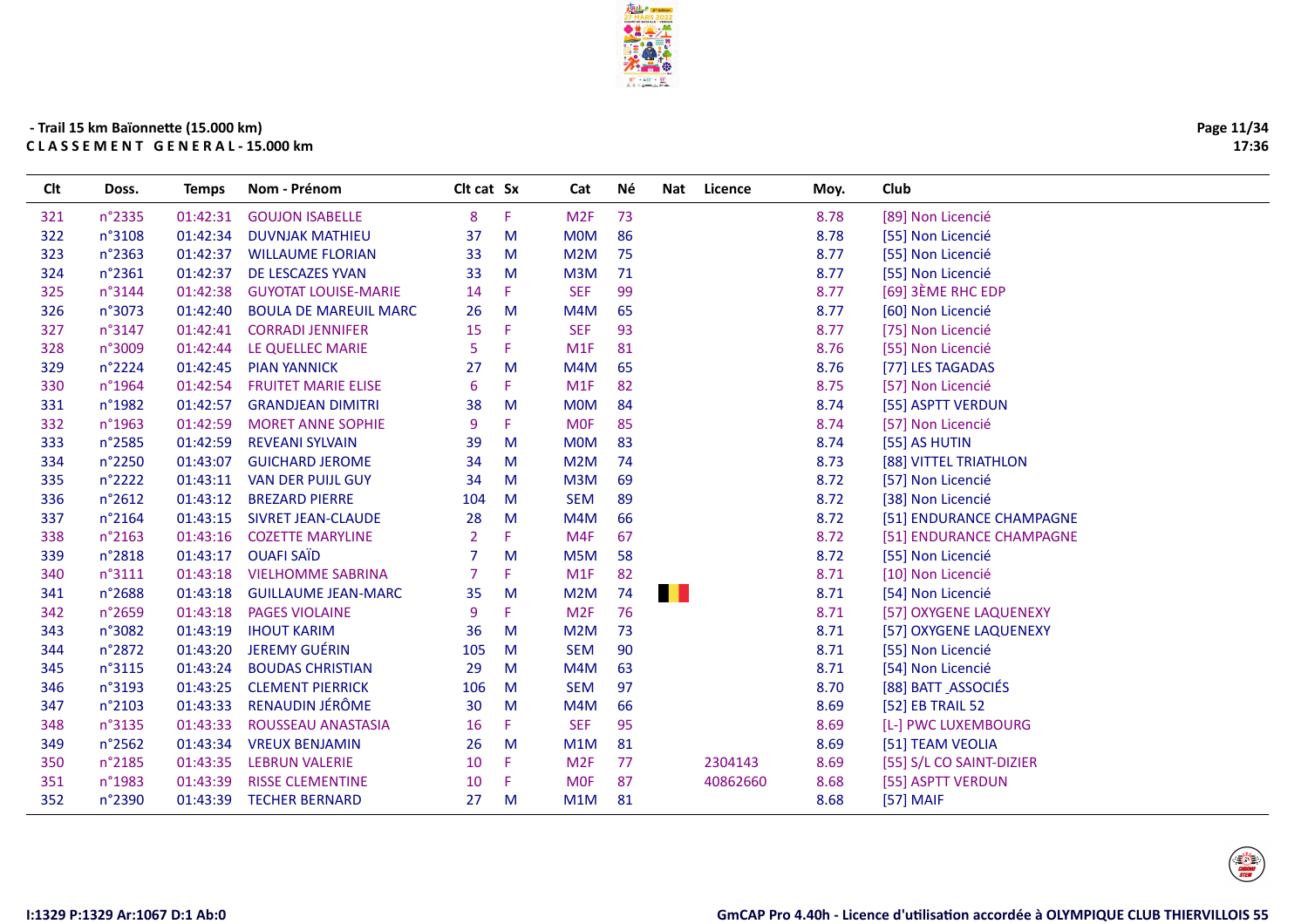

| Page 12/34 |
|------------|
| 17:36      |

| CIt | Doss.  | Temps    | Nom - Prénom                | Cit cat Sx   |              | Cat             | <b>Nè</b> | Nat | Licence  | Moy. | Club                                |
|-----|--------|----------|-----------------------------|--------------|--------------|-----------------|-----------|-----|----------|------|-------------------------------------|
| 353 | n°2619 | 01:43:48 | <b>SIEGFRIED THIBAUT</b>    | 107          | M            | <b>SEM</b>      | 95        |     |          | 8.67 | [54] Non Licencié                   |
| 354 | n°2624 | 01:43:59 | <b>FAUVET JEREMY</b>        | 40           | M            | <b>MOM</b>      | 87        |     |          | 8.66 | [51] CIS ECLARON                    |
| 355 | n°2453 | 01:43:59 | <b>BABKINE JEAN</b>         | 35           | M            | M3M             | 68        |     |          | 8.66 | [69] Non Licencié                   |
| 356 | n°2423 | 01:44:22 | <b>LEMAITRE ERIC</b>        | 28           | M            | M1M             | 78        |     |          | 8.62 | [57] TRANSDEV                       |
| 357 | n°3065 | 01:44:30 | <b>RIVIÈRE AUDREY</b>       | 8            | F            | M1F             | 80        |     | 888622   | 8.61 | [55] S/L GROUPE ATHLETIC COMMERCIEN |
| 358 | n°2090 | 01:44:30 | <b>NIAY THIERRY</b>         | 31           | M            | M4M             | 66        |     |          | 8.61 | [54] Non Licencié                   |
| 359 | n°3062 | 01:44:32 | PHILIPPOT JOËLLE            | $\mathbf{1}$ | F            | M <sub>6F</sub> | 53        |     | 1866370  | 8.61 | [55] S/L GROUPE ATHLETIC COMMERCIEN |
| 360 | n°2203 | 01:44:33 | <b>KEBBABI CLÉMENT</b>      | 108          | M            | <b>SEM</b>      | 90        |     |          | 8.61 | [57] Non Licencié                   |
| 361 | n°3143 | 01:44:34 | DE BOULARD OLIVIER          | 32           | M            | M4M             | 63        |     |          | 8.61 | [55] EMC2                           |
| 362 | n°2959 | 01:44:44 | <b>DELINCHANT ALEXIS</b>    | 109          | M            | <b>SEM</b>      | 98        |     |          | 8.59 | [54] Non Licencié                   |
| 363 | n°2372 | 01:44:44 | <b>BADURAUX NICOLAS</b>     | 29           | M            | M1M             | 82        |     |          | 8.59 | [57] Non Licencié                   |
| 364 | n°3142 | 01:44:45 | DE BOULARD NATHALIE         | 3            | F            | M4F             | 65        |     |          | 8.59 | [55] EMC2                           |
| 365 | n°2519 | 01:44:48 | <b>BENBETKA TATIANA</b>     | 11           | F            | M <sub>2F</sub> | 75        | . . |          | 8.59 | $[64]$ JACO                         |
| 366 | n°3245 | 01:44:51 | <b>REALE ROMAIN</b>         | 110          | M            | <b>SEM</b>      | 99        |     |          | 8.58 | [55] Non Licencié                   |
| 367 | n°2308 | 01:44:52 | <b>BALDES CÉDRIC</b>        | 30           | M            | M1M             | 80        |     |          | 8.58 | [55] Non Licencié                   |
| 368 | n°3291 | 01:44:55 | <b>FLORIMONT CHRISTELLE</b> | 12           | F            | M <sub>2F</sub> | 74        |     | 40403198 | 8.58 | [55] ASPTT VERDUN                   |
| 369 | n°2644 | 01:44:55 | <b>THIEBAUX STEPHANE</b>    | 37           | M            | M2M             | 74        |     |          | 8.58 | [55] Non Licencié                   |
| 370 | n°2942 | 01:44:57 | <b>HAZARD BRIGITTE</b>      | 1            | F            | M <sub>5F</sub> | 58        |     |          | 8.58 | [57] HAZARD PIERRE                  |
| 371 | n°2943 | 01:44:58 | <b>HAZARD PIERRE</b>        | 4            | M            | M6M             | 56        |     |          | 8.57 | [57] HAZARD PIERRE                  |
| 372 | n°2182 | 01:45:00 | <b>MARECHAL VANESSA</b>     | 9            | F            | M1F             | 80        |     | 2246531  | 8.57 | [52] S/L CO SAINT-DIZIER            |
| 373 | n°3113 | 01:45:12 | <b>THIEBAUT JULIEN</b>      | 111          | M            | <b>SEM</b>      | 98        |     |          | 8.56 | [55] Non Licencié                   |
| 374 | n°2169 | 01:45:27 | <b>BRONNER JULIE</b>        | 10           | F            | M1F             | 82        |     |          | 8.53 | [45] Non Licencié                   |
| 375 | n°3128 | 01:45:33 | PICHELIN CHRISTOPHE         | 31           | M            | M1M             | 78        |     |          | 8.53 | [55] Non Licencié                   |
| 376 | n°3209 | 01:45:34 | <b>BRUNET VERONIQUE</b>     | 11           | F            | M1F             | 78        |     |          | 8.53 | [35] EA ISSOUDUN                    |
| 377 | n°3059 | 01:45:44 | <b>MONTES OLIVIER</b>       | 36           | M            | M3M             | 70        |     |          | 8.51 | [54] Non Licencié                   |
| 378 | n°2704 | 01:45:44 | <b>TALABAS MARTIN</b>       | 112          | M            | <b>SEM</b>      | 96        |     |          | 8.51 | [55] Non Licencié                   |
| 379 | n°3226 | 01:45:44 | LECOMTE JOSÉPHINE           | 17           | F            | <b>SEF</b>      | 95        |     |          | 8.51 | [54] MGNT                           |
| 380 | n°2564 | 01:45:50 | <b>BOSZCZUK THOMAS</b>      | 113          | M            | <b>SEM</b>      | 90        |     |          | 8.51 | [54] Non Licencié                   |
| 381 | n°3123 | 01:45:52 | <b>HERTER NICOLAS</b>       | 41           | M            | <b>MOM</b>      | 85        |     |          | 8.50 | [57] Non Licencié                   |
| 382 | n°3204 | 01:45:52 | <b>CLAUDEL EDITH</b>        | 12           | F            | M1F             | 78        |     |          | 8.50 | [88] Non Licencié                   |
| 383 | n°3194 | 01:45:53 | <b>MIELLE THOMAS</b>        | 114          | $\mathsf{M}$ | <b>SEM</b>      | 99        |     |          | 8.50 | [52] ARTIFIL                        |
| 384 | n°3192 | 01:45:54 | <b>COMPARIN ALEXANDRE</b>   | 115          | M            | <b>SEM</b>      | 90        |     |          | 8.50 | [55] Non Licencié                   |
|     |        |          |                             |              |              |                 |           |     |          |      |                                     |

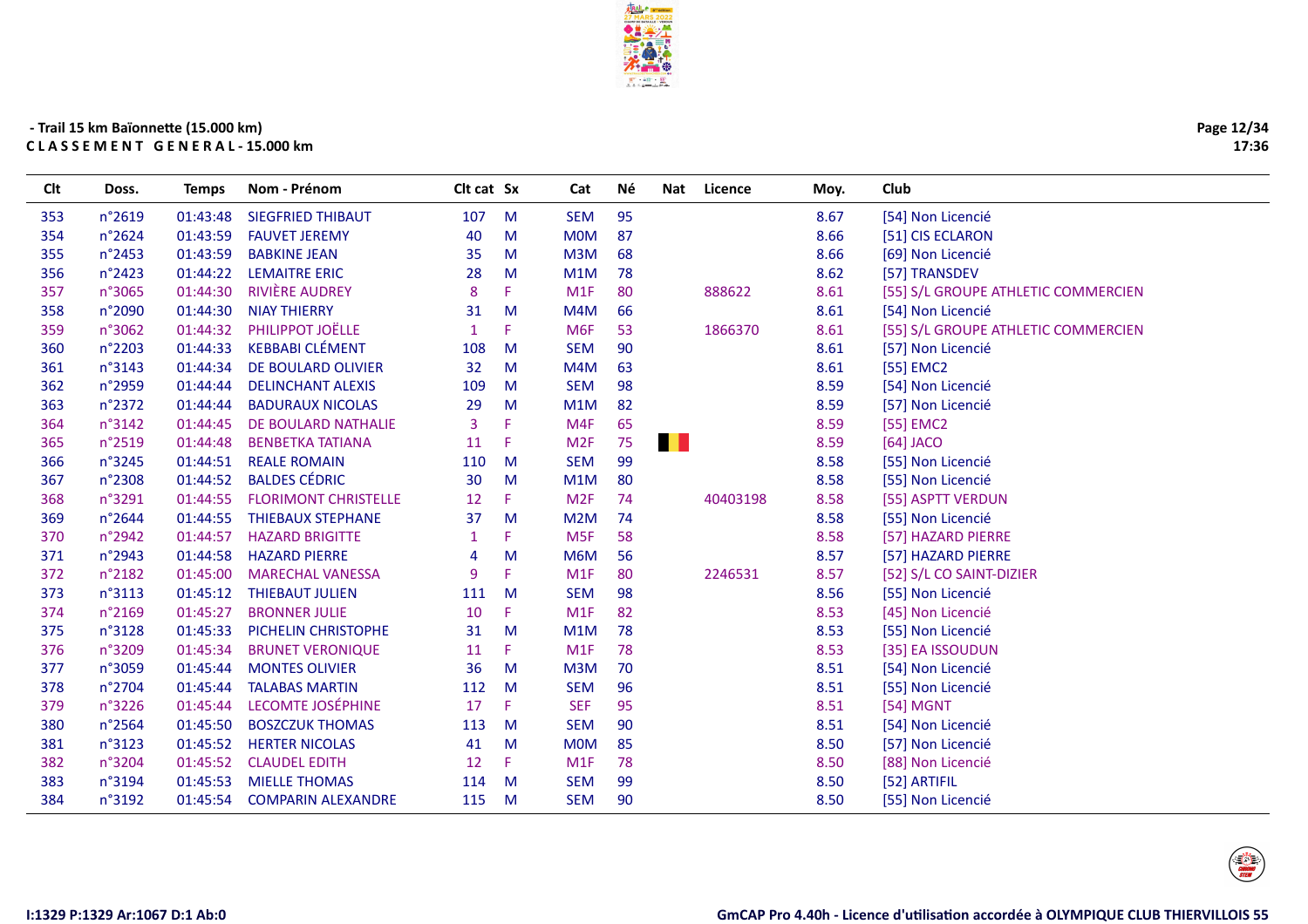

| Page 13/34 |
|------------|
| 17:36      |

| Clt | Doss.            | <b>Temps</b> | Nom - Prénom                | Clt cat Sx |    | Cat              | Νé | Nat<br>Licence | Moy. | Club                              |
|-----|------------------|--------------|-----------------------------|------------|----|------------------|----|----------------|------|-----------------------------------|
| 385 | n°3060           | 01:45:56     | <b>JACQUES SÉBASTIEN</b>    | 42         | M  | <b>MOM</b>       | 84 |                | 8.50 | [57] Non Licencié                 |
| 386 | n°2152           | 01:46:00     | <b>CHARDIN VINCENT</b>      | 8          | M  | M5M              | 59 |                | 8.49 | [55] Non Licencié                 |
| 387 | n°2645           | 01:46:06     | <b>MAGRON LAURENT</b>       | 37         | M  | M3M              | 70 |                | 8.48 | [55] Non Licencié                 |
| 388 | n°2713           | 01:46:11     | <b>BRUN STÉPHANIE</b>       | 3          |    | M <sub>3F</sub>  | 70 |                | 8.48 | [51] Non Licencié                 |
| 389 | n°2812           | 01:46:13     | <b>MELLA LAURENT</b>        | 38         | M  | M2M              | 74 |                | 8.47 | [55] Non Licencié                 |
| 390 | n°2563           | 01:46:17     | <b>FOGLIA BRUNO</b>         | 33         | M  | M4M              | 65 | B97614C        | 8.47 | [55] VERDUN MEUSE TRIATHLON       |
| 391 | n°2955           | 01:46:18     | <b>CANEL BENJAMIN</b>       | 32         | M  | M1M              | 80 |                | 8.47 | [52] Non Licencié                 |
| 392 | n°2912           | 01:46:18     | PEYRARD VALENTIN            | 116        | M  | <b>SEM</b>       | 96 |                | 8.47 | [55] Non Licencié                 |
| 393 | n°3102           | 01:46:20     | <b>GROUARD JOELLE</b>       | 4          | F  | M <sub>3F</sub>  | 70 |                | 8.46 | [54] Non Licencié                 |
| 394 | n°2712           | 01:46:22     | <b>PROBST NATHAN</b>        | 117        | M  | <b>SEM</b>       | 92 |                | 8.46 | [55] Non Licencié                 |
| 395 | n°2694           | 01:46:25     | <b>CAMPORI STEPHANE</b>     | 38         | M  | M3M              | 69 |                | 8.46 | [57] Non Licencié                 |
| 396 | n°3010           | 01:46:26     | <b>COLLOT LUDIVINE</b>      | 13         | F  | M <sub>1</sub> F | 81 |                | 8.46 | [55] Non Licencié                 |
| 397 | n°2340           | 01:46:29     | <b>MERCURI ALEXANDRE</b>    | 118        | M  | <b>SEM</b>       | 93 |                | 8.45 | [95] Non Licencié                 |
| 398 | n°2339           | 01:46:30     | <b>MEURICE AURÉLIE</b>      | 11         | F  | <b>MOF</b>       | 85 |                | 8.45 | [55] Non Licencié                 |
| 399 | n°2448           | 01:46:31     | <b>WARIN ABDELHALIM</b>     | 43         | M  | <b>MOM</b>       | 85 |                | 8.45 | [51] Non Licencié                 |
| 400 | n°1989           | 01:46:34     | <b>LASMAN MARC</b>          | 39         | M  | M3M              | 70 |                | 8.45 | [55] Non Licencié                 |
| 401 | n°2389           | 01:46:41     | <b>LOGE ROBERT</b>          | 34         | M  | M4M              | 66 |                | 8.44 | [57] MAIF                         |
| 402 | n°3294           | 01:46:41     | <b>BOITEUX CAROLINE</b>     | 14         | F  | M <sub>1</sub> F | 79 |                | 8.44 | [88] Non Licencié                 |
| 403 | n°2510           | 01:46:44     | <b>FREYERMUTH FRÉDÉRIC</b>  | 40         | M  | M3M              | 70 |                | 8.43 | [57] ARUN                         |
| 404 | n°3134           | 01:46:46     | <b>DESPREAUX MATTHIEU</b>   | 44         | M  | <b>MOM</b>       | 85 |                | 8.43 | [L-] PWC LUXEMBOURG               |
| 405 | n°2377           | 01:46:47     | <b>FOUYSSAC FRANCK</b>      | 39         | M  | M2M              | 74 |                | 8.43 | [55] TEAM ADECCO                  |
| 406 | n°2464           | 01:46:48     | <b>BABKINE JEAN VAN BAO</b> | 119        | M  | <b>SEM</b>       | 97 |                | 8.43 | [54] Non Licencié                 |
| 407 | n°2950           | 01:47:06     | <b>MANGIN PIERRE-CHANEL</b> | 13         | M  | <b>ESM</b>       | 01 |                | 8.40 | [91] BACHELOR POLYTECHNIQUE PARIS |
| 408 | n°3292           | 01:47:11     | <b>BACQUAERT ARNAUD</b>     | 40         | M  | M2M              | 75 |                | 8.40 | [59] Non Licencié                 |
| 409 | n°2793           | 01:47:12     | <b>IVA DANY</b>             | 41         | M  | M3M              | 70 |                | 8.40 | [51] EMC2                         |
| 410 | n°2609           | 01:47:14     | PONT-RIBEAU FRANÇOIS        | 120        | M  | <b>SEM</b>       | 89 |                | 8.39 | [77] Non Licencié                 |
| 411 | n°2131           | 01:47:20     | <b>BILLOT CHRISTOPHE</b>    | 42         | M  | M3M              | 71 |                | 8.39 | [51] Non Licencié                 |
| 412 | n°2349           | 01:47:20     | <b>TRIPET MÉLANIE</b>       | 15         | F  | M1F              | 78 |                | 8.39 | [55] MELDHAUSSY@GMAIL.COM         |
| 413 | n°2017           | 01:47:32     | <b>RUAZ MARILYNE</b>        | 16         | F. | M <sub>1</sub> F | 81 |                | 8.37 | [55] Non Licencié                 |
| 414 | n°2639           | 01:47:36     | <b>RAZE OLIVIER</b>         | 45         | M  | <b>MOM</b>       | 84 |                | 8.36 | [57] Non Licencié                 |
| 415 | $n^{\circ}$ 2548 | 01:47:37     | <b>CHAUVIN MATHIEU</b>      | 33         | M  | M1M              | 80 |                | 8.36 | [57] TEAM VEOLIA                  |
| 416 | n°2385           | 01:47:37     | <b>DUBOIS MARIE</b>         | 18         | Æ  | <b>SEF</b>       | 90 | 40862489       | 8.36 | [55] ASPTT VERDUN                 |
|     |                  |              |                             |            |    |                  |    |                |      |                                   |

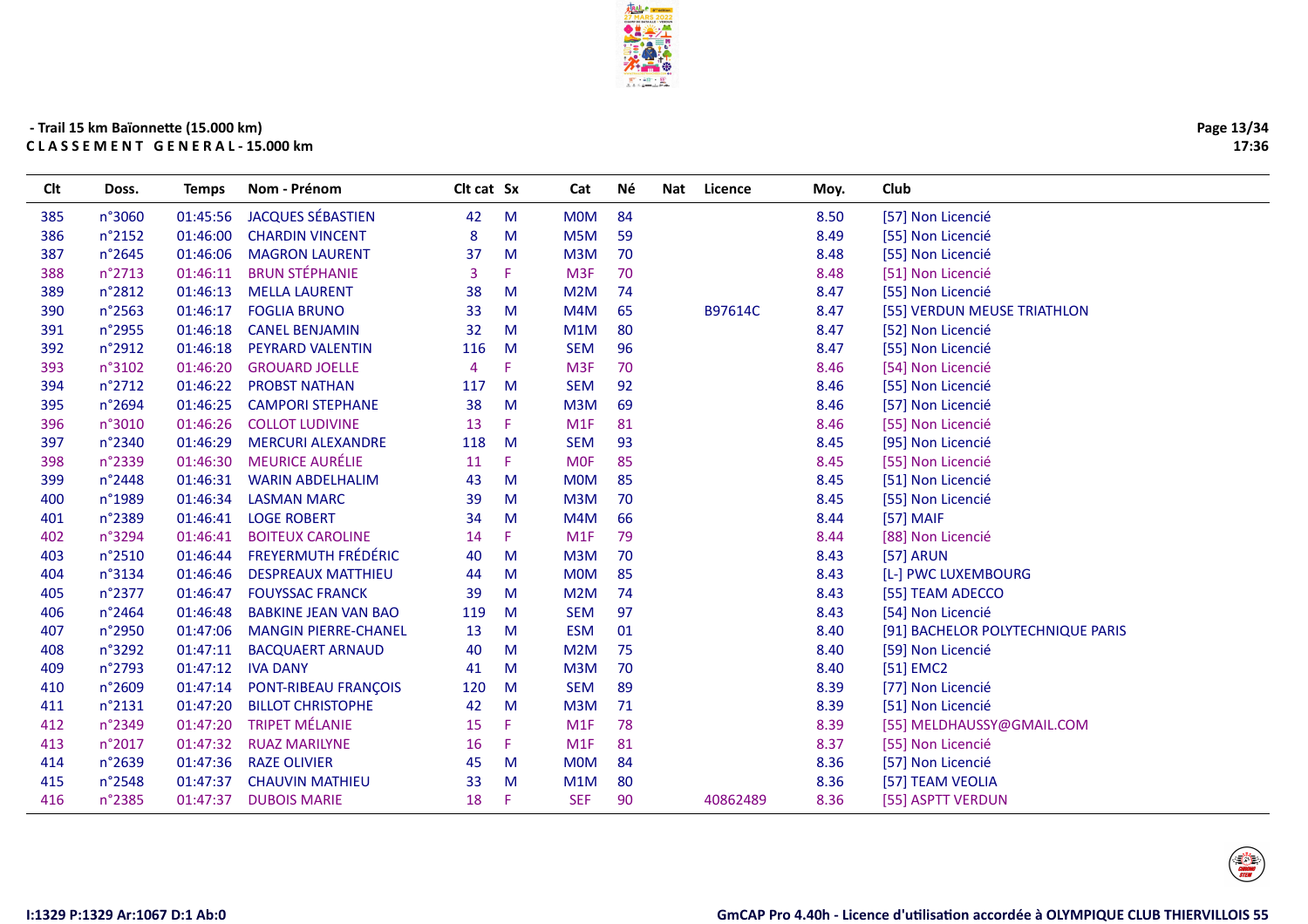

| Page 14/34 |
|------------|
| 17:36      |

| Clt | Doss.  | <b>Temps</b> | Nom - Prénom                   | Clt cat Sx |    | Cat             | Νé | Nat       | Licence  | Moy. | Club                                    |
|-----|--------|--------------|--------------------------------|------------|----|-----------------|----|-----------|----------|------|-----------------------------------------|
| 417 | n°2716 | 01:47:39     | <b>MAHUT JEROME</b>            | 43         | M  | M3M             | 72 |           |          | 8.36 | [55] Non Licencié                       |
| 418 | n°2670 | 01:47:40     | <b>MALLET ARNAUD</b>           | 41         | M  | M2M             | 76 |           |          | 8.36 | [51] Non Licencié                       |
| 419 | n°2669 | 01:47:40     | <b>MABILLE FABIEN</b>          | 34         | M  | M1M             | 81 |           |          | 8.36 | [54] Non Licencié                       |
| 420 | n°1973 | 01:47:48     | <b>BOUR CÉDRIC</b>             | 42         | M  | M2M             | 74 |           |          | 8.35 | [54] Non Licencié                       |
| 421 | n°1975 | 01:47:50     | <b>BOURY MARINE</b>            | 19         | F  | <b>SEF</b>      | 93 |           |          | 8.35 | [55] Non Licencié                       |
| 422 | n°3141 | 01:47:50     | <b>WALTER JOAN</b>             | 121        | M  | <b>SEM</b>      | 89 |           |          | 8.35 | [55] Non Licencié                       |
| 423 | n°2951 | 01:47:53     | <b>CHRISTLIEB ALEJANDRO</b>    | 14         | M  | <b>ESM</b>      | 01 | $\bullet$ |          | 8.34 | [91] BACHELOR POLYTECHNIQUE PARIS       |
| 424 | n°2952 | 01:47:56     | <b>GAULTIER JEAN-SÉBASTIEN</b> | 15         | M  | <b>ESM</b>      | 02 |           |          | 8.34 | [91] BACHELOR POLYTECHNIQUE PARIS       |
| 425 | n°3223 | 01:47:56     | <b>JACQUIER PIERRE</b>         | 122        | M  | <b>SEM</b>      | 98 |           |          | 8.34 | [55] Non Licencié                       |
| 426 | n°2320 | 01:47:59     | <b>GODART MATTHIEU</b>         | 123        | M  | <b>SEM</b>      | 95 |           |          | 8.34 | [57] Non Licencié                       |
| 427 | n°2319 | 01:48:01     | <b>MATHIEU TIPHAINE</b>        | 20         | F  | <b>SEF</b>      | 99 |           |          | 8.33 | [57] Non Licencié                       |
| 428 | n°2371 | 01:48:01     | <b>BADEROT EVAN</b>            | 12         | M  | <b>JUM</b>      | 03 |           |          | 8.33 | [55] Non Licencié                       |
| 429 | n°1995 | 01:48:03     | <b>GILLAIN LAURENT</b>         | 44         | M  | M3M             | 71 |           | 1350621  | 8.33 | [52] S/L CO SAINT-DIZIER                |
| 430 | n°2691 | 01:48:15     | LY VERO                        | 13         | F. | M <sub>2F</sub> | 73 |           | 2420024  | 8.32 | [77] BUSSY ST GEORGES ATHLETISME        |
| 431 | n°2177 | 01:48:25     | <b>ETTINGER GUILLAUME</b>      | 35         | M  | M1M             | 79 |           |          | 8.30 | [57] TRICAT                             |
| 432 | n°2974 | 01:48:30     | <b>CLESSE CHRISTOPHE</b>       | 43         | M  | M2M             | 76 |           |          | 8.30 | [55] EMC2                               |
| 433 | n°2538 | 01:48:34     | <b>FRANCOIS DENIS</b>          | 35         | M  | M4M             | 63 |           | 40588379 | 8.29 | [55] ASPTT VERDUN                       |
| 434 | n°2990 | 01:48:35     | <b>COUSIN FREDERIC</b>         | 44         | M  | M2M             | 73 |           | 2350099  | 8.29 | [55] S/L OLYMPIQUE CLUB THIERVILLOIS 55 |
| 435 | n°2334 | 01:48:38     | <b>FROCHARD FABRICE</b>        | 45         | M  | M2M             | 73 |           |          | 8.29 | $[57]$ LE CCSP                          |
| 436 | n°2666 | 01:48:49     | <b>BORBICONI DAVID</b>         | 45         | M  | M3M             | 69 |           |          | 8.27 | [57] Non Licencié                       |
| 437 | n°3061 | 01:48:54     | <b>DIZIEN NICOLAS</b>          | 46         | M  | <b>MOM</b>      | 87 |           |          | 8.27 | [57] Non Licencié                       |
| 438 | n°2280 | 01:48:54     | <b>BOCCALINI CHRISTOPHE</b>    | 47         | M  | <b>MOM</b>      | 84 |           |          | 8.26 | [55] AS HUTIN                           |
| 439 | n°2469 | 01:49:00     | <b>GASSERT RÉMY</b>            | 48         | M  | <b>MOM</b>      | 83 |           |          | 8.26 | [55] Non Licencié                       |
| 440 | n°3198 | 01:49:10     | <b>LAMY CHAPUIS MEHDI</b>      | 124        | M  | <b>SEM</b>      | 99 |           |          | 8.25 | [52] ARTIFIL                            |
| 441 | n°3149 | 01:49:13     | <b>THOMAS HERVÉ</b>            | 46         | M  | M3M             | 71 |           |          | 8.24 | [55] IZZIPUB                            |
| 442 | n°2408 | 01:49:15     | <b>FRANÇOIS THIERRY</b>        | 47         | M  | M3M             | 71 |           |          | 8.24 | [59] Non Licencié                       |
| 443 | n°3124 | 01:49:17     | <b>HAUCK CEDRIC</b>            | 46         | M  | M2M             | 76 |           |          | 8.24 | [54] Non Licencié                       |
| 444 | n°2414 | 01:49:17     | <b>FRANCOIS SEBASTIEN</b>      | 47         | M  | M2M             | 74 |           |          | 8.24 | [51] Non Licencié                       |
| 445 | n°2302 | 01:49:33     | <b>PANCALDI MARION</b>         | 21         | F  | <b>SEF</b>      | 89 |           |          | 8.22 | [57] Non Licencié                       |
| 446 | n°2820 | 01:49:35     | <b>SALTUTTI DAVID</b>          | 36         | M  | M4M             | 64 |           |          | 8.21 | $[57]$ TIW                              |
| 447 | n°3011 | 01:49:36     | <b>MASELLI THIERRY</b>         | 9          | M  | M5M             | 62 |           |          | 8.21 | [55] Non Licencié                       |
| 448 | n°3063 | 01:49:36     | <b>RUMML RÉMI</b>              | 49         | M  | <b>MOM</b>      | 83 |           |          | 8.21 | [57] SAPEURS POMPIERS THIONVILLE        |
|     |        |              |                                |            |    |                 |    |           |          |      |                                         |

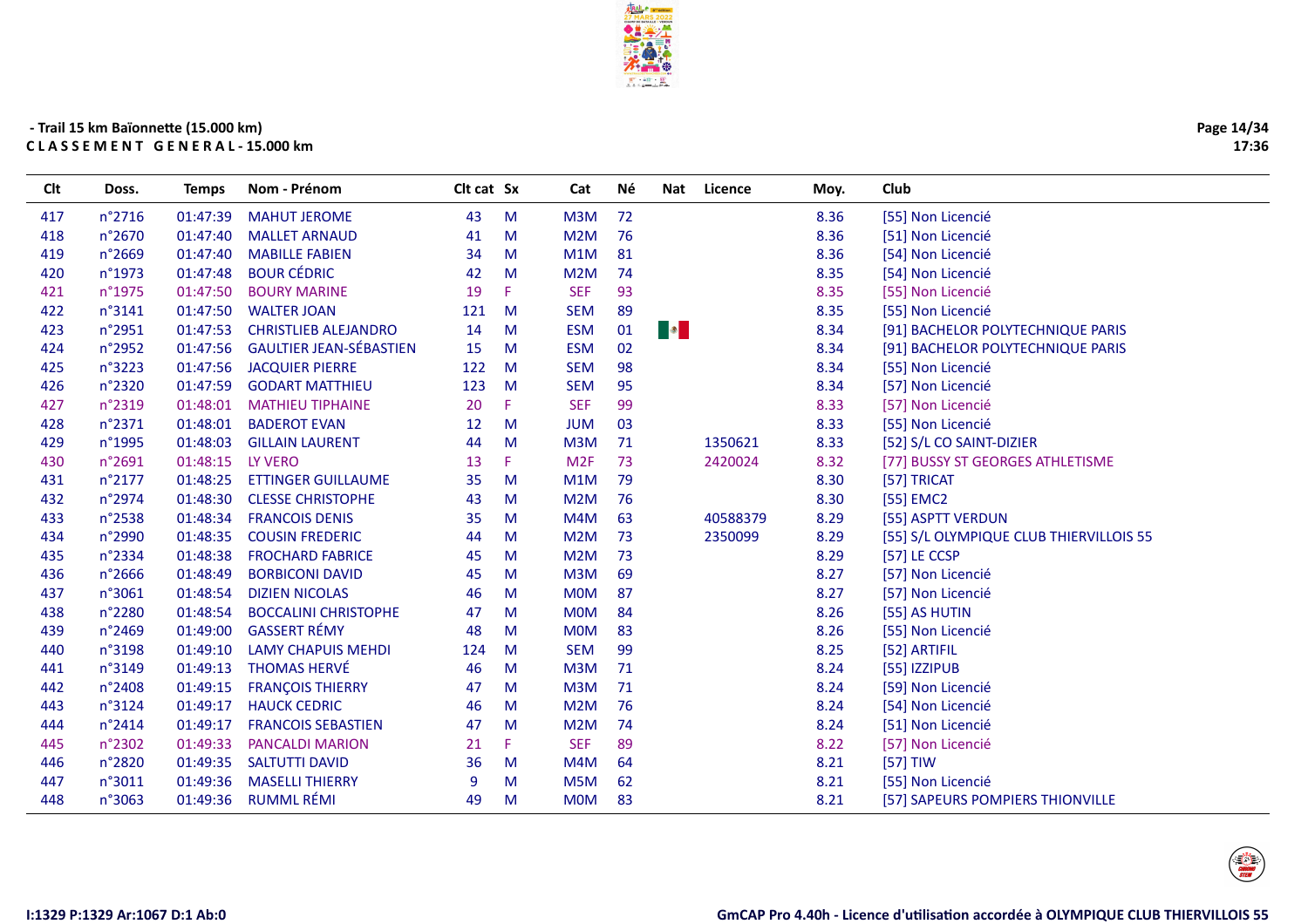

Né

Cat

Nat Licence

Moy.

Club

Clt cat Sx

# - Trail 15 km Baïonnette (15.000 km) CLASSEMENT GENERAL-15.000 km

Doss.

**Temps** 

Nom - Prénom

**Clt** 

| 449 | n°2509          | 01:49:41 | <b>KUNZ CHRISTINE</b>         | 4              | F. | M4F              | 67     |         | 8.21 | [57] ARUN                           |
|-----|-----------------|----------|-------------------------------|----------------|----|------------------|--------|---------|------|-------------------------------------|
| 450 | n°2025          | 01:49:42 | <b>HAINAUX DOMINIQUE</b>      | 48             | M  | M3M              | 72     |         | 8.20 | [55] Non Licencié                   |
| 451 | n°2174          | 01:49:42 | <b>BACH CÉLINE</b>            | 22             | F. | <b>SEF</b>       | 92     |         | 8.20 | [57] Non Licencié                   |
| 452 | n°2501          | 01:49:45 | <b>CHERIGNY HUGO</b>          | 125            | M  | <b>SEM</b>       | 91     |         | 8.20 | [57] Non Licencié                   |
| 453 | n°2521          | 01:49:46 | <b>VELVELOVICH FRANCIS</b>    | 10             | M  | M <sub>5</sub> M | 61     | 547165  | 8.20 | [54] ACOB                           |
| 454 | n°2935          | 01:49:48 | <b>MONTULET ANTONIN</b>       | 126            | M  | <b>SEM</b>       | 95     |         | 8.20 | [55] Non Licencié                   |
| 455 | n°3282          | 01:49:56 | <b>FELTEN MÉLANIE</b>         | 23             | F. | <b>SEF</b>       | 91     |         | 8.19 | [55] Non Licencié                   |
| 456 | n°3230          | 01:49:56 | <b>THIERIOT JEAN-PIERRE</b>   | 11             | M  | M5M              | 58     | 2256080 | 8.19 | [55] S/L GROUPE ATHLETIC COMMERCIEN |
| 457 | n°3130          | 01:49:57 | <b>THIERY EMMA</b>            | $\mathbf{1}$   | F  | <b>ESF</b>       | $00\,$ | 1930711 | 8.19 | [54] SPORT ATHLETIC VERDUNOIS       |
| 458 | n°3096          | 01:49:57 | <b>ERNEST CÉCILE</b>          | 24             | F. | <b>SEF</b>       | 91     |         | 8.19 | [08] Non Licencié                   |
| 459 | n°3129          | 01:49:58 | <b>CARPANIN OLIVIER</b>       | 16             | M  | <b>ESM</b>       | $00\,$ |         | 8.18 | [54] SPORT ATHLETIC VERDUNOIS       |
| 460 | n°1996          | 01:50:00 | <b>CORNUÉ CHRISTELLE</b>      | 14             | F. | M <sub>2F</sub>  | 74     | 1702692 | 8.18 | [52] S/L CO SAINT-DIZIER            |
| 461 | n°2303          | 01:50:07 | <b>COTINAUT CYRIL</b>         | 49             | M  | M3M              | 70     |         | 8.17 | [54] CS MARVILLE                    |
| 462 | $n^{\circ}2653$ | 01:50:11 | <b>BLUM GREGORY</b>           | 48             | M  | M <sub>2</sub> M | 74     |         | 8.17 | [57] NSTT                           |
| 463 | n°2291          | 01:50:15 | <b>MERKLING CEDRIC</b>        | 49             | M  | M <sub>2</sub> M | 73     |         | 8.16 | [57] RTT                            |
| 464 | n°2141          | 01:50:15 | <b>TINE LAURENT</b>           | 50             | M  | M3M              | 69     |         | 8.16 | [78] Non Licencié                   |
| 465 | n°3106          | 01:50:17 | RÉGNIER GIBOULOT LUCAS        | 17             | M  | <b>ESM</b>       | 02     |         | 8.16 | [78] 3EME RHC EDP                   |
| 466 | n°2067          | 01:50:18 | <b>GUILLAUME NATHALIE</b>     | 5              | F  | M <sub>3F</sub>  | 68     |         | 8.16 | [63] Non Licencié                   |
| 467 | n°3258          | 01:50:21 | <b>REMY FLORIAN</b>           | 127            | M  | <b>SEM</b>       | 91     |         | 8.16 | [59] REMY FLORIAN                   |
| 468 | n°2969          | 01:50:23 | <b>COLAS VIRGINIE</b>         | 17             | F. | M1F              | 79     |         | 8.15 | [52] EB TRAIL 52                    |
| 469 | n°3182          | 01:50:24 | <b>ACHON DAVID</b>            | 51             | M  | M3M              | 70     |         | 8.15 | [51] Non Licencié                   |
| 470 | n°2672          | 01:50:28 | <b>KLABA CHRISTOPHE</b>       | 12             | M  | M <sub>5</sub> M | 60     |         | 8.15 | [55] Non Licencié                   |
| 471 | n°2744          | 01:50:33 | <b>ROCHER THOMAS</b>          | 128            | M  | <b>SEM</b>       | 93     |         | 8.14 | [54] Non Licencié                   |
| 472 | n°1955          | 01:50:46 | <b>BORDIN FRANCK</b>          | 50             | M  | <b>MOM</b>       | 87     |         | 8.13 | [57] Non Licencié                   |
| 473 | n°1954          | 01:50:47 | <b>RYMKIEWICZ MARIE</b>       | 25             | F  | <b>SEF</b>       | 92     |         | 8.12 | [57] Non Licencié                   |
| 474 | n°2724          | 01:50:51 | <b>LHERMITE CATHY</b>         | $\overline{2}$ | F  | M <sub>5F</sub>  | 59     |         | 8.12 | [55] Non Licencié                   |
| 475 | n°3077          | 01:51:00 | <b>RIMLINGER LAURÈNE</b>      | 26             | F. | <b>SEF</b>       | 95     |         | 8.11 | [57] Non Licencié                   |
| 476 | n°3235          | 01:51:00 | <b>MISERENDINO DAVID</b>      | 36             | M  | M1M              | 80     |         | 8.11 | [57] TEAM COUILLÈRE                 |
| 477 | n°2092          | 01:51:01 | <b>GYPENS JULIEN</b>          | 129            | M  | <b>SEM</b>       | 89     |         | 8.11 | [14] Non Licencié                   |
| 478 | n°2706          | 01:51:01 | <b>OUDIN PARADIS NATHALIE</b> | 15             | F. | M <sub>2F</sub>  | 74     | 2270522 | 8.11 | [54] US TOUL ATHLETISME             |
| 479 | n°3234          | 01:51:01 | <b>NOAL VINCENT</b>           | 37             | M  | M1M              | 82     |         | 8.11 | [57] Non Licencié                   |
| 480 | n°2781          | 01:51:05 | <b>STEFANELLI SEBASTIEN</b>   | 38             | M  | M1M              | 82     |         | 8.10 | [57] Non Licencié                   |
|     |                 |          |                               |                |    |                  |        |         |      |                                     |

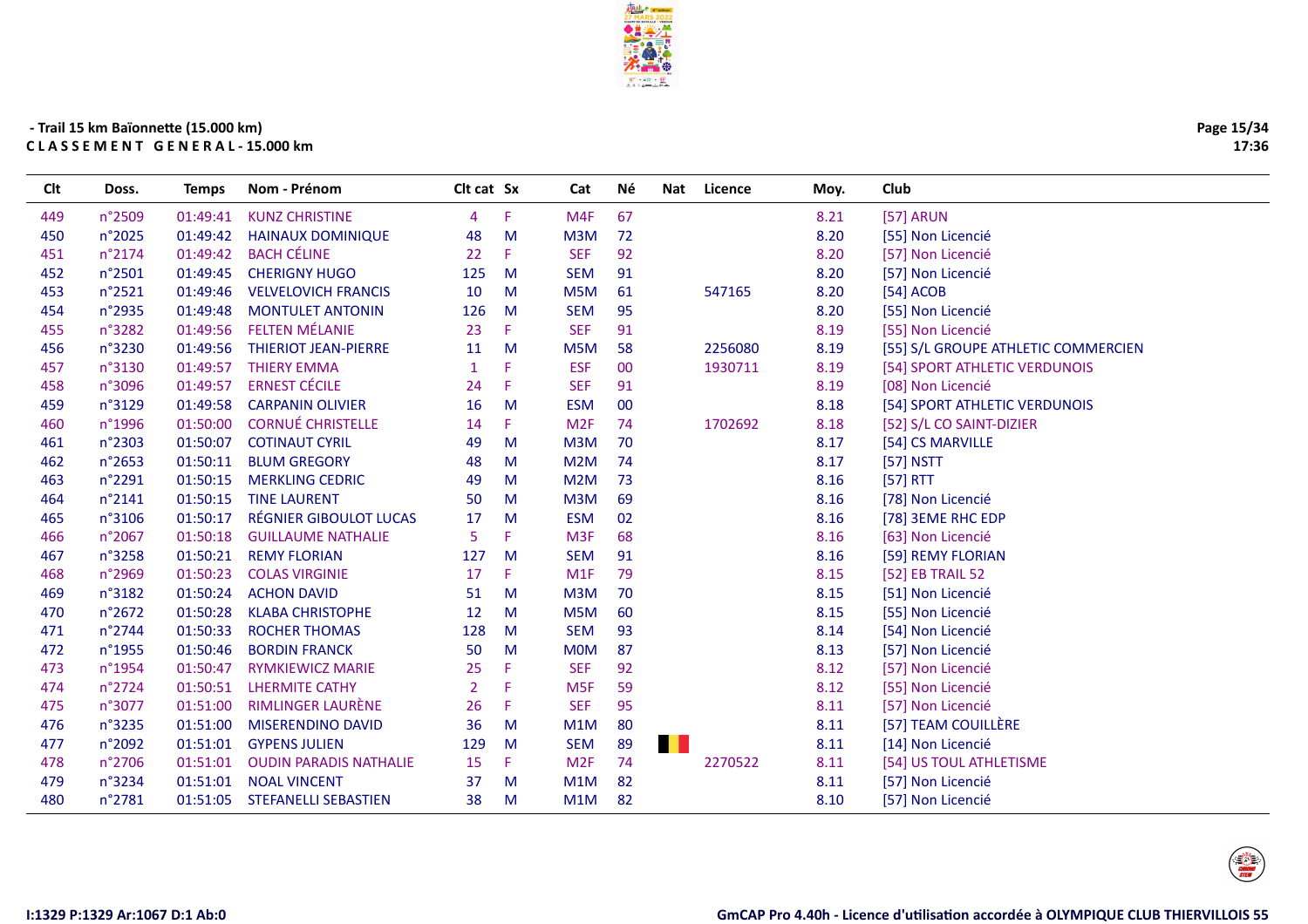

| Page 16/34 |
|------------|
| 17:36      |

| <b>Clt</b> | Doss.  | <b>Temps</b> | Nom - Prénom                | Clt cat Sx |    | Cat              | Né | <b>Nat</b> | Licence | Moy. | Club                                    |
|------------|--------|--------------|-----------------------------|------------|----|------------------|----|------------|---------|------|-----------------------------------------|
| 481        | n°2676 | 01:51:06     | <b>GUENEC ISABELLE</b>      | 5          | F  | M <sub>4F</sub>  | 66 |            | 1377867 | 8.10 | [91] VAL D'ORGE ATHLETIC                |
| 482        | n°2559 | 01:51:08     | <b>THIERCY MAXIME</b>       | 130        | M  | <b>SEM</b>       | 94 |            |         | 8.10 | [54] TEAM VEOLIA                        |
| 483        | n°2170 | 01:51:08     | <b>BRONNER FLORENT</b>      | 39         | M  | M1M              | 80 |            |         | 8.10 | [45] Non Licencié                       |
| 484        | n°2379 | 01:51:08     | <b>AMAOUCH SARAH</b>        | 27         | F  | <b>SEF</b>       | 89 |            |         | 8.10 | [62] Non Licencié                       |
| 485        | n°2375 | 01:51:09     | <b>JOUGLET CAROLINE</b>     | 18         | F  | M1F              | 80 |            |         | 8.10 | [59] Non Licencié                       |
| 486        | n°2916 | 01:51:26     | <b>AUBRY OPHELIE</b>        | 19         | F  | M <sub>1</sub> F | 82 |            |         | 8.08 | [88] EMC2                               |
| 487        | n°2957 | 01:51:29     | <b>CONAN FABIEN</b>         | 131        | M  | <b>SEM</b>       | 96 |            |         | 8.07 | [69] Non Licencié                       |
| 488        | n°2283 | 01:51:33     | <b>DUBOIS LUCIE</b>         | 28         | F. | <b>SEF</b>       | 93 |            |         | 8.07 | [95] Non Licencié                       |
| 489        | n°2514 | 01:51:35     | <b>FÉRY BRUNO</b>           | 52         | M  | M <sub>3</sub> M | 71 |            |         | 8.07 | [52] Non Licencié                       |
| 490        | n°2500 | 01:51:36     | <b>PERERA LUC</b>           | 5          | M  | M6M              | 54 |            |         | 8.06 | [52] PERERA LUC                         |
| 491        | n°2599 | 01:51:39     | <b>BIDON JEAN</b>           | 13         | M  | M <sub>5</sub> M | 59 |            |         | 8.06 | [57] BIDON'S FAMILY                     |
| 492        | n°2850 | 01:51:39     | <b>PERL DENIS</b>           | 14         | M  | M5M              | 58 |            |         | 8.06 | [57] FORMOL                             |
| 493        | n°2418 | 01:51:42     | <b>BOURHOVEN MAXIME</b>     | 40         | M  | M1M              | 81 |            |         | 8.06 | [54] Non Licencié                       |
| 494        | n°2786 | 01:51:42     | <b>DOUEL TEDDY</b>          | 51         | M  | <b>MOM</b>       | 84 |            |         | 8.06 | [55] Non Licencié                       |
| 495        | n°2193 | 01:51:48     | <b>MARTEL STEPHANIE</b>     | 16         | F  | M <sub>2F</sub>  | 75 |            | T315362 | 8.05 | [62] BOULOGNE AC                        |
| 496        | n°3259 | 01:51:50     | <b>BEE LAETITIA</b>         | 6          | F  | M <sub>3F</sub>  | 72 |            |         | 8.05 | [52] Non Licencié                       |
| 497        | n°2433 | 01:52:00     | <b>CHEVALIER BENOIT</b>     | 50         | M  | M <sub>2</sub> M | 76 |            |         | 8.04 | [57] TRANSDEV                           |
| 498        | n°3003 | 01:52:03     | <b>MANGENOT ANAÏS</b>       | 29         | F  | <b>SEF</b>       | 88 |            |         | 8.03 | [54] Non Licencié                       |
| 499        | n°2863 | 01:52:03     | <b>CAMONIN LAURA</b>        | 30         | F  | <b>SEF</b>       | 96 |            |         | 8.03 | [57] Non Licencié                       |
| 500        | n°2365 | 01:52:04     | <b>MASELLI RENÉ</b>         | 15         | M  | M <sub>5</sub> M | 60 |            |         | 8.03 | [55] Non Licencié                       |
| 501        | n°3196 | 01:52:06     | <b>HYPOLITE JEAN CLAUDE</b> | 53         | M  | M3M              | 72 |            |         | 8.03 | [54] JARNY TRIATHLON                    |
| 502        | n°3056 | 01:52:07     | <b>COCHENER AUDREY</b>      | 20         | F. | M1F              | 78 |            |         | 8.03 | [52] LES SOCQUETTES ROSES               |
| 503        | n°2327 | 01:52:12     | <b>MICHALSKI GÉRALD</b>     | 37         | M  | M4M              | 64 |            |         | 8.02 | [38] Non Licencié                       |
| 504        | n°2213 | 01:52:13     | <b>DEGUISNE INGRID</b>      | 17         | F  | M <sub>2F</sub>  | 73 |            |         | 8.02 | [88] RING14 ENSEMBLE                    |
| 505        | n°2208 | 01:52:14     | <b>FATET MARIE</b>          | 21         | F  | M <sub>1</sub> F | 79 |            |         | 8.02 | [88] VITTEL TRIATHLON                   |
| 506        | n°2763 | 01:52:19     | <b>SAHLI MALIK</b>          | 51         | M  | M <sub>2</sub> M | 74 |            |         | 8.01 | [10] Non Licencié                       |
| 507        | n°2455 | 01:52:23     | <b>DARCEMONT LAURENCE</b>   | 18         | F  | M <sub>2F</sub>  | 73 |            | 2342609 | 8.01 | [55] S/L OLYMPIQUE CLUB THIERVILLOIS 55 |
| 508        | n°2797 | 01:52:25     | <b>PASCHY ANTOINE</b>       | 132        | M  | <b>SEM</b>       | 95 |            |         | 8.01 | [54] Non Licencié                       |
| 509        | n°2854 | 01:52:37     | <b>ARTISSON DAMIEN</b>      | 52         | M  | <b>MOM</b>       | 83 |            |         | 7.99 | [08] ROCROY SPORTS NATURE               |
| 510        | n°2581 | 01:52:38     | <b>MEUNIER MARIE-LINE</b>   | 19         | F  | M <sub>2F</sub>  | 73 |            |         | 7.99 | [IS] EA ISSOUDUN                        |
| 511        | n°3138 | 01:52:38     | <b>ROBERT BLANDINE</b>      | 22         | F  | M <sub>1</sub> F | 79 |            |         | 7.99 | [52] EB TRAIL 52                        |
| 512        | n°2855 | 01:52:39     | <b>ARTISSON AMÉLIE</b>      | 12         | -F | <b>MOF</b>       | 83 |            |         | 7.99 | [08] ROCROY SPORTS NATURE               |
|            |        |              |                             |            |    |                  |    |            |         |      |                                         |

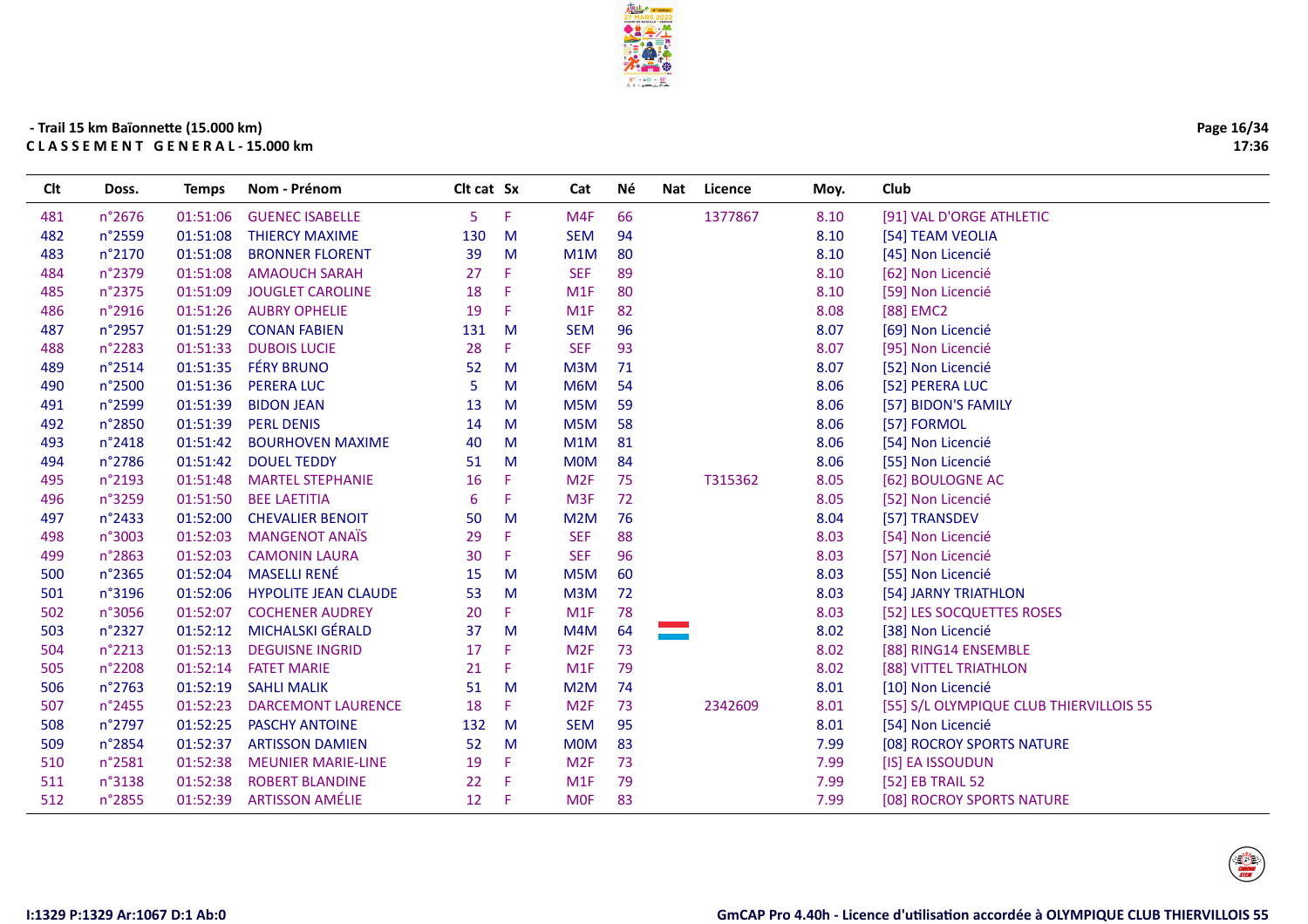

| Page 17/34 |
|------------|
| 17:36      |

| <b>SEF</b><br>89<br>513<br>n°2002<br>01:52:40<br>F<br>40839657<br>7.99<br><b>FERRANDINI ANASTASIA</b><br>31<br>[55] ASPTT VERDUN<br><b>BADURAUX LOÏC</b><br>514<br>n°2311<br>01:52:40<br>M1M<br>78<br>7.99<br>[57] Non Licencié<br>M<br>41<br>515<br>n°2749<br>01:52:41<br><b>BAUMANN JOEL</b><br>6<br>M6M<br>53<br>173158<br>7.99<br>[55] S/L GROUPE ATHLETIC COMMERCIEN<br>M<br>516<br>01:52:42<br><b>FAVRE QUENTIN</b><br><b>SEM</b><br>94<br>n°2518<br>133<br>M<br>7.99<br>[57] Non Licencié<br>517<br>n°2517<br>01:52:42<br><b>FAVRE BERNARD</b><br>16<br>M <sub>5</sub> M<br>7.99<br>[39] Non Licencié<br>61<br>M<br><b>SEF</b><br>91<br>7.98<br>518<br>n°2048<br>01:52:44<br><b>GRITTI ADELINE</b><br>32<br>F.<br>[55] Non Licencié<br>01:52:44<br>7.98<br>519<br>n°2007<br><b>LAURANT VIANNEY</b><br>134<br>M<br><b>SEM</b><br>91<br>[54] Non Licencié<br>2109135<br>520<br>n°1974<br>01:52:49<br><b>COLLINET CELINE</b><br>13<br>Æ<br><b>MOF</b><br>84<br>7.98<br>[55] ASPTT VERDUN<br><b>BEAUSIR CÉLINE</b><br>01:52:51<br>-F<br>7.98<br>521<br>n°2829<br>14<br><b>MOF</b><br>84<br>[55] TEAM DEBILOOOOS<br>01:52:56<br>F<br>87<br>7.97<br>522<br>n°2015<br><b>RUAZ VANESSA</b><br>15<br><b>MOF</b><br>[10] Non Licencié<br>7.97<br>523<br>n°2147<br>01:52:58<br><b>DELISLE LOIC</b><br>M <sub>2</sub> M<br>[52] PERSO<br>52<br>M<br>77<br>01:52:59<br>$\overline{7}$<br>F<br>69<br>7.97<br>524<br>n°3285<br><b>MATHIEU LAURENCE</b><br>M <sub>3F</sub><br>[55] Non Licencié<br>H<br>n°2093<br>01:53:00<br><b>ADDAHRI LILA</b><br>F<br>97<br>7.97<br>525<br>33<br><b>SEF</b><br>[13] Non Licencié<br>01:53:01<br><b>COLLET LUCIE</b><br>F.<br><b>SEF</b><br>98<br>7.96<br>526<br>n°3104<br>34<br>[55] Non Licencié<br>527<br>n°2702<br>01:53:01<br><b>CHRISTOPHE PHILIPPE</b><br>17<br>M5M<br>58<br>7.96<br>[55] Non Licencié<br>M<br>n°2827<br>01:53:02<br><b>ESM</b><br>02<br>7.96<br>528<br><b>ALTHEN PAUL</b><br>18<br>[55] LOUIS ALTHEN<br>M<br>529<br>n°2534<br>01:53:03<br>PETITNICOLAS CHRISTOPHE<br>M <sub>2</sub> M<br>76<br>7.96<br>$[02]$ 53 CSR<br>53<br>M<br>7.96<br>530<br>n°2450<br>01:53:04<br><b>WILLAUME PATRICK</b><br>7<br>M6M<br>56<br>[54] Non Licencié<br>M<br>95<br>01:53:09<br><b>VIGNAC ALICIA</b><br><b>SEF</b><br>7.95<br>531<br>n°3165<br>35<br>F.<br>[74] Non Licencié<br><b>COLAS JÉRÔME</b><br>532<br>n°2968<br>01:53:15<br>54<br>M2M<br>76<br>7.95<br>M<br>[52] EB TRAIL 52<br><b>CLAUSSMANN MATHIEU</b><br>82<br>7.95<br>533<br>n°2598<br>01:53:16<br>M1M<br>[54] Non Licencié<br>42<br>M<br>82<br>7.95<br>[55] Non Licencié<br>534<br>n°3127<br>01:53:17<br><b>GALMICHE SAMUEL</b><br>43<br>M<br>M1M<br>[57] OXYGÈNE<br>535<br>n°2293<br>01:53:17<br><b>LORIN SIMON</b><br>M3M<br>71<br>7.95<br>54<br>M<br><b>DIOT FRÉDÉRIC</b><br>01:53:22<br><b>MOM</b><br>84<br>536<br>n°2787<br>7.94<br>[57] Non Licencié<br>53<br>M<br>537<br>01:53:22<br>M2M<br>76<br>7.94<br>n°2104<br><b>BOITEUX ALEXANDRE</b><br>55<br>M<br>[88] GROUPE MANSUY<br>538<br>01:53:22<br><b>DIOT LUDOVIC</b><br><b>MOM</b><br>84<br>7.94<br>n°2784<br>54<br>M<br>[57] Non Licencié<br>539<br>n°3293<br>01:53:23<br><b>BOITEUX SOPHIE</b><br>F.<br>M1F<br>78<br>7.94<br>[88] GROUPE MANSUY<br>23<br>01:53:24<br><b>PARTY OLIVIER</b><br>78<br>7.94<br>540<br>n°2278<br>M<br>[55] Non Licencié<br>44<br>M1M<br>95<br>n°3086<br>01:53:25<br><b>HECK GINA</b><br>F<br><b>SEF</b><br>7.94<br>541<br>36<br>[54] Non Licencié<br>542<br>n°3087<br>01:53:25<br><b>SEM</b><br>94<br>7.94<br>[57] Non Licencié<br><b>LONCIN MAXIME</b><br>135<br>M<br>543<br>n°3216<br>01:53:29<br><b>LEFEVRE ARNAUD</b><br>80<br>7.93<br>[08] LEFEVRE ARNAUD<br>45<br>M<br>M1M | <b>Clt</b> | Doss. | <b>Temps</b> | Nom - Prénom | Clt cat Sx | Cat | Né | Nat | Licence | Moy. | Club |
|--------------------------------------------------------------------------------------------------------------------------------------------------------------------------------------------------------------------------------------------------------------------------------------------------------------------------------------------------------------------------------------------------------------------------------------------------------------------------------------------------------------------------------------------------------------------------------------------------------------------------------------------------------------------------------------------------------------------------------------------------------------------------------------------------------------------------------------------------------------------------------------------------------------------------------------------------------------------------------------------------------------------------------------------------------------------------------------------------------------------------------------------------------------------------------------------------------------------------------------------------------------------------------------------------------------------------------------------------------------------------------------------------------------------------------------------------------------------------------------------------------------------------------------------------------------------------------------------------------------------------------------------------------------------------------------------------------------------------------------------------------------------------------------------------------------------------------------------------------------------------------------------------------------------------------------------------------------------------------------------------------------------------------------------------------------------------------------------------------------------------------------------------------------------------------------------------------------------------------------------------------------------------------------------------------------------------------------------------------------------------------------------------------------------------------------------------------------------------------------------------------------------------------------------------------------------------------------------------------------------------------------------------------------------------------------------------------------------------------------------------------------------------------------------------------------------------------------------------------------------------------------------------------------------------------------------------------------------------------------------------------------------------------------------------------------------------------------------------------------------------------------------------------------------------------------------------------------------------------------------------------------------------------------------------------------------------------------------------------------------------------------------------------------------------------------------------------------------------------------------------------------------------------------------------------------------------------------------------------------------------------------------------------------------------|------------|-------|--------------|--------------|------------|-----|----|-----|---------|------|------|
|                                                                                                                                                                                                                                                                                                                                                                                                                                                                                                                                                                                                                                                                                                                                                                                                                                                                                                                                                                                                                                                                                                                                                                                                                                                                                                                                                                                                                                                                                                                                                                                                                                                                                                                                                                                                                                                                                                                                                                                                                                                                                                                                                                                                                                                                                                                                                                                                                                                                                                                                                                                                                                                                                                                                                                                                                                                                                                                                                                                                                                                                                                                                                                                                                                                                                                                                                                                                                                                                                                                                                                                                                                                                          |            |       |              |              |            |     |    |     |         |      |      |
|                                                                                                                                                                                                                                                                                                                                                                                                                                                                                                                                                                                                                                                                                                                                                                                                                                                                                                                                                                                                                                                                                                                                                                                                                                                                                                                                                                                                                                                                                                                                                                                                                                                                                                                                                                                                                                                                                                                                                                                                                                                                                                                                                                                                                                                                                                                                                                                                                                                                                                                                                                                                                                                                                                                                                                                                                                                                                                                                                                                                                                                                                                                                                                                                                                                                                                                                                                                                                                                                                                                                                                                                                                                                          |            |       |              |              |            |     |    |     |         |      |      |
|                                                                                                                                                                                                                                                                                                                                                                                                                                                                                                                                                                                                                                                                                                                                                                                                                                                                                                                                                                                                                                                                                                                                                                                                                                                                                                                                                                                                                                                                                                                                                                                                                                                                                                                                                                                                                                                                                                                                                                                                                                                                                                                                                                                                                                                                                                                                                                                                                                                                                                                                                                                                                                                                                                                                                                                                                                                                                                                                                                                                                                                                                                                                                                                                                                                                                                                                                                                                                                                                                                                                                                                                                                                                          |            |       |              |              |            |     |    |     |         |      |      |
|                                                                                                                                                                                                                                                                                                                                                                                                                                                                                                                                                                                                                                                                                                                                                                                                                                                                                                                                                                                                                                                                                                                                                                                                                                                                                                                                                                                                                                                                                                                                                                                                                                                                                                                                                                                                                                                                                                                                                                                                                                                                                                                                                                                                                                                                                                                                                                                                                                                                                                                                                                                                                                                                                                                                                                                                                                                                                                                                                                                                                                                                                                                                                                                                                                                                                                                                                                                                                                                                                                                                                                                                                                                                          |            |       |              |              |            |     |    |     |         |      |      |
|                                                                                                                                                                                                                                                                                                                                                                                                                                                                                                                                                                                                                                                                                                                                                                                                                                                                                                                                                                                                                                                                                                                                                                                                                                                                                                                                                                                                                                                                                                                                                                                                                                                                                                                                                                                                                                                                                                                                                                                                                                                                                                                                                                                                                                                                                                                                                                                                                                                                                                                                                                                                                                                                                                                                                                                                                                                                                                                                                                                                                                                                                                                                                                                                                                                                                                                                                                                                                                                                                                                                                                                                                                                                          |            |       |              |              |            |     |    |     |         |      |      |
|                                                                                                                                                                                                                                                                                                                                                                                                                                                                                                                                                                                                                                                                                                                                                                                                                                                                                                                                                                                                                                                                                                                                                                                                                                                                                                                                                                                                                                                                                                                                                                                                                                                                                                                                                                                                                                                                                                                                                                                                                                                                                                                                                                                                                                                                                                                                                                                                                                                                                                                                                                                                                                                                                                                                                                                                                                                                                                                                                                                                                                                                                                                                                                                                                                                                                                                                                                                                                                                                                                                                                                                                                                                                          |            |       |              |              |            |     |    |     |         |      |      |
|                                                                                                                                                                                                                                                                                                                                                                                                                                                                                                                                                                                                                                                                                                                                                                                                                                                                                                                                                                                                                                                                                                                                                                                                                                                                                                                                                                                                                                                                                                                                                                                                                                                                                                                                                                                                                                                                                                                                                                                                                                                                                                                                                                                                                                                                                                                                                                                                                                                                                                                                                                                                                                                                                                                                                                                                                                                                                                                                                                                                                                                                                                                                                                                                                                                                                                                                                                                                                                                                                                                                                                                                                                                                          |            |       |              |              |            |     |    |     |         |      |      |
|                                                                                                                                                                                                                                                                                                                                                                                                                                                                                                                                                                                                                                                                                                                                                                                                                                                                                                                                                                                                                                                                                                                                                                                                                                                                                                                                                                                                                                                                                                                                                                                                                                                                                                                                                                                                                                                                                                                                                                                                                                                                                                                                                                                                                                                                                                                                                                                                                                                                                                                                                                                                                                                                                                                                                                                                                                                                                                                                                                                                                                                                                                                                                                                                                                                                                                                                                                                                                                                                                                                                                                                                                                                                          |            |       |              |              |            |     |    |     |         |      |      |
|                                                                                                                                                                                                                                                                                                                                                                                                                                                                                                                                                                                                                                                                                                                                                                                                                                                                                                                                                                                                                                                                                                                                                                                                                                                                                                                                                                                                                                                                                                                                                                                                                                                                                                                                                                                                                                                                                                                                                                                                                                                                                                                                                                                                                                                                                                                                                                                                                                                                                                                                                                                                                                                                                                                                                                                                                                                                                                                                                                                                                                                                                                                                                                                                                                                                                                                                                                                                                                                                                                                                                                                                                                                                          |            |       |              |              |            |     |    |     |         |      |      |
|                                                                                                                                                                                                                                                                                                                                                                                                                                                                                                                                                                                                                                                                                                                                                                                                                                                                                                                                                                                                                                                                                                                                                                                                                                                                                                                                                                                                                                                                                                                                                                                                                                                                                                                                                                                                                                                                                                                                                                                                                                                                                                                                                                                                                                                                                                                                                                                                                                                                                                                                                                                                                                                                                                                                                                                                                                                                                                                                                                                                                                                                                                                                                                                                                                                                                                                                                                                                                                                                                                                                                                                                                                                                          |            |       |              |              |            |     |    |     |         |      |      |
|                                                                                                                                                                                                                                                                                                                                                                                                                                                                                                                                                                                                                                                                                                                                                                                                                                                                                                                                                                                                                                                                                                                                                                                                                                                                                                                                                                                                                                                                                                                                                                                                                                                                                                                                                                                                                                                                                                                                                                                                                                                                                                                                                                                                                                                                                                                                                                                                                                                                                                                                                                                                                                                                                                                                                                                                                                                                                                                                                                                                                                                                                                                                                                                                                                                                                                                                                                                                                                                                                                                                                                                                                                                                          |            |       |              |              |            |     |    |     |         |      |      |
|                                                                                                                                                                                                                                                                                                                                                                                                                                                                                                                                                                                                                                                                                                                                                                                                                                                                                                                                                                                                                                                                                                                                                                                                                                                                                                                                                                                                                                                                                                                                                                                                                                                                                                                                                                                                                                                                                                                                                                                                                                                                                                                                                                                                                                                                                                                                                                                                                                                                                                                                                                                                                                                                                                                                                                                                                                                                                                                                                                                                                                                                                                                                                                                                                                                                                                                                                                                                                                                                                                                                                                                                                                                                          |            |       |              |              |            |     |    |     |         |      |      |
|                                                                                                                                                                                                                                                                                                                                                                                                                                                                                                                                                                                                                                                                                                                                                                                                                                                                                                                                                                                                                                                                                                                                                                                                                                                                                                                                                                                                                                                                                                                                                                                                                                                                                                                                                                                                                                                                                                                                                                                                                                                                                                                                                                                                                                                                                                                                                                                                                                                                                                                                                                                                                                                                                                                                                                                                                                                                                                                                                                                                                                                                                                                                                                                                                                                                                                                                                                                                                                                                                                                                                                                                                                                                          |            |       |              |              |            |     |    |     |         |      |      |
|                                                                                                                                                                                                                                                                                                                                                                                                                                                                                                                                                                                                                                                                                                                                                                                                                                                                                                                                                                                                                                                                                                                                                                                                                                                                                                                                                                                                                                                                                                                                                                                                                                                                                                                                                                                                                                                                                                                                                                                                                                                                                                                                                                                                                                                                                                                                                                                                                                                                                                                                                                                                                                                                                                                                                                                                                                                                                                                                                                                                                                                                                                                                                                                                                                                                                                                                                                                                                                                                                                                                                                                                                                                                          |            |       |              |              |            |     |    |     |         |      |      |
|                                                                                                                                                                                                                                                                                                                                                                                                                                                                                                                                                                                                                                                                                                                                                                                                                                                                                                                                                                                                                                                                                                                                                                                                                                                                                                                                                                                                                                                                                                                                                                                                                                                                                                                                                                                                                                                                                                                                                                                                                                                                                                                                                                                                                                                                                                                                                                                                                                                                                                                                                                                                                                                                                                                                                                                                                                                                                                                                                                                                                                                                                                                                                                                                                                                                                                                                                                                                                                                                                                                                                                                                                                                                          |            |       |              |              |            |     |    |     |         |      |      |
|                                                                                                                                                                                                                                                                                                                                                                                                                                                                                                                                                                                                                                                                                                                                                                                                                                                                                                                                                                                                                                                                                                                                                                                                                                                                                                                                                                                                                                                                                                                                                                                                                                                                                                                                                                                                                                                                                                                                                                                                                                                                                                                                                                                                                                                                                                                                                                                                                                                                                                                                                                                                                                                                                                                                                                                                                                                                                                                                                                                                                                                                                                                                                                                                                                                                                                                                                                                                                                                                                                                                                                                                                                                                          |            |       |              |              |            |     |    |     |         |      |      |
|                                                                                                                                                                                                                                                                                                                                                                                                                                                                                                                                                                                                                                                                                                                                                                                                                                                                                                                                                                                                                                                                                                                                                                                                                                                                                                                                                                                                                                                                                                                                                                                                                                                                                                                                                                                                                                                                                                                                                                                                                                                                                                                                                                                                                                                                                                                                                                                                                                                                                                                                                                                                                                                                                                                                                                                                                                                                                                                                                                                                                                                                                                                                                                                                                                                                                                                                                                                                                                                                                                                                                                                                                                                                          |            |       |              |              |            |     |    |     |         |      |      |
|                                                                                                                                                                                                                                                                                                                                                                                                                                                                                                                                                                                                                                                                                                                                                                                                                                                                                                                                                                                                                                                                                                                                                                                                                                                                                                                                                                                                                                                                                                                                                                                                                                                                                                                                                                                                                                                                                                                                                                                                                                                                                                                                                                                                                                                                                                                                                                                                                                                                                                                                                                                                                                                                                                                                                                                                                                                                                                                                                                                                                                                                                                                                                                                                                                                                                                                                                                                                                                                                                                                                                                                                                                                                          |            |       |              |              |            |     |    |     |         |      |      |
|                                                                                                                                                                                                                                                                                                                                                                                                                                                                                                                                                                                                                                                                                                                                                                                                                                                                                                                                                                                                                                                                                                                                                                                                                                                                                                                                                                                                                                                                                                                                                                                                                                                                                                                                                                                                                                                                                                                                                                                                                                                                                                                                                                                                                                                                                                                                                                                                                                                                                                                                                                                                                                                                                                                                                                                                                                                                                                                                                                                                                                                                                                                                                                                                                                                                                                                                                                                                                                                                                                                                                                                                                                                                          |            |       |              |              |            |     |    |     |         |      |      |
|                                                                                                                                                                                                                                                                                                                                                                                                                                                                                                                                                                                                                                                                                                                                                                                                                                                                                                                                                                                                                                                                                                                                                                                                                                                                                                                                                                                                                                                                                                                                                                                                                                                                                                                                                                                                                                                                                                                                                                                                                                                                                                                                                                                                                                                                                                                                                                                                                                                                                                                                                                                                                                                                                                                                                                                                                                                                                                                                                                                                                                                                                                                                                                                                                                                                                                                                                                                                                                                                                                                                                                                                                                                                          |            |       |              |              |            |     |    |     |         |      |      |
|                                                                                                                                                                                                                                                                                                                                                                                                                                                                                                                                                                                                                                                                                                                                                                                                                                                                                                                                                                                                                                                                                                                                                                                                                                                                                                                                                                                                                                                                                                                                                                                                                                                                                                                                                                                                                                                                                                                                                                                                                                                                                                                                                                                                                                                                                                                                                                                                                                                                                                                                                                                                                                                                                                                                                                                                                                                                                                                                                                                                                                                                                                                                                                                                                                                                                                                                                                                                                                                                                                                                                                                                                                                                          |            |       |              |              |            |     |    |     |         |      |      |
|                                                                                                                                                                                                                                                                                                                                                                                                                                                                                                                                                                                                                                                                                                                                                                                                                                                                                                                                                                                                                                                                                                                                                                                                                                                                                                                                                                                                                                                                                                                                                                                                                                                                                                                                                                                                                                                                                                                                                                                                                                                                                                                                                                                                                                                                                                                                                                                                                                                                                                                                                                                                                                                                                                                                                                                                                                                                                                                                                                                                                                                                                                                                                                                                                                                                                                                                                                                                                                                                                                                                                                                                                                                                          |            |       |              |              |            |     |    |     |         |      |      |
|                                                                                                                                                                                                                                                                                                                                                                                                                                                                                                                                                                                                                                                                                                                                                                                                                                                                                                                                                                                                                                                                                                                                                                                                                                                                                                                                                                                                                                                                                                                                                                                                                                                                                                                                                                                                                                                                                                                                                                                                                                                                                                                                                                                                                                                                                                                                                                                                                                                                                                                                                                                                                                                                                                                                                                                                                                                                                                                                                                                                                                                                                                                                                                                                                                                                                                                                                                                                                                                                                                                                                                                                                                                                          |            |       |              |              |            |     |    |     |         |      |      |
|                                                                                                                                                                                                                                                                                                                                                                                                                                                                                                                                                                                                                                                                                                                                                                                                                                                                                                                                                                                                                                                                                                                                                                                                                                                                                                                                                                                                                                                                                                                                                                                                                                                                                                                                                                                                                                                                                                                                                                                                                                                                                                                                                                                                                                                                                                                                                                                                                                                                                                                                                                                                                                                                                                                                                                                                                                                                                                                                                                                                                                                                                                                                                                                                                                                                                                                                                                                                                                                                                                                                                                                                                                                                          |            |       |              |              |            |     |    |     |         |      |      |
|                                                                                                                                                                                                                                                                                                                                                                                                                                                                                                                                                                                                                                                                                                                                                                                                                                                                                                                                                                                                                                                                                                                                                                                                                                                                                                                                                                                                                                                                                                                                                                                                                                                                                                                                                                                                                                                                                                                                                                                                                                                                                                                                                                                                                                                                                                                                                                                                                                                                                                                                                                                                                                                                                                                                                                                                                                                                                                                                                                                                                                                                                                                                                                                                                                                                                                                                                                                                                                                                                                                                                                                                                                                                          |            |       |              |              |            |     |    |     |         |      |      |
|                                                                                                                                                                                                                                                                                                                                                                                                                                                                                                                                                                                                                                                                                                                                                                                                                                                                                                                                                                                                                                                                                                                                                                                                                                                                                                                                                                                                                                                                                                                                                                                                                                                                                                                                                                                                                                                                                                                                                                                                                                                                                                                                                                                                                                                                                                                                                                                                                                                                                                                                                                                                                                                                                                                                                                                                                                                                                                                                                                                                                                                                                                                                                                                                                                                                                                                                                                                                                                                                                                                                                                                                                                                                          |            |       |              |              |            |     |    |     |         |      |      |
|                                                                                                                                                                                                                                                                                                                                                                                                                                                                                                                                                                                                                                                                                                                                                                                                                                                                                                                                                                                                                                                                                                                                                                                                                                                                                                                                                                                                                                                                                                                                                                                                                                                                                                                                                                                                                                                                                                                                                                                                                                                                                                                                                                                                                                                                                                                                                                                                                                                                                                                                                                                                                                                                                                                                                                                                                                                                                                                                                                                                                                                                                                                                                                                                                                                                                                                                                                                                                                                                                                                                                                                                                                                                          |            |       |              |              |            |     |    |     |         |      |      |
|                                                                                                                                                                                                                                                                                                                                                                                                                                                                                                                                                                                                                                                                                                                                                                                                                                                                                                                                                                                                                                                                                                                                                                                                                                                                                                                                                                                                                                                                                                                                                                                                                                                                                                                                                                                                                                                                                                                                                                                                                                                                                                                                                                                                                                                                                                                                                                                                                                                                                                                                                                                                                                                                                                                                                                                                                                                                                                                                                                                                                                                                                                                                                                                                                                                                                                                                                                                                                                                                                                                                                                                                                                                                          |            |       |              |              |            |     |    |     |         |      |      |
|                                                                                                                                                                                                                                                                                                                                                                                                                                                                                                                                                                                                                                                                                                                                                                                                                                                                                                                                                                                                                                                                                                                                                                                                                                                                                                                                                                                                                                                                                                                                                                                                                                                                                                                                                                                                                                                                                                                                                                                                                                                                                                                                                                                                                                                                                                                                                                                                                                                                                                                                                                                                                                                                                                                                                                                                                                                                                                                                                                                                                                                                                                                                                                                                                                                                                                                                                                                                                                                                                                                                                                                                                                                                          |            |       |              |              |            |     |    |     |         |      |      |
|                                                                                                                                                                                                                                                                                                                                                                                                                                                                                                                                                                                                                                                                                                                                                                                                                                                                                                                                                                                                                                                                                                                                                                                                                                                                                                                                                                                                                                                                                                                                                                                                                                                                                                                                                                                                                                                                                                                                                                                                                                                                                                                                                                                                                                                                                                                                                                                                                                                                                                                                                                                                                                                                                                                                                                                                                                                                                                                                                                                                                                                                                                                                                                                                                                                                                                                                                                                                                                                                                                                                                                                                                                                                          |            |       |              |              |            |     |    |     |         |      |      |
|                                                                                                                                                                                                                                                                                                                                                                                                                                                                                                                                                                                                                                                                                                                                                                                                                                                                                                                                                                                                                                                                                                                                                                                                                                                                                                                                                                                                                                                                                                                                                                                                                                                                                                                                                                                                                                                                                                                                                                                                                                                                                                                                                                                                                                                                                                                                                                                                                                                                                                                                                                                                                                                                                                                                                                                                                                                                                                                                                                                                                                                                                                                                                                                                                                                                                                                                                                                                                                                                                                                                                                                                                                                                          |            |       |              |              |            |     |    |     |         |      |      |
| 01:53:31<br>M1F<br>81<br>7.93<br>n°2960<br><b>PARADA CARINE</b><br>Æ<br>[80] Non Licencié<br>544<br>24                                                                                                                                                                                                                                                                                                                                                                                                                                                                                                                                                                                                                                                                                                                                                                                                                                                                                                                                                                                                                                                                                                                                                                                                                                                                                                                                                                                                                                                                                                                                                                                                                                                                                                                                                                                                                                                                                                                                                                                                                                                                                                                                                                                                                                                                                                                                                                                                                                                                                                                                                                                                                                                                                                                                                                                                                                                                                                                                                                                                                                                                                                                                                                                                                                                                                                                                                                                                                                                                                                                                                                   |            |       |              |              |            |     |    |     |         |      |      |

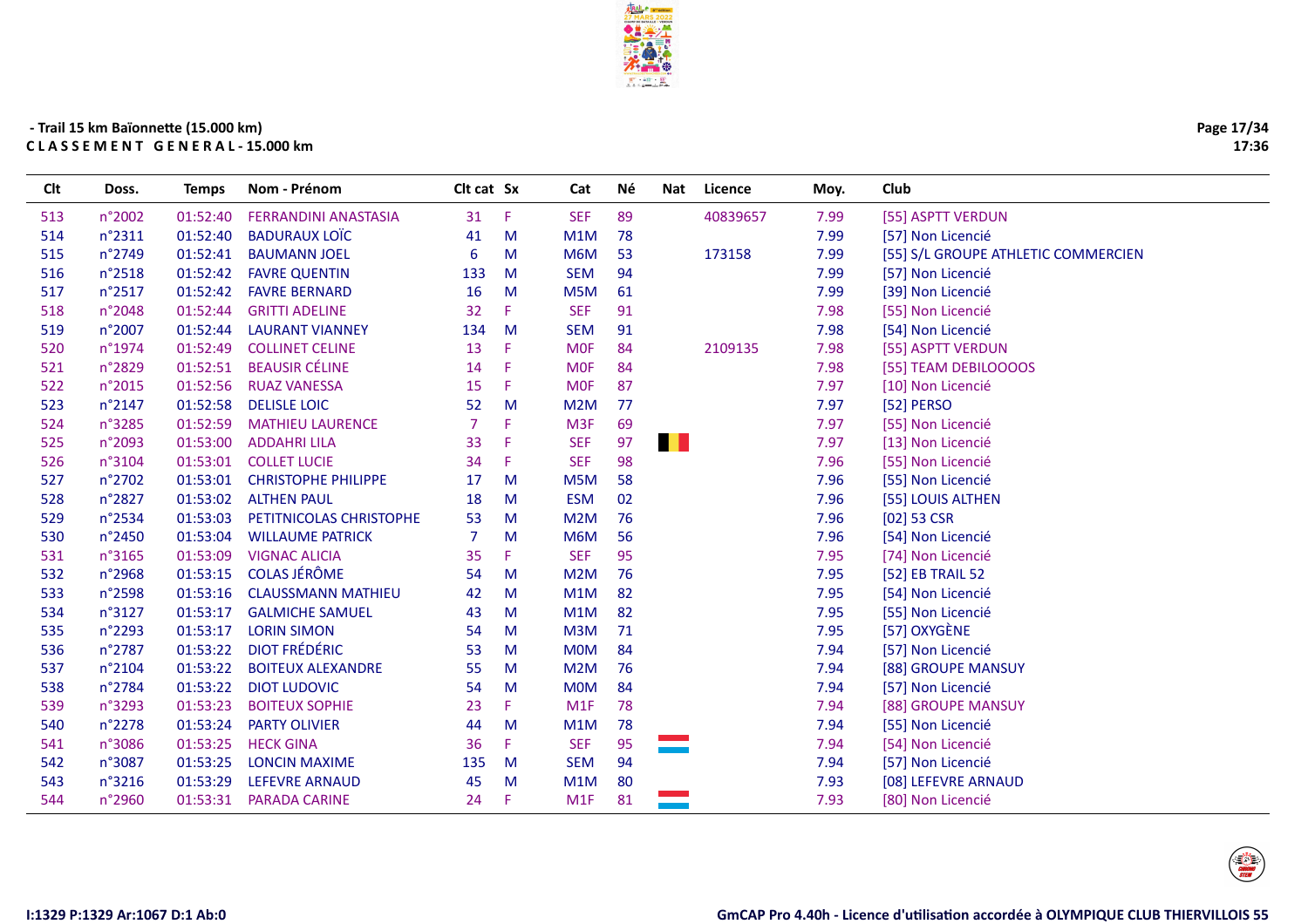

 $\overline{a}$ 

| CIt | Doss.           | Temps    | Nom - Prénom              | Cit cat Sx |    | Cat             | <b>Né</b> | Nat | Licence  | Moy. | Club                                |
|-----|-----------------|----------|---------------------------|------------|----|-----------------|-----------|-----|----------|------|-------------------------------------|
| 545 | n°2875          | 01:53:33 | PARADA JOÃO               | 56         | M  | M2M             | 76        |     |          | 7.93 | [80] Non Licencié                   |
| 546 | n°2049          | 01:53:35 | <b>LUCAS CAROLINE</b>     | 37         | F. | <b>SEF</b>      | 90        |     | 2373459  | 7.92 | [54] S/L ST MAX ESSEY CLUB ATHLETIC |
| 547 | n°2801          | 01:53:35 | <b>VOGEL ANNE</b>         | 25         | F. | M1F             | 81        |     |          | 7.92 | [57] ARUN                           |
| 548 | n°2332          | 01:53:36 | <b>ETTING FRANCIS</b>     | 55         | M  | M3M             | 70        |     |          | 7.92 | [55] Non Licencié                   |
| 549 | n°2685          | 01:53:37 | <b>CASTELLO FREDERIC</b>  | 38         | M  | M4M             | 66        |     |          | 7.92 | [57] Non Licencié                   |
| 550 | n°2355          | 01:53:38 | <b>BOISSEAU GUILLAUME</b> | 46         | M  | M1M             | 82        |     |          | 7.92 | [51] Non Licencié                   |
| 551 | n°3260          | 01:53:39 | <b>SAYOURI FARIDA</b>     | 20         | F. | M <sub>2F</sub> | 76        |     |          | 7.92 | [52] Non Licencié                   |
| 552 | n°2356          | 01:53:39 | <b>BOISSEAU OLIVIA</b>    | 26         | F. | M1F             | 78        |     |          | 7.92 | [51] Non Licencié                   |
| 553 | n°2686          | 01:53:41 | <b>TONDEUR ALINE</b>      | 8          | F  | M <sub>3F</sub> | 70        |     |          | 7.92 | [57] Non Licencié                   |
| 554 | n°2924          | 01:53:42 | <b>LOPEZ CAROLINE</b>     | 27         | F. | M1F             | 78        |     |          | 7.92 | [55] ASPTT VERDUN                   |
| 555 | n°3133          | 01:53:45 | <b>BARTOCETTI VANESSA</b> | 16         | F. | <b>MOF</b>      | 83        |     |          | 7.91 | [L-] PWC LUXEMBOURG                 |
| 556 | n°3074          | 01:53:48 | <b>DIVOUX PIERRE</b>      | 39         | M  | M4M             | 63        |     |          | 7.91 | [57] OXYGENE LAQUENEXY              |
| 557 | n°2061          | 01:53:53 | <b>LASFARGUES AUDREY</b>  | 38         | F. | <b>SEF</b>      | 93        |     |          | 7.90 | [52] Non Licencié                   |
| 558 | n°2058          | 01:53:54 | <b>CORNEVIN ADRIEN</b>    | 136        | M  | <b>SEM</b>      | 89        |     |          | 7.90 | [52] Non Licencié                   |
| 559 | n°2680          | 01:53:54 | <b>WUNDERLE PHILIPPE</b>  | 40         | M  | M4M             | 65        |     | 1462200  | 7.90 | [91] VAL D'ORGE ATHLETIC            |
| 560 | n°2439          | 01:53:55 | <b>BOURMAULT WILLIAM</b>  | 137        | M  | <b>SEM</b>      | 89        |     |          | 7.90 | [51] Non Licencié                   |
| 561 | n°2443          | 01:53:55 | <b>THOMAS JANIE</b>       | 39         | F. | <b>SEF</b>      | 90        |     |          | 7.90 | [55] IZZIPUB                        |
| 562 | n°2871          | 01:54:01 | <b>BOUAROUR INES</b>      | 40         | F. | <b>SEF</b>      | 94        |     |          | 7.89 | [59] Non Licencié                   |
| 563 | n°2258          | 01:54:02 | <b>BONNARD PAUL</b>       | 138        | M  | <b>SEM</b>      | 99        |     |          | 7.89 | [25] Non Licencié                   |
| 564 | n°3224          | 01:54:04 | <b>VIGNAC LAETITIA</b>    | 41         | F  | <b>SEF</b>      | 90        |     |          | 7.89 | [55] Non Licencié                   |
| 565 | n°2719          | 01:54:10 | <b>MEREL OCÉANE</b>       | 17         | F. | <b>MOF</b>      | 87        |     | 1750091  | 7.88 | [54] US TOUL ATHLETISME             |
| 566 | n°3157          | 01:54:11 | <b>HENRION ISABELLE</b>   | 18         | F  | <b>MOF</b>      | 86        |     | 40769487 | 7.88 | [55] ASPTT VERDUN                   |
| 567 | n°2394          | 01:54:13 | <b>FABIEN STEPHANIE</b>   | 42         | F. | <b>SEF</b>      | 90        |     |          | 7.88 | [57] MAIF                           |
| 568 | n°2440          | 01:54:14 | <b>LEA BRUNO</b>          | 56         | M  | M3M             | 72        |     |          | 7.88 | [55] Non Licencié                   |
| 569 | n°3016          | 01:54:14 | <b>BORACCINO THÉO</b>     | 13         | M  | <b>JUM</b>      | 04        |     |          | 7.88 | [54] Non Licencié                   |
| 570 | $n^{\circ}2511$ | 01:54:14 | <b>FREYERMUTH SANDRA</b>  | 9          | F. | M <sub>3F</sub> | 72        |     |          | 7.88 | [57] ARUN                           |
| 571 | n°2929          | 01:54:15 | <b>HOCQUET DIDIER</b>     | 18         | M  | M5M             | 61        |     |          | 7.88 | [54] Non Licencié                   |
| 572 | n°2954          | 01:54:18 | <b>GUILLAUME PAULINE</b>  | 43         | F. | <b>SEF</b>      | 91        |     |          | 7.87 | [55] Non Licencié                   |
| 573 | n°2376          | 01:54:25 | <b>RIOU LORNA</b>         | 28         | F. | M1F             | 81        |     |          | 7.87 | [77] Non Licencié                   |
| 574 | n°2927          | 01:54:26 | <b>BERTRAND ADELINE</b>   | 44         | F. | <b>SEF</b>      | 98        |     |          | 7.87 | [55] Non Licencié                   |
| 575 | n°3228          | 01:54:27 | <b>KARATAS LÉA</b>        | 21         | F  | M <sub>2F</sub> | 74        |     |          | 7.86 | [57] THIERRY MAIER                  |
| 576 | n°2604          | 01:54:33 | <b>BOSI ELODIE</b>        | 45         | F  | <b>SEF</b>      | 88        |     |          | 7.86 | [54] Non Licencié                   |
|     |                 |          |                           |            |    |                 |           |     |          |      |                                     |



Page 18/34

17:36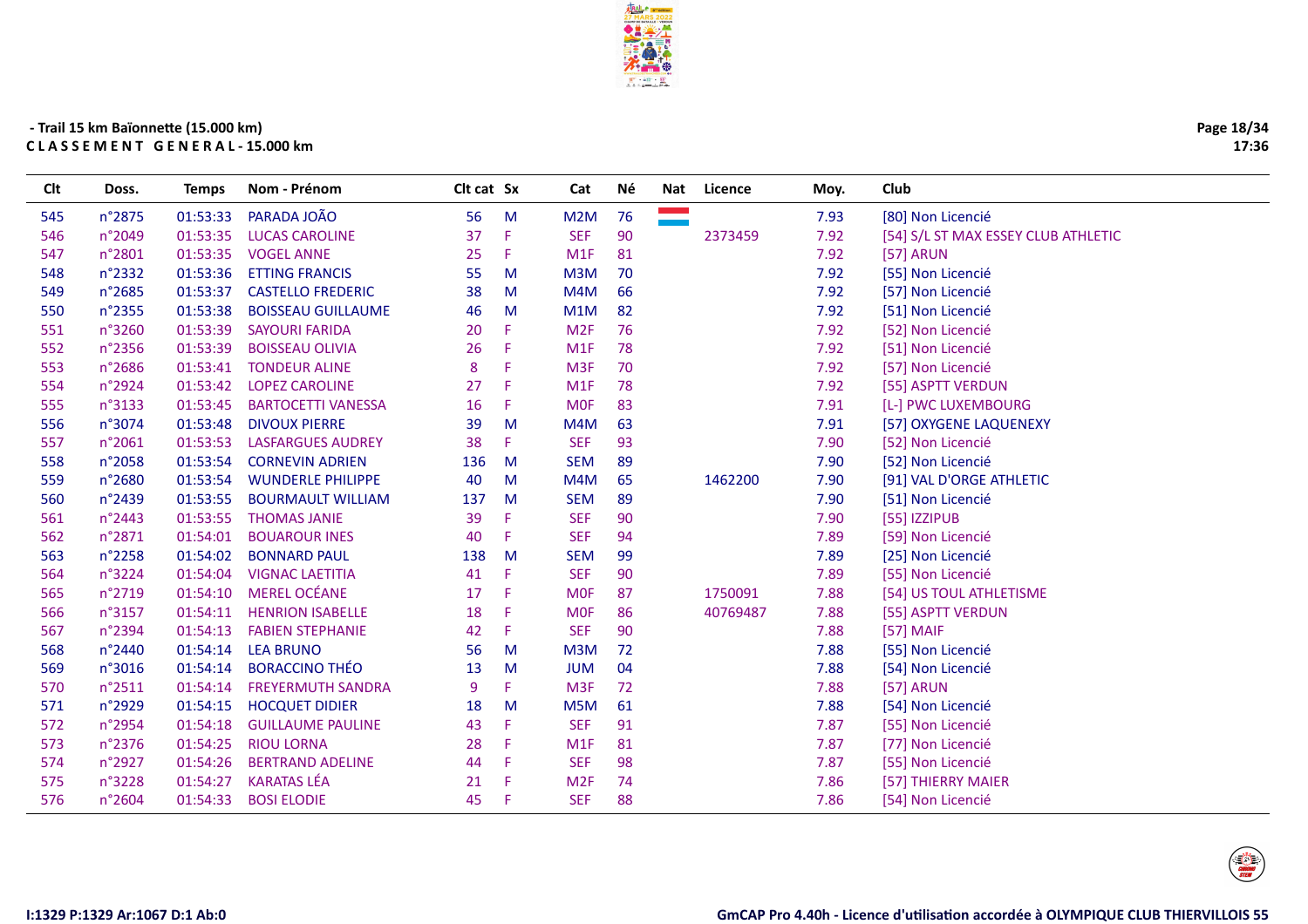

| Page 19/34 |
|------------|
| 17:36      |

| Clt | Doss.  | <b>Temps</b> | Nom - Prénom               | Clt cat Sx     |    | Cat              | Νé | <b>Nat</b> | Licence | Moy. | Club                               |
|-----|--------|--------------|----------------------------|----------------|----|------------------|----|------------|---------|------|------------------------------------|
| 577 | n°3220 | 01:54:36     | <b>OLIVIER KEVIN</b>       | 47             | M  | M1M              | 82 |            |         | 7.85 | [55] Non Licencié                  |
| 578 | n°2882 | 01:54:37     | <b>JOUMARD PIERRE</b>      | 14             | M  | <b>JUM</b>       | 04 |            |         | 7.85 | [54] Non Licencié                  |
| 579 | n°2896 | 01:54:39     | <b>HANQUART JUSTINE</b>    | $\overline{2}$ | F  | <b>ESF</b>       | 00 |            | 1237178 | 7.85 | [59] S/L MARPENT SPORTS LOISIRS    |
| 580 | n°2808 | 01:54:41     | <b>LALLEMENT ALIX</b>      | 46             | F  | <b>SEF</b>       | 99 |            |         | 7.85 | [08] Non Licencié                  |
| 581 | n°2780 | 01:54:45     | <b>EGULLION CORENTIN</b>   | 19             | M  | <b>ESM</b>       | 01 |            |         | 7.84 | [57] PUMA 55                       |
| 582 | n°2211 | 01:54:45     | <b>BARCK JONATHAN</b>      | 55             | M  | <b>MOM</b>       | 86 |            |         | 7.84 | [57] Non Licencié                  |
| 583 | n°2972 | 01:54:47     | <b>CHIANESE CLARA</b>      | 47             | F. | <b>SEF</b>       | 95 |            |         | 7.84 | [54] CHL CHAMPION                  |
| 584 | n°3093 | 01:54:48     | <b>LAPOINTE CHRISTELLE</b> | 22             | F  | M <sub>2F</sub>  | 74 |            |         | 7.84 | [57] CHL CHAMPION                  |
| 585 | n°2825 | 01:54:51     | <b>GEORGES CHANTAL</b>     | 3              | F  | M <sub>5F</sub>  | 61 |            |         | 7.84 | [55] Non Licencié                  |
| 586 | n°2915 | 01:54:53     | <b>GRANGE ALEXANDRE</b>    | 48             | M  | M1M              | 80 |            |         | 7.83 | [88] EMC2                          |
| 587 | n°2831 | 01:55:09     | <b>PIGNÈRES EMMA</b>       | 48             | F  | <b>SEF</b>       | 94 |            |         | 7.82 | [34] Non Licencié                  |
| 588 | n°2629 | 01:55:09     | <b>BRIZION GUY</b>         | 1              | M  | M7M              | 51 |            |         | 7.82 | [55] Non Licencié                  |
| 589 | n°2865 | 01:55:14     | <b>PANCHER ANTOINE</b>     | 139            | M  | <b>SEM</b>       | 88 |            |         | 7.81 | [55] Non Licencié                  |
| 590 | n°2262 | 01:55:15     | <b>PIAZZA SARAH</b>        | 29             | F. | M1F              | 80 |            |         | 7.81 | [54] Non Licencié                  |
| 591 | n°2692 | 01:55:18     | <b>VIEVILLE STÉPHANE</b>   | 57             | M  | M3M              | 69 |            |         | 7.81 | [52] CIS ECLARON                   |
| 592 | n°2545 | 01:55:19     | <b>ETIENNE CHRISTOPHE</b>  | 41             | M  | M4M              | 65 |            | 2415872 | 7.81 | [54] PAYS HAUT A REUNI             |
| 593 | n°3222 | 01:55:19     | <b>GILTAIRE NATHALIE</b>   | 6              | F. | M <sub>4F</sub>  | 67 |            |         | 7.80 | [08] STÉPHANE GILTAIRE             |
| 594 | n°2848 | 01:55:20     | <b>PERSELLO FABRICE</b>    | 58             | M  | M3M              | 69 |            |         | 7.80 | [51] Non Licencié                  |
| 595 | n°2020 | 01:55:23     | <b>DEHAND PHILIPPE</b>     | 19             | M  | M <sub>5</sub> M | 60 |            |         | 7.80 | [55] Non Licencié                  |
| 596 | n°2474 | 01:55:32     | <b>BOUSSELIN OLIVIER</b>   | 42             | M  | M4M              | 67 |            | 1448900 | 7.79 | [55] GAC                           |
| 597 | n°2471 | 01:55:33     | <b>BODET MELANIE</b>       | 19             | F  | <b>MOF</b>       | 83 |            |         | 7.79 | [55] SAMPY'RUN                     |
| 598 | n°2451 | 01:55:37     | <b>LOGEARD ANGELIQUE</b>   | 10             | F  | M <sub>3F</sub>  | 71 |            |         | 7.79 | [55] Non Licencié                  |
| 599 | n°3181 | 01:55:37     | <b>MAGADA BASTIEN</b>      | 140            | M  | <b>SEM</b>       | 93 |            |         | 7.78 | [57] Non Licencié                  |
| 600 | n°2279 | 01:55:52     | <b>CHAUMONT SYLVAIN</b>    | 20             | M  | M <sub>5</sub> M | 61 |            |         | 7.77 | [55] AS HUTIN                      |
| 601 | n°3092 | 01:55:52     | <b>NANTY PHILIPPE</b>      | 43             | M  | M4M              | 67 |            |         | 7.77 | [92] Non Licencié                  |
| 602 | n°3168 | 01:55:53     | <b>CAPOZZA KATHLEEN</b>    | 20             | F. | <b>MOF</b>       | 83 |            |         | 7.77 | [54] CAPOZZA KATHLEEN              |
| 603 | n°2374 | 01:55:55     | <b>REBECQ AXEL</b>         | 56             | M  | <b>MOM</b>       | 86 |            |         | 7.77 | [73] Non Licencié                  |
| 604 | n°2574 | 01:55:56     | JEANCOLAS (JEANDON) ANGÉLI | 21             | F  | <b>MOF</b>       | 86 |            |         | 7.76 | [88] Non Licencié                  |
| 605 | n°2011 | 01:55:56     | <b>GUERRE JULIEN</b>       | 57             | M  | <b>MOM</b>       | 85 |            |         | 7.76 | [73] ACTIVATHLON                   |
| 606 | n°2800 | 01:56:06     | <b>RIOS DIDIER</b>         | 141            | M  | <b>SEM</b>       | 96 |            | 2393335 | 7.75 | [02] S/L CLUB ATHLETISME DE BELLEU |
| 607 | n°2626 | 01:56:08     | <b>PARACCHINI VINCENT</b>  | 142            | M  | <b>SEM</b>       | 88 |            |         | 7.75 | [57] Non Licencié                  |
| 608 | n°2928 | 01:56:09     | <b>AYET ANNE-SOPHIE</b>    | 22             | F  | <b>MOF</b>       | 86 |            |         | 7.75 | [55] ASPTT VERDUN / TEE            |
|     |        |              |                            |                |    |                  |    |            |         |      |                                    |

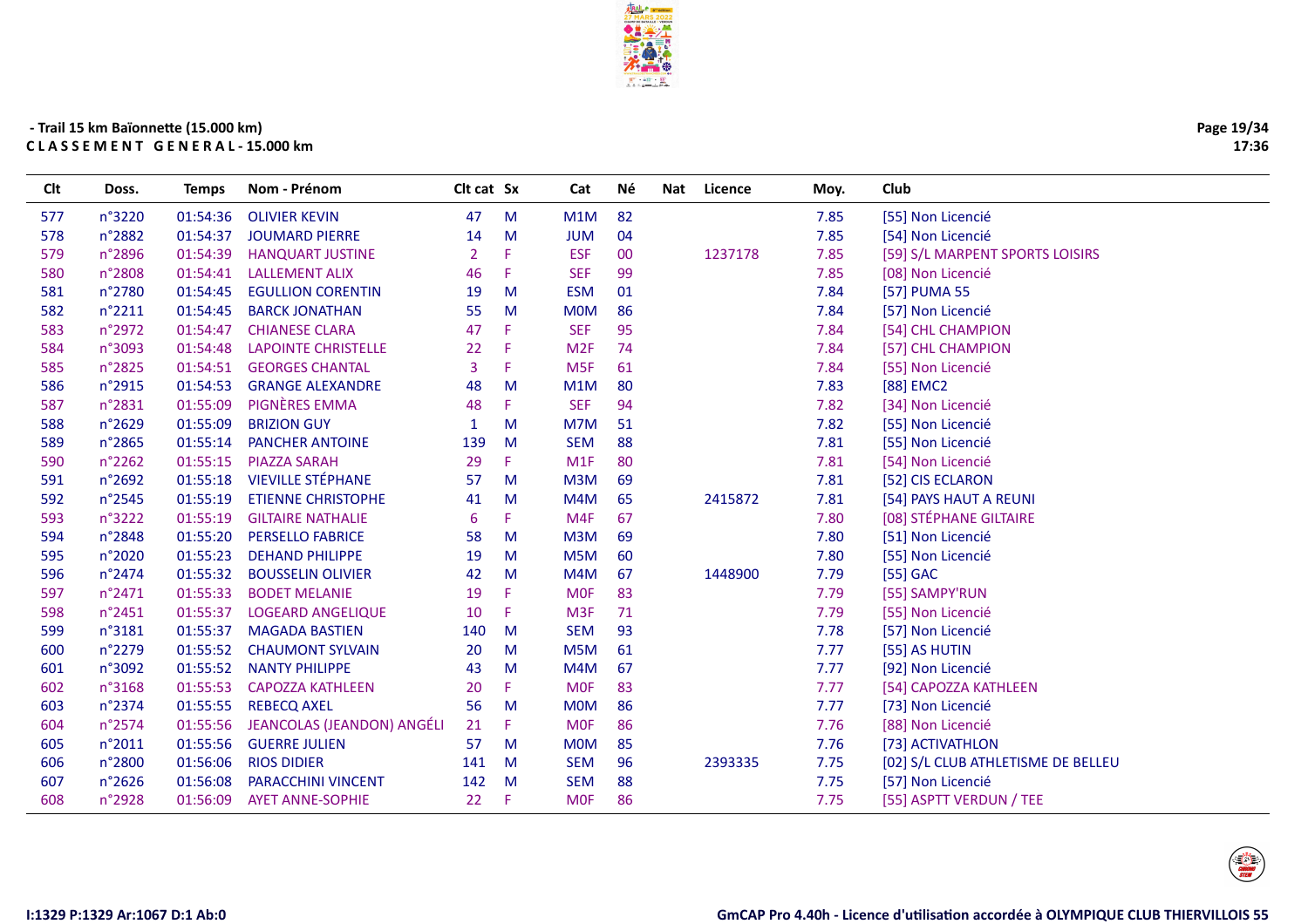

| Page 20/34 |
|------------|
| 17:36      |

| 49<br><b>SEF</b><br>94<br>609<br>n°2821<br>01:56:13<br><b>POUJAUD EMMANUELLE</b><br>Æ<br>7.74<br>[75] Non Licencié<br>n°3167<br>67<br>7.74<br>610<br>01:56:16<br><b>CAPOZZA VINCENT</b><br>M<br>M4M<br>[54] Non Licencié<br>44<br>01:56:16<br><b>PELTIER ANNICK</b><br>1351836<br>7.74<br>611<br>n°2637<br>M <sub>5F</sub><br>58<br>[54] CO BLENOD<br>4<br><b>SERRÉ MARINE</b><br>612<br>n°2341<br>01:56:17<br><b>MOF</b><br>7.74<br>$[51]$ 53 CSR<br>23<br>F<br>84<br>613<br>n°2478<br>01:56:23<br><b>BOUSSEBASSI DAVID</b><br>M3M<br>72<br>7.73<br>[57] Non Licencié<br>59<br>M<br><b>SEF</b><br>88<br>614<br>n°2956<br>01:56:29<br><b>PFIFFERLING MARJORIE</b><br>50<br>F<br>7.73<br>[52] Non Licencié<br>PIERSON SÉBASTIEN<br>01:56:29<br>615<br>n°2785<br>58<br>M<br><b>MOM</b><br>84<br>7.73<br>[55] Non Licencié<br>73<br>616<br>n°2476<br>01:56:30<br><b>VENDEVILLE FREDERIC</b><br>M<br>M2M<br>7.73<br>57<br>[57] CAP ENTRANGE<br><b>SEM</b><br>88<br>7.72<br>617<br>n°3210<br>01:56:31<br><b>SIDI IBRAHIM</b><br>[55] Non Licencié<br>143<br>M<br>n°2022<br>01:56:36<br><b>MOM</b><br>86<br>7.72<br>618<br><b>MOUZON PASCAL</b><br>59<br>M<br>[55] Non Licencié<br>01:56:38<br>00<br>7.72<br>619<br>n°3018<br><b>BOUTRIGE ANTHONY</b><br>20<br>M<br><b>ESM</b><br>[55] Non Licencié<br>97<br>n°2027<br>01:56:40<br><b>LOUIS ELISA</b><br><b>SEF</b><br>7.72<br>620<br>51<br>F<br>[55] Non Licencié<br><b>COLIN BÉNÉDICTE</b><br>n°2745<br>01:56:43<br>30<br>M <sub>1</sub> F<br>82<br>7.71<br>621<br>F<br>[55] Non Licencié<br>7.71<br>622<br>n°2789<br>01:56:44<br><b>HEITZ HERVE</b><br>M3M<br>69<br>[57] COURIR A BOUSSE<br>60<br>M<br>7.71<br>623<br>n°3233<br>01:56:46<br><b>WATRIN XAVIER</b><br>58<br>M<br>M2M<br>76<br>[60] Non Licencié<br>76<br>624<br>n°2097<br>01:56:48<br><b>LIEGEOIS ISABELLE</b><br>23<br>F<br>M <sub>2F</sub><br>40563098<br>7.71<br>[55] ASPTT VERDUN<br>625<br>n°3041<br>01:56:49<br><b>JOURNE SANDRINE</b><br>24<br>M <sub>2F</sub><br>73<br>1489894<br>7.71<br>Æ<br>[51] JC EPERNAY CHAMPAGNE<br>01:56:49<br><b>CHENET GAELLE</b><br><b>SEF</b><br>626<br>n°1980<br>52<br>Æ<br>91<br>7.70<br>[55] Non Licencié<br>n°2364<br><b>DUMOULIN DOMINIQUE</b><br>7.70<br>627<br>01:56:52<br>M3M<br>69<br>[55] Non Licencié<br>61<br>M<br>628<br>n°3269<br>01:56:54<br>5<br>F<br>M <sub>5F</sub><br>60<br>7.70<br><b>MASELLI BRIGITTE</b><br>[55] Non Licencié<br>629<br>n°2963<br>01:57:05<br><b>CHAUFFERT LAURENT</b><br>M4M<br>67<br>7.69<br>M<br>[52] LE CANARD<br>45<br>n°2678<br>01:57:05<br><b>SCOAZEC NICOLAS</b><br>49<br>M1M<br>80<br>1413031<br>7.69<br>[91] VAL D'ORGE ATHLETIC<br>630<br>M<br>n°3049<br>01:57:09<br><b>GOBILLARD FLORENCE</b><br>7<br>1463072<br>7.68<br>631<br>M4F<br>64<br>[51] JC EPERNAY CHAMPAGNE<br><b>JOURNÉ STÉPHANE</b><br>01:57:10<br>1560220<br>632<br>n°3071<br>M3M<br>69<br>7.68<br>[51] JC EPERNAY CHAMPAGNE<br>62<br>M<br>633<br>01:57:13<br><b>FRANCOIS FABRICE</b><br>59<br>M2M<br>75<br>7.68<br>n°2948<br>M<br>[54] Non Licencié<br>634<br>01:57:14<br><b>REINALTER DIMITRI</b><br><b>MOM</b><br>87<br>7.68<br>n°2984<br>60<br>M<br>[55] Non Licencié<br>n°2732<br><b>TURQUOIS CAMILLE</b><br><b>SEF</b><br>92<br>635<br>01:57:16<br>53<br>F.<br>7.68<br>[77] Non Licencié<br>n°2733<br><b>BOLOGNESI FEDERICO</b><br><b>SEM</b><br>92<br>636<br>01:57:16<br>144<br>M<br>7.68<br>[77] Non Licencié<br><b>ISCH CÉDRIC</b><br>n°2057<br>01:57:25<br>M1M<br>81<br>7.67<br>[57] Non Licencié<br>637<br>50<br>M<br>95<br>638<br>n°2888<br>01:57:26<br><b>MONTELLA ALEXIS</b><br><b>SEM</b><br>7.66<br>[57] Non Licencié<br>145<br>M | Clt | Doss.  | <b>Temps</b> | Nom - Prénom          | Clt cat Sx |   | Cat        | Νé | Nat | Licence | Moy. | Club              |
|-------------------------------------------------------------------------------------------------------------------------------------------------------------------------------------------------------------------------------------------------------------------------------------------------------------------------------------------------------------------------------------------------------------------------------------------------------------------------------------------------------------------------------------------------------------------------------------------------------------------------------------------------------------------------------------------------------------------------------------------------------------------------------------------------------------------------------------------------------------------------------------------------------------------------------------------------------------------------------------------------------------------------------------------------------------------------------------------------------------------------------------------------------------------------------------------------------------------------------------------------------------------------------------------------------------------------------------------------------------------------------------------------------------------------------------------------------------------------------------------------------------------------------------------------------------------------------------------------------------------------------------------------------------------------------------------------------------------------------------------------------------------------------------------------------------------------------------------------------------------------------------------------------------------------------------------------------------------------------------------------------------------------------------------------------------------------------------------------------------------------------------------------------------------------------------------------------------------------------------------------------------------------------------------------------------------------------------------------------------------------------------------------------------------------------------------------------------------------------------------------------------------------------------------------------------------------------------------------------------------------------------------------------------------------------------------------------------------------------------------------------------------------------------------------------------------------------------------------------------------------------------------------------------------------------------------------------------------------------------------------------------------------------------------------------------------------------------------------------------------------------------------------------------------------------------------------------------------------------------------------------------------------------------------------------------------------------------------------------------------------------------------------------------------------------------------------------------------------------------------------------------------------------------------------------------------------------------------------------------------|-----|--------|--------------|-----------------------|------------|---|------------|----|-----|---------|------|-------------------|
|                                                                                                                                                                                                                                                                                                                                                                                                                                                                                                                                                                                                                                                                                                                                                                                                                                                                                                                                                                                                                                                                                                                                                                                                                                                                                                                                                                                                                                                                                                                                                                                                                                                                                                                                                                                                                                                                                                                                                                                                                                                                                                                                                                                                                                                                                                                                                                                                                                                                                                                                                                                                                                                                                                                                                                                                                                                                                                                                                                                                                                                                                                                                                                                                                                                                                                                                                                                                                                                                                                                                                                                                                   |     |        |              |                       |            |   |            |    |     |         |      |                   |
|                                                                                                                                                                                                                                                                                                                                                                                                                                                                                                                                                                                                                                                                                                                                                                                                                                                                                                                                                                                                                                                                                                                                                                                                                                                                                                                                                                                                                                                                                                                                                                                                                                                                                                                                                                                                                                                                                                                                                                                                                                                                                                                                                                                                                                                                                                                                                                                                                                                                                                                                                                                                                                                                                                                                                                                                                                                                                                                                                                                                                                                                                                                                                                                                                                                                                                                                                                                                                                                                                                                                                                                                                   |     |        |              |                       |            |   |            |    |     |         |      |                   |
|                                                                                                                                                                                                                                                                                                                                                                                                                                                                                                                                                                                                                                                                                                                                                                                                                                                                                                                                                                                                                                                                                                                                                                                                                                                                                                                                                                                                                                                                                                                                                                                                                                                                                                                                                                                                                                                                                                                                                                                                                                                                                                                                                                                                                                                                                                                                                                                                                                                                                                                                                                                                                                                                                                                                                                                                                                                                                                                                                                                                                                                                                                                                                                                                                                                                                                                                                                                                                                                                                                                                                                                                                   |     |        |              |                       |            |   |            |    |     |         |      |                   |
|                                                                                                                                                                                                                                                                                                                                                                                                                                                                                                                                                                                                                                                                                                                                                                                                                                                                                                                                                                                                                                                                                                                                                                                                                                                                                                                                                                                                                                                                                                                                                                                                                                                                                                                                                                                                                                                                                                                                                                                                                                                                                                                                                                                                                                                                                                                                                                                                                                                                                                                                                                                                                                                                                                                                                                                                                                                                                                                                                                                                                                                                                                                                                                                                                                                                                                                                                                                                                                                                                                                                                                                                                   |     |        |              |                       |            |   |            |    |     |         |      |                   |
|                                                                                                                                                                                                                                                                                                                                                                                                                                                                                                                                                                                                                                                                                                                                                                                                                                                                                                                                                                                                                                                                                                                                                                                                                                                                                                                                                                                                                                                                                                                                                                                                                                                                                                                                                                                                                                                                                                                                                                                                                                                                                                                                                                                                                                                                                                                                                                                                                                                                                                                                                                                                                                                                                                                                                                                                                                                                                                                                                                                                                                                                                                                                                                                                                                                                                                                                                                                                                                                                                                                                                                                                                   |     |        |              |                       |            |   |            |    |     |         |      |                   |
|                                                                                                                                                                                                                                                                                                                                                                                                                                                                                                                                                                                                                                                                                                                                                                                                                                                                                                                                                                                                                                                                                                                                                                                                                                                                                                                                                                                                                                                                                                                                                                                                                                                                                                                                                                                                                                                                                                                                                                                                                                                                                                                                                                                                                                                                                                                                                                                                                                                                                                                                                                                                                                                                                                                                                                                                                                                                                                                                                                                                                                                                                                                                                                                                                                                                                                                                                                                                                                                                                                                                                                                                                   |     |        |              |                       |            |   |            |    |     |         |      |                   |
|                                                                                                                                                                                                                                                                                                                                                                                                                                                                                                                                                                                                                                                                                                                                                                                                                                                                                                                                                                                                                                                                                                                                                                                                                                                                                                                                                                                                                                                                                                                                                                                                                                                                                                                                                                                                                                                                                                                                                                                                                                                                                                                                                                                                                                                                                                                                                                                                                                                                                                                                                                                                                                                                                                                                                                                                                                                                                                                                                                                                                                                                                                                                                                                                                                                                                                                                                                                                                                                                                                                                                                                                                   |     |        |              |                       |            |   |            |    |     |         |      |                   |
|                                                                                                                                                                                                                                                                                                                                                                                                                                                                                                                                                                                                                                                                                                                                                                                                                                                                                                                                                                                                                                                                                                                                                                                                                                                                                                                                                                                                                                                                                                                                                                                                                                                                                                                                                                                                                                                                                                                                                                                                                                                                                                                                                                                                                                                                                                                                                                                                                                                                                                                                                                                                                                                                                                                                                                                                                                                                                                                                                                                                                                                                                                                                                                                                                                                                                                                                                                                                                                                                                                                                                                                                                   |     |        |              |                       |            |   |            |    |     |         |      |                   |
|                                                                                                                                                                                                                                                                                                                                                                                                                                                                                                                                                                                                                                                                                                                                                                                                                                                                                                                                                                                                                                                                                                                                                                                                                                                                                                                                                                                                                                                                                                                                                                                                                                                                                                                                                                                                                                                                                                                                                                                                                                                                                                                                                                                                                                                                                                                                                                                                                                                                                                                                                                                                                                                                                                                                                                                                                                                                                                                                                                                                                                                                                                                                                                                                                                                                                                                                                                                                                                                                                                                                                                                                                   |     |        |              |                       |            |   |            |    |     |         |      |                   |
|                                                                                                                                                                                                                                                                                                                                                                                                                                                                                                                                                                                                                                                                                                                                                                                                                                                                                                                                                                                                                                                                                                                                                                                                                                                                                                                                                                                                                                                                                                                                                                                                                                                                                                                                                                                                                                                                                                                                                                                                                                                                                                                                                                                                                                                                                                                                                                                                                                                                                                                                                                                                                                                                                                                                                                                                                                                                                                                                                                                                                                                                                                                                                                                                                                                                                                                                                                                                                                                                                                                                                                                                                   |     |        |              |                       |            |   |            |    |     |         |      |                   |
|                                                                                                                                                                                                                                                                                                                                                                                                                                                                                                                                                                                                                                                                                                                                                                                                                                                                                                                                                                                                                                                                                                                                                                                                                                                                                                                                                                                                                                                                                                                                                                                                                                                                                                                                                                                                                                                                                                                                                                                                                                                                                                                                                                                                                                                                                                                                                                                                                                                                                                                                                                                                                                                                                                                                                                                                                                                                                                                                                                                                                                                                                                                                                                                                                                                                                                                                                                                                                                                                                                                                                                                                                   |     |        |              |                       |            |   |            |    |     |         |      |                   |
|                                                                                                                                                                                                                                                                                                                                                                                                                                                                                                                                                                                                                                                                                                                                                                                                                                                                                                                                                                                                                                                                                                                                                                                                                                                                                                                                                                                                                                                                                                                                                                                                                                                                                                                                                                                                                                                                                                                                                                                                                                                                                                                                                                                                                                                                                                                                                                                                                                                                                                                                                                                                                                                                                                                                                                                                                                                                                                                                                                                                                                                                                                                                                                                                                                                                                                                                                                                                                                                                                                                                                                                                                   |     |        |              |                       |            |   |            |    |     |         |      |                   |
|                                                                                                                                                                                                                                                                                                                                                                                                                                                                                                                                                                                                                                                                                                                                                                                                                                                                                                                                                                                                                                                                                                                                                                                                                                                                                                                                                                                                                                                                                                                                                                                                                                                                                                                                                                                                                                                                                                                                                                                                                                                                                                                                                                                                                                                                                                                                                                                                                                                                                                                                                                                                                                                                                                                                                                                                                                                                                                                                                                                                                                                                                                                                                                                                                                                                                                                                                                                                                                                                                                                                                                                                                   |     |        |              |                       |            |   |            |    |     |         |      |                   |
|                                                                                                                                                                                                                                                                                                                                                                                                                                                                                                                                                                                                                                                                                                                                                                                                                                                                                                                                                                                                                                                                                                                                                                                                                                                                                                                                                                                                                                                                                                                                                                                                                                                                                                                                                                                                                                                                                                                                                                                                                                                                                                                                                                                                                                                                                                                                                                                                                                                                                                                                                                                                                                                                                                                                                                                                                                                                                                                                                                                                                                                                                                                                                                                                                                                                                                                                                                                                                                                                                                                                                                                                                   |     |        |              |                       |            |   |            |    |     |         |      |                   |
|                                                                                                                                                                                                                                                                                                                                                                                                                                                                                                                                                                                                                                                                                                                                                                                                                                                                                                                                                                                                                                                                                                                                                                                                                                                                                                                                                                                                                                                                                                                                                                                                                                                                                                                                                                                                                                                                                                                                                                                                                                                                                                                                                                                                                                                                                                                                                                                                                                                                                                                                                                                                                                                                                                                                                                                                                                                                                                                                                                                                                                                                                                                                                                                                                                                                                                                                                                                                                                                                                                                                                                                                                   |     |        |              |                       |            |   |            |    |     |         |      |                   |
|                                                                                                                                                                                                                                                                                                                                                                                                                                                                                                                                                                                                                                                                                                                                                                                                                                                                                                                                                                                                                                                                                                                                                                                                                                                                                                                                                                                                                                                                                                                                                                                                                                                                                                                                                                                                                                                                                                                                                                                                                                                                                                                                                                                                                                                                                                                                                                                                                                                                                                                                                                                                                                                                                                                                                                                                                                                                                                                                                                                                                                                                                                                                                                                                                                                                                                                                                                                                                                                                                                                                                                                                                   |     |        |              |                       |            |   |            |    |     |         |      |                   |
|                                                                                                                                                                                                                                                                                                                                                                                                                                                                                                                                                                                                                                                                                                                                                                                                                                                                                                                                                                                                                                                                                                                                                                                                                                                                                                                                                                                                                                                                                                                                                                                                                                                                                                                                                                                                                                                                                                                                                                                                                                                                                                                                                                                                                                                                                                                                                                                                                                                                                                                                                                                                                                                                                                                                                                                                                                                                                                                                                                                                                                                                                                                                                                                                                                                                                                                                                                                                                                                                                                                                                                                                                   |     |        |              |                       |            |   |            |    |     |         |      |                   |
|                                                                                                                                                                                                                                                                                                                                                                                                                                                                                                                                                                                                                                                                                                                                                                                                                                                                                                                                                                                                                                                                                                                                                                                                                                                                                                                                                                                                                                                                                                                                                                                                                                                                                                                                                                                                                                                                                                                                                                                                                                                                                                                                                                                                                                                                                                                                                                                                                                                                                                                                                                                                                                                                                                                                                                                                                                                                                                                                                                                                                                                                                                                                                                                                                                                                                                                                                                                                                                                                                                                                                                                                                   |     |        |              |                       |            |   |            |    |     |         |      |                   |
|                                                                                                                                                                                                                                                                                                                                                                                                                                                                                                                                                                                                                                                                                                                                                                                                                                                                                                                                                                                                                                                                                                                                                                                                                                                                                                                                                                                                                                                                                                                                                                                                                                                                                                                                                                                                                                                                                                                                                                                                                                                                                                                                                                                                                                                                                                                                                                                                                                                                                                                                                                                                                                                                                                                                                                                                                                                                                                                                                                                                                                                                                                                                                                                                                                                                                                                                                                                                                                                                                                                                                                                                                   |     |        |              |                       |            |   |            |    |     |         |      |                   |
|                                                                                                                                                                                                                                                                                                                                                                                                                                                                                                                                                                                                                                                                                                                                                                                                                                                                                                                                                                                                                                                                                                                                                                                                                                                                                                                                                                                                                                                                                                                                                                                                                                                                                                                                                                                                                                                                                                                                                                                                                                                                                                                                                                                                                                                                                                                                                                                                                                                                                                                                                                                                                                                                                                                                                                                                                                                                                                                                                                                                                                                                                                                                                                                                                                                                                                                                                                                                                                                                                                                                                                                                                   |     |        |              |                       |            |   |            |    |     |         |      |                   |
|                                                                                                                                                                                                                                                                                                                                                                                                                                                                                                                                                                                                                                                                                                                                                                                                                                                                                                                                                                                                                                                                                                                                                                                                                                                                                                                                                                                                                                                                                                                                                                                                                                                                                                                                                                                                                                                                                                                                                                                                                                                                                                                                                                                                                                                                                                                                                                                                                                                                                                                                                                                                                                                                                                                                                                                                                                                                                                                                                                                                                                                                                                                                                                                                                                                                                                                                                                                                                                                                                                                                                                                                                   |     |        |              |                       |            |   |            |    |     |         |      |                   |
|                                                                                                                                                                                                                                                                                                                                                                                                                                                                                                                                                                                                                                                                                                                                                                                                                                                                                                                                                                                                                                                                                                                                                                                                                                                                                                                                                                                                                                                                                                                                                                                                                                                                                                                                                                                                                                                                                                                                                                                                                                                                                                                                                                                                                                                                                                                                                                                                                                                                                                                                                                                                                                                                                                                                                                                                                                                                                                                                                                                                                                                                                                                                                                                                                                                                                                                                                                                                                                                                                                                                                                                                                   |     |        |              |                       |            |   |            |    |     |         |      |                   |
|                                                                                                                                                                                                                                                                                                                                                                                                                                                                                                                                                                                                                                                                                                                                                                                                                                                                                                                                                                                                                                                                                                                                                                                                                                                                                                                                                                                                                                                                                                                                                                                                                                                                                                                                                                                                                                                                                                                                                                                                                                                                                                                                                                                                                                                                                                                                                                                                                                                                                                                                                                                                                                                                                                                                                                                                                                                                                                                                                                                                                                                                                                                                                                                                                                                                                                                                                                                                                                                                                                                                                                                                                   |     |        |              |                       |            |   |            |    |     |         |      |                   |
|                                                                                                                                                                                                                                                                                                                                                                                                                                                                                                                                                                                                                                                                                                                                                                                                                                                                                                                                                                                                                                                                                                                                                                                                                                                                                                                                                                                                                                                                                                                                                                                                                                                                                                                                                                                                                                                                                                                                                                                                                                                                                                                                                                                                                                                                                                                                                                                                                                                                                                                                                                                                                                                                                                                                                                                                                                                                                                                                                                                                                                                                                                                                                                                                                                                                                                                                                                                                                                                                                                                                                                                                                   |     |        |              |                       |            |   |            |    |     |         |      |                   |
|                                                                                                                                                                                                                                                                                                                                                                                                                                                                                                                                                                                                                                                                                                                                                                                                                                                                                                                                                                                                                                                                                                                                                                                                                                                                                                                                                                                                                                                                                                                                                                                                                                                                                                                                                                                                                                                                                                                                                                                                                                                                                                                                                                                                                                                                                                                                                                                                                                                                                                                                                                                                                                                                                                                                                                                                                                                                                                                                                                                                                                                                                                                                                                                                                                                                                                                                                                                                                                                                                                                                                                                                                   |     |        |              |                       |            |   |            |    |     |         |      |                   |
|                                                                                                                                                                                                                                                                                                                                                                                                                                                                                                                                                                                                                                                                                                                                                                                                                                                                                                                                                                                                                                                                                                                                                                                                                                                                                                                                                                                                                                                                                                                                                                                                                                                                                                                                                                                                                                                                                                                                                                                                                                                                                                                                                                                                                                                                                                                                                                                                                                                                                                                                                                                                                                                                                                                                                                                                                                                                                                                                                                                                                                                                                                                                                                                                                                                                                                                                                                                                                                                                                                                                                                                                                   |     |        |              |                       |            |   |            |    |     |         |      |                   |
|                                                                                                                                                                                                                                                                                                                                                                                                                                                                                                                                                                                                                                                                                                                                                                                                                                                                                                                                                                                                                                                                                                                                                                                                                                                                                                                                                                                                                                                                                                                                                                                                                                                                                                                                                                                                                                                                                                                                                                                                                                                                                                                                                                                                                                                                                                                                                                                                                                                                                                                                                                                                                                                                                                                                                                                                                                                                                                                                                                                                                                                                                                                                                                                                                                                                                                                                                                                                                                                                                                                                                                                                                   |     |        |              |                       |            |   |            |    |     |         |      |                   |
|                                                                                                                                                                                                                                                                                                                                                                                                                                                                                                                                                                                                                                                                                                                                                                                                                                                                                                                                                                                                                                                                                                                                                                                                                                                                                                                                                                                                                                                                                                                                                                                                                                                                                                                                                                                                                                                                                                                                                                                                                                                                                                                                                                                                                                                                                                                                                                                                                                                                                                                                                                                                                                                                                                                                                                                                                                                                                                                                                                                                                                                                                                                                                                                                                                                                                                                                                                                                                                                                                                                                                                                                                   |     |        |              |                       |            |   |            |    |     |         |      |                   |
|                                                                                                                                                                                                                                                                                                                                                                                                                                                                                                                                                                                                                                                                                                                                                                                                                                                                                                                                                                                                                                                                                                                                                                                                                                                                                                                                                                                                                                                                                                                                                                                                                                                                                                                                                                                                                                                                                                                                                                                                                                                                                                                                                                                                                                                                                                                                                                                                                                                                                                                                                                                                                                                                                                                                                                                                                                                                                                                                                                                                                                                                                                                                                                                                                                                                                                                                                                                                                                                                                                                                                                                                                   |     |        |              |                       |            |   |            |    |     |         |      |                   |
|                                                                                                                                                                                                                                                                                                                                                                                                                                                                                                                                                                                                                                                                                                                                                                                                                                                                                                                                                                                                                                                                                                                                                                                                                                                                                                                                                                                                                                                                                                                                                                                                                                                                                                                                                                                                                                                                                                                                                                                                                                                                                                                                                                                                                                                                                                                                                                                                                                                                                                                                                                                                                                                                                                                                                                                                                                                                                                                                                                                                                                                                                                                                                                                                                                                                                                                                                                                                                                                                                                                                                                                                                   |     |        |              |                       |            |   |            |    |     |         |      |                   |
|                                                                                                                                                                                                                                                                                                                                                                                                                                                                                                                                                                                                                                                                                                                                                                                                                                                                                                                                                                                                                                                                                                                                                                                                                                                                                                                                                                                                                                                                                                                                                                                                                                                                                                                                                                                                                                                                                                                                                                                                                                                                                                                                                                                                                                                                                                                                                                                                                                                                                                                                                                                                                                                                                                                                                                                                                                                                                                                                                                                                                                                                                                                                                                                                                                                                                                                                                                                                                                                                                                                                                                                                                   | 639 | n°2066 | 01:57:31     | <b>LEIGNIER FANNY</b> | 54         | F | <b>SEF</b> | 97 |     |         | 7.66 | [63] Non Licencié |
| 55<br>640<br>n°2878<br>01:57:37<br><b>ROEHR YVES</b><br>8<br>M6M<br>7.65<br>[57] RUNNING FUN CLUB<br>M                                                                                                                                                                                                                                                                                                                                                                                                                                                                                                                                                                                                                                                                                                                                                                                                                                                                                                                                                                                                                                                                                                                                                                                                                                                                                                                                                                                                                                                                                                                                                                                                                                                                                                                                                                                                                                                                                                                                                                                                                                                                                                                                                                                                                                                                                                                                                                                                                                                                                                                                                                                                                                                                                                                                                                                                                                                                                                                                                                                                                                                                                                                                                                                                                                                                                                                                                                                                                                                                                                            |     |        |              |                       |            |   |            |    |     |         |      |                   |

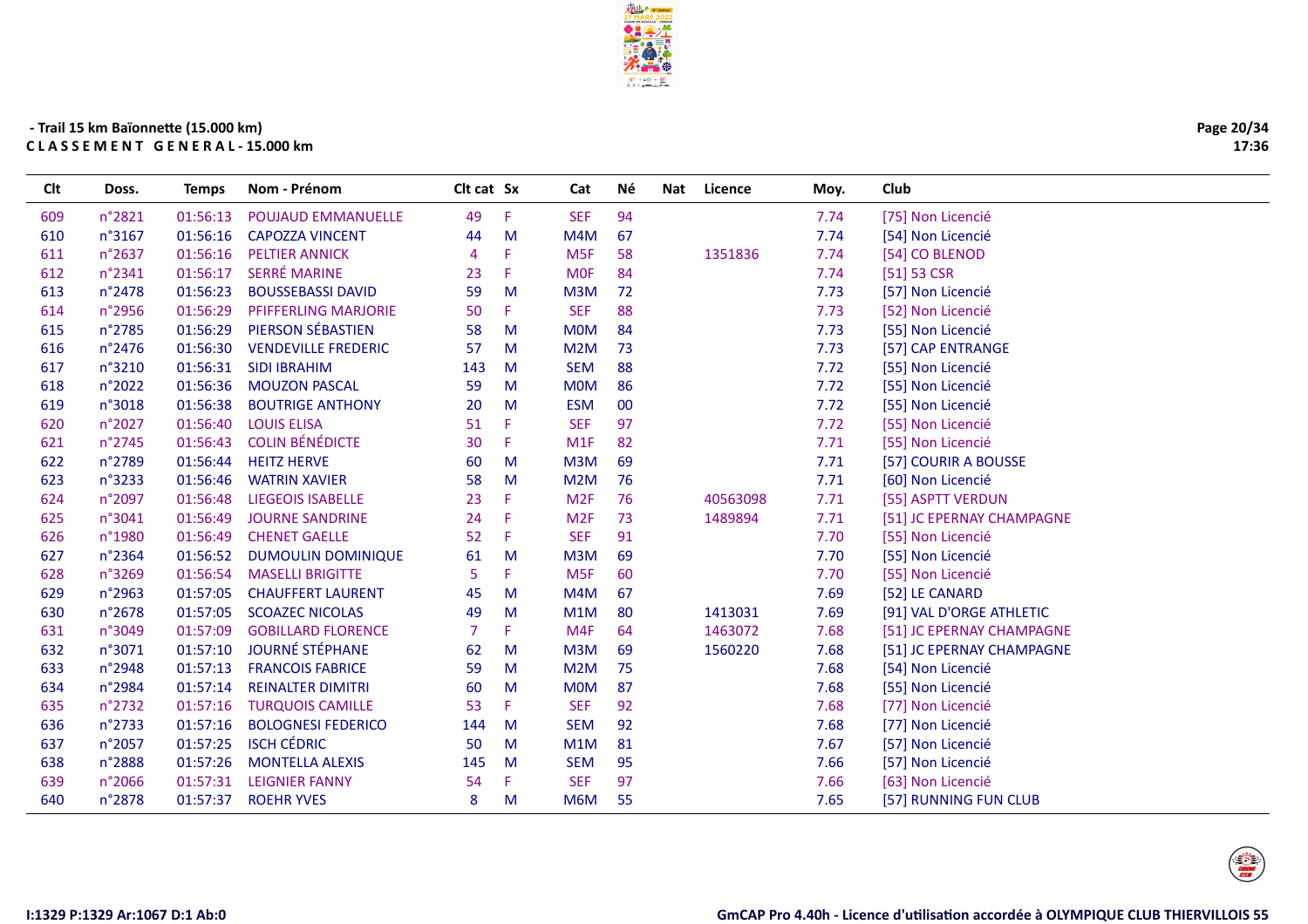

| Page 21/34 |
|------------|
| 17:36      |

| 70<br>n°2253<br><b>TITEUX SOPHIE</b><br>11<br>F<br>M <sub>3F</sub><br>7.65<br>01:57:39<br>[55] Non Licencié<br>641<br>n°2491<br>F<br>67<br>7.65<br>01:57:43<br><b>NOGUEZ MARYLENE</b><br>8<br>M4F<br>[55] Non Licencié<br>642<br>n°2987<br><b>FLOREMONT MYLENE</b><br>F<br><b>MOF</b><br>87<br>7.64<br>01:57:45<br>24<br>[55] Non Licencié<br>643<br><b>FÉRY EDEN</b><br>n°2515<br>01:57:45<br>F<br>7.64<br>644<br>25<br>M <sub>2F</sub><br>76<br>[52] Non Licencié<br><b>BASSET HEDDY</b><br>n°2059<br>01:57:58<br>63<br>M3M<br>70<br>7.63<br>[52] LES SOCQUETTES ROSES<br>645<br>M<br><b>SIMON STÉPHANE</b><br>$n^{\circ}$ 2777<br>01:57:59<br>21<br>M<br>M5M<br>60<br>7.63<br>[55] Non Licencié<br>646<br>n°2060<br>01:58:01<br><b>GANTHIER CAROLE</b><br>26<br>F<br>M <sub>2F</sub><br>75<br>7.63<br>[52] LES SOCQUETTES ROSES<br>647<br>F<br>n°2767<br>01:58:01<br><b>FILLIOUX RAPHAELA</b><br>27<br>M <sub>2F</sub><br>73<br>7.63<br>648<br>[54] Non Licencié<br><b>PRUZSINA JULIE</b><br>7.63<br>n°2646<br>01:58:02<br>25<br>F<br><b>MOF</b><br>83<br>[54] Non Licencié<br>649<br><b>GRIMÉE PERRINE</b><br>01:58:03<br>7.62<br>n°2168<br>55<br>F<br><b>SEF</b><br>95<br>[21] Non Licencié<br>650<br>01:58:11<br><b>LÉONARD LUCAS</b><br>7.62<br>n°2852<br>21<br>M<br><b>ESM</b><br>00<br>651<br>[55] Non Licencié<br>95<br>7.61<br>n°2814<br>01:58:13<br><b>BIDON PIERRE</b><br>146<br><b>SEM</b><br>[55] EMC2<br>652<br>M<br>n°2847<br>M2M<br>77<br>7.61<br>01:58:21<br><b>DURIER PIERRE</b><br>60<br>M<br>[59] Non Licencié<br>653<br>01:58:21<br><b>MOM</b><br>7.60<br>654<br>n°2906<br><b>POLO ERIC</b><br>61<br>M<br>87<br>[57] TEAM QTC<br>01:58:22<br>F<br>7.60<br>655<br>n°2671<br><b>KELLER KARINE</b><br>31<br>M <sub>1</sub> F<br>78<br>[57] OXYGENE LAQUENEXY<br>F<br>78<br>40485113<br>656<br>n°2926<br>01:58:25<br><b>DUVAL ANGELIQUE</b><br>32<br>M <sub>1</sub> F<br>7.60<br>[51] ASPTT REIMS<br>n°2512<br>88<br>01:58:25<br><b>MORIN MICKAEL</b><br>147<br>M<br><b>SEM</b><br>7.60<br>[55] Non Licencié<br>657<br>n°2755<br>01:58:26<br>F<br>92<br>7.60<br><b>OYANCE ADELINE</b><br>56<br><b>SEF</b><br>[51] ASPTT REIMS 51<br>658<br>n°2254<br>F<br><b>SEF</b><br>93<br>7.60<br>659<br>01:58:28<br><b>TAILLEFUMIER ESTELLE</b><br>57<br>[75] TEAM DAMVIBOV<br>7.59<br>[44] 3ÈME RHC EDP<br>n°3200<br>01:58:32<br>F<br><b>ESF</b><br>02<br>660<br><b>ALLAIN CLARA</b><br>3<br>n°2165<br>01:58:32<br><b>BOULANGEOT PHILIPPE</b><br>62<br>7.59<br>661<br>22<br>M<br>M5M<br>[55] Non Licencié<br>F<br>n°2993<br>M <sub>2F</sub><br>76<br>7.59<br>[52] Non Licencié<br>662<br>01:58:32<br><b>MATHELIN ALEXANDRA</b><br>28<br>n°3267<br>01:58:33<br><b>VUILLERMET NICOLAS</b><br>M<br>M2M<br>74<br>7.59<br>663<br>61<br>[55] Non Licencié<br>7.59<br>n°2798<br>01:58:36<br><b>GEBUS YOHAN</b><br>148<br><b>SEM</b><br>95<br>[67] Non Licencié<br>664<br>M<br><b>MASI AGNÈS</b><br>57<br>7.59<br>n°2751<br>01:58:37<br>$\overline{2}$<br>F<br>M <sub>6F</sub><br>[55] Non Licencié<br>665<br>F<br>n°3150<br>01:58:46<br><b>PREUD'HOMME MARIANNE</b><br>85<br>7.58<br>666<br>26<br><b>MOF</b><br>[55] Non Licencié<br>F<br>83<br>7.56<br>n°2018<br>01:59:03<br><b>BERTHAUD BRIARD LORRAINE</b><br>27<br><b>MOF</b><br>[55] EMC2<br>667<br><b>FLORECK-BERTHAUD FRÉDÉRIQ</b><br>80<br>n°3160<br>01:59:04<br>33<br>F<br>M <sub>1</sub> F<br>7.56<br>[54] TEAM BARATHON<br>668<br><b>MOF</b><br>7.55<br>n°2000<br>01:59:08<br><b>BRELIN DELPHINE</b><br>28<br>F<br>83<br>669<br>[55] Non Licencié<br>7.55<br>n°3227<br>01:59:13<br><b>MAIER THIERRY</b><br>62<br>M<br>M2M<br>73<br>[57] Non Licencié<br>670<br>F<br>86<br>7.54<br>n°3002<br>01:59:18<br><b>POIRET PONCHEL CINDY</b><br>29<br><b>MOF</b><br>[05] Non Licencié<br>671<br>672<br>n°2895<br>01:59:23<br><b>NIZET MICHAEL</b><br>51<br>M<br>M1M<br>81<br>7.54<br>[B6] Non Licencié | Clt | Doss. | <b>Temps</b> | Nom - Prénom | Clt cat Sx | Cat | Νé | Nat | Licence | Moy. | Club |
|------------------------------------------------------------------------------------------------------------------------------------------------------------------------------------------------------------------------------------------------------------------------------------------------------------------------------------------------------------------------------------------------------------------------------------------------------------------------------------------------------------------------------------------------------------------------------------------------------------------------------------------------------------------------------------------------------------------------------------------------------------------------------------------------------------------------------------------------------------------------------------------------------------------------------------------------------------------------------------------------------------------------------------------------------------------------------------------------------------------------------------------------------------------------------------------------------------------------------------------------------------------------------------------------------------------------------------------------------------------------------------------------------------------------------------------------------------------------------------------------------------------------------------------------------------------------------------------------------------------------------------------------------------------------------------------------------------------------------------------------------------------------------------------------------------------------------------------------------------------------------------------------------------------------------------------------------------------------------------------------------------------------------------------------------------------------------------------------------------------------------------------------------------------------------------------------------------------------------------------------------------------------------------------------------------------------------------------------------------------------------------------------------------------------------------------------------------------------------------------------------------------------------------------------------------------------------------------------------------------------------------------------------------------------------------------------------------------------------------------------------------------------------------------------------------------------------------------------------------------------------------------------------------------------------------------------------------------------------------------------------------------------------------------------------------------------------------------------------------------------------------------------------------------------------------------------------------------------------------------------------------------------------------------------------------------------------------------------------------------------------------------------------------------------------------------------------------------------------------------------------------------------------------------------------------------------------------------------------------------------------------------------------------------------------------------------------------------------------------------------------------------------------------------------------------------------------------------------------------|-----|-------|--------------|--------------|------------|-----|----|-----|---------|------|------|
|                                                                                                                                                                                                                                                                                                                                                                                                                                                                                                                                                                                                                                                                                                                                                                                                                                                                                                                                                                                                                                                                                                                                                                                                                                                                                                                                                                                                                                                                                                                                                                                                                                                                                                                                                                                                                                                                                                                                                                                                                                                                                                                                                                                                                                                                                                                                                                                                                                                                                                                                                                                                                                                                                                                                                                                                                                                                                                                                                                                                                                                                                                                                                                                                                                                                                                                                                                                                                                                                                                                                                                                                                                                                                                                                                                                                                                                            |     |       |              |              |            |     |    |     |         |      |      |
|                                                                                                                                                                                                                                                                                                                                                                                                                                                                                                                                                                                                                                                                                                                                                                                                                                                                                                                                                                                                                                                                                                                                                                                                                                                                                                                                                                                                                                                                                                                                                                                                                                                                                                                                                                                                                                                                                                                                                                                                                                                                                                                                                                                                                                                                                                                                                                                                                                                                                                                                                                                                                                                                                                                                                                                                                                                                                                                                                                                                                                                                                                                                                                                                                                                                                                                                                                                                                                                                                                                                                                                                                                                                                                                                                                                                                                                            |     |       |              |              |            |     |    |     |         |      |      |
|                                                                                                                                                                                                                                                                                                                                                                                                                                                                                                                                                                                                                                                                                                                                                                                                                                                                                                                                                                                                                                                                                                                                                                                                                                                                                                                                                                                                                                                                                                                                                                                                                                                                                                                                                                                                                                                                                                                                                                                                                                                                                                                                                                                                                                                                                                                                                                                                                                                                                                                                                                                                                                                                                                                                                                                                                                                                                                                                                                                                                                                                                                                                                                                                                                                                                                                                                                                                                                                                                                                                                                                                                                                                                                                                                                                                                                                            |     |       |              |              |            |     |    |     |         |      |      |
|                                                                                                                                                                                                                                                                                                                                                                                                                                                                                                                                                                                                                                                                                                                                                                                                                                                                                                                                                                                                                                                                                                                                                                                                                                                                                                                                                                                                                                                                                                                                                                                                                                                                                                                                                                                                                                                                                                                                                                                                                                                                                                                                                                                                                                                                                                                                                                                                                                                                                                                                                                                                                                                                                                                                                                                                                                                                                                                                                                                                                                                                                                                                                                                                                                                                                                                                                                                                                                                                                                                                                                                                                                                                                                                                                                                                                                                            |     |       |              |              |            |     |    |     |         |      |      |
|                                                                                                                                                                                                                                                                                                                                                                                                                                                                                                                                                                                                                                                                                                                                                                                                                                                                                                                                                                                                                                                                                                                                                                                                                                                                                                                                                                                                                                                                                                                                                                                                                                                                                                                                                                                                                                                                                                                                                                                                                                                                                                                                                                                                                                                                                                                                                                                                                                                                                                                                                                                                                                                                                                                                                                                                                                                                                                                                                                                                                                                                                                                                                                                                                                                                                                                                                                                                                                                                                                                                                                                                                                                                                                                                                                                                                                                            |     |       |              |              |            |     |    |     |         |      |      |
|                                                                                                                                                                                                                                                                                                                                                                                                                                                                                                                                                                                                                                                                                                                                                                                                                                                                                                                                                                                                                                                                                                                                                                                                                                                                                                                                                                                                                                                                                                                                                                                                                                                                                                                                                                                                                                                                                                                                                                                                                                                                                                                                                                                                                                                                                                                                                                                                                                                                                                                                                                                                                                                                                                                                                                                                                                                                                                                                                                                                                                                                                                                                                                                                                                                                                                                                                                                                                                                                                                                                                                                                                                                                                                                                                                                                                                                            |     |       |              |              |            |     |    |     |         |      |      |
|                                                                                                                                                                                                                                                                                                                                                                                                                                                                                                                                                                                                                                                                                                                                                                                                                                                                                                                                                                                                                                                                                                                                                                                                                                                                                                                                                                                                                                                                                                                                                                                                                                                                                                                                                                                                                                                                                                                                                                                                                                                                                                                                                                                                                                                                                                                                                                                                                                                                                                                                                                                                                                                                                                                                                                                                                                                                                                                                                                                                                                                                                                                                                                                                                                                                                                                                                                                                                                                                                                                                                                                                                                                                                                                                                                                                                                                            |     |       |              |              |            |     |    |     |         |      |      |
|                                                                                                                                                                                                                                                                                                                                                                                                                                                                                                                                                                                                                                                                                                                                                                                                                                                                                                                                                                                                                                                                                                                                                                                                                                                                                                                                                                                                                                                                                                                                                                                                                                                                                                                                                                                                                                                                                                                                                                                                                                                                                                                                                                                                                                                                                                                                                                                                                                                                                                                                                                                                                                                                                                                                                                                                                                                                                                                                                                                                                                                                                                                                                                                                                                                                                                                                                                                                                                                                                                                                                                                                                                                                                                                                                                                                                                                            |     |       |              |              |            |     |    |     |         |      |      |
|                                                                                                                                                                                                                                                                                                                                                                                                                                                                                                                                                                                                                                                                                                                                                                                                                                                                                                                                                                                                                                                                                                                                                                                                                                                                                                                                                                                                                                                                                                                                                                                                                                                                                                                                                                                                                                                                                                                                                                                                                                                                                                                                                                                                                                                                                                                                                                                                                                                                                                                                                                                                                                                                                                                                                                                                                                                                                                                                                                                                                                                                                                                                                                                                                                                                                                                                                                                                                                                                                                                                                                                                                                                                                                                                                                                                                                                            |     |       |              |              |            |     |    |     |         |      |      |
|                                                                                                                                                                                                                                                                                                                                                                                                                                                                                                                                                                                                                                                                                                                                                                                                                                                                                                                                                                                                                                                                                                                                                                                                                                                                                                                                                                                                                                                                                                                                                                                                                                                                                                                                                                                                                                                                                                                                                                                                                                                                                                                                                                                                                                                                                                                                                                                                                                                                                                                                                                                                                                                                                                                                                                                                                                                                                                                                                                                                                                                                                                                                                                                                                                                                                                                                                                                                                                                                                                                                                                                                                                                                                                                                                                                                                                                            |     |       |              |              |            |     |    |     |         |      |      |
|                                                                                                                                                                                                                                                                                                                                                                                                                                                                                                                                                                                                                                                                                                                                                                                                                                                                                                                                                                                                                                                                                                                                                                                                                                                                                                                                                                                                                                                                                                                                                                                                                                                                                                                                                                                                                                                                                                                                                                                                                                                                                                                                                                                                                                                                                                                                                                                                                                                                                                                                                                                                                                                                                                                                                                                                                                                                                                                                                                                                                                                                                                                                                                                                                                                                                                                                                                                                                                                                                                                                                                                                                                                                                                                                                                                                                                                            |     |       |              |              |            |     |    |     |         |      |      |
|                                                                                                                                                                                                                                                                                                                                                                                                                                                                                                                                                                                                                                                                                                                                                                                                                                                                                                                                                                                                                                                                                                                                                                                                                                                                                                                                                                                                                                                                                                                                                                                                                                                                                                                                                                                                                                                                                                                                                                                                                                                                                                                                                                                                                                                                                                                                                                                                                                                                                                                                                                                                                                                                                                                                                                                                                                                                                                                                                                                                                                                                                                                                                                                                                                                                                                                                                                                                                                                                                                                                                                                                                                                                                                                                                                                                                                                            |     |       |              |              |            |     |    |     |         |      |      |
|                                                                                                                                                                                                                                                                                                                                                                                                                                                                                                                                                                                                                                                                                                                                                                                                                                                                                                                                                                                                                                                                                                                                                                                                                                                                                                                                                                                                                                                                                                                                                                                                                                                                                                                                                                                                                                                                                                                                                                                                                                                                                                                                                                                                                                                                                                                                                                                                                                                                                                                                                                                                                                                                                                                                                                                                                                                                                                                                                                                                                                                                                                                                                                                                                                                                                                                                                                                                                                                                                                                                                                                                                                                                                                                                                                                                                                                            |     |       |              |              |            |     |    |     |         |      |      |
|                                                                                                                                                                                                                                                                                                                                                                                                                                                                                                                                                                                                                                                                                                                                                                                                                                                                                                                                                                                                                                                                                                                                                                                                                                                                                                                                                                                                                                                                                                                                                                                                                                                                                                                                                                                                                                                                                                                                                                                                                                                                                                                                                                                                                                                                                                                                                                                                                                                                                                                                                                                                                                                                                                                                                                                                                                                                                                                                                                                                                                                                                                                                                                                                                                                                                                                                                                                                                                                                                                                                                                                                                                                                                                                                                                                                                                                            |     |       |              |              |            |     |    |     |         |      |      |
|                                                                                                                                                                                                                                                                                                                                                                                                                                                                                                                                                                                                                                                                                                                                                                                                                                                                                                                                                                                                                                                                                                                                                                                                                                                                                                                                                                                                                                                                                                                                                                                                                                                                                                                                                                                                                                                                                                                                                                                                                                                                                                                                                                                                                                                                                                                                                                                                                                                                                                                                                                                                                                                                                                                                                                                                                                                                                                                                                                                                                                                                                                                                                                                                                                                                                                                                                                                                                                                                                                                                                                                                                                                                                                                                                                                                                                                            |     |       |              |              |            |     |    |     |         |      |      |
|                                                                                                                                                                                                                                                                                                                                                                                                                                                                                                                                                                                                                                                                                                                                                                                                                                                                                                                                                                                                                                                                                                                                                                                                                                                                                                                                                                                                                                                                                                                                                                                                                                                                                                                                                                                                                                                                                                                                                                                                                                                                                                                                                                                                                                                                                                                                                                                                                                                                                                                                                                                                                                                                                                                                                                                                                                                                                                                                                                                                                                                                                                                                                                                                                                                                                                                                                                                                                                                                                                                                                                                                                                                                                                                                                                                                                                                            |     |       |              |              |            |     |    |     |         |      |      |
|                                                                                                                                                                                                                                                                                                                                                                                                                                                                                                                                                                                                                                                                                                                                                                                                                                                                                                                                                                                                                                                                                                                                                                                                                                                                                                                                                                                                                                                                                                                                                                                                                                                                                                                                                                                                                                                                                                                                                                                                                                                                                                                                                                                                                                                                                                                                                                                                                                                                                                                                                                                                                                                                                                                                                                                                                                                                                                                                                                                                                                                                                                                                                                                                                                                                                                                                                                                                                                                                                                                                                                                                                                                                                                                                                                                                                                                            |     |       |              |              |            |     |    |     |         |      |      |
|                                                                                                                                                                                                                                                                                                                                                                                                                                                                                                                                                                                                                                                                                                                                                                                                                                                                                                                                                                                                                                                                                                                                                                                                                                                                                                                                                                                                                                                                                                                                                                                                                                                                                                                                                                                                                                                                                                                                                                                                                                                                                                                                                                                                                                                                                                                                                                                                                                                                                                                                                                                                                                                                                                                                                                                                                                                                                                                                                                                                                                                                                                                                                                                                                                                                                                                                                                                                                                                                                                                                                                                                                                                                                                                                                                                                                                                            |     |       |              |              |            |     |    |     |         |      |      |
|                                                                                                                                                                                                                                                                                                                                                                                                                                                                                                                                                                                                                                                                                                                                                                                                                                                                                                                                                                                                                                                                                                                                                                                                                                                                                                                                                                                                                                                                                                                                                                                                                                                                                                                                                                                                                                                                                                                                                                                                                                                                                                                                                                                                                                                                                                                                                                                                                                                                                                                                                                                                                                                                                                                                                                                                                                                                                                                                                                                                                                                                                                                                                                                                                                                                                                                                                                                                                                                                                                                                                                                                                                                                                                                                                                                                                                                            |     |       |              |              |            |     |    |     |         |      |      |
|                                                                                                                                                                                                                                                                                                                                                                                                                                                                                                                                                                                                                                                                                                                                                                                                                                                                                                                                                                                                                                                                                                                                                                                                                                                                                                                                                                                                                                                                                                                                                                                                                                                                                                                                                                                                                                                                                                                                                                                                                                                                                                                                                                                                                                                                                                                                                                                                                                                                                                                                                                                                                                                                                                                                                                                                                                                                                                                                                                                                                                                                                                                                                                                                                                                                                                                                                                                                                                                                                                                                                                                                                                                                                                                                                                                                                                                            |     |       |              |              |            |     |    |     |         |      |      |
|                                                                                                                                                                                                                                                                                                                                                                                                                                                                                                                                                                                                                                                                                                                                                                                                                                                                                                                                                                                                                                                                                                                                                                                                                                                                                                                                                                                                                                                                                                                                                                                                                                                                                                                                                                                                                                                                                                                                                                                                                                                                                                                                                                                                                                                                                                                                                                                                                                                                                                                                                                                                                                                                                                                                                                                                                                                                                                                                                                                                                                                                                                                                                                                                                                                                                                                                                                                                                                                                                                                                                                                                                                                                                                                                                                                                                                                            |     |       |              |              |            |     |    |     |         |      |      |
|                                                                                                                                                                                                                                                                                                                                                                                                                                                                                                                                                                                                                                                                                                                                                                                                                                                                                                                                                                                                                                                                                                                                                                                                                                                                                                                                                                                                                                                                                                                                                                                                                                                                                                                                                                                                                                                                                                                                                                                                                                                                                                                                                                                                                                                                                                                                                                                                                                                                                                                                                                                                                                                                                                                                                                                                                                                                                                                                                                                                                                                                                                                                                                                                                                                                                                                                                                                                                                                                                                                                                                                                                                                                                                                                                                                                                                                            |     |       |              |              |            |     |    |     |         |      |      |
|                                                                                                                                                                                                                                                                                                                                                                                                                                                                                                                                                                                                                                                                                                                                                                                                                                                                                                                                                                                                                                                                                                                                                                                                                                                                                                                                                                                                                                                                                                                                                                                                                                                                                                                                                                                                                                                                                                                                                                                                                                                                                                                                                                                                                                                                                                                                                                                                                                                                                                                                                                                                                                                                                                                                                                                                                                                                                                                                                                                                                                                                                                                                                                                                                                                                                                                                                                                                                                                                                                                                                                                                                                                                                                                                                                                                                                                            |     |       |              |              |            |     |    |     |         |      |      |
|                                                                                                                                                                                                                                                                                                                                                                                                                                                                                                                                                                                                                                                                                                                                                                                                                                                                                                                                                                                                                                                                                                                                                                                                                                                                                                                                                                                                                                                                                                                                                                                                                                                                                                                                                                                                                                                                                                                                                                                                                                                                                                                                                                                                                                                                                                                                                                                                                                                                                                                                                                                                                                                                                                                                                                                                                                                                                                                                                                                                                                                                                                                                                                                                                                                                                                                                                                                                                                                                                                                                                                                                                                                                                                                                                                                                                                                            |     |       |              |              |            |     |    |     |         |      |      |
|                                                                                                                                                                                                                                                                                                                                                                                                                                                                                                                                                                                                                                                                                                                                                                                                                                                                                                                                                                                                                                                                                                                                                                                                                                                                                                                                                                                                                                                                                                                                                                                                                                                                                                                                                                                                                                                                                                                                                                                                                                                                                                                                                                                                                                                                                                                                                                                                                                                                                                                                                                                                                                                                                                                                                                                                                                                                                                                                                                                                                                                                                                                                                                                                                                                                                                                                                                                                                                                                                                                                                                                                                                                                                                                                                                                                                                                            |     |       |              |              |            |     |    |     |         |      |      |
|                                                                                                                                                                                                                                                                                                                                                                                                                                                                                                                                                                                                                                                                                                                                                                                                                                                                                                                                                                                                                                                                                                                                                                                                                                                                                                                                                                                                                                                                                                                                                                                                                                                                                                                                                                                                                                                                                                                                                                                                                                                                                                                                                                                                                                                                                                                                                                                                                                                                                                                                                                                                                                                                                                                                                                                                                                                                                                                                                                                                                                                                                                                                                                                                                                                                                                                                                                                                                                                                                                                                                                                                                                                                                                                                                                                                                                                            |     |       |              |              |            |     |    |     |         |      |      |
|                                                                                                                                                                                                                                                                                                                                                                                                                                                                                                                                                                                                                                                                                                                                                                                                                                                                                                                                                                                                                                                                                                                                                                                                                                                                                                                                                                                                                                                                                                                                                                                                                                                                                                                                                                                                                                                                                                                                                                                                                                                                                                                                                                                                                                                                                                                                                                                                                                                                                                                                                                                                                                                                                                                                                                                                                                                                                                                                                                                                                                                                                                                                                                                                                                                                                                                                                                                                                                                                                                                                                                                                                                                                                                                                                                                                                                                            |     |       |              |              |            |     |    |     |         |      |      |
|                                                                                                                                                                                                                                                                                                                                                                                                                                                                                                                                                                                                                                                                                                                                                                                                                                                                                                                                                                                                                                                                                                                                                                                                                                                                                                                                                                                                                                                                                                                                                                                                                                                                                                                                                                                                                                                                                                                                                                                                                                                                                                                                                                                                                                                                                                                                                                                                                                                                                                                                                                                                                                                                                                                                                                                                                                                                                                                                                                                                                                                                                                                                                                                                                                                                                                                                                                                                                                                                                                                                                                                                                                                                                                                                                                                                                                                            |     |       |              |              |            |     |    |     |         |      |      |
|                                                                                                                                                                                                                                                                                                                                                                                                                                                                                                                                                                                                                                                                                                                                                                                                                                                                                                                                                                                                                                                                                                                                                                                                                                                                                                                                                                                                                                                                                                                                                                                                                                                                                                                                                                                                                                                                                                                                                                                                                                                                                                                                                                                                                                                                                                                                                                                                                                                                                                                                                                                                                                                                                                                                                                                                                                                                                                                                                                                                                                                                                                                                                                                                                                                                                                                                                                                                                                                                                                                                                                                                                                                                                                                                                                                                                                                            |     |       |              |              |            |     |    |     |         |      |      |
|                                                                                                                                                                                                                                                                                                                                                                                                                                                                                                                                                                                                                                                                                                                                                                                                                                                                                                                                                                                                                                                                                                                                                                                                                                                                                                                                                                                                                                                                                                                                                                                                                                                                                                                                                                                                                                                                                                                                                                                                                                                                                                                                                                                                                                                                                                                                                                                                                                                                                                                                                                                                                                                                                                                                                                                                                                                                                                                                                                                                                                                                                                                                                                                                                                                                                                                                                                                                                                                                                                                                                                                                                                                                                                                                                                                                                                                            |     |       |              |              |            |     |    |     |         |      |      |
|                                                                                                                                                                                                                                                                                                                                                                                                                                                                                                                                                                                                                                                                                                                                                                                                                                                                                                                                                                                                                                                                                                                                                                                                                                                                                                                                                                                                                                                                                                                                                                                                                                                                                                                                                                                                                                                                                                                                                                                                                                                                                                                                                                                                                                                                                                                                                                                                                                                                                                                                                                                                                                                                                                                                                                                                                                                                                                                                                                                                                                                                                                                                                                                                                                                                                                                                                                                                                                                                                                                                                                                                                                                                                                                                                                                                                                                            |     |       |              |              |            |     |    |     |         |      |      |
|                                                                                                                                                                                                                                                                                                                                                                                                                                                                                                                                                                                                                                                                                                                                                                                                                                                                                                                                                                                                                                                                                                                                                                                                                                                                                                                                                                                                                                                                                                                                                                                                                                                                                                                                                                                                                                                                                                                                                                                                                                                                                                                                                                                                                                                                                                                                                                                                                                                                                                                                                                                                                                                                                                                                                                                                                                                                                                                                                                                                                                                                                                                                                                                                                                                                                                                                                                                                                                                                                                                                                                                                                                                                                                                                                                                                                                                            |     |       |              |              |            |     |    |     |         |      |      |

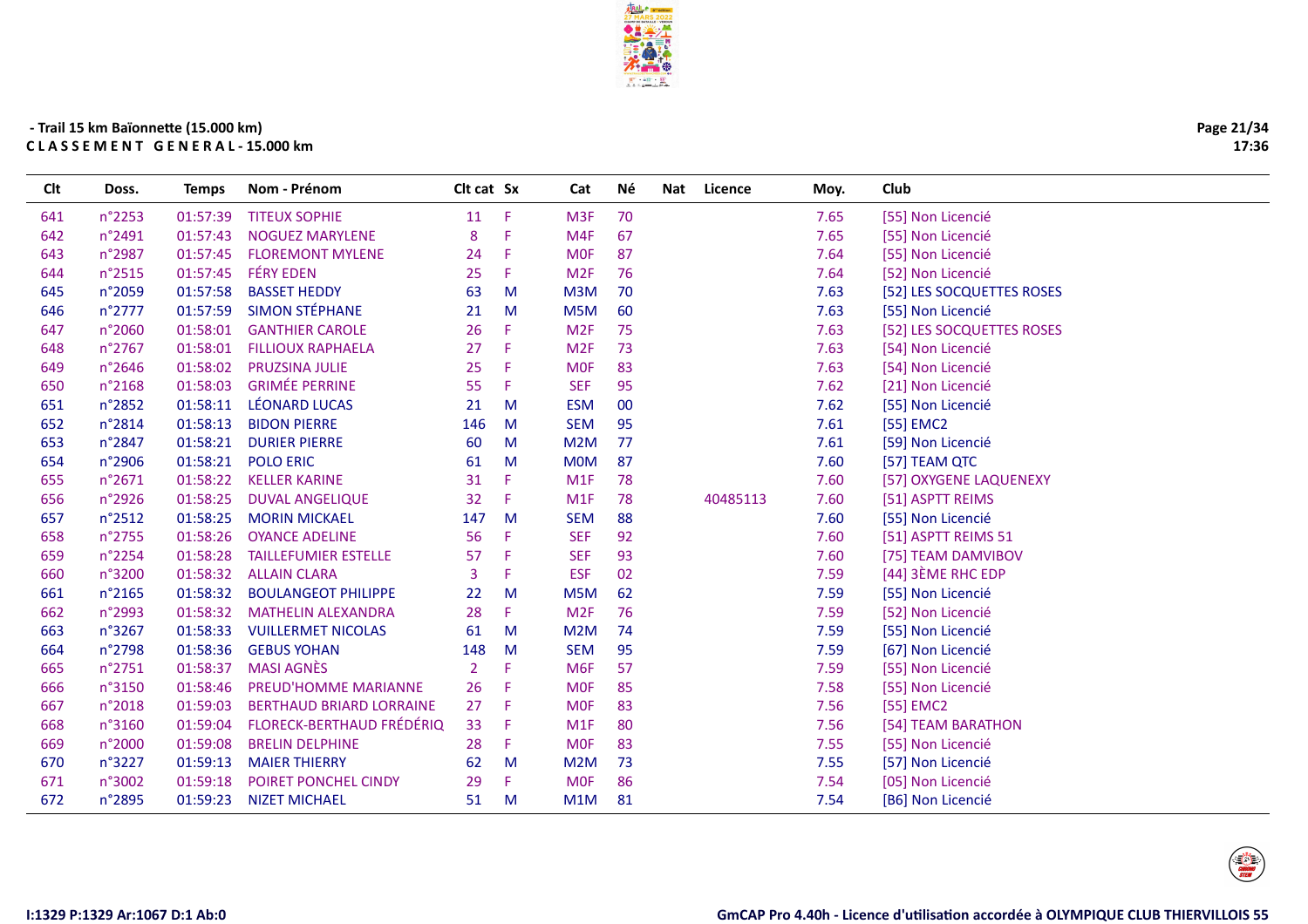

÷.

| n°3090<br>01:59:25<br><b>PIERRON NATACHA</b><br>29<br>F.<br>M <sub>2F</sub><br>74<br>2128022<br>7.54<br>[67] S/L FEGERSHEIM ATHLETISME<br>673<br>01:59:27<br>2128027<br>7.53<br>n°3262<br>PIERRON JEAN-MICHEL<br>64<br>M<br>M3M<br>71<br>[67] S/L FEGERSHEIM ATHLETISME<br>674<br>F.<br>76<br>n°2531<br>01:59:28<br>M <sub>2F</sub><br>7.53<br>[05] Non Licencié<br>675<br><b>MALARME CECILE</b><br>30<br>69<br>$n^{\circ}$ 2756<br>01:59:33<br><b>RICOUX REMY</b><br>M<br>M3M<br>7.53<br>[78] Non Licencié<br>676<br>65<br>n°2961<br>01:59:34<br>58<br>F.<br><b>SEF</b><br>96<br>7.53<br>[55] Non Licencié<br><b>DOYEN MARIE-EVE</b><br>677<br>62<br>n°2301<br>01:59:50<br>23<br>M<br>M5M<br>7.51<br>[55] Non Licencié<br>678<br><b>CAMUS MARC</b><br>58<br>n°3201<br>01:59:51<br><b>ALVERTE ERIC</b><br>M5M<br>7.51<br>[55] Non Licencié<br>679<br>24<br>M<br>n°2625<br>01:59:52<br>M<br><b>SEM</b><br>91<br>7.51<br><b>CASTOR ROMAIN</b><br>149<br>[55] TEAM E.LECLERC<br>680<br>F.<br>94<br>n°3158<br>01:59:52<br><b>GROSDIDIER ANAIS</b><br>59<br><b>SEF</b><br>7.51<br>681<br>[55] Non Licencié<br>91<br>n°2557<br>01:59:55<br><b>MALGARINI JOHAN</b><br><b>SEM</b><br>7.51<br>[68] TEAM VEOLIA<br>682<br>150<br>M<br>n°2266<br>01:59:55<br><b>BEAUGIER FRANK</b><br>25<br>M<br>M5M<br>60<br>7.51<br>[52] ESTIC<br>683<br>01:59:55<br><b>ROBINET EMILIE</b><br>7.51<br>n°2030<br>30<br>F.<br><b>MOF</b><br>87<br>[57] Non Licencié<br>684<br>LOUVENAZ VÉRONIQUE<br>01:59:56<br>7.50<br>[54] Non Licencié<br>n°3121<br>34<br>F.<br>M1F<br>81<br>685<br>n°2668<br>01:59:57<br><b>IACGER JOEL</b><br>M<br>75<br>7.50<br>686<br>63<br>M2M<br>[54] Non Licencié<br>02:00:00<br><b>PICARD AUDREY</b><br>77<br>n°3187<br>31<br>F<br>M <sub>2F</sub><br>7.50<br>[55] Non Licencié<br>687<br><b>DAVID VALÉRIE</b><br>n°2650<br>02:00:19<br>31<br>F<br><b>MOF</b><br>87<br>1829698<br>7.48<br>[02] S/L AC VILLERS COTTERETS<br>688<br>02:00:27<br>689<br>n°2458<br><b>JUTARD JONATHAN</b><br>151<br>M<br><b>SEM</b><br>89<br>7.47<br>[55] Non Licencié<br>$n^{\circ}$ 2457<br>02:00:28<br><b>GERARD DORINE</b><br>60<br>F.<br><b>SEF</b><br>94<br>7.47<br>[55] Non Licencié<br>690<br>n°2316<br>02:00:30<br><b>BLANCHOT OSWALDO</b><br><b>SEM</b><br>92<br>7.47<br>152<br>M<br>[08] Non Licencié<br>691<br>F.<br>77<br>n°2329<br>02:00:41<br><b>LOUIS LAURE</b><br>32<br>M <sub>2F</sub><br>7.46<br>692<br>[55] Non Licencié<br><b>CLERTÉ STÉPHANE</b><br>72<br>n°2297<br>02:00:57<br>66<br>M<br>M3M<br>7.44<br>[55] Non Licencié<br>693<br>n°2735<br>M<br>[57] RUNNING FUN CLUB<br>02:01:07<br><b>MULLER BERNARD</b><br>26<br>M5M<br>58<br>7.43<br>694<br><b>ALL ST</b><br>[13] LA BANDE À BONO<br>n°2034<br>02:01:08<br><b>JOPPART CHRISTINA</b><br>33<br>F<br>M <sub>2F</sub><br>76<br>7.43<br>695<br>F<br>M <sub>3F</sub><br>71<br>7.43<br>[55] Non Licencié<br>n°3094<br>02:01:08<br><b>FERNANDES MARIA AMELIA</b><br>12<br>696<br>M<br>82<br>[54] Non Licencié<br>697<br>n°2098<br>02:01:10<br><b>MACHUEL MATTHIEU</b><br>52<br>M1M<br>7.43<br>96<br>$n^{\circ}2662$<br><b>VALLANSAN FABIEN</b><br><b>SEM</b><br>7.40<br>[55] WIN4YOUTH ADECCO<br>698<br>02:01:35<br>153<br>M<br>66<br>n°2323<br>02:01:40<br><b>FABRY ALAIN</b><br>46<br>M<br>M4M<br>7.40<br>[57] Non Licencié<br>699<br>n°3107<br>02:01:40<br>F<br><b>ESF</b><br>00<br><b>IBRAHIM ZOE</b><br>7.40<br>[55] 3EME RHC EDP<br>700<br>4<br>n°2764<br>02:01:41<br>F<br>M4F<br>0995806<br><b>BOYON CAROLE</b><br>9<br>63<br>7.40<br>[57] RFC VASPERVILLER<br>701<br>70<br>n°2845<br>02:01:42<br><b>STEFFAN CATHERINE</b><br>13<br>F<br>M <sub>3F</sub><br>7.40<br>[57] Non Licencié<br>702<br>52<br>F<br>M7F<br>[51] Non Licencié<br>n°2964<br>02:01:43<br>LIVERNEAUX MARTINE<br>7.39<br>703<br>$\mathbf{1}$ | Clt | Doss. | <b>Temps</b> | Nom - Prénom | Clt cat Sx | Cat | Νé | Nat | Licence | Moy. | Club |
|--------------------------------------------------------------------------------------------------------------------------------------------------------------------------------------------------------------------------------------------------------------------------------------------------------------------------------------------------------------------------------------------------------------------------------------------------------------------------------------------------------------------------------------------------------------------------------------------------------------------------------------------------------------------------------------------------------------------------------------------------------------------------------------------------------------------------------------------------------------------------------------------------------------------------------------------------------------------------------------------------------------------------------------------------------------------------------------------------------------------------------------------------------------------------------------------------------------------------------------------------------------------------------------------------------------------------------------------------------------------------------------------------------------------------------------------------------------------------------------------------------------------------------------------------------------------------------------------------------------------------------------------------------------------------------------------------------------------------------------------------------------------------------------------------------------------------------------------------------------------------------------------------------------------------------------------------------------------------------------------------------------------------------------------------------------------------------------------------------------------------------------------------------------------------------------------------------------------------------------------------------------------------------------------------------------------------------------------------------------------------------------------------------------------------------------------------------------------------------------------------------------------------------------------------------------------------------------------------------------------------------------------------------------------------------------------------------------------------------------------------------------------------------------------------------------------------------------------------------------------------------------------------------------------------------------------------------------------------------------------------------------------------------------------------------------------------------------------------------------------------------------------------------------------------------------------------------------------------------------------------------------------------------------------------------------------------------------------------------------------------------------------------------------------------------------------------------------------------------------------------------------------------------------------------------------------------------------------------------------------------------------------------------------------------------------------------------------------------------------------------------------------------|-----|-------|--------------|--------------|------------|-----|----|-----|---------|------|------|
|                                                                                                                                                                                                                                                                                                                                                                                                                                                                                                                                                                                                                                                                                                                                                                                                                                                                                                                                                                                                                                                                                                                                                                                                                                                                                                                                                                                                                                                                                                                                                                                                                                                                                                                                                                                                                                                                                                                                                                                                                                                                                                                                                                                                                                                                                                                                                                                                                                                                                                                                                                                                                                                                                                                                                                                                                                                                                                                                                                                                                                                                                                                                                                                                                                                                                                                                                                                                                                                                                                                                                                                                                                                                                                                                                                          |     |       |              |              |            |     |    |     |         |      |      |
|                                                                                                                                                                                                                                                                                                                                                                                                                                                                                                                                                                                                                                                                                                                                                                                                                                                                                                                                                                                                                                                                                                                                                                                                                                                                                                                                                                                                                                                                                                                                                                                                                                                                                                                                                                                                                                                                                                                                                                                                                                                                                                                                                                                                                                                                                                                                                                                                                                                                                                                                                                                                                                                                                                                                                                                                                                                                                                                                                                                                                                                                                                                                                                                                                                                                                                                                                                                                                                                                                                                                                                                                                                                                                                                                                                          |     |       |              |              |            |     |    |     |         |      |      |
|                                                                                                                                                                                                                                                                                                                                                                                                                                                                                                                                                                                                                                                                                                                                                                                                                                                                                                                                                                                                                                                                                                                                                                                                                                                                                                                                                                                                                                                                                                                                                                                                                                                                                                                                                                                                                                                                                                                                                                                                                                                                                                                                                                                                                                                                                                                                                                                                                                                                                                                                                                                                                                                                                                                                                                                                                                                                                                                                                                                                                                                                                                                                                                                                                                                                                                                                                                                                                                                                                                                                                                                                                                                                                                                                                                          |     |       |              |              |            |     |    |     |         |      |      |
|                                                                                                                                                                                                                                                                                                                                                                                                                                                                                                                                                                                                                                                                                                                                                                                                                                                                                                                                                                                                                                                                                                                                                                                                                                                                                                                                                                                                                                                                                                                                                                                                                                                                                                                                                                                                                                                                                                                                                                                                                                                                                                                                                                                                                                                                                                                                                                                                                                                                                                                                                                                                                                                                                                                                                                                                                                                                                                                                                                                                                                                                                                                                                                                                                                                                                                                                                                                                                                                                                                                                                                                                                                                                                                                                                                          |     |       |              |              |            |     |    |     |         |      |      |
|                                                                                                                                                                                                                                                                                                                                                                                                                                                                                                                                                                                                                                                                                                                                                                                                                                                                                                                                                                                                                                                                                                                                                                                                                                                                                                                                                                                                                                                                                                                                                                                                                                                                                                                                                                                                                                                                                                                                                                                                                                                                                                                                                                                                                                                                                                                                                                                                                                                                                                                                                                                                                                                                                                                                                                                                                                                                                                                                                                                                                                                                                                                                                                                                                                                                                                                                                                                                                                                                                                                                                                                                                                                                                                                                                                          |     |       |              |              |            |     |    |     |         |      |      |
|                                                                                                                                                                                                                                                                                                                                                                                                                                                                                                                                                                                                                                                                                                                                                                                                                                                                                                                                                                                                                                                                                                                                                                                                                                                                                                                                                                                                                                                                                                                                                                                                                                                                                                                                                                                                                                                                                                                                                                                                                                                                                                                                                                                                                                                                                                                                                                                                                                                                                                                                                                                                                                                                                                                                                                                                                                                                                                                                                                                                                                                                                                                                                                                                                                                                                                                                                                                                                                                                                                                                                                                                                                                                                                                                                                          |     |       |              |              |            |     |    |     |         |      |      |
|                                                                                                                                                                                                                                                                                                                                                                                                                                                                                                                                                                                                                                                                                                                                                                                                                                                                                                                                                                                                                                                                                                                                                                                                                                                                                                                                                                                                                                                                                                                                                                                                                                                                                                                                                                                                                                                                                                                                                                                                                                                                                                                                                                                                                                                                                                                                                                                                                                                                                                                                                                                                                                                                                                                                                                                                                                                                                                                                                                                                                                                                                                                                                                                                                                                                                                                                                                                                                                                                                                                                                                                                                                                                                                                                                                          |     |       |              |              |            |     |    |     |         |      |      |
|                                                                                                                                                                                                                                                                                                                                                                                                                                                                                                                                                                                                                                                                                                                                                                                                                                                                                                                                                                                                                                                                                                                                                                                                                                                                                                                                                                                                                                                                                                                                                                                                                                                                                                                                                                                                                                                                                                                                                                                                                                                                                                                                                                                                                                                                                                                                                                                                                                                                                                                                                                                                                                                                                                                                                                                                                                                                                                                                                                                                                                                                                                                                                                                                                                                                                                                                                                                                                                                                                                                                                                                                                                                                                                                                                                          |     |       |              |              |            |     |    |     |         |      |      |
|                                                                                                                                                                                                                                                                                                                                                                                                                                                                                                                                                                                                                                                                                                                                                                                                                                                                                                                                                                                                                                                                                                                                                                                                                                                                                                                                                                                                                                                                                                                                                                                                                                                                                                                                                                                                                                                                                                                                                                                                                                                                                                                                                                                                                                                                                                                                                                                                                                                                                                                                                                                                                                                                                                                                                                                                                                                                                                                                                                                                                                                                                                                                                                                                                                                                                                                                                                                                                                                                                                                                                                                                                                                                                                                                                                          |     |       |              |              |            |     |    |     |         |      |      |
|                                                                                                                                                                                                                                                                                                                                                                                                                                                                                                                                                                                                                                                                                                                                                                                                                                                                                                                                                                                                                                                                                                                                                                                                                                                                                                                                                                                                                                                                                                                                                                                                                                                                                                                                                                                                                                                                                                                                                                                                                                                                                                                                                                                                                                                                                                                                                                                                                                                                                                                                                                                                                                                                                                                                                                                                                                                                                                                                                                                                                                                                                                                                                                                                                                                                                                                                                                                                                                                                                                                                                                                                                                                                                                                                                                          |     |       |              |              |            |     |    |     |         |      |      |
|                                                                                                                                                                                                                                                                                                                                                                                                                                                                                                                                                                                                                                                                                                                                                                                                                                                                                                                                                                                                                                                                                                                                                                                                                                                                                                                                                                                                                                                                                                                                                                                                                                                                                                                                                                                                                                                                                                                                                                                                                                                                                                                                                                                                                                                                                                                                                                                                                                                                                                                                                                                                                                                                                                                                                                                                                                                                                                                                                                                                                                                                                                                                                                                                                                                                                                                                                                                                                                                                                                                                                                                                                                                                                                                                                                          |     |       |              |              |            |     |    |     |         |      |      |
|                                                                                                                                                                                                                                                                                                                                                                                                                                                                                                                                                                                                                                                                                                                                                                                                                                                                                                                                                                                                                                                                                                                                                                                                                                                                                                                                                                                                                                                                                                                                                                                                                                                                                                                                                                                                                                                                                                                                                                                                                                                                                                                                                                                                                                                                                                                                                                                                                                                                                                                                                                                                                                                                                                                                                                                                                                                                                                                                                                                                                                                                                                                                                                                                                                                                                                                                                                                                                                                                                                                                                                                                                                                                                                                                                                          |     |       |              |              |            |     |    |     |         |      |      |
|                                                                                                                                                                                                                                                                                                                                                                                                                                                                                                                                                                                                                                                                                                                                                                                                                                                                                                                                                                                                                                                                                                                                                                                                                                                                                                                                                                                                                                                                                                                                                                                                                                                                                                                                                                                                                                                                                                                                                                                                                                                                                                                                                                                                                                                                                                                                                                                                                                                                                                                                                                                                                                                                                                                                                                                                                                                                                                                                                                                                                                                                                                                                                                                                                                                                                                                                                                                                                                                                                                                                                                                                                                                                                                                                                                          |     |       |              |              |            |     |    |     |         |      |      |
|                                                                                                                                                                                                                                                                                                                                                                                                                                                                                                                                                                                                                                                                                                                                                                                                                                                                                                                                                                                                                                                                                                                                                                                                                                                                                                                                                                                                                                                                                                                                                                                                                                                                                                                                                                                                                                                                                                                                                                                                                                                                                                                                                                                                                                                                                                                                                                                                                                                                                                                                                                                                                                                                                                                                                                                                                                                                                                                                                                                                                                                                                                                                                                                                                                                                                                                                                                                                                                                                                                                                                                                                                                                                                                                                                                          |     |       |              |              |            |     |    |     |         |      |      |
|                                                                                                                                                                                                                                                                                                                                                                                                                                                                                                                                                                                                                                                                                                                                                                                                                                                                                                                                                                                                                                                                                                                                                                                                                                                                                                                                                                                                                                                                                                                                                                                                                                                                                                                                                                                                                                                                                                                                                                                                                                                                                                                                                                                                                                                                                                                                                                                                                                                                                                                                                                                                                                                                                                                                                                                                                                                                                                                                                                                                                                                                                                                                                                                                                                                                                                                                                                                                                                                                                                                                                                                                                                                                                                                                                                          |     |       |              |              |            |     |    |     |         |      |      |
|                                                                                                                                                                                                                                                                                                                                                                                                                                                                                                                                                                                                                                                                                                                                                                                                                                                                                                                                                                                                                                                                                                                                                                                                                                                                                                                                                                                                                                                                                                                                                                                                                                                                                                                                                                                                                                                                                                                                                                                                                                                                                                                                                                                                                                                                                                                                                                                                                                                                                                                                                                                                                                                                                                                                                                                                                                                                                                                                                                                                                                                                                                                                                                                                                                                                                                                                                                                                                                                                                                                                                                                                                                                                                                                                                                          |     |       |              |              |            |     |    |     |         |      |      |
|                                                                                                                                                                                                                                                                                                                                                                                                                                                                                                                                                                                                                                                                                                                                                                                                                                                                                                                                                                                                                                                                                                                                                                                                                                                                                                                                                                                                                                                                                                                                                                                                                                                                                                                                                                                                                                                                                                                                                                                                                                                                                                                                                                                                                                                                                                                                                                                                                                                                                                                                                                                                                                                                                                                                                                                                                                                                                                                                                                                                                                                                                                                                                                                                                                                                                                                                                                                                                                                                                                                                                                                                                                                                                                                                                                          |     |       |              |              |            |     |    |     |         |      |      |
|                                                                                                                                                                                                                                                                                                                                                                                                                                                                                                                                                                                                                                                                                                                                                                                                                                                                                                                                                                                                                                                                                                                                                                                                                                                                                                                                                                                                                                                                                                                                                                                                                                                                                                                                                                                                                                                                                                                                                                                                                                                                                                                                                                                                                                                                                                                                                                                                                                                                                                                                                                                                                                                                                                                                                                                                                                                                                                                                                                                                                                                                                                                                                                                                                                                                                                                                                                                                                                                                                                                                                                                                                                                                                                                                                                          |     |       |              |              |            |     |    |     |         |      |      |
|                                                                                                                                                                                                                                                                                                                                                                                                                                                                                                                                                                                                                                                                                                                                                                                                                                                                                                                                                                                                                                                                                                                                                                                                                                                                                                                                                                                                                                                                                                                                                                                                                                                                                                                                                                                                                                                                                                                                                                                                                                                                                                                                                                                                                                                                                                                                                                                                                                                                                                                                                                                                                                                                                                                                                                                                                                                                                                                                                                                                                                                                                                                                                                                                                                                                                                                                                                                                                                                                                                                                                                                                                                                                                                                                                                          |     |       |              |              |            |     |    |     |         |      |      |
|                                                                                                                                                                                                                                                                                                                                                                                                                                                                                                                                                                                                                                                                                                                                                                                                                                                                                                                                                                                                                                                                                                                                                                                                                                                                                                                                                                                                                                                                                                                                                                                                                                                                                                                                                                                                                                                                                                                                                                                                                                                                                                                                                                                                                                                                                                                                                                                                                                                                                                                                                                                                                                                                                                                                                                                                                                                                                                                                                                                                                                                                                                                                                                                                                                                                                                                                                                                                                                                                                                                                                                                                                                                                                                                                                                          |     |       |              |              |            |     |    |     |         |      |      |
|                                                                                                                                                                                                                                                                                                                                                                                                                                                                                                                                                                                                                                                                                                                                                                                                                                                                                                                                                                                                                                                                                                                                                                                                                                                                                                                                                                                                                                                                                                                                                                                                                                                                                                                                                                                                                                                                                                                                                                                                                                                                                                                                                                                                                                                                                                                                                                                                                                                                                                                                                                                                                                                                                                                                                                                                                                                                                                                                                                                                                                                                                                                                                                                                                                                                                                                                                                                                                                                                                                                                                                                                                                                                                                                                                                          |     |       |              |              |            |     |    |     |         |      |      |
|                                                                                                                                                                                                                                                                                                                                                                                                                                                                                                                                                                                                                                                                                                                                                                                                                                                                                                                                                                                                                                                                                                                                                                                                                                                                                                                                                                                                                                                                                                                                                                                                                                                                                                                                                                                                                                                                                                                                                                                                                                                                                                                                                                                                                                                                                                                                                                                                                                                                                                                                                                                                                                                                                                                                                                                                                                                                                                                                                                                                                                                                                                                                                                                                                                                                                                                                                                                                                                                                                                                                                                                                                                                                                                                                                                          |     |       |              |              |            |     |    |     |         |      |      |
|                                                                                                                                                                                                                                                                                                                                                                                                                                                                                                                                                                                                                                                                                                                                                                                                                                                                                                                                                                                                                                                                                                                                                                                                                                                                                                                                                                                                                                                                                                                                                                                                                                                                                                                                                                                                                                                                                                                                                                                                                                                                                                                                                                                                                                                                                                                                                                                                                                                                                                                                                                                                                                                                                                                                                                                                                                                                                                                                                                                                                                                                                                                                                                                                                                                                                                                                                                                                                                                                                                                                                                                                                                                                                                                                                                          |     |       |              |              |            |     |    |     |         |      |      |
|                                                                                                                                                                                                                                                                                                                                                                                                                                                                                                                                                                                                                                                                                                                                                                                                                                                                                                                                                                                                                                                                                                                                                                                                                                                                                                                                                                                                                                                                                                                                                                                                                                                                                                                                                                                                                                                                                                                                                                                                                                                                                                                                                                                                                                                                                                                                                                                                                                                                                                                                                                                                                                                                                                                                                                                                                                                                                                                                                                                                                                                                                                                                                                                                                                                                                                                                                                                                                                                                                                                                                                                                                                                                                                                                                                          |     |       |              |              |            |     |    |     |         |      |      |
|                                                                                                                                                                                                                                                                                                                                                                                                                                                                                                                                                                                                                                                                                                                                                                                                                                                                                                                                                                                                                                                                                                                                                                                                                                                                                                                                                                                                                                                                                                                                                                                                                                                                                                                                                                                                                                                                                                                                                                                                                                                                                                                                                                                                                                                                                                                                                                                                                                                                                                                                                                                                                                                                                                                                                                                                                                                                                                                                                                                                                                                                                                                                                                                                                                                                                                                                                                                                                                                                                                                                                                                                                                                                                                                                                                          |     |       |              |              |            |     |    |     |         |      |      |
|                                                                                                                                                                                                                                                                                                                                                                                                                                                                                                                                                                                                                                                                                                                                                                                                                                                                                                                                                                                                                                                                                                                                                                                                                                                                                                                                                                                                                                                                                                                                                                                                                                                                                                                                                                                                                                                                                                                                                                                                                                                                                                                                                                                                                                                                                                                                                                                                                                                                                                                                                                                                                                                                                                                                                                                                                                                                                                                                                                                                                                                                                                                                                                                                                                                                                                                                                                                                                                                                                                                                                                                                                                                                                                                                                                          |     |       |              |              |            |     |    |     |         |      |      |
|                                                                                                                                                                                                                                                                                                                                                                                                                                                                                                                                                                                                                                                                                                                                                                                                                                                                                                                                                                                                                                                                                                                                                                                                                                                                                                                                                                                                                                                                                                                                                                                                                                                                                                                                                                                                                                                                                                                                                                                                                                                                                                                                                                                                                                                                                                                                                                                                                                                                                                                                                                                                                                                                                                                                                                                                                                                                                                                                                                                                                                                                                                                                                                                                                                                                                                                                                                                                                                                                                                                                                                                                                                                                                                                                                                          |     |       |              |              |            |     |    |     |         |      |      |
|                                                                                                                                                                                                                                                                                                                                                                                                                                                                                                                                                                                                                                                                                                                                                                                                                                                                                                                                                                                                                                                                                                                                                                                                                                                                                                                                                                                                                                                                                                                                                                                                                                                                                                                                                                                                                                                                                                                                                                                                                                                                                                                                                                                                                                                                                                                                                                                                                                                                                                                                                                                                                                                                                                                                                                                                                                                                                                                                                                                                                                                                                                                                                                                                                                                                                                                                                                                                                                                                                                                                                                                                                                                                                                                                                                          |     |       |              |              |            |     |    |     |         |      |      |
|                                                                                                                                                                                                                                                                                                                                                                                                                                                                                                                                                                                                                                                                                                                                                                                                                                                                                                                                                                                                                                                                                                                                                                                                                                                                                                                                                                                                                                                                                                                                                                                                                                                                                                                                                                                                                                                                                                                                                                                                                                                                                                                                                                                                                                                                                                                                                                                                                                                                                                                                                                                                                                                                                                                                                                                                                                                                                                                                                                                                                                                                                                                                                                                                                                                                                                                                                                                                                                                                                                                                                                                                                                                                                                                                                                          |     |       |              |              |            |     |    |     |         |      |      |
|                                                                                                                                                                                                                                                                                                                                                                                                                                                                                                                                                                                                                                                                                                                                                                                                                                                                                                                                                                                                                                                                                                                                                                                                                                                                                                                                                                                                                                                                                                                                                                                                                                                                                                                                                                                                                                                                                                                                                                                                                                                                                                                                                                                                                                                                                                                                                                                                                                                                                                                                                                                                                                                                                                                                                                                                                                                                                                                                                                                                                                                                                                                                                                                                                                                                                                                                                                                                                                                                                                                                                                                                                                                                                                                                                                          |     |       |              |              |            |     |    |     |         |      |      |
|                                                                                                                                                                                                                                                                                                                                                                                                                                                                                                                                                                                                                                                                                                                                                                                                                                                                                                                                                                                                                                                                                                                                                                                                                                                                                                                                                                                                                                                                                                                                                                                                                                                                                                                                                                                                                                                                                                                                                                                                                                                                                                                                                                                                                                                                                                                                                                                                                                                                                                                                                                                                                                                                                                                                                                                                                                                                                                                                                                                                                                                                                                                                                                                                                                                                                                                                                                                                                                                                                                                                                                                                                                                                                                                                                                          |     |       |              |              |            |     |    |     |         |      |      |
| n°2708<br>02:01:58<br><b>REZZOUG LOUAFI</b><br>60<br>[54] Non Licencié<br>27<br>M<br>M5M<br>7.38<br>704                                                                                                                                                                                                                                                                                                                                                                                                                                                                                                                                                                                                                                                                                                                                                                                                                                                                                                                                                                                                                                                                                                                                                                                                                                                                                                                                                                                                                                                                                                                                                                                                                                                                                                                                                                                                                                                                                                                                                                                                                                                                                                                                                                                                                                                                                                                                                                                                                                                                                                                                                                                                                                                                                                                                                                                                                                                                                                                                                                                                                                                                                                                                                                                                                                                                                                                                                                                                                                                                                                                                                                                                                                                                  |     |       |              |              |            |     |    |     |         |      |      |

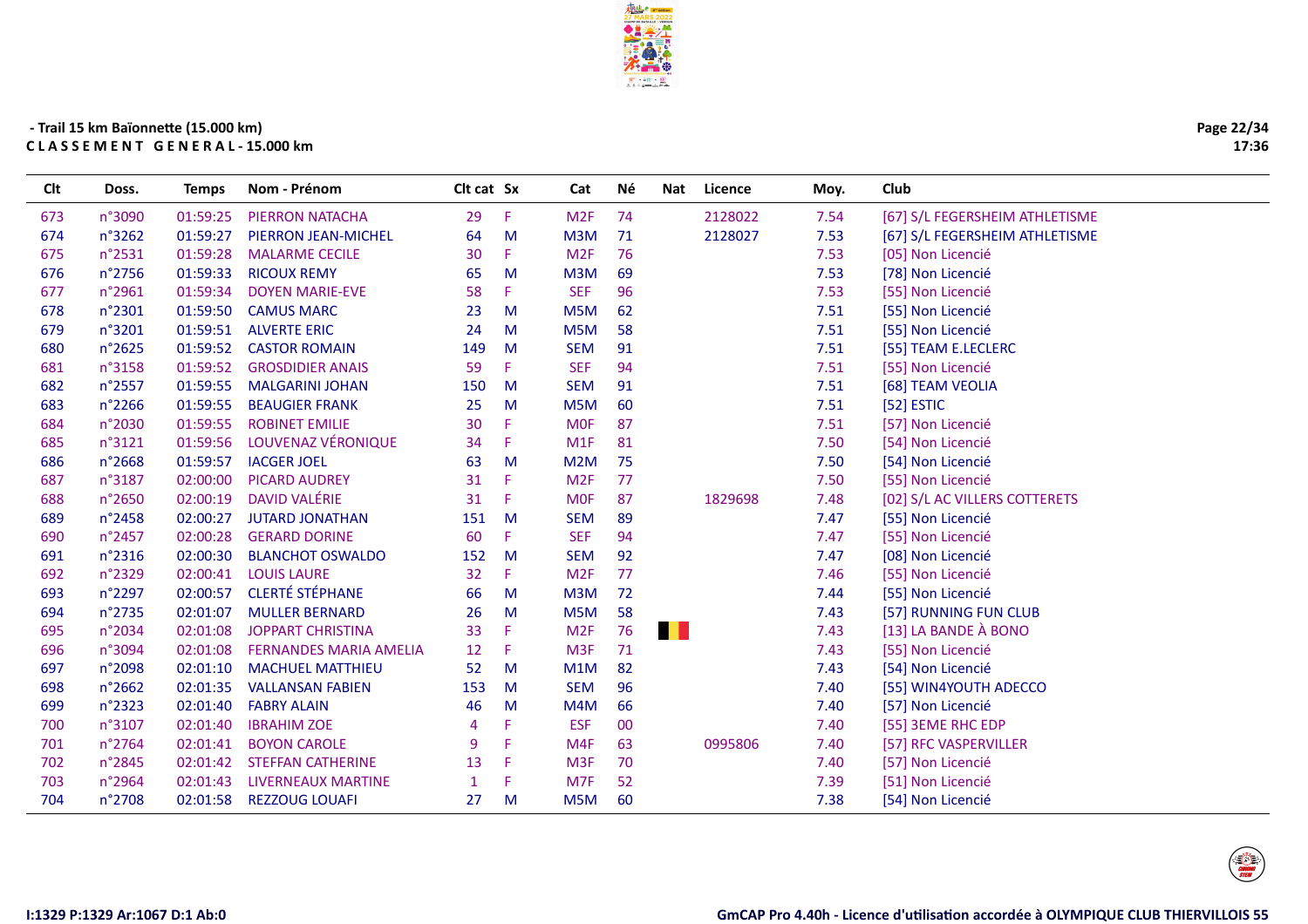

| Page 23/34 |
|------------|
| 17:36      |

| Clt | Doss.  | <b>Temps</b> | Nom - Prénom              | Clt cat Sx |    | Cat             | Νé | Nat | Licence | Moy. | Club                                |
|-----|--------|--------------|---------------------------|------------|----|-----------------|----|-----|---------|------|-------------------------------------|
| 705 | n°2047 | 02:01:58     | <b>STUDER SERGE</b>       | 28         | M  | M5M             | 61 |     |         | 7.38 | [57] Non Licencié                   |
| 706 | n°3203 | 02:02:05     | <b>BOULON MARIUS</b>      | 154        | M  | <b>SEM</b>      | 99 |     |         | 7.37 | [57] 3ÈME RHC EDP                   |
| 707 | n°3169 | 02:02:33     | <b>BONCOUR REGIS</b>      | 47         | M  | M4M             | 67 |     |         | 7.34 | [57] SAPEURS POMPIERS DE THIONVILLE |
| 708 | n°3229 | 02:02:33     | RONCOLATO MORGANE         | 61         | F. | <b>SEF</b>      | 99 |     |         | 7.34 | [55] JARNISY TRIATHLON              |
| 709 | n°2655 | 02:02:35     | <b>FERREIRA PATRICIA</b>  | 34         | F  | M2F             | 74 |     |         | 7.34 | [57] NSTT                           |
| 710 | n°2722 | 02:02:45     | <b>BERTHAUT LYDIA</b>     | 35         | F. | M2F             | 75 |     |         | 7.33 | [57] RFC VASPERVILLER               |
| 711 | n°3252 |              | 02:03:00 GUY VINCENT      | 62         | M  | <b>MOM</b>      | 83 |     |         | 7.32 | [55] LES POILUS DU FAUBOURG PAVÉ    |
| 712 | n°3152 | 02:03:02     | <b>AUBRIOT GUY</b>        | 29         | M  | M5M             | 59 |     |         | 7.32 | [52] AJPC CHAUMONT                  |
| 713 | n°3154 | 02:03:02     | <b>AUBRIOT JUSTINE</b>    | 62         | F. | <b>SEF</b>      | 90 |     |         | 7.32 | [52] AJPC CHAUMONT                  |
| 714 | n°3153 | 02:03:02     | <b>AUBRIOT VÉRONIQUE</b>  | 10         | F. | M4F             | 64 |     |         | 7.32 | [52] AJPC CHAUMONT                  |
| 715 | n°2395 | 02:03:05     | <b>BALMOSSIERE SOPHIE</b> | 63         | F  | <b>SEF</b>      | 88 |     |         | 7.31 | [57] Non Licencié                   |
| 716 | n°3171 | 02:03:18     | <b>TOSCAN LINE</b>        | 11         | F  | M4F             | 67 |     |         | 7.30 | [55] Non Licencié                   |
| 717 | n°1999 | 02:03:19     | <b>BONETTI JUSTINE</b>    | 64         | F  | <b>SEF</b>      | 93 |     |         | 7.30 | [55] Non Licencié                   |
| 718 | n°3170 | 02:03:20     | <b>DOUDANE FARIDA</b>     | 14         | F. | M3F             | 70 |     |         | 7.30 | [55] Non Licencié                   |
| 719 | n°3217 | 02:03:21     | <b>LEGRAND YANNICK</b>    | 64         | M  | M2M             | 74 |     |         | 7.30 | [55] FCVERDUN-BELLEVILLE            |
| 720 | n°3172 | 02:03:22     | <b>WATRIN MAGALI</b>      | 36         | F. | M2F             | 73 |     |         | 7.30 | [55] Non Licencié                   |
| 721 | n°2387 | 02:03:23     | <b>THIERY CHRISTELLE</b>  | 15         | F  | M <sub>3F</sub> | 70 |     | 1851576 | 7.29 | [88] ASSR VITTEL                    |
| 722 | n°2631 | 02:03:25     | <b>FORTAT CATHERINE</b>   | 6          | F  | M <sub>5F</sub> | 61 |     | 1288642 | 7.29 | [36] EA ISSOUDUN                    |
| 723 | n°2573 | 02:03:25     | <b>TUFFET CORALIE</b>     | 32         | F  | <b>MOF</b>      | 83 |     | 2165743 | 7.29 | [36] EA ISSOUDUN                    |
| 724 | n°3186 | 02:03:27     | <b>BRISART STEPHANIE</b>  | 35         | F. | M1F             | 82 |     |         | 7.29 | [57] Non Licencié                   |
| 725 | n°2381 | 02:03:30     | <b>VELA ARNAUD</b>        | 63         | M  | <b>MOM</b>      | 84 |     |         | 7.29 | [57] Non Licencié                   |
| 726 | n°3076 | 02:03:31     | <b>RENOIS FRANCIS</b>     | 30         | M  | M5M             | 61 |     | 1542979 | 7.29 | [51] JC EPERNAY CHAMPAGNE           |
| 727 | n°2830 | 02:03:33     | POIROT GAËLLE             | 36         | F. | M1F             | 79 |     | 1035002 | 7.29 | [57] RFC VASPERVILLER / ASC FERCO   |
| 728 | n°3242 | 02:03:37     | <b>CARDOOZO XAVIER</b>    | 31         | M  | M5M             | 62 |     |         | 7.28 | [55] Non Licencié                   |
| 729 | n°2419 | 02:03:42     | <b>CORAILLER MATHILDE</b> | 65         | F. | <b>SEF</b>      | 96 |     |         | 7.28 | [55] Non Licencié                   |
| 730 | n°2241 | 02:03:44     | <b>DUMONT NICOLAS</b>     | 155        | M  | <b>SEM</b>      | 88 |     |         | 7.27 | [51] Non Licencié                   |
| 731 | n°2343 | 02:03:56     | <b>LEMARINIER ALAIN</b>   | 32         | M  | M5M             | 60 |     |         | 7.26 | [14] Non Licencié                   |
| 732 | n°3261 | 02:04:04     | <b>MUSSCHOOT SEVERINE</b> | 37         | F. | M1F             | 79 |     |         | 7.26 | [55] Non Licencié                   |
| 733 | n°3164 | 02:04:08     | <b>LEFEBVRE ALAIN</b>     | 48         | M  | M4M             | 67 | . . |         | 7.25 | [55] Non Licencié                   |
| 734 | n°2429 | 02:04:11     | <b>MOUGEOLLE ANAIS</b>    | 66         | F. | <b>SEF</b>      | 97 |     |         | 7.25 | [54] TRANSDEV                       |
| 735 | n°2466 | 02:04:11     | <b>PERRIN SANDRINE</b>    | 16         | F  | M3F             | 72 |     |         | 7.25 | [88] CÉLINE MARQUÉS                 |
| 736 | n°2467 | 02:04:11     | <b>MONGIN LUCIE</b>       | 38         | F. | M1F             | 82 |     |         | 7.25 | [88] CÉLINE MARQUÉS                 |
|     |        |              |                           |            |    |                 |    |     |         |      |                                     |

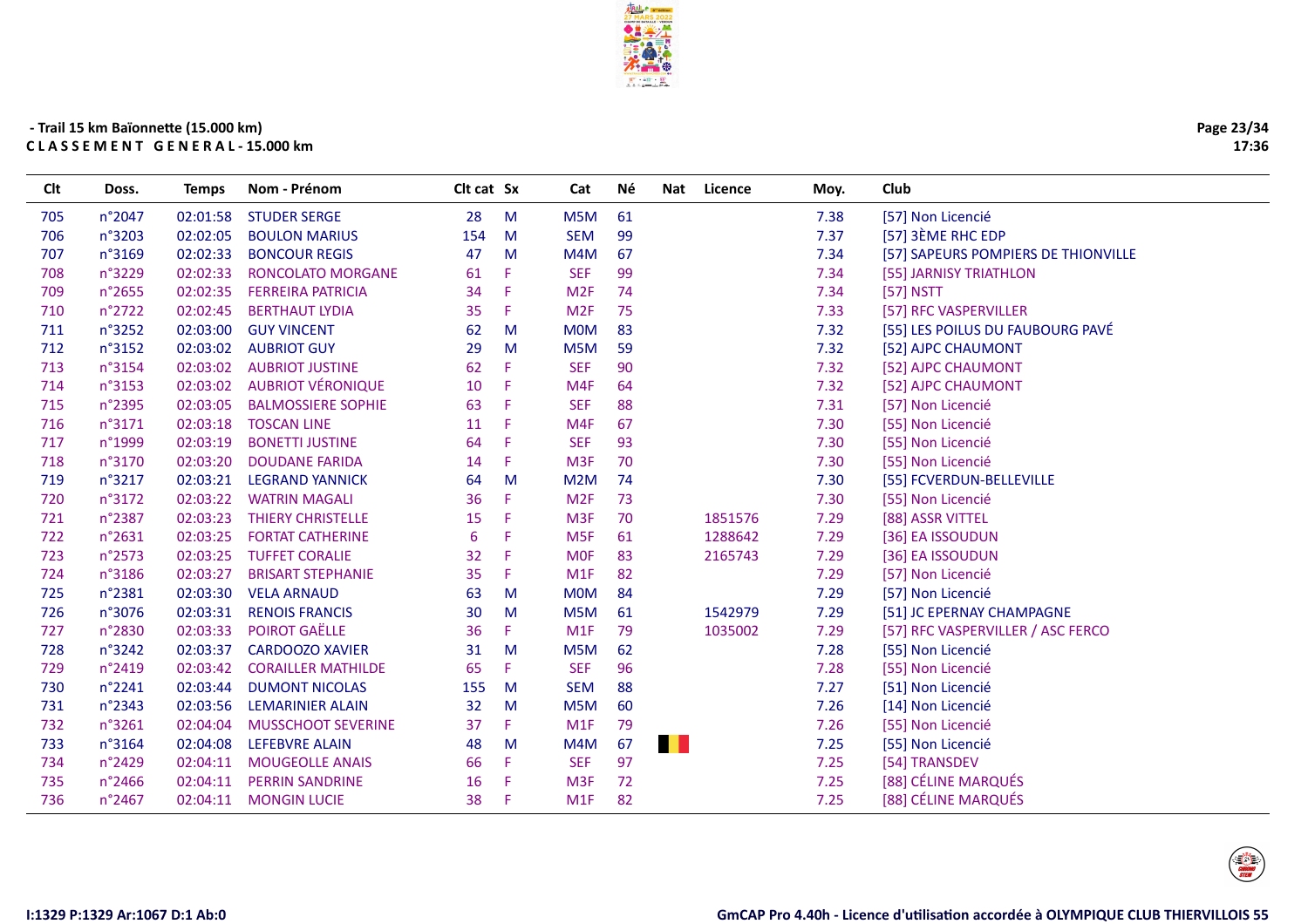

| Page 24/34 |
|------------|
| 17:36      |

| Clt | Doss.  | <b>Temps</b> | Nom - Prénom                | Clt cat Sx |    | Cat              | Νé | Nat | Licence | Moy. | Club                                   |
|-----|--------|--------------|-----------------------------|------------|----|------------------|----|-----|---------|------|----------------------------------------|
| 737 | n°2075 | 02:04:13     | <b>AUFFRET KARINE</b>       | 17         | F  | M <sub>3F</sub>  | 70 |     |         | 7.25 | [55] Non Licencié                      |
| 738 | n°2305 | 02:04:14     | <b>LEPICIER KATIA</b>       | 39         | F  | M1F              | 80 |     |         | 7.25 | [54] VNS TRAIL                         |
| 739 | n°2530 | 02:04:17     | <b>SCHERTZ COLETTE</b>      | 7          | F  | M <sub>5F</sub>  | 59 |     | A12338  | 7.24 | [57] RFC VASPERVILLER                  |
| 740 | n°2176 | 02:04:21     | <b>ETTINGER YVES</b>        | 65         | M  | M <sub>2</sub> M | 76 |     |         | 7.24 | [57] Non Licencié                      |
| 741 | n°2656 | 02:04:21     | <b>SPRINGMANN CATHERINE</b> | 37         | F  | M <sub>2F</sub>  | 74 |     |         | 7.24 | [57] NSTT                              |
| 742 | n°2547 | 02:04:22     | <b>BLAIN JEAN-SÉBASTIEN</b> | 156        | M  | <b>SEM</b>       | 97 |     |         | 7.24 | [55] TEAM VEOLIA                       |
| 743 | n°2063 | 02:04:23     | PACHECO-GALLARDO NICOLAS    | 66         | M  | M2M              | 77 |     |         | 7.24 | [08] Non Licencié                      |
| 744 | n°2237 | 02:04:28     | <b>BOCHET WILLIAM</b>       | 157        | M  | <b>SEM</b>       | 90 |     | 2167772 | 7.23 | [59] ENTENTE ATHLÉTIQUE DECHY-GUESNAIN |
| 745 | n°2679 | 02:04:33     | <b>THOMAS SYLVIE</b>        | 3          |    | M <sub>6F</sub>  | 57 |     | 1225356 | 7.23 | [91] VAL D'ORGE ATHLETIC               |
| 746 | n°2180 | 02:04:42     | LE PEUCH MALFAIT JULIEN     | 53         | M  | M1M              | 79 |     | 1647305 | 7.22 | [52] S/L CO SAINT-DIZIER               |
| 747 | n°2640 | 02:04:42     | <b>BONHERT EVELYNE</b>      | 38         | F  | M <sub>2F</sub>  | 75 |     | 1336606 | 7.22 | [22] AC VILLERS-COTTERÊT               |
| 748 | n°2252 | 02:04:44     | <b>GONRY PATRICK</b>        | 67         | M  | M2M              | 75 |     |         | 7.22 | [55] Non Licencié                      |
| 749 | n°2353 | 02:04:46     | <b>ALLARD VINCENT</b>       | 49         | M  | M4M              | 66 |     |         | 7.21 | [92] Non Licencié                      |
| 750 | n°2275 | 02:04:47     | <b>ZICOLA MATHIEU</b>       | 64         | м  | <b>MOM</b>       | 86 |     |         | 7.21 | [57] Non Licencié                      |
| 751 | n°2642 | 02:04:47     | <b>BONHERT ELISE</b>        | 40         | F. | M1F              | 78 |     |         | 7.21 | [54] Non Licencié                      |
| 752 | n°2134 | 02:04:47     | <b>CHEVILLOT NICOLAS</b>    | 65         | M  | <b>MOM</b>       | 85 |     |         | 7.21 | [55] TEAM SAKOCHE                      |
| 753 | n°2864 | 02:04:53     | <b>ROYER LOÏC</b>           | 67         | M  | M3M              | 71 |     |         | 7.21 | [55] Non Licencié                      |
| 754 | n°3137 | 02:05:08     | <b>MAHUT MANON</b>          | 67         | F. | <b>SEF</b>       | 99 |     |         | 7.19 | [55] Non Licencié                      |
| 755 | n°3105 | 02:05:13     | <b>DENIS BÉNILDE</b>        | 68         | M  | M3M              | 68 |     |         | 7.19 | [55] TRAIL CUMIERES                    |
| 756 | n°3005 | 02:05:28     | <b>BIZET BETTY</b>          | 68         | F  | <b>SEF</b>       | 91 |     |         | 7.17 | [57] Non Licencié                      |
| 757 | n°2493 | 02:05:34     | <b>RICHARD VALÉRIANE</b>    | 33         | F  | <b>MOF</b>       | 87 |     |         | 7.17 | [08] Non Licencié                      |
| 758 | n°3006 | 02:05:42     | <b>AUBRIOT LAURENT</b>      | 9          | M  | M6M              | 57 |     | 1119705 | 7.16 | [52] S/L CO SAINT-DIZIER               |
| 759 | n°2023 | 02:05:45     | <b>MATHIEU GUILLAUME</b>    | 158        | M  | <b>SEM</b>       | 94 |     |         | 7.16 | [55] Non Licencié                      |
| 760 | n°2449 | 02:05:47     | <b>LEFORT SAMUEL</b>        | 54         | M  | M1M              | 82 |     |         | 7.16 | [55] Non Licencié                      |
| 761 | n°1997 | 02:05:49     | <b>HULOT ANTHONY</b>        | 159        | M  | <b>SEM</b>       | 96 |     |         | 7.15 | [55] Non Licencié                      |
| 762 | n°2118 | 02:05:51     | <b>CHABAS LUCIE</b>         | 69         | F  | <b>SEF</b>       | 89 |     |         | 7.15 | [57] Non Licencié                      |
| 763 | n°2833 | 02:05:53     | <b>TOUSSAINT ANNICK</b>     | 41         | F  | M1F              | 78 |     | 1762919 | 7.15 | [57] RUNNING CLUB RIVES DE MOSELLE     |
| 764 | n°2140 | 02:05:55     | <b>ORBINOT JONATHAN</b>     | 66         | M  | <b>MOM</b>       | 85 |     |         | 7.15 | [55] Non Licencié                      |
| 765 | n°2986 | 02:05:58     | <b>MAHÉ NOLANN</b>          | 15         | м  | <b>JUM</b>       | 04 |     |         | 7.14 | [55] Non Licencié                      |
| 766 | n°2660 | 02:06:01     | <b>LEFETZ ERIC</b>          | 33         | M  | M5M              | 62 |     |         | 7.14 | [55] Non Licencié                      |
| 767 | n°2652 | 02:06:02     | <b>HOUBRE CELINE</b>        | 18         | F  | M <sub>3F</sub>  | 68 |     |         | 7.14 | [57] NSTT                              |
| 768 | n°2792 | 02:06:04     | <b>FRANIATTE ANNE-MARIE</b> | 19         | F. | M <sub>3F</sub>  | 69 |     |         | 7.14 | [55] EMC2                              |
|     |        |              |                             |            |    |                  |    |     |         |      |                                        |

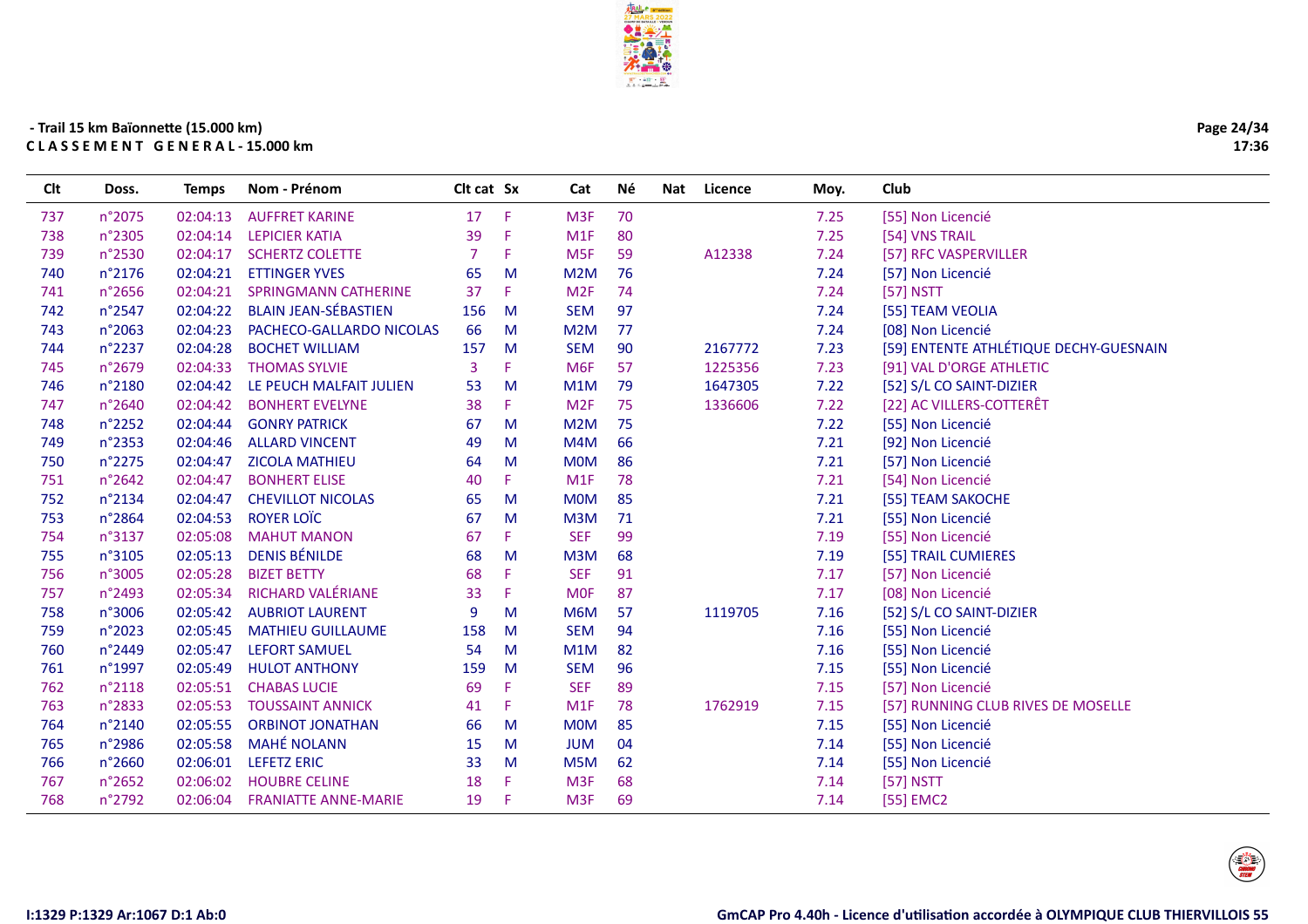

| Page 25/34 |
|------------|
| 17:36      |

| <b>CIt</b> | Doss.  | Temps    | Nom - Prénom              | Cit cat Sx |    | Cat              | Né | Nat | Licence | Moy. | Club                            |
|------------|--------|----------|---------------------------|------------|----|------------------|----|-----|---------|------|---------------------------------|
| 769        | n°3184 | 02:06:10 | <b>VALETTE PASCAL</b>     | 10         | M  | M6M              | 57 |     |         | 7.13 | [54] Non Licencié               |
| 770        | n°2088 | 02:06:12 | <b>HALVICK RICHARD</b>    | 160        | M  | <b>SEM</b>       | 96 |     |         | 7.13 | [57] Non Licencié               |
| 771        | n°2352 | 02:06:17 | <b>CAMUS JUSTINE</b>      | 5          | F. | <b>ESF</b>       | 00 |     |         | 7.13 | [54] Non Licencié               |
| 772        | n°2210 | 02:06:20 | <b>DEL VITTO FREDERIC</b> | 68         | M  | M <sub>2</sub> M | 74 |     |         | 7.12 | [88] VITTEL TRIATHLON           |
| 773        | n°2752 | 02:06:25 | <b>GROULT FREDERIC</b>    | 50         | M  | M4M              | 63 |     | 2415977 | 7.12 | [55] GROUPE ATHLETIC COMMERCIEN |
| 774        | n°2654 | 02:06:26 | <b>BENAD ANGÉLIQUE</b>    | 39         | F  | M <sub>2F</sub>  | 73 |     |         | 7.12 | [57] NSTT                       |
| 775        | n°3197 | 02:06:30 | <b>LAUMONT CORINNE</b>    | 42         | F. | M1F              | 80 |     |         | 7.12 | [55] MONSTER KOEUR              |
| 776        | n°2743 | 02:06:31 | <b>SAVARD EMMANUEL</b>    | 69         | M  | M <sub>2</sub> M | 77 |     |         | 7.11 | [55] Non Licencié               |
| 777        | n°2240 | 02:06:31 | <b>PAGES ADRIEN</b>       | 161        | M  | <b>SEM</b>       | 96 |     |         | 7.11 | [88] Non Licencié               |
| 778        | n°2016 | 02:06:32 | <b>RUAZ MAGALI</b>        | 34         | F. | <b>MOF</b>       | 84 |     |         | 7.11 | [55] Non Licencié               |
| 779        | n°2596 | 02:06:33 | <b>BOLLARO LAURA</b>      | 70         | F. | <b>SEF</b>       | 95 |     |         | 7.11 | [57] Non Licencié               |
| 780        | n°1962 | 02:06:34 | <b>LEGALLAIS PASCAL</b>   | 11         | M  | M6M              | 57 |     | 436552  | 7.11 | [08] USC NOUVION SUR MEUSE      |
| 781        | n°2463 | 02:06:34 | <b>POULAIN CATHERINE</b>  | 20         | F  | M <sub>3F</sub>  | 71 |     |         | 7.11 | [57] Non Licencié               |
| 782        | n°2041 | 02:06:38 | <b>LARBRE CÉLINE</b>      | 40         | F  | M <sub>2F</sub>  | 74 |     |         | 7.11 | [54] Non Licencié               |
| 783        | n°3190 | 02:06:40 | <b>SZOSTOK ANTHONY</b>    | 67         | M  | <b>MOM</b>       | 87 |     |         | 7.11 | [57] BATT ASSOCIES              |
| 784        | n°3231 | 02:06:41 | <b>HAUSER MILLOWAN</b>    | 162        | M  | <b>SEM</b>       | 98 |     |         | 7.11 | [54] BATT ET ASSOCIÉS           |
| 785        | n°2442 | 02:06:53 | <b>VEBER LAURIE</b>       | 43         | F. | M1F              | 81 |     |         | 7.09 | [55] Non Licencié               |
| 786        | n°2441 | 02:06:55 | <b>VEBER JAMES</b>        | 55         | M  | M1M              | 79 |     |         | 7.09 | [55] Non Licencié               |
| 787        | n°2925 | 02:06:59 | <b>FLAMION ANTONIN</b>    | 163        | M  | <b>SEM</b>       | 89 |     |         | 7.09 | [54] Non Licencié               |
| 788        | n°2885 | 02:07:00 | <b>JOSQUIN DORIAN</b>     | 164        | M  | <b>SEM</b>       | 92 |     |         | 7.09 | [54] Non Licencié               |
| 789        | n°2890 | 02:07:01 | <b>LEONARD AUDE</b>       | 71         | F  | <b>SEF</b>       | 90 |     |         | 7.09 | [57] Non Licencié               |
| 790        | n°2186 | 02:07:18 | <b>DENOYERS CAROLINE</b>  | 72         | F  | <b>SEF</b>       | 94 |     |         | 7.07 | [68] Non Licencié               |
| 791        | n°2217 | 02:07:22 | <b>LEPAGE GREGORY</b>     | 70         | M  | M2M              | 77 |     |         | 7.07 | [35] Non Licencié               |
| 792        | n°2040 | 02:07:37 | <b>TIHON CHRISTELLE</b>   | 41         | F. | M <sub>2F</sub>  | 77 |     |         | 7.05 | [54] Non Licencié               |
| 793        | n°2264 | 02:07:46 | <b>SCHEFFER CAROLINE</b>  | 35         | F. | <b>MOF</b>       | 83 |     |         | 7.04 | [57] Non Licencié               |
| 794        | n°2187 | 02:07:58 | <b>BORDIN RENAUD</b>      | 71         | M  | M2M              | 73 |     |         | 7.03 | [57] Non Licencié               |
| 795        | n°2695 | 02:08:02 | <b>KUBIAK BERNARD</b>     | 34         | M  | M5M              | 62 |     |         | 7.03 | [36] Non Licencié               |
| 796        | n°2130 | 02:08:10 | <b>GESQUIERE TIFFANY</b>  | 36         | F. | <b>MOF</b>       | 84 |     | 2206136 | 7.02 | [89] US JOIGNY                  |
| 797        | n°2307 | 02:08:12 | <b>PERIOLI STEPHANE</b>   | 69         | M  | M <sub>3</sub> M | 70 |     |         | 7.02 | [55] Non Licencié               |
| 798        | n°2306 | 02:08:12 | <b>TIXIER ANTHONY</b>     | 165        | M  | <b>SEM</b>       | 90 |     |         | 7.02 | [55] Non Licencié               |
| 799        | n°2710 | 02:08:23 | <b>KAHL AGNÈS</b>         | 21         | F  | M <sub>3F</sub>  | 72 |     |         | 7.01 | [55] AS DUGNY                   |
| 800        | n°3027 | 02:08:24 | <b>PALANSON ALAIN</b>     | 35         | M  | M5M              | 58 |     |         | 7.01 | [55] Non Licencié               |
|            |        |          |                           |            |    |                  |    |     |         |      |                                 |

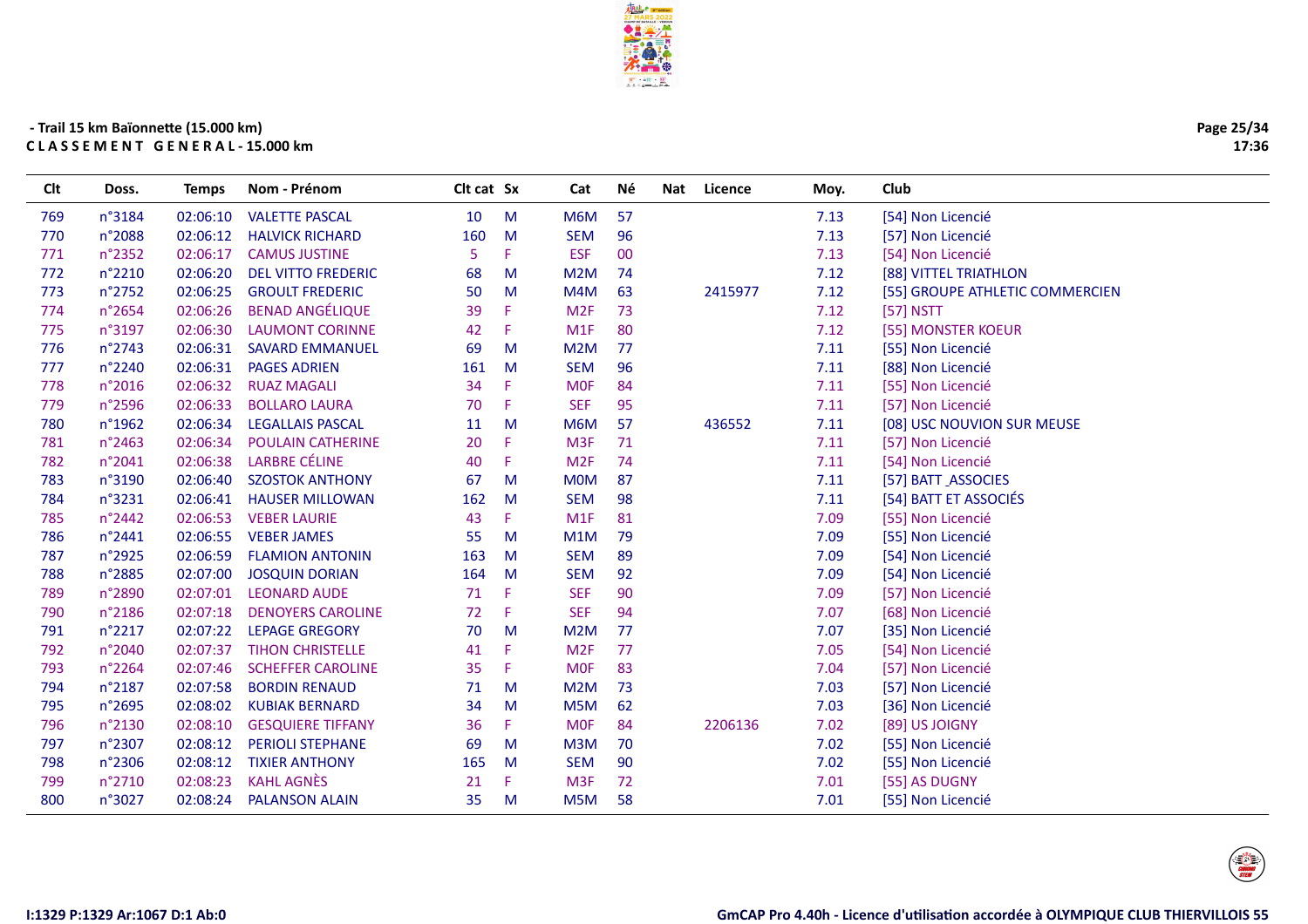

| Page 26/34 |
|------------|
| 17:36      |

| n°2226<br>02:08:27<br><b>GARRAT CHRISTELLE</b><br>42<br>Æ<br>M2F<br>76<br>7.01<br>801<br>[77] LES TAGADAS<br>85<br>n°2380<br>02:08:28<br><b>MOYAUX JULIE</b><br>37<br>F<br><b>MOF</b><br>7.01<br>802<br>[54] FAMILY GUERIOT<br>n°2223<br>02:08:29<br>12<br>M4F<br>67<br>7.01<br>803<br><b>PIAN NATHALIE</b><br>F<br>[77] LES TAGADAS<br>n°2229<br>02:08:29<br><b>LAILLE NATHALIE</b><br>22<br>M <sub>3F</sub><br>7.01<br>[77] LES TAGADAS<br>804<br>F<br>70<br>n°2227<br>13<br>02:08:30<br><b>PREUX VERONIQUE</b><br>F<br>M4F<br>66<br>7.00<br>[77] LES TAGADAS<br>805<br>n°2858<br>02:08:39<br><b>CARPENTIER GUILLAUME</b><br>166<br><b>SEM</b><br>92<br>7.00<br>[55] Non Licencié<br>806<br>M<br><b>VANUXEEM ANAÏS</b><br><b>SEF</b><br>91<br>n°2857<br>02:08:41<br>73<br>F<br>6.99<br>[55] LES EMPLAQUÉS<br>807<br>n°1960<br>02:08:46<br>36<br>M<br>M5M<br>60<br>808<br><b>MARTIN-KLEISCH LUDOVIC</b><br>6.99<br>[51] JOG IN REIMS<br>n°1959<br>02:08:47<br><b>MARTIN-KLEISCH AGNES</b><br>M4F<br>67<br>6.99<br>809<br>14<br>F<br>[51] JOG IN REIMS<br>n°3029<br>02:08:47<br><b>POULALION JENNIFER</b><br><b>SEF</b><br>91<br>6.99<br>74<br>F<br>[55] Non Licencié<br>810<br><b>GUILLAUME VALÉRIE</b><br>n°2658<br>02:08:51<br>M <sub>3F</sub><br>68<br>811<br>23<br>F<br>6.99<br>[55] Non Licencié<br>n°2879<br>02:09:08<br><b>GUILLET ARNAUD</b><br>72<br>M2M<br>74<br>6.97<br>[55] COB VERDUN<br>812<br>M<br>813<br>n°2392<br>02:09:16<br><b>LAMBERT PASCAL</b><br>37<br>M5M<br>58<br>6.96<br>M<br>[88] MAIF<br>n°2391<br>02:09:20<br><b>CLEMENT RACHEL</b><br>15<br>M4F<br>64<br>6.96<br>[88] MAIF<br>814<br>F.<br>02:09:22<br>815<br>n°2610<br><b>BASTIN JEAN-MARC</b><br>M<br>M4M<br>64<br>6.96<br>[55] Non Licencié<br>51<br>n°2758<br><b>RIDOUX CELINE</b><br>M <sub>2F</sub><br>73<br>02:09:22<br>43<br>F<br>6.96<br>[45] Non Licencié<br>816<br>n°2456<br>02:09:24<br>M3M<br>72<br>6.96<br><b>PAULIAT OLIVIER</b><br>70<br>M<br>[05] Non Licencié<br>817<br>n°2675<br>02:09:25<br>M <sub>5F</sub><br>62<br>1267475<br>818<br><b>GERAULT FLORENCE</b><br>8<br>6.95<br>[91] VAL D'ORGE ATHLETIC<br>F<br>n°2746<br>02:09:25<br>M4F<br>65<br>2259542<br>6.95<br>819<br><b>MARTIN NATHALIE</b><br>16<br>F<br>[89] ASPTT AUXERRE<br>n°3078<br>02:09:32<br><b>CHAMPLON MARTINE</b><br>9<br>F<br>M <sub>5F</sub><br>58<br>420588<br>6.95<br>[55] GROUPE ATHLETIC COMMERCIEN<br>820<br>n°2078<br>02:09:32<br><b>MARTIN SERGE</b><br>M4M<br>65<br>2128608<br>6.95<br>[30] NIMES RUNNING<br>821<br>52<br>M<br>85<br>n°2572<br>02:09:35<br>68<br><b>MOM</b><br>6.95<br>[57] Non Licencié<br>822<br><b>BON CHRISTOPHE</b><br>M<br>n°2804<br>02:09:35<br>6.95<br>823<br><b>DORIDANT REGIS</b><br>53<br>M4M<br>66<br>[55] Non Licencié<br>M<br>n°2805<br>02:09:36<br>M <sub>2F</sub><br>75<br>6.94<br>824<br><b>DORIDANT SANDRINE</b><br>44<br>F.<br>[55] Non Licencié<br>n°2144<br>M3M<br>69<br>825<br>02:09:36<br><b>VOLLOT JEAN PIERRE</b><br>6.94<br>[54] CAPHG HUSSIGNY<br>71<br>M<br>M3M<br>70<br>n°2151<br>02:09:38<br><b>GERACI LEONARDO</b><br>72<br>M<br>6.94<br>[57] Non Licencié<br>826<br>86<br>n°3247<br>02:09:40<br><b>TERRIERES LUC</b><br>69<br><b>MOM</b><br>6.94<br>[55] Non Licencié<br>827<br>M<br>n°1956<br>02:09:46<br><b>GATELIER FRANCK</b><br>M4M<br>65<br>6.94<br>[55] EMC2<br>828<br>54<br>M<br><b>SEF</b><br>n°3208<br>02:09:47<br><b>GROSSET MANON</b><br>75<br>F<br>91<br>6.94<br>829<br>[54] TEAM BATT ASSOCIES<br>n°2230<br>02:09:49<br><b>ZWICKER DOLORES</b><br>10<br>F<br>62<br>M <sub>5F</sub><br>6.93<br>[77] LES TAGADAS<br>830<br>92<br>n°2424<br>02:09:56<br><b>BECK JULIE</b><br>76<br>F<br><b>SEF</b><br>6.93<br>[57] TRANSDEV<br>831<br>832<br>n°2434<br><b>NEIMER MARION</b><br>38<br>85<br>6.91<br>02:10:12<br>F.<br><b>MOF</b><br>[55] Non Licencié | <b>Clt</b> | Doss. | <b>Temps</b> | Nom - Prénom | Clt cat Sx | Cat | Νé | Nat | Licence | Moy. | Club |
|--------------------------------------------------------------------------------------------------------------------------------------------------------------------------------------------------------------------------------------------------------------------------------------------------------------------------------------------------------------------------------------------------------------------------------------------------------------------------------------------------------------------------------------------------------------------------------------------------------------------------------------------------------------------------------------------------------------------------------------------------------------------------------------------------------------------------------------------------------------------------------------------------------------------------------------------------------------------------------------------------------------------------------------------------------------------------------------------------------------------------------------------------------------------------------------------------------------------------------------------------------------------------------------------------------------------------------------------------------------------------------------------------------------------------------------------------------------------------------------------------------------------------------------------------------------------------------------------------------------------------------------------------------------------------------------------------------------------------------------------------------------------------------------------------------------------------------------------------------------------------------------------------------------------------------------------------------------------------------------------------------------------------------------------------------------------------------------------------------------------------------------------------------------------------------------------------------------------------------------------------------------------------------------------------------------------------------------------------------------------------------------------------------------------------------------------------------------------------------------------------------------------------------------------------------------------------------------------------------------------------------------------------------------------------------------------------------------------------------------------------------------------------------------------------------------------------------------------------------------------------------------------------------------------------------------------------------------------------------------------------------------------------------------------------------------------------------------------------------------------------------------------------------------------------------------------------------------------------------------------------------------------------------------------------------------------------------------------------------------------------------------------------------------------------------------------------------------------------------------------------------------------------------------------------------------------------------------------------------------------------------------------------------------------------------------------------------------------------------------------------------------------------------------------------|------------|-------|--------------|--------------|------------|-----|----|-----|---------|------|------|
|                                                                                                                                                                                                                                                                                                                                                                                                                                                                                                                                                                                                                                                                                                                                                                                                                                                                                                                                                                                                                                                                                                                                                                                                                                                                                                                                                                                                                                                                                                                                                                                                                                                                                                                                                                                                                                                                                                                                                                                                                                                                                                                                                                                                                                                                                                                                                                                                                                                                                                                                                                                                                                                                                                                                                                                                                                                                                                                                                                                                                                                                                                                                                                                                                                                                                                                                                                                                                                                                                                                                                                                                                                                                                                                                                                                                  |            |       |              |              |            |     |    |     |         |      |      |
|                                                                                                                                                                                                                                                                                                                                                                                                                                                                                                                                                                                                                                                                                                                                                                                                                                                                                                                                                                                                                                                                                                                                                                                                                                                                                                                                                                                                                                                                                                                                                                                                                                                                                                                                                                                                                                                                                                                                                                                                                                                                                                                                                                                                                                                                                                                                                                                                                                                                                                                                                                                                                                                                                                                                                                                                                                                                                                                                                                                                                                                                                                                                                                                                                                                                                                                                                                                                                                                                                                                                                                                                                                                                                                                                                                                                  |            |       |              |              |            |     |    |     |         |      |      |
|                                                                                                                                                                                                                                                                                                                                                                                                                                                                                                                                                                                                                                                                                                                                                                                                                                                                                                                                                                                                                                                                                                                                                                                                                                                                                                                                                                                                                                                                                                                                                                                                                                                                                                                                                                                                                                                                                                                                                                                                                                                                                                                                                                                                                                                                                                                                                                                                                                                                                                                                                                                                                                                                                                                                                                                                                                                                                                                                                                                                                                                                                                                                                                                                                                                                                                                                                                                                                                                                                                                                                                                                                                                                                                                                                                                                  |            |       |              |              |            |     |    |     |         |      |      |
|                                                                                                                                                                                                                                                                                                                                                                                                                                                                                                                                                                                                                                                                                                                                                                                                                                                                                                                                                                                                                                                                                                                                                                                                                                                                                                                                                                                                                                                                                                                                                                                                                                                                                                                                                                                                                                                                                                                                                                                                                                                                                                                                                                                                                                                                                                                                                                                                                                                                                                                                                                                                                                                                                                                                                                                                                                                                                                                                                                                                                                                                                                                                                                                                                                                                                                                                                                                                                                                                                                                                                                                                                                                                                                                                                                                                  |            |       |              |              |            |     |    |     |         |      |      |
|                                                                                                                                                                                                                                                                                                                                                                                                                                                                                                                                                                                                                                                                                                                                                                                                                                                                                                                                                                                                                                                                                                                                                                                                                                                                                                                                                                                                                                                                                                                                                                                                                                                                                                                                                                                                                                                                                                                                                                                                                                                                                                                                                                                                                                                                                                                                                                                                                                                                                                                                                                                                                                                                                                                                                                                                                                                                                                                                                                                                                                                                                                                                                                                                                                                                                                                                                                                                                                                                                                                                                                                                                                                                                                                                                                                                  |            |       |              |              |            |     |    |     |         |      |      |
|                                                                                                                                                                                                                                                                                                                                                                                                                                                                                                                                                                                                                                                                                                                                                                                                                                                                                                                                                                                                                                                                                                                                                                                                                                                                                                                                                                                                                                                                                                                                                                                                                                                                                                                                                                                                                                                                                                                                                                                                                                                                                                                                                                                                                                                                                                                                                                                                                                                                                                                                                                                                                                                                                                                                                                                                                                                                                                                                                                                                                                                                                                                                                                                                                                                                                                                                                                                                                                                                                                                                                                                                                                                                                                                                                                                                  |            |       |              |              |            |     |    |     |         |      |      |
|                                                                                                                                                                                                                                                                                                                                                                                                                                                                                                                                                                                                                                                                                                                                                                                                                                                                                                                                                                                                                                                                                                                                                                                                                                                                                                                                                                                                                                                                                                                                                                                                                                                                                                                                                                                                                                                                                                                                                                                                                                                                                                                                                                                                                                                                                                                                                                                                                                                                                                                                                                                                                                                                                                                                                                                                                                                                                                                                                                                                                                                                                                                                                                                                                                                                                                                                                                                                                                                                                                                                                                                                                                                                                                                                                                                                  |            |       |              |              |            |     |    |     |         |      |      |
|                                                                                                                                                                                                                                                                                                                                                                                                                                                                                                                                                                                                                                                                                                                                                                                                                                                                                                                                                                                                                                                                                                                                                                                                                                                                                                                                                                                                                                                                                                                                                                                                                                                                                                                                                                                                                                                                                                                                                                                                                                                                                                                                                                                                                                                                                                                                                                                                                                                                                                                                                                                                                                                                                                                                                                                                                                                                                                                                                                                                                                                                                                                                                                                                                                                                                                                                                                                                                                                                                                                                                                                                                                                                                                                                                                                                  |            |       |              |              |            |     |    |     |         |      |      |
|                                                                                                                                                                                                                                                                                                                                                                                                                                                                                                                                                                                                                                                                                                                                                                                                                                                                                                                                                                                                                                                                                                                                                                                                                                                                                                                                                                                                                                                                                                                                                                                                                                                                                                                                                                                                                                                                                                                                                                                                                                                                                                                                                                                                                                                                                                                                                                                                                                                                                                                                                                                                                                                                                                                                                                                                                                                                                                                                                                                                                                                                                                                                                                                                                                                                                                                                                                                                                                                                                                                                                                                                                                                                                                                                                                                                  |            |       |              |              |            |     |    |     |         |      |      |
|                                                                                                                                                                                                                                                                                                                                                                                                                                                                                                                                                                                                                                                                                                                                                                                                                                                                                                                                                                                                                                                                                                                                                                                                                                                                                                                                                                                                                                                                                                                                                                                                                                                                                                                                                                                                                                                                                                                                                                                                                                                                                                                                                                                                                                                                                                                                                                                                                                                                                                                                                                                                                                                                                                                                                                                                                                                                                                                                                                                                                                                                                                                                                                                                                                                                                                                                                                                                                                                                                                                                                                                                                                                                                                                                                                                                  |            |       |              |              |            |     |    |     |         |      |      |
|                                                                                                                                                                                                                                                                                                                                                                                                                                                                                                                                                                                                                                                                                                                                                                                                                                                                                                                                                                                                                                                                                                                                                                                                                                                                                                                                                                                                                                                                                                                                                                                                                                                                                                                                                                                                                                                                                                                                                                                                                                                                                                                                                                                                                                                                                                                                                                                                                                                                                                                                                                                                                                                                                                                                                                                                                                                                                                                                                                                                                                                                                                                                                                                                                                                                                                                                                                                                                                                                                                                                                                                                                                                                                                                                                                                                  |            |       |              |              |            |     |    |     |         |      |      |
|                                                                                                                                                                                                                                                                                                                                                                                                                                                                                                                                                                                                                                                                                                                                                                                                                                                                                                                                                                                                                                                                                                                                                                                                                                                                                                                                                                                                                                                                                                                                                                                                                                                                                                                                                                                                                                                                                                                                                                                                                                                                                                                                                                                                                                                                                                                                                                                                                                                                                                                                                                                                                                                                                                                                                                                                                                                                                                                                                                                                                                                                                                                                                                                                                                                                                                                                                                                                                                                                                                                                                                                                                                                                                                                                                                                                  |            |       |              |              |            |     |    |     |         |      |      |
|                                                                                                                                                                                                                                                                                                                                                                                                                                                                                                                                                                                                                                                                                                                                                                                                                                                                                                                                                                                                                                                                                                                                                                                                                                                                                                                                                                                                                                                                                                                                                                                                                                                                                                                                                                                                                                                                                                                                                                                                                                                                                                                                                                                                                                                                                                                                                                                                                                                                                                                                                                                                                                                                                                                                                                                                                                                                                                                                                                                                                                                                                                                                                                                                                                                                                                                                                                                                                                                                                                                                                                                                                                                                                                                                                                                                  |            |       |              |              |            |     |    |     |         |      |      |
|                                                                                                                                                                                                                                                                                                                                                                                                                                                                                                                                                                                                                                                                                                                                                                                                                                                                                                                                                                                                                                                                                                                                                                                                                                                                                                                                                                                                                                                                                                                                                                                                                                                                                                                                                                                                                                                                                                                                                                                                                                                                                                                                                                                                                                                                                                                                                                                                                                                                                                                                                                                                                                                                                                                                                                                                                                                                                                                                                                                                                                                                                                                                                                                                                                                                                                                                                                                                                                                                                                                                                                                                                                                                                                                                                                                                  |            |       |              |              |            |     |    |     |         |      |      |
|                                                                                                                                                                                                                                                                                                                                                                                                                                                                                                                                                                                                                                                                                                                                                                                                                                                                                                                                                                                                                                                                                                                                                                                                                                                                                                                                                                                                                                                                                                                                                                                                                                                                                                                                                                                                                                                                                                                                                                                                                                                                                                                                                                                                                                                                                                                                                                                                                                                                                                                                                                                                                                                                                                                                                                                                                                                                                                                                                                                                                                                                                                                                                                                                                                                                                                                                                                                                                                                                                                                                                                                                                                                                                                                                                                                                  |            |       |              |              |            |     |    |     |         |      |      |
|                                                                                                                                                                                                                                                                                                                                                                                                                                                                                                                                                                                                                                                                                                                                                                                                                                                                                                                                                                                                                                                                                                                                                                                                                                                                                                                                                                                                                                                                                                                                                                                                                                                                                                                                                                                                                                                                                                                                                                                                                                                                                                                                                                                                                                                                                                                                                                                                                                                                                                                                                                                                                                                                                                                                                                                                                                                                                                                                                                                                                                                                                                                                                                                                                                                                                                                                                                                                                                                                                                                                                                                                                                                                                                                                                                                                  |            |       |              |              |            |     |    |     |         |      |      |
|                                                                                                                                                                                                                                                                                                                                                                                                                                                                                                                                                                                                                                                                                                                                                                                                                                                                                                                                                                                                                                                                                                                                                                                                                                                                                                                                                                                                                                                                                                                                                                                                                                                                                                                                                                                                                                                                                                                                                                                                                                                                                                                                                                                                                                                                                                                                                                                                                                                                                                                                                                                                                                                                                                                                                                                                                                                                                                                                                                                                                                                                                                                                                                                                                                                                                                                                                                                                                                                                                                                                                                                                                                                                                                                                                                                                  |            |       |              |              |            |     |    |     |         |      |      |
|                                                                                                                                                                                                                                                                                                                                                                                                                                                                                                                                                                                                                                                                                                                                                                                                                                                                                                                                                                                                                                                                                                                                                                                                                                                                                                                                                                                                                                                                                                                                                                                                                                                                                                                                                                                                                                                                                                                                                                                                                                                                                                                                                                                                                                                                                                                                                                                                                                                                                                                                                                                                                                                                                                                                                                                                                                                                                                                                                                                                                                                                                                                                                                                                                                                                                                                                                                                                                                                                                                                                                                                                                                                                                                                                                                                                  |            |       |              |              |            |     |    |     |         |      |      |
|                                                                                                                                                                                                                                                                                                                                                                                                                                                                                                                                                                                                                                                                                                                                                                                                                                                                                                                                                                                                                                                                                                                                                                                                                                                                                                                                                                                                                                                                                                                                                                                                                                                                                                                                                                                                                                                                                                                                                                                                                                                                                                                                                                                                                                                                                                                                                                                                                                                                                                                                                                                                                                                                                                                                                                                                                                                                                                                                                                                                                                                                                                                                                                                                                                                                                                                                                                                                                                                                                                                                                                                                                                                                                                                                                                                                  |            |       |              |              |            |     |    |     |         |      |      |
|                                                                                                                                                                                                                                                                                                                                                                                                                                                                                                                                                                                                                                                                                                                                                                                                                                                                                                                                                                                                                                                                                                                                                                                                                                                                                                                                                                                                                                                                                                                                                                                                                                                                                                                                                                                                                                                                                                                                                                                                                                                                                                                                                                                                                                                                                                                                                                                                                                                                                                                                                                                                                                                                                                                                                                                                                                                                                                                                                                                                                                                                                                                                                                                                                                                                                                                                                                                                                                                                                                                                                                                                                                                                                                                                                                                                  |            |       |              |              |            |     |    |     |         |      |      |
|                                                                                                                                                                                                                                                                                                                                                                                                                                                                                                                                                                                                                                                                                                                                                                                                                                                                                                                                                                                                                                                                                                                                                                                                                                                                                                                                                                                                                                                                                                                                                                                                                                                                                                                                                                                                                                                                                                                                                                                                                                                                                                                                                                                                                                                                                                                                                                                                                                                                                                                                                                                                                                                                                                                                                                                                                                                                                                                                                                                                                                                                                                                                                                                                                                                                                                                                                                                                                                                                                                                                                                                                                                                                                                                                                                                                  |            |       |              |              |            |     |    |     |         |      |      |
|                                                                                                                                                                                                                                                                                                                                                                                                                                                                                                                                                                                                                                                                                                                                                                                                                                                                                                                                                                                                                                                                                                                                                                                                                                                                                                                                                                                                                                                                                                                                                                                                                                                                                                                                                                                                                                                                                                                                                                                                                                                                                                                                                                                                                                                                                                                                                                                                                                                                                                                                                                                                                                                                                                                                                                                                                                                                                                                                                                                                                                                                                                                                                                                                                                                                                                                                                                                                                                                                                                                                                                                                                                                                                                                                                                                                  |            |       |              |              |            |     |    |     |         |      |      |
|                                                                                                                                                                                                                                                                                                                                                                                                                                                                                                                                                                                                                                                                                                                                                                                                                                                                                                                                                                                                                                                                                                                                                                                                                                                                                                                                                                                                                                                                                                                                                                                                                                                                                                                                                                                                                                                                                                                                                                                                                                                                                                                                                                                                                                                                                                                                                                                                                                                                                                                                                                                                                                                                                                                                                                                                                                                                                                                                                                                                                                                                                                                                                                                                                                                                                                                                                                                                                                                                                                                                                                                                                                                                                                                                                                                                  |            |       |              |              |            |     |    |     |         |      |      |
|                                                                                                                                                                                                                                                                                                                                                                                                                                                                                                                                                                                                                                                                                                                                                                                                                                                                                                                                                                                                                                                                                                                                                                                                                                                                                                                                                                                                                                                                                                                                                                                                                                                                                                                                                                                                                                                                                                                                                                                                                                                                                                                                                                                                                                                                                                                                                                                                                                                                                                                                                                                                                                                                                                                                                                                                                                                                                                                                                                                                                                                                                                                                                                                                                                                                                                                                                                                                                                                                                                                                                                                                                                                                                                                                                                                                  |            |       |              |              |            |     |    |     |         |      |      |
|                                                                                                                                                                                                                                                                                                                                                                                                                                                                                                                                                                                                                                                                                                                                                                                                                                                                                                                                                                                                                                                                                                                                                                                                                                                                                                                                                                                                                                                                                                                                                                                                                                                                                                                                                                                                                                                                                                                                                                                                                                                                                                                                                                                                                                                                                                                                                                                                                                                                                                                                                                                                                                                                                                                                                                                                                                                                                                                                                                                                                                                                                                                                                                                                                                                                                                                                                                                                                                                                                                                                                                                                                                                                                                                                                                                                  |            |       |              |              |            |     |    |     |         |      |      |
|                                                                                                                                                                                                                                                                                                                                                                                                                                                                                                                                                                                                                                                                                                                                                                                                                                                                                                                                                                                                                                                                                                                                                                                                                                                                                                                                                                                                                                                                                                                                                                                                                                                                                                                                                                                                                                                                                                                                                                                                                                                                                                                                                                                                                                                                                                                                                                                                                                                                                                                                                                                                                                                                                                                                                                                                                                                                                                                                                                                                                                                                                                                                                                                                                                                                                                                                                                                                                                                                                                                                                                                                                                                                                                                                                                                                  |            |       |              |              |            |     |    |     |         |      |      |
|                                                                                                                                                                                                                                                                                                                                                                                                                                                                                                                                                                                                                                                                                                                                                                                                                                                                                                                                                                                                                                                                                                                                                                                                                                                                                                                                                                                                                                                                                                                                                                                                                                                                                                                                                                                                                                                                                                                                                                                                                                                                                                                                                                                                                                                                                                                                                                                                                                                                                                                                                                                                                                                                                                                                                                                                                                                                                                                                                                                                                                                                                                                                                                                                                                                                                                                                                                                                                                                                                                                                                                                                                                                                                                                                                                                                  |            |       |              |              |            |     |    |     |         |      |      |
|                                                                                                                                                                                                                                                                                                                                                                                                                                                                                                                                                                                                                                                                                                                                                                                                                                                                                                                                                                                                                                                                                                                                                                                                                                                                                                                                                                                                                                                                                                                                                                                                                                                                                                                                                                                                                                                                                                                                                                                                                                                                                                                                                                                                                                                                                                                                                                                                                                                                                                                                                                                                                                                                                                                                                                                                                                                                                                                                                                                                                                                                                                                                                                                                                                                                                                                                                                                                                                                                                                                                                                                                                                                                                                                                                                                                  |            |       |              |              |            |     |    |     |         |      |      |
|                                                                                                                                                                                                                                                                                                                                                                                                                                                                                                                                                                                                                                                                                                                                                                                                                                                                                                                                                                                                                                                                                                                                                                                                                                                                                                                                                                                                                                                                                                                                                                                                                                                                                                                                                                                                                                                                                                                                                                                                                                                                                                                                                                                                                                                                                                                                                                                                                                                                                                                                                                                                                                                                                                                                                                                                                                                                                                                                                                                                                                                                                                                                                                                                                                                                                                                                                                                                                                                                                                                                                                                                                                                                                                                                                                                                  |            |       |              |              |            |     |    |     |         |      |      |
|                                                                                                                                                                                                                                                                                                                                                                                                                                                                                                                                                                                                                                                                                                                                                                                                                                                                                                                                                                                                                                                                                                                                                                                                                                                                                                                                                                                                                                                                                                                                                                                                                                                                                                                                                                                                                                                                                                                                                                                                                                                                                                                                                                                                                                                                                                                                                                                                                                                                                                                                                                                                                                                                                                                                                                                                                                                                                                                                                                                                                                                                                                                                                                                                                                                                                                                                                                                                                                                                                                                                                                                                                                                                                                                                                                                                  |            |       |              |              |            |     |    |     |         |      |      |
|                                                                                                                                                                                                                                                                                                                                                                                                                                                                                                                                                                                                                                                                                                                                                                                                                                                                                                                                                                                                                                                                                                                                                                                                                                                                                                                                                                                                                                                                                                                                                                                                                                                                                                                                                                                                                                                                                                                                                                                                                                                                                                                                                                                                                                                                                                                                                                                                                                                                                                                                                                                                                                                                                                                                                                                                                                                                                                                                                                                                                                                                                                                                                                                                                                                                                                                                                                                                                                                                                                                                                                                                                                                                                                                                                                                                  |            |       |              |              |            |     |    |     |         |      |      |
|                                                                                                                                                                                                                                                                                                                                                                                                                                                                                                                                                                                                                                                                                                                                                                                                                                                                                                                                                                                                                                                                                                                                                                                                                                                                                                                                                                                                                                                                                                                                                                                                                                                                                                                                                                                                                                                                                                                                                                                                                                                                                                                                                                                                                                                                                                                                                                                                                                                                                                                                                                                                                                                                                                                                                                                                                                                                                                                                                                                                                                                                                                                                                                                                                                                                                                                                                                                                                                                                                                                                                                                                                                                                                                                                                                                                  |            |       |              |              |            |     |    |     |         |      |      |

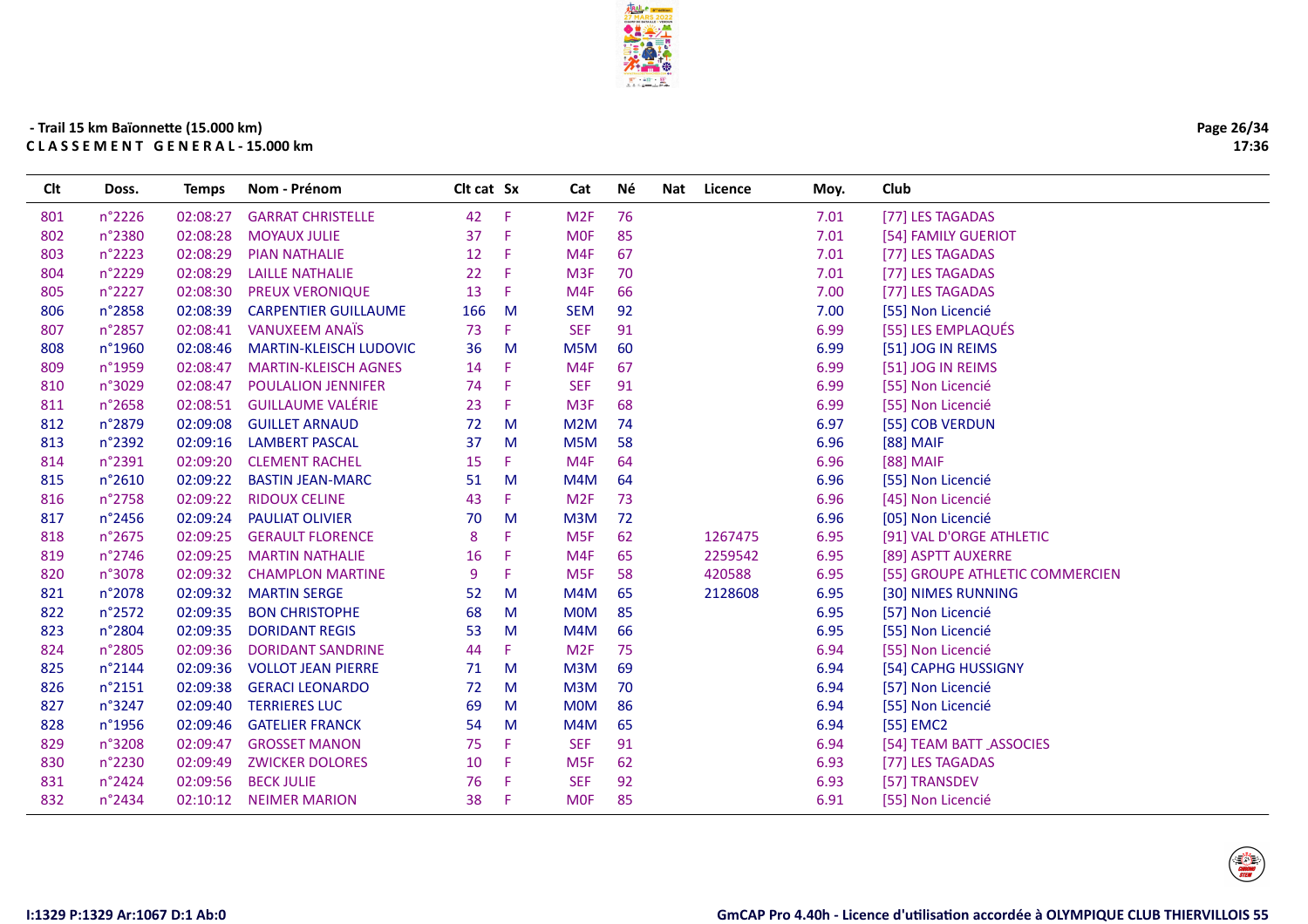

| Page 27/34 |
|------------|
| 17:36      |

| Clt | Doss.  | <b>Temps</b> | Nom - Prénom               | Clt cat Sx |    | Cat             | Νé | Nat | Licence | Moy. | Club                                    |
|-----|--------|--------------|----------------------------|------------|----|-----------------|----|-----|---------|------|-----------------------------------------|
| 833 | n°2595 | 02:10:33     | <b>SORCINELLI AXEL</b>     | 167        | M  | <b>SEM</b>      | 94 |     |         | 6.89 | [57] Non Licencié                       |
| 834 | n°2690 | 02:10:47     | <b>GRAU ANDRÉ</b>          | 2          | M  | M7M             | 48 |     |         | 6.88 | [55] AUCUN                              |
| 835 | n°2991 | 02:10:49     | <b>COUSIN ANGELIQUE</b>    | 24         | F  | M <sub>3F</sub> | 70 |     | 1634714 | 6.88 | [55] S/L OLYMPIQUE CLUB THIERVILLOIS 55 |
| 836 | n°2138 | 02:10:51     | <b>HUMBERT MARION</b>      | 77         | F  | <b>SEF</b>      | 94 |     |         | 6.88 | [55] Non Licencié                       |
| 837 | n°2249 | 02:10:53     | <b>MILLOT CATHERINE</b>    | 25         | Æ  | M <sub>3F</sub> | 69 |     |         | 6.88 | [57] VITTEL TRIATHLON                   |
| 838 | n°2251 | 02:10:55     | <b>SIMON CHRISTELLE</b>    | 45         | Æ  | M2F             | 73 |     |         | 6.88 | [57] Non Licencié                       |
| 839 | n°2314 | 02:10:56     | <b>D'HONDT CAROLE</b>      | 46         | Æ  | M <sub>2F</sub> | 75 |     |         | 6.87 | [94] Non Licencié                       |
| 840 | n°2312 | 02:10:57     | <b>FEGELE PIERRE-YVES</b>  | 56         | M  | M1M             | 78 |     |         | 6.87 | [88] Non Licencié                       |
| 841 | n°2689 | 02:10:57     | <b>BOUR CORINNE</b>        | 26         | F. | M <sub>3F</sub> | 70 |     |         | 6.87 | [57] Non Licencié                       |
| 842 | n°2315 | 02:10:58     | <b>D'HONDT VINCENT</b>     | 73         | M  | M2M             | 73 |     |         | 6.87 | [94] Non Licencié                       |
| 843 | n°2753 | 02:10:59     | <b>GROULT SEVERINE</b>     | 78         | F  | <b>SEF</b>      | 89 |     |         | 6.87 | [10] Non Licencié                       |
| 844 | n°1978 | 02:11:12     | <b>DEHEZ NOEMIE</b>        | 39         | F  | <b>MOF</b>      | 87 | . . |         | 6.86 | [68] Non Licencié                       |
| 845 | n°2717 | 02:11:12     | <b>MAHUT MARILENE</b>      | 47         | F  | M <sub>2F</sub> | 73 |     |         | 6.86 | [55] Non Licencié                       |
| 846 | n°3075 | 02:11:16     | <b>RENOIS VIRGINIE</b>     | 17         | F  | M4F             | 64 |     | 1724881 | 6.86 | [51] JC EPERNAY CHAMPAGNE               |
| 847 | n°2873 | 02:11:24     | <b>FRANCART ELISE</b>      | 79         | Æ  | <b>SEF</b>      | 94 |     |         | 6.85 | [54] Non Licencié                       |
| 848 | n°3080 | 02:11:31     | <b>KOZSUCH MADELEINE</b>   | 80         | Æ  | <b>SEF</b>      | 96 |     |         | 6.84 | [57] Non Licencié                       |
| 849 | n°2983 | 02:11:33     | <b>SEIGNEUR FABIEN</b>     | 73         | M  | M3M             | 68 |     | 1306413 | 6.84 | [57] RFC VASPERVILLER                   |
| 850 | n°2739 | 02:11:34     | <b>SCHITZ MARIE REINE</b>  | 27         | F  | M <sub>3F</sub> | 69 |     |         | 6.84 | [57] RUNNING FUN CLUB VASPERVILLER      |
| 851 | n°2714 | 02:11:35     | <b>HENRY ODILE</b>         | 48         | F  | M <sub>2F</sub> | 75 |     |         | 6.84 | [57] RFC VASPERVILLER                   |
| 852 | n°3250 | 02:11:43     | DE BIASIO MYLÈNE           | 81         | F  | <b>SEF</b>      | 89 |     |         | 6.83 | [55] Non Licencié                       |
| 853 | n°3249 | 02:11:43     | <b>DEL NEGRO NICOLAS</b>   | 168        | M  | <b>SEM</b>      | 91 |     |         | 6.83 | [55] Non Licencié                       |
| 854 | n°2754 | 02:11:48     | <b>MARCAMBAULT MICHAEL</b> | 70         | M  | <b>MOM</b>      | 83 |     |         | 6.83 | [10] Non Licencié                       |
| 855 | n°1991 | 02:11:52     | <b>DUPRE CELINE</b>        | 28         | F  | M <sub>3F</sub> | 71 |     |         | 6.83 | [55] Non Licencié                       |
| 856 | n°2276 | 02:11:54     | <b>PROT MARIANNE</b>       | 18         | Æ  | M4F             | 63 |     |         | 6.82 | [55] PROT MARIANNE                      |
| 857 | n°2248 | 02:11:58     | <b>LAGO MARIE</b>          | 82         | Æ  | <b>SEF</b>      | 90 |     |         | 6.82 | [57] Non Licencié                       |
| 858 | n°2407 | 02:12:06     | SINISCALCO PASCALE         | 11         | -F | M <sub>5F</sub> | 61 |     |         | 6.81 | [71] Non Licencié                       |
| 859 | n°2931 | 02:12:07     | <b>SEIBERT AMELIE</b>      | 83         | Æ  | <b>SEF</b>      | 92 |     |         | 6.81 | [55] EMC2                               |
| 860 | n°3126 | 02:12:11     | <b>PERRIN JULIEN</b>       | 71         | M  | <b>MOM</b>      | 83 |     |         | 6.81 | [55] Non Licencié                       |
| 861 | n°2122 | 02:12:18     | <b>MARCHAND VIRGINIE</b>   | 40         | F  | <b>MOF</b>      | 83 |     |         | 6.80 | [08] Non Licencié                       |
| 862 | n°2630 | 02:12:19     | <b>BLESSEMAILLE JULIEN</b> | 169        | M  | <b>SEM</b>      | 88 |     |         | 6.80 | [57] CKBH                               |
| 863 | n°2734 | 02:12:28     | <b>MULLER MYRIAME</b>      | 12         | F  | M <sub>5F</sub> | 60 |     |         | 6.79 | [57] RUNNING FUN CLUB                   |
| 864 | n°2345 | 02:12:44     | <b>SIRANTOINE GAËLLE</b>   | 44         | -F | M1F             | 82 |     |         | 6.78 | [55] Non Licencié                       |
|     |        |              |                            |            |    |                 |    |     |         |      |                                         |

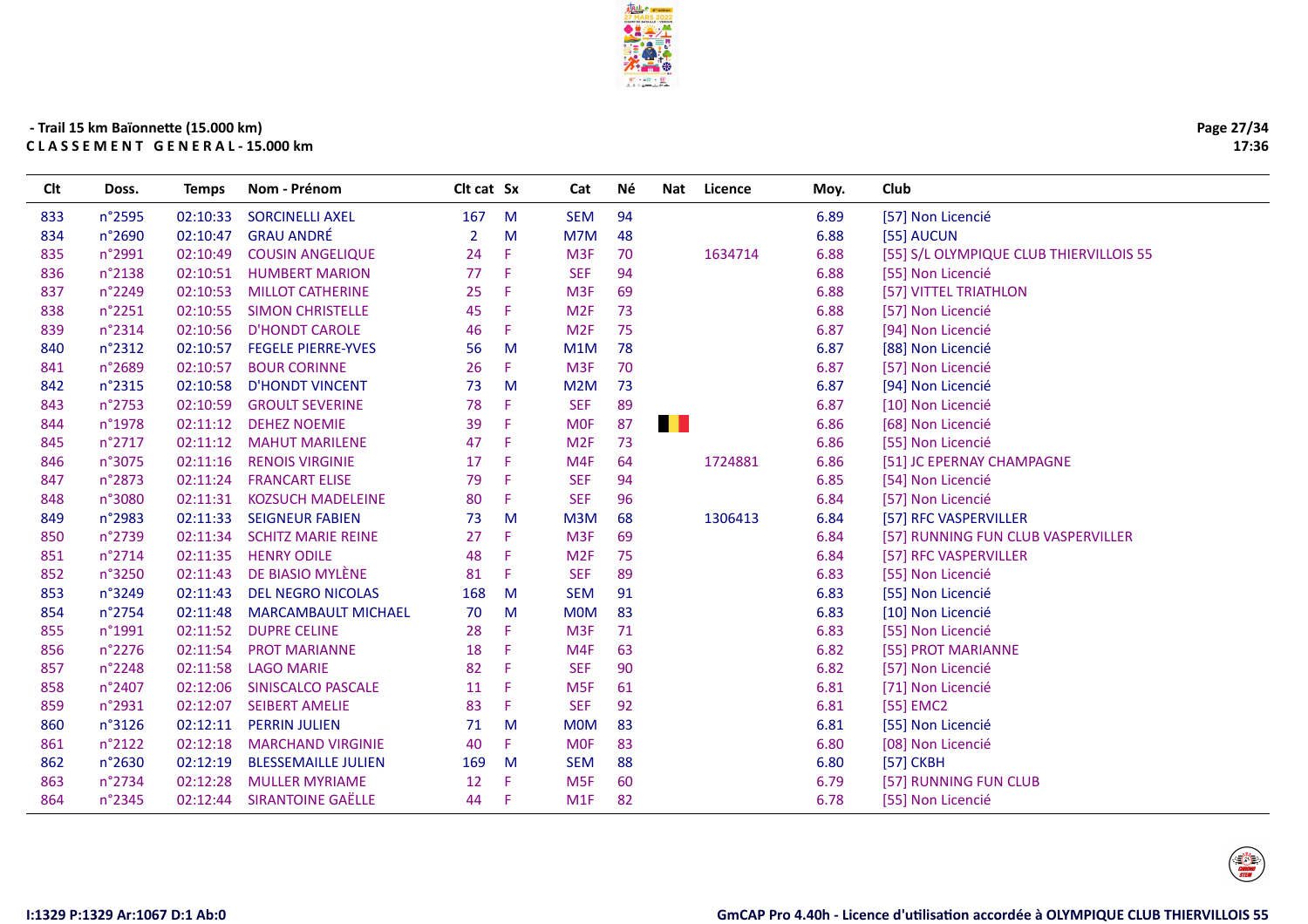

| Page 28/34 |
|------------|
| 17:36      |

| 95<br>n°3081<br>02:12:50<br><b>GENTILHOMME QUENTIN</b><br>170<br>M<br><b>SEM</b><br>6.78<br>865<br>[57] Non Licencié<br><b>MOF</b><br>83<br>6.78<br>n°2528<br>02:12:50<br>41<br>Æ<br>[55] Non Licencié<br>866<br><b>COLSON ROXANE</b><br>n°1992<br>02:13:01<br><b>LEONARD CLAIRE</b><br>45<br>F<br>M1F<br>81<br>6.77<br>[55] Non Licencié<br>867<br>6.77<br>n°2234<br>02:13:01<br><b>HENRY FRANCOIS-XAVIER</b><br><b>MOM</b><br>84<br>[11] TEAM DAMVIBOV<br>868<br>72<br>M<br>n°2135<br>02:13:03<br><b>KOWALSKI ERIC</b><br>55<br>M4M<br>64<br>6.76<br>[55] TEAM SAKOCHE<br>869<br>M<br><b>CHEVILLOT MÉLANIE</b><br>86<br>n°2133<br>02:13:03<br>42<br>F.<br><b>MOF</b><br>6.76<br>[55] TEAM SAKOCHE<br>870<br>97<br>n°2868<br>02:13:17<br><b>PIERRE REMI</b><br>171<br>M<br><b>SEM</b><br>6.75<br>[54] FRUITS AVENIR NATURE<br>871<br>872<br>n°2869<br>02:13:17<br>172<br><b>SEM</b><br>96<br>6.75<br><b>BACK CHARLES</b><br>M<br>[54] FRUITS AVENIR NATURE<br>02:13:20<br>F<br><b>SEF</b><br>93<br>6.75<br>873<br>n°2867<br><b>PIERRE PASCALINE</b><br>84<br>[54] FRUITS AVENIR NATURE<br>70<br>874<br>n°2866<br>02:13:20<br><b>BENOIT JEAN-MICHEL</b><br>74<br>M<br>M <sub>3</sub> M<br>6.75<br>[54] FRUITS AVENIR NATURE |  |
|-----------------------------------------------------------------------------------------------------------------------------------------------------------------------------------------------------------------------------------------------------------------------------------------------------------------------------------------------------------------------------------------------------------------------------------------------------------------------------------------------------------------------------------------------------------------------------------------------------------------------------------------------------------------------------------------------------------------------------------------------------------------------------------------------------------------------------------------------------------------------------------------------------------------------------------------------------------------------------------------------------------------------------------------------------------------------------------------------------------------------------------------------------------------------------------------------------------------------------|--|
|                                                                                                                                                                                                                                                                                                                                                                                                                                                                                                                                                                                                                                                                                                                                                                                                                                                                                                                                                                                                                                                                                                                                                                                                                             |  |
|                                                                                                                                                                                                                                                                                                                                                                                                                                                                                                                                                                                                                                                                                                                                                                                                                                                                                                                                                                                                                                                                                                                                                                                                                             |  |
|                                                                                                                                                                                                                                                                                                                                                                                                                                                                                                                                                                                                                                                                                                                                                                                                                                                                                                                                                                                                                                                                                                                                                                                                                             |  |
|                                                                                                                                                                                                                                                                                                                                                                                                                                                                                                                                                                                                                                                                                                                                                                                                                                                                                                                                                                                                                                                                                                                                                                                                                             |  |
|                                                                                                                                                                                                                                                                                                                                                                                                                                                                                                                                                                                                                                                                                                                                                                                                                                                                                                                                                                                                                                                                                                                                                                                                                             |  |
|                                                                                                                                                                                                                                                                                                                                                                                                                                                                                                                                                                                                                                                                                                                                                                                                                                                                                                                                                                                                                                                                                                                                                                                                                             |  |
|                                                                                                                                                                                                                                                                                                                                                                                                                                                                                                                                                                                                                                                                                                                                                                                                                                                                                                                                                                                                                                                                                                                                                                                                                             |  |
|                                                                                                                                                                                                                                                                                                                                                                                                                                                                                                                                                                                                                                                                                                                                                                                                                                                                                                                                                                                                                                                                                                                                                                                                                             |  |
|                                                                                                                                                                                                                                                                                                                                                                                                                                                                                                                                                                                                                                                                                                                                                                                                                                                                                                                                                                                                                                                                                                                                                                                                                             |  |
|                                                                                                                                                                                                                                                                                                                                                                                                                                                                                                                                                                                                                                                                                                                                                                                                                                                                                                                                                                                                                                                                                                                                                                                                                             |  |
| F.<br><b>MOF</b><br>83<br>6.75<br>n°2148<br>02:13:25<br><b>DENIS AUDREY</b><br>43<br>875<br>[78] Non Licencié                                                                                                                                                                                                                                                                                                                                                                                                                                                                                                                                                                                                                                                                                                                                                                                                                                                                                                                                                                                                                                                                                                               |  |
| 92<br>n°2287<br>02:13:30<br><b>LINSTER JOHAN</b><br>173<br><b>SEM</b><br>6.74<br>[25] Non Licencié<br>876<br>M                                                                                                                                                                                                                                                                                                                                                                                                                                                                                                                                                                                                                                                                                                                                                                                                                                                                                                                                                                                                                                                                                                              |  |
| 877<br>n°2368<br>02:13:31<br><b>THONY CHRISTOPHE</b><br>M <sub>2</sub> M<br>76<br>6.74<br>[57] Non Licencié<br>74<br>M                                                                                                                                                                                                                                                                                                                                                                                                                                                                                                                                                                                                                                                                                                                                                                                                                                                                                                                                                                                                                                                                                                      |  |
| 80<br>n°2532<br>02:13:31<br><b>DUVNJAK VINCENT</b><br>57<br>M<br>M <sub>1</sub> M<br>6.74<br>[10] Non Licencié<br>878                                                                                                                                                                                                                                                                                                                                                                                                                                                                                                                                                                                                                                                                                                                                                                                                                                                                                                                                                                                                                                                                                                       |  |
| 77<br>879<br>n°2370<br>02:13:32<br><b>BRANDIBAS VIANNEY</b><br>75<br>M <sub>2</sub> M<br>6.74<br>[57] Non Licencié<br>M                                                                                                                                                                                                                                                                                                                                                                                                                                                                                                                                                                                                                                                                                                                                                                                                                                                                                                                                                                                                                                                                                                     |  |
| M <sub>2F</sub><br>75<br>n°3031<br>02:14:00<br><b>DUTHILLEUL FANNY</b><br>49<br>F.<br>6.72<br>[57] Non Licencié<br>880                                                                                                                                                                                                                                                                                                                                                                                                                                                                                                                                                                                                                                                                                                                                                                                                                                                                                                                                                                                                                                                                                                      |  |
| 57<br>n°2648<br>02:14:08<br>M6M<br>6.71<br>881<br><b>GUILLAUMET PATRICK</b><br>12<br>M<br>[51] EMC2                                                                                                                                                                                                                                                                                                                                                                                                                                                                                                                                                                                                                                                                                                                                                                                                                                                                                                                                                                                                                                                                                                                         |  |
| 52<br>6.69<br>n°3284<br>02:14:29<br>3<br>M7M<br>[55] Non Licencié<br>882<br><b>BREDA JEAN PIERRE</b><br>м                                                                                                                                                                                                                                                                                                                                                                                                                                                                                                                                                                                                                                                                                                                                                                                                                                                                                                                                                                                                                                                                                                                   |  |
| 83<br>n°1951<br>02:14:29<br><b>BOIREL JULIEN</b><br>73<br><b>MOM</b><br>6.69<br>[30] Non Licencié<br>883<br>M                                                                                                                                                                                                                                                                                                                                                                                                                                                                                                                                                                                                                                                                                                                                                                                                                                                                                                                                                                                                                                                                                                               |  |
| <b>GOUJON SÉBASTIEN</b><br>89<br>n°2299<br>02:14:31<br>174<br><b>SEM</b><br>6.69<br>884<br>M<br>[57] Non Licencié                                                                                                                                                                                                                                                                                                                                                                                                                                                                                                                                                                                                                                                                                                                                                                                                                                                                                                                                                                                                                                                                                                           |  |
| n°2120<br>02:14:33<br><b>CHALLANT CHRISTINE</b><br>29<br>F<br>M <sub>3F</sub><br>70<br>6.69<br>[55] Non Licencié<br>885                                                                                                                                                                                                                                                                                                                                                                                                                                                                                                                                                                                                                                                                                                                                                                                                                                                                                                                                                                                                                                                                                                     |  |
| M.<br>86<br>n°2149<br>02:14:33<br>ALVES DE OLIVEIRA MACHADO<br>44<br>F<br><b>MOF</b><br>6.69<br>[08] Non Licencié<br>886                                                                                                                                                                                                                                                                                                                                                                                                                                                                                                                                                                                                                                                                                                                                                                                                                                                                                                                                                                                                                                                                                                    |  |
| 887<br>n°2887<br>02:15:08<br><b>RICHARD JULIEN</b><br>175<br><b>SEM</b><br>89<br>6.66<br>[54] Non Licencié<br>M                                                                                                                                                                                                                                                                                                                                                                                                                                                                                                                                                                                                                                                                                                                                                                                                                                                                                                                                                                                                                                                                                                             |  |
| n°2876<br>02:15:13<br><b>HENAUX FLORIAN</b><br>176<br><b>SEM</b><br>93<br>6.66<br>[57] Non Licencié<br>888<br>M                                                                                                                                                                                                                                                                                                                                                                                                                                                                                                                                                                                                                                                                                                                                                                                                                                                                                                                                                                                                                                                                                                             |  |
| n°2263<br>79<br>2173746<br>02:15:23<br><b>VAVON CAROLINE</b><br>46<br>F.<br>M1F<br>6.65<br>[77] COURIR CESSON - VERT SAINT-DENIS<br>889                                                                                                                                                                                                                                                                                                                                                                                                                                                                                                                                                                                                                                                                                                                                                                                                                                                                                                                                                                                                                                                                                     |  |
| n°2159<br>02:15:24<br><b>MATHIAS PIERRE</b><br>177<br>M<br><b>SEM</b><br>94<br>6.65<br>890<br>[55] Non Licencié                                                                                                                                                                                                                                                                                                                                                                                                                                                                                                                                                                                                                                                                                                                                                                                                                                                                                                                                                                                                                                                                                                             |  |
| n°2828<br>02:15:26<br><b>PISTORIUS ALAIN</b><br>75<br>M <sub>3</sub> M<br>69<br>6.65<br>[55] LES ALF'S FONCENT<br>891<br>M                                                                                                                                                                                                                                                                                                                                                                                                                                                                                                                                                                                                                                                                                                                                                                                                                                                                                                                                                                                                                                                                                                  |  |
| SAUPIQUE ÉMILIE<br>6.64<br>n°2014<br>02:15:27<br>45<br>F.<br><b>MOF</b><br>83<br>[10] Non Licencié<br>892                                                                                                                                                                                                                                                                                                                                                                                                                                                                                                                                                                                                                                                                                                                                                                                                                                                                                                                                                                                                                                                                                                                   |  |
| 02:15:28<br><b>MATHIAS MAXIME</b><br><b>SEM</b><br>91<br>6.64<br>893<br>n°2160<br>178<br>M<br>[51] Non Licencié                                                                                                                                                                                                                                                                                                                                                                                                                                                                                                                                                                                                                                                                                                                                                                                                                                                                                                                                                                                                                                                                                                             |  |
| 88<br>n°2158<br>02:15:29<br><b>MATHIAS ANTOINE</b><br>179<br><b>SEM</b><br>6.64<br>894<br>M<br>[92] Non Licencié                                                                                                                                                                                                                                                                                                                                                                                                                                                                                                                                                                                                                                                                                                                                                                                                                                                                                                                                                                                                                                                                                                            |  |
| 13<br>62<br>n°2233<br>02:15:29<br><b>ANTOINE DANIELLE</b><br>F.<br>M <sub>5F</sub><br>6.64<br>[54] TEAM DAMVIBOV<br>895                                                                                                                                                                                                                                                                                                                                                                                                                                                                                                                                                                                                                                                                                                                                                                                                                                                                                                                                                                                                                                                                                                     |  |
| n°2759<br>02:15:30<br><b>HARANG JEAN CHRISTOPHE</b><br>76<br>M <sub>3</sub> M<br>72<br>[45] Non Licencié<br>896<br>M<br>6.64                                                                                                                                                                                                                                                                                                                                                                                                                                                                                                                                                                                                                                                                                                                                                                                                                                                                                                                                                                                                                                                                                                |  |

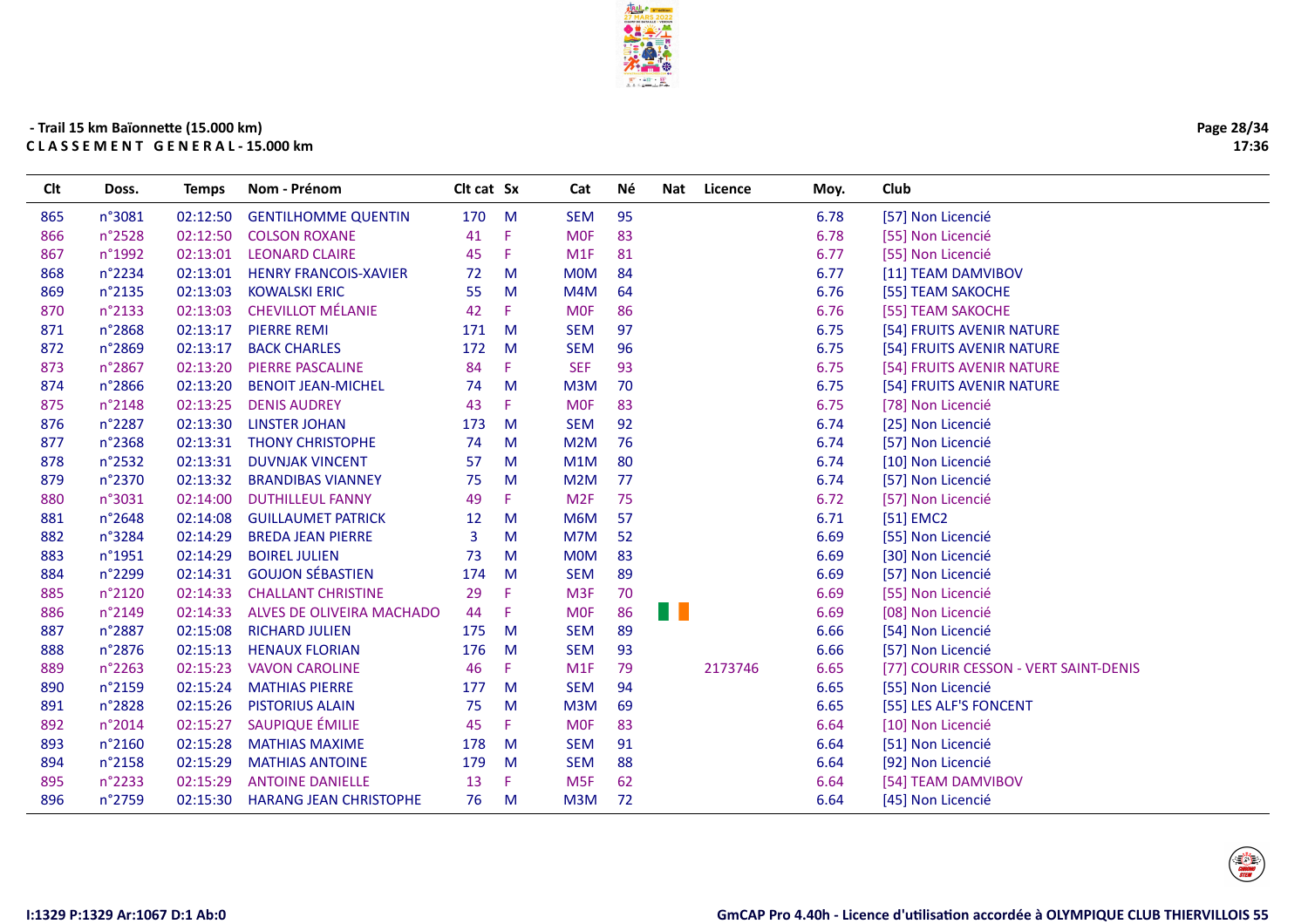| Page 29/34 |
|------------|
| 17:36      |

| Clt | Doss.  | Temps    | Nom - Prénom                        | Clt cat Sx     |   | Cat              | Né | Nat | Licence  | Moy. | Club                                   |
|-----|--------|----------|-------------------------------------|----------------|---|------------------|----|-----|----------|------|----------------------------------------|
| 897 | n°2571 | 02:15:31 | PICARD CÉLINE                       | 85             | F | <b>SEF</b>       | 90 |     |          | 6.64 | [93] CÉLINE MARTIN                     |
| 898 | n°2551 | 02:15:32 | <b>DROUET FANNY</b>                 | 86             | F | <b>SEF</b>       | 89 |     |          | 6.64 | [55] TEAM VEOLIA                       |
| 899 | n°2358 | 02:15:36 | <b>GEORGE DELPHINE</b>              | 46             | F | <b>MOF</b>       | 84 |     |          | 6.64 | [51] Non Licencié                      |
| 900 | n°3112 | 02:15:41 | <b>GIUSTINIANI-BEAUFILS ESTELLE</b> | 30             | F | M <sub>3F</sub>  | 70 |     |          | 6.63 | [89] U MUVRINU TRAIL                   |
| 901 | n°3148 | 02:15:42 | <b>GERARDIN KARINE</b>              | 50             | F | M <sub>2F</sub>  | 77 |     |          | 6.63 | [10] Non Licencié                      |
| 902 | n°2911 | 02:15:43 | <b>DUBOIS FRANCK</b>                | 77             | M | M3M              | 69 |     |          | 6.63 | [55] Non Licencié                      |
| 903 | n°2421 | 02:15:44 | <b>GIORGI-DINIZ LAURENCR</b>        | 31             | F | M <sub>3F</sub>  | 68 |     |          | 6.63 | [10] TEAM BARBARELLA                   |
| 904 | n°2994 | 02:15:47 | <b>GERVAIS PHILIPPE</b>             | 78             | M | M <sub>3</sub> M | 72 |     |          | 6.63 | [52] OLIVIER MARTINEAU                 |
| 905 | n°2026 | 02:15:50 | <b>TOUSSAINT YOANN</b>              | 180            | M | <b>SEM</b>       | 92 |     |          | 6.63 | [55] Non Licencié                      |
| 906 | n°3205 | 02:16:00 | <b>CABUT BOITEUX LUCIA</b>          | 87             | F | <b>SEF</b>       | 91 |     |          | 6.62 | [54] Non Licencié                      |
| 907 | n°2129 | 02:16:00 | <b>PELTIER LILIAN</b>               | 79             | M | M <sub>3</sub> M | 69 |     |          | 6.62 | [57] Non Licencié                      |
| 908 | n°2257 | 02:16:09 | <b>GAUCHE ALEXANDRE</b>             | 74             | M | <b>MOM</b>       | 86 |     |          | 6.61 | [75] Non Licencié                      |
| 909 | n°2504 | 02:16:11 | <b>RANCE ALEXANDRA</b>              | 47             | F | <b>MOF</b>       | 84 |     |          | 6.61 | [55] Non Licencié                      |
| 910 | n°2536 | 02:16:12 | <b>CARTIER STÉPHANIE</b>            | 51             | F | M <sub>2F</sub>  | 76 |     | 40514829 | 6.61 | [55] ASPTT VERDUN                      |
| 911 | n°2936 | 02:16:12 | <b>FORRETT JENNIFER</b>             | 88             | F | <b>SEF</b>       | 93 |     |          | 6.61 | [57] TEAM QTC                          |
| 912 | n°2505 | 02:16:13 | <b>POITEL BETTY</b>                 | 52             | F | M <sub>2F</sub>  | 76 |     |          | 6.61 | [55] Non Licencié                      |
| 913 | n°3263 | 02:16:13 | <b>AXER SANDRA</b>                  | 48             | F | <b>MOF</b>       | 83 |     | 40563032 | 6.61 | [55] ASPTT VERDUN                      |
| 914 | n°2274 | 02:16:13 | <b>CAVENEL LAURIE</b>               | 89             | F | <b>SEF</b>       | 95 |     | 40871144 | 6.61 | [55] ASPTT VERDUN                      |
| 915 | n°3117 | 02:16:14 | LUDMANN HÉLÈNE                      | 90             | F | <b>SEF</b>       | 90 |     |          | 6.61 | [55] Non Licencié                      |
| 916 | n°2846 | 02:16:17 | <b>CODRON JULIE</b>                 | 32             | F | M <sub>3F</sub>  | 72 |     |          | 6.60 | [59] Non Licencié                      |
| 917 | n°2939 | 02:16:20 | <b>WATIER TIFFANY</b>               | 91             | F | <b>SEF</b>       | 89 |     |          | 6.60 | [54] Non Licencié                      |
| 918 | n°2937 | 02:16:21 | <b>COLIN JENNIFER</b>               | 49             | F | <b>MOF</b>       | 84 |     |          | 6.60 | [55] Non Licencié                      |
| 919 | n°2220 | 02:16:39 | VAN DER PUIJL MIREILLE              | 33             | F | M <sub>3F</sub>  | 71 |     |          | 6.59 | [57] Non Licencié                      |
| 920 | n°2221 | 02:16:40 | <b>VAN DER PUIJL LISA</b>           | $\mathbf{1}$   | F | <b>JUF</b>       | 04 |     |          | 6.59 | [57] MIREILLE                          |
| 921 | n°2546 | 02:16:44 | <b>SEGART MICHEL</b>                | 13             | M | M6M              | 53 |     |          | 6.58 | [55] Non Licencié                      |
| 922 | n°3159 | 02:16:48 | <b>SMITH JENNY</b>                  | 92             | F | <b>SEF</b>       | 89 |     | 2338433  | 6.58 | [08] LES PIEDS A LA RETOURNE JUNIVILLE |
| 923 | n°2899 | 02:16:54 | <b>VEBER LAURE</b>                  | 47             | F | M1F              | 81 |     |          | 6.57 | [55] RUE                               |
| 924 | n°2117 | 02:16:58 | <b>IMPERADORI SOPHIE</b>            | 50             | F | <b>MOF</b>       | 86 |     |          | 6.57 | [54] FONFECK                           |
| 925 | n°2369 | 02:17:13 | <b>CHANUSSOT JEAN-LUC</b>           | $\overline{4}$ | M | M7M              | 52 |     |          | 6.56 | [91] Non Licencié                      |
| 926 | n°2231 | 02:17:20 | <b>ESQUER VALÉRIE</b>               | 53             | F | M <sub>2F</sub>  | 74 |     |          | 6.55 | [77] Non Licencié                      |
| 927 | n°2606 | 02:17:23 | <b>PETIT ANTHONY</b>                | 58             | M | M1M              | 80 |     |          | 6.55 | Non Licencié                           |
| 928 | n°2607 | 02:17:25 | PETIT AUBRY GÉRALDINE               | 54             | F | M <sub>2F</sub>  | 77 |     |          | 6.55 | [55] Non Licencié                      |
|     |        |          |                                     |                |   |                  |    |     |          |      |                                        |

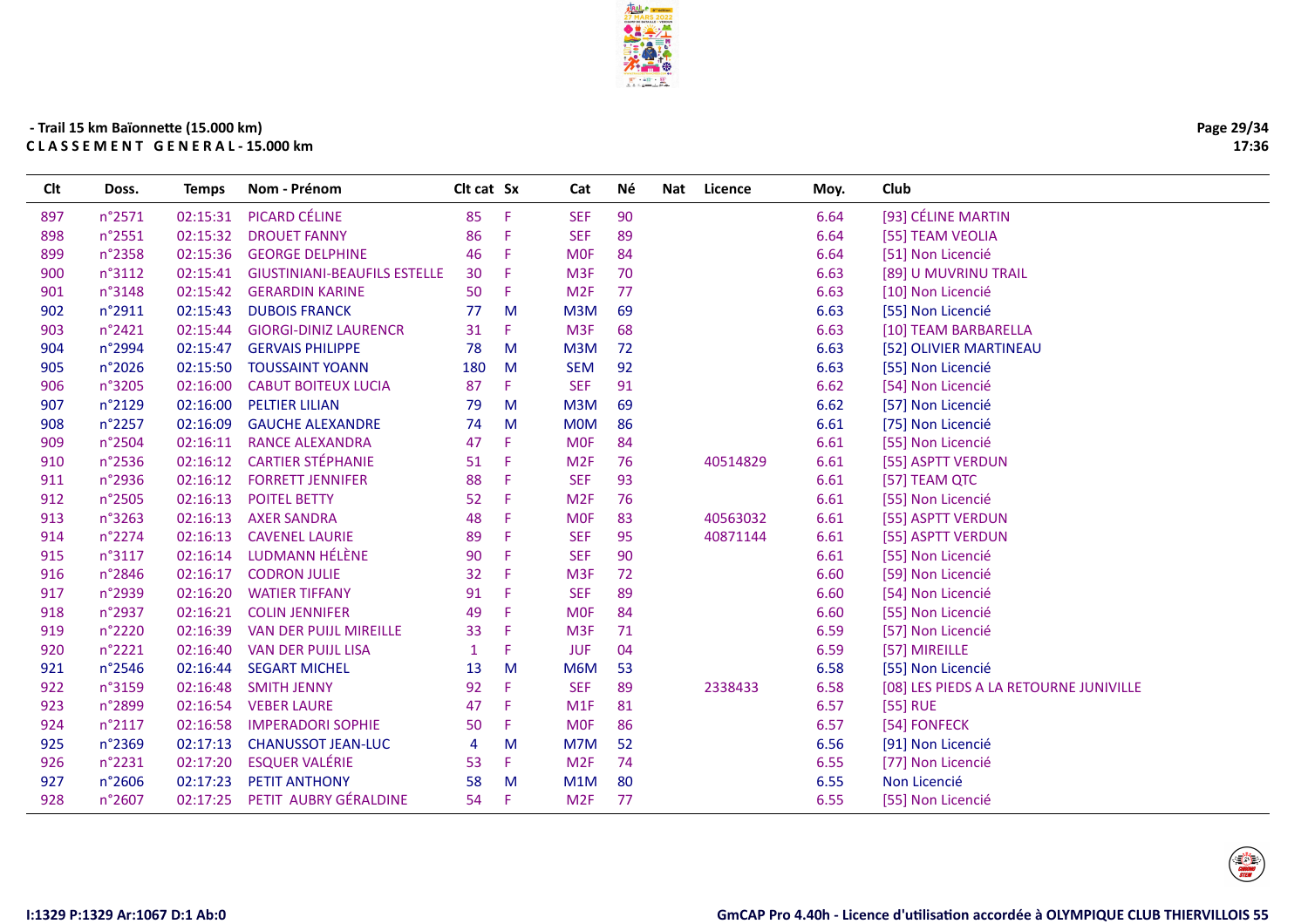

| Page 30/34 |
|------------|
| 17:36      |

| Clt | Doss.  | <b>Temps</b> | Nom - Prénom                 | Clt cat Sx |    | Cat             | Νé | Nat | Licence | Moy. | Club                                    |
|-----|--------|--------------|------------------------------|------------|----|-----------------|----|-----|---------|------|-----------------------------------------|
| 929 | n°2357 | 02:17:31     | PEDRETTI PASCAL              | 75         | M  | <b>MOM</b>      | 84 |     |         | 6.54 | [52] Non Licencié                       |
| 930 | n°2115 | 02:17:33     | <b>BASENACH VINCENT</b>      | 80         | M  | M3M             | 68 |     |         | 6.54 | [57] Non Licencié                       |
| 931 | n°3155 | 02:17:35     | <b>LEPORCQ MATHILDE</b>      | 93         | F. | <b>SEF</b>      | 90 |     |         | 6.54 | [55] Non Licencié                       |
| 932 | n°2068 | 02:17:39     | <b>FERRARI JEAN FRANÇOIS</b> | 56         | M  | M4M             | 67 |     |         | 6.54 | [57] Non Licencié                       |
| 933 | n°2584 | 02:17:59     | <b>KENANE ABDELKADER</b>     | 1          | M  | M9M             | 38 |     | 632036  | 6.52 | [55] S/L OLYMPIQUE CLUB THIERVILLOIS 55 |
| 934 | n°2204 | 02:18:09     | <b>ZILLIOX JEAN-LUC</b>      | 57         | M  | M4M             | 67 |     |         | 6.52 | [67] Non Licencié                       |
| 935 | n°2728 | 02:18:10     | <b>THIRY NADIA</b>           | 55         | F  | M <sub>2F</sub> | 77 | . . |         | 6.51 | [67] Non Licencié                       |
| 936 | n°2726 | 02:18:11     | <b>LAURENT DOMINIQUE</b>     | 14         | F  | M <sub>5F</sub> | 60 |     |         | 6.51 | $[94]$ IGN                              |
| 937 | n°2281 | 02:18:12     | <b>ZILLIOX DANIEL</b>        | 58         | M  | M4M             | 64 |     |         | 6.51 | [55] Non Licencié                       |
| 938 | n°2524 | 02:18:15     | <b>NICHOLSON ALEX</b>        | 59         | M  | M1M             | 79 |     |         | 6.51 | [55] Non Licencié                       |
| 939 | n°2727 | 02:18:16     | <b>DUTHOIT DAVID</b>         | 76         | м  | M2M             | 75 | . . |         | 6.51 | [67] Non Licencié                       |
| 940 | n°2166 | 02:18:17     | PIELACKI GUILLAUME           | 76         | M  | <b>MOM</b>      | 87 |     |         | 6.51 | [54] Non Licencié                       |
| 941 | n°3013 | 02:18:18     | <b>KIEFFER MARC</b>          | 77         | M  | <b>MOM</b>      | 85 |     |         | 6.51 | [54] AJ HATRIZE                         |
| 942 | n°2094 | 02:18:19     | <b>VELTEN MAUD</b>           | 94         | F  | <b>SEF</b>      | 99 |     |         | 6.51 | [55] GROUPE MANSUY ASSURANCES           |
| 943 | n°2506 | 02:18:24     | <b>GASPAROUX CAMILLE</b>     | 51         | F  | <b>MOF</b>      | 87 |     |         | 6.50 | [55] GENDARMERIE ÉTAIN                  |
| 944 | n°3026 | 02:18:43     | <b>KOENIG JEAN HUBERT</b>    | 77         | M  | M2M             | 75 |     |         | 6.49 | [57] TORTUES RUN GREEN METZ             |
| 945 | n°2143 | 02:19:14     | <b>CREMONT JUDICAËLLE</b>    | 56         | F  | M <sub>2F</sub> | 76 |     |         | 6.46 | [51] REIMS PASSION MULTISPORTS          |
| 946 | n°2142 | 02:19:15     | <b>AGNESSENS CELINE</b>      | 48         | F  | M1F             | 78 |     |         | 6.46 | [08] REIMS PASSION MULTISPORTS          |
| 947 | n°2271 | 02:19:38     | <b>GISONNI VINCENT</b>       | 60         | M  | M1M             | 78 |     |         | 6.45 | [55] Non Licencié                       |
| 948 | n°2272 | 02:19:39     | <b>HOHL GÉRALDINE</b>        | 57         | F  | M <sub>2F</sub> | 75 |     |         | 6.45 | [55] Non Licencié                       |
| 949 | n°3286 | 02:19:58     | <b>OQUIDENT JEAN-PIERRE</b>  | 1          | м  | M8M             | 47 |     |         | 6.43 | [55] Non Licencié                       |
| 950 | n°3091 | 02:19:58     | <b>MARTINS SANDRA</b>        | 95         | F  | <b>SEF</b>      | 95 |     |         | 6.43 | [88] Non Licencié                       |
| 951 | n°2127 | 02:20:04     | <b>DOMAGALA CAMILLE</b>      | 96         | F  | <b>SEF</b>      | 95 |     |         | 6.43 | [55] GROUPE MANSUY ASSURANCES           |
| 952 | n°3236 | 02:20:04     | PIUCCO CATHERINE             | 15         | F  | M <sub>5F</sub> | 60 |     |         | 6.43 | [54] TOMBLAINE SPORTS LOISIRS           |
| 953 | n°2128 | 02:20:06     | <b>HERGOUSSI THOMAS</b>      | 78         | M  | <b>MOM</b>      | 85 |     |         | 6.42 | [55] Non Licencié                       |
| 954 | n°2247 | 02:20:20     | <b>RIVOAL XAVIER</b>         | 79         | M  | <b>MOM</b>      | 84 |     |         | 6.41 | [69] TEAM GIGOT                         |
| 955 | n°2482 | 02:20:21     | <b>THIERY NICOLAS</b>        | 181        | M  | <b>SEM</b>      | 88 |     |         | 6.41 | [55] Non Licencié                       |
| 956 | n°2618 | 02:20:39     | <b>HENRY PASCALINE</b>       | 52         | F  | <b>MOF</b>      | 87 |     |         | 6.40 | [55] EMC2                               |
| 957 | n°2270 | 02:20:47     | <b>GRAFTIAUX EMILIE</b>      | 53         | F  | <b>MOF</b>      | 83 |     |         | 6.39 | [55] MOUZON RUN                         |
| 958 | n°3103 | 02:21:09     | <b>GRAVELET LAURENT</b>      | 78         | M  | M2M             | 75 |     |         | 6.38 | [08] Non Licencié                       |
| 959 | n°2738 | 02:21:16     | <b>SEYER BERNADETTE</b>      | 16         | F  | M <sub>5F</sub> | 58 |     |         | 6.37 | [57] RFC VASPERVILLER                   |
| 960 | n°2542 | 02:21:22     | <b>HUVET JEAN-MARIE</b>      | 5          | м  | M7M             | 51 |     |         | 6.37 | [02] Non Licencié                       |
|     |        |              |                              |            |    |                 |    |     |         |      |                                         |

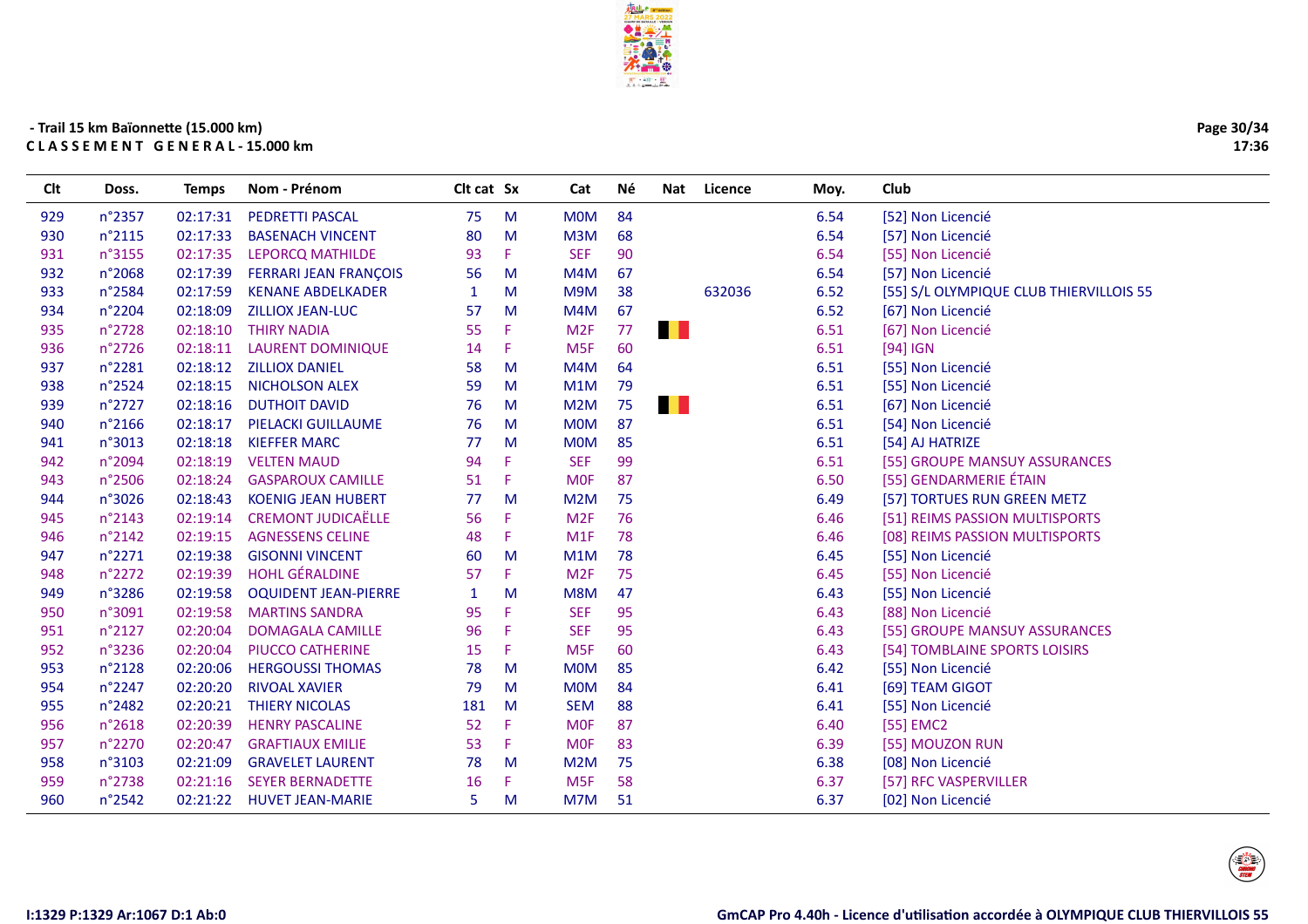

| Page 31/34 |
|------------|
| 17:36      |

| <b>CIt</b> | Doss.           | Temps    | Nom - Prénom                 | Cit cat Sx |    | Cat              | Né | Nat | Licence  | Moy. | Club                                    |
|------------|-----------------|----------|------------------------------|------------|----|------------------|----|-----|----------|------|-----------------------------------------|
| 961        | n°3110          | 02:21:28 | <b>BRANDENBERG GAETAN</b>    | 182        | M  | <b>SEM</b>       | 95 |     |          | 6.36 | [57] Non Licencié                       |
| 962        | n°2884          | 02:21:32 | <b>VÉRONIQUE CHOISEL</b>     | 58         | F  | M <sub>2F</sub>  | 74 |     |          | 6.36 | [55] Non Licencié                       |
| 963        | n°3021          | 02:21:53 | <b>GRANDEURY DOMINIQUE</b>   | 4          | F  | M <sub>6F</sub>  | 53 |     |          | 6.34 | [57] Non Licencié                       |
| 964        | n°2099          | 02:21:59 | <b>MERCIER DOMINIQUE</b>     | 59         | M  | M4M              | 67 |     |          | 6.34 | [91] Non Licencié                       |
| 965        | n°2119          | 02:22:22 | <b>BOURGEOIS CHRISTOPHER</b> | 183        | M  | <b>SEM</b>       | 90 |     |          | 6.32 | [88] Non Licencié                       |
| 966        | n°2121          | 02:22:23 | <b>FORTELLE RUDY</b>         | 184        | M  | <b>SEM</b>       | 90 |     |          | 6.32 | [55] Non Licencié                       |
| 967        | n°2300          | 02:22:33 | <b>HENNER YVES</b>           | 38         | M  | M5M              | 61 |     |          | 6.31 | [57] CAN SARREGUEMINES                  |
| 968        | n°3007          | 02:22:45 | <b>BONOMELLI CLAUDE</b>      | 14         | M  | M6M              | 53 |     | 773638   | 6.31 | [52] S/L CO SAINT-DIZIER                |
| 969        | n°2651          | 02:23:09 | <b>HAYER MARIE-CHARLOTTE</b> | 6          | F  | <b>ESF</b>       | 01 |     |          | 6.29 | [02] Non Licencié                       |
| 970        | n°2490          | 02:23:09 | <b>NOGUEZ CHARLY</b>         | 39         | M  | M <sub>5</sub> M | 60 |     |          | 6.29 | [55] Non Licencié                       |
| 971        | n°2003          | 02:23:20 | <b>LISSNYDER FLORENCE</b>    | 34         | F  | M <sub>3F</sub>  | 68 |     |          | 6.28 | [55] Non Licencié                       |
| 972        | n°2823          | 02:23:33 | <b>GOUTET ALEXIS</b>         | 61         | M  | M1M              | 78 |     |          | 6.27 | [54] Non Licencié                       |
| 973        | n°2038          | 02:24:07 | <b>BERTHET STEPHANIE</b>     | 59         | F  | M <sub>2F</sub>  | 73 |     | 2342885  | 6.25 | [30] NÎMES RUNNING                      |
| 974        | n°2996          | 02:24:11 | <b>FAUCHERON STEPHANE</b>    | 79         | M  | M <sub>2</sub> M | 76 |     | 40419180 | 6.24 | [55] ASPTT VERDUN                       |
| 975        | n°2997          | 02:24:12 | <b>FAUCHERON AUDREY</b>      | 49         | F. | M1F              | 80 |     |          | 6.24 | [55] ASPTT VERDUN                       |
| 976        | n°2006          | 02:24:17 | <b>RISTER JÉRÔME</b>         | 80         | M  | M <sub>2</sub> M | 75 |     |          | 6.24 | [54] MOTIV'RUN                          |
| 977        | n°2019          | 02:24:21 | <b>JUNG FABIENNE</b>         | 35         | F. | M <sub>3F</sub>  | 71 |     |          | 6.23 | [54] MOTIV'RUN                          |
| 978        | n°2136          | 02:24:25 | PANNEELS JEAN-JACQUES        | 6          | M  | M7M              | 52 | . . |          | 6.23 | $[14]$ ROS                              |
| 979        | n°2137          | 02:24:26 | <b>VANHUFFELEN JOSSELINE</b> | 5          | F. | M <sub>6F</sub>  | 54 | . . |          | 6.23 | $[14]$ ROS                              |
| 980        | n°2893          | 02:24:32 | <b>MULLER FRANCK</b>         | 60         | M  | M4M              | 64 |     | 1954507  | 6.23 | [55] S/L OLYMPIQUE CLUB THIERVILLOIS 55 |
| 981        | n°2549          | 02:24:33 | <b>CHAUVIN SANDY</b>         | 54         | F  | <b>MOF</b>       | 87 |     |          | 6.23 | [57] TEAM VEOLIA                        |
| 982        | n°2171          | 02:24:45 | <b>CLAUDE CHRISTELLE</b>     | 50         | F  | M1F              | 81 |     |          | 6.22 | [55] Non Licencié                       |
| 983        | $n^{\circ}2167$ | 02:24:45 | <b>BAUÉ MARIE-MANON</b>      | 97         | F  | <b>SEF</b>       | 96 |     |          | 6.22 | [54] FAMILY GUERIOT                     |
| 984        | n°3243          | 02:25:25 | <b>DIDIOT BAPTISTE</b>       | 62         | M  | M1M              | 78 |     |          | 6.19 | [55] EMC2                               |
| 985        | n°2720          | 02:25:36 | <b>ROGER BRIGITTE</b>        | 36         | F. | M <sub>3F</sub>  | 68 |     |          | 6.18 | [57] RFC/VASPERVILLER 57790             |
| 986        | n°2507          | 02:25:48 | <b>MARCOT TANGUY</b>         | 185        | M  | <b>SEM</b>       | 94 |     |          | 6.17 | [54] TRANSDEV                           |
| 987        | n°2412          | 02:25:59 | <b>SERFASS PIERRE</b>        | 61         | M  | M4M              | 66 |     |          | 6.17 | [67] RENNKUMPELS                        |
| 988        | n°2415          | 02:26:00 | <b>HILT CLAUDE</b>           | 62         | M  | M4M              | 64 |     |          | 6.17 | [67] Non Licencié                       |
| 989        | n°2411          | 02:26:00 | <b>BUCHI FREDDY</b>          | 7          | M  | M7M              | 48 |     |          | 6.16 | [67] RENNKUMPELS                        |
| 990        | n°2420          | 02:26:03 | <b>BUCHI FREDERIC</b>        | 81         | M  | M <sub>2</sub> M | 77 |     |          | 6.16 | [67] RENNKUMPELS                        |
| 991        | n°2750          | 02:26:04 | <b>CARRAZ NADIA</b>          | 19         | F  | M4F              | 65 |     |          | 6.16 | [51] Non Licencié                       |
| 992        | n°2416          | 02:26:04 | <b>HILT ANNE MARIE</b>       | 20         | F. | M4F              | 67 |     |          | 6.16 | [67] Non Licencié                       |
|            |                 |          |                              |            |    |                  |    |     |          |      |                                         |

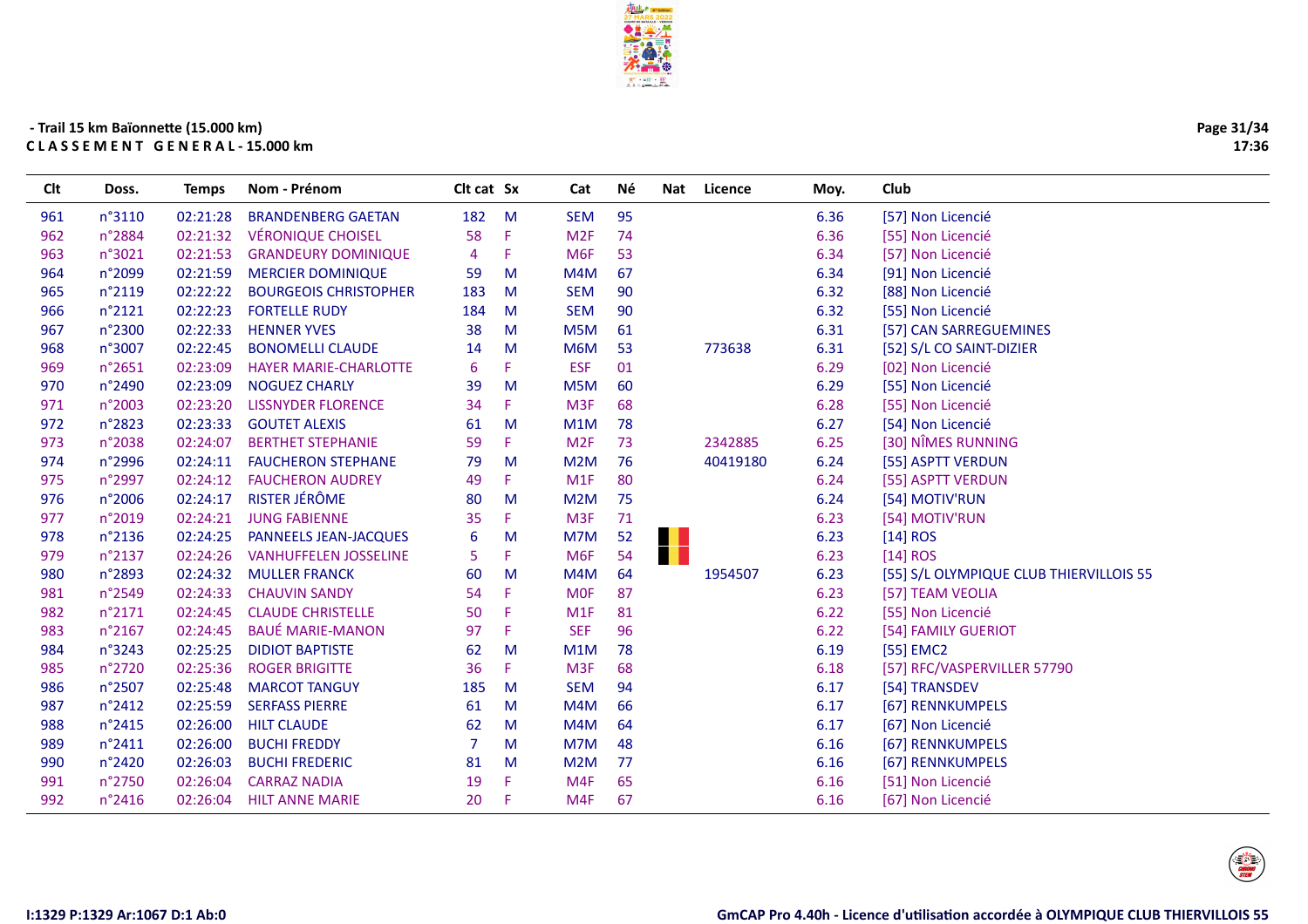

Clt Doss. Temps Nom-Prénom <br />
Clt cat Sx <br />
Cat Né Nat Licence Moy. Club

| Page 32/34<br>17:36 |
|---------------------|
|                     |
|                     |

| 993  | n°2438 | 02:26:05 | <b>CHANTECLAIR RÉMY</b>      | 63  | M | M4M              | 65 | 6.16 | [14] RENNKUMPELS                   |
|------|--------|----------|------------------------------|-----|---|------------------|----|------|------------------------------------|
| 994  | n°2410 | 02:26:05 | <b>GASSER FRANÇOIS</b>       | 81  | M | M3M              | 68 | 6.16 | [67] RENNKUMPELS                   |
| 995  | n°2435 | 02:26:05 | <b>GROSSTEPHAN DOMINIQUE</b> | 40  | M | M <sub>5</sub> M | 60 | 6.16 | [67] RENN KUMPELS BOUXWILLER       |
| 996  | n°2031 | 02:26:17 | <b>HAINAUX LÉA</b>           | 7   |   | <b>ESF</b>       | 00 | 6.15 | [55] Non Licencié                  |
| 997  | n°2881 | 02:26:22 | <b>JOUMARD ASTRID</b>        | 60  | F | M <sub>2F</sub>  | 75 | 6.15 | [54] Non Licencié                  |
| 998  | n°2615 | 02:26:26 | <b>MASSET AURELIEN</b>       | 186 | M | <b>SEM</b>       | 88 | 6.15 | [51] AMELIE MASSET                 |
| 999  | n°2614 | 02:26:27 | <b>MASSET AMELIE</b>         | 98  | F | <b>SEF</b>       | 94 | 6.15 | [51] Non Licencié                  |
| 1000 | n°2373 | 02:26:31 | <b>ROBINET EMILIE</b>        | 55  | F | <b>MOF</b>       | 86 | 6.14 | [55] Non Licencié                  |
| 1001 | n°2398 | 02:26:47 | <b>WAGNON JÉRÔME</b>         | 80  | M | <b>MOM</b>       | 86 | 6.13 | [55] LES CHIEROTHAINS              |
| 1002 | n°2172 | 02:26:54 | <b>MOYAUX MELISSA</b>        | 99  | F | <b>SEF</b>       | 88 | 6.13 | [88] FAMILY GUERIOT                |
| 1003 | n°2748 | 02:26:54 | <b>PRATS BÉATRICE</b>        | 61  | F | M <sub>2F</sub>  | 73 | 6.13 | [55] Non Licencié                  |
| 1004 | n°2772 | 02:26:59 | <b>SUY MICHAËL</b>           | 187 | M | <b>SEM</b>       | 89 | 6.12 | [55] Non Licencié                  |
| 1005 | n°2043 | 02:27:15 | <b>NIAY SOPHIE</b>           | 37  | F | M <sub>3F</sub>  | 71 | 6.11 | [54] Non Licencié                  |
| 1006 | n°2513 | 02:27:53 | <b>TIXIER BERNARD</b>        | 15  | M | M6M              | 53 | 6.09 | [55] Non Licencié                  |
| 1007 | n°1952 | 02:27:56 | <b>COOLS ANTHONY</b>         | 81  | M | <b>MOM</b>       | 85 | 6.08 | [54] Non Licencié                  |
| 1008 | n°2543 | 02:28:31 | <b>HUVET CATHERINE</b>       | 51  | F | M <sub>1</sub> F | 78 | 6.06 | [51] Non Licencié                  |
| 1009 | n°2774 | 02:28:51 | <b>RIAUX PAULINE</b>         | 100 | F | <b>SEF</b>       | 93 | 6.05 | $[77]$ 53 CSR                      |
| 1010 | n°3119 | 02:28:58 | <b>GEYER CAROLE</b>          | 56  | F | <b>MOF</b>       | 86 | 6.04 | [57] Non Licencié                  |
| 1011 | n°3118 | 02:28:59 | <b>GEYER GÉRALD</b>          | 16  | M | M6M              | 53 | 6.04 | [57] Non Licencié                  |
| 1012 | n°2029 | 02:29:05 | <b>HEGOBURU JULIEN</b>       | 82  | M | <b>MOM</b>       | 83 | 6.04 | [55] Non Licencié                  |
| 1013 | n°2737 | 02:29:15 | <b>PONCELET Geraldine</b>    | 62  | F | M <sub>2F</sub>  | 75 | 6.03 | Non Licencié                       |
| 1014 | n°2946 | 02:29:23 | <b>FRESSINET VANESSA</b>     | 57  | F | <b>MOF</b>       | 87 | 6.02 | [55] Non Licencié                  |
| 1015 | n°2816 | 02:29:32 | <b>CHEVALIER JESSICA</b>     | 58  | F | <b>MOF</b>       | 84 | 6.02 | [55] JÉRÔME CHEVALIER              |
| 1016 | n°2815 | 02:29:34 | <b>CHEVALIER JÉRÔME</b>      | 82  | M | M <sub>2</sub> M | 76 | 6.02 | [55] Non Licencié                  |
| 1017 | n°2583 | 02:29:44 | <b>BOUBOUNE KARINE</b>       | 59  | F | <b>MOF</b>       | 87 | 6.01 | [28] Non Licencié                  |
| 1018 | n°2760 | 02:29:59 | <b>CAREGNATO ÉLIA</b>        | 101 | Æ | <b>SEF</b>       | 95 | 6.00 | [10] Non Licencié                  |
| 1019 | n°2834 | 02:30:04 | <b>LILAS RAYMONDE</b>        | 6   | F | M <sub>6F</sub>  | 54 | 6.00 | [57] RFC VASPERVILLER              |
| 1020 | n°2715 | 02:30:22 | <b>WAGNER NATHALIE</b>       | 38  | F | M <sub>3F</sub>  | 71 | 5.99 | [57] RFC VASPERVILLER              |
| 1021 | n°2740 | 02:30:22 | <b>SCHITZ GILBERT</b>        | 82  | M | M3M              | 68 | 5.99 | [57] RUNNING FUN CLUB VASPERVILLER |
| 1022 | n°2861 | 02:30:24 | <b>DUSSART PATRICK</b>       | 64  | M | M4M              | 64 | 5.98 | [59] Non Licencié                  |
| 1023 | n°2325 | 02:30:32 | NIEDER THIERRY               | 41  | M | M <sub>5</sub> M | 59 | 5.98 | [55] Non Licencié                  |
| 1024 | n°2998 | 02:31:37 | <b>RUDEAU VANESSA</b>        | 60  | F | <b>MOF</b>       | 86 | 5.94 | [54] Non Licencié                  |
|      |        |          |                              |     |   |                  |    |      |                                    |

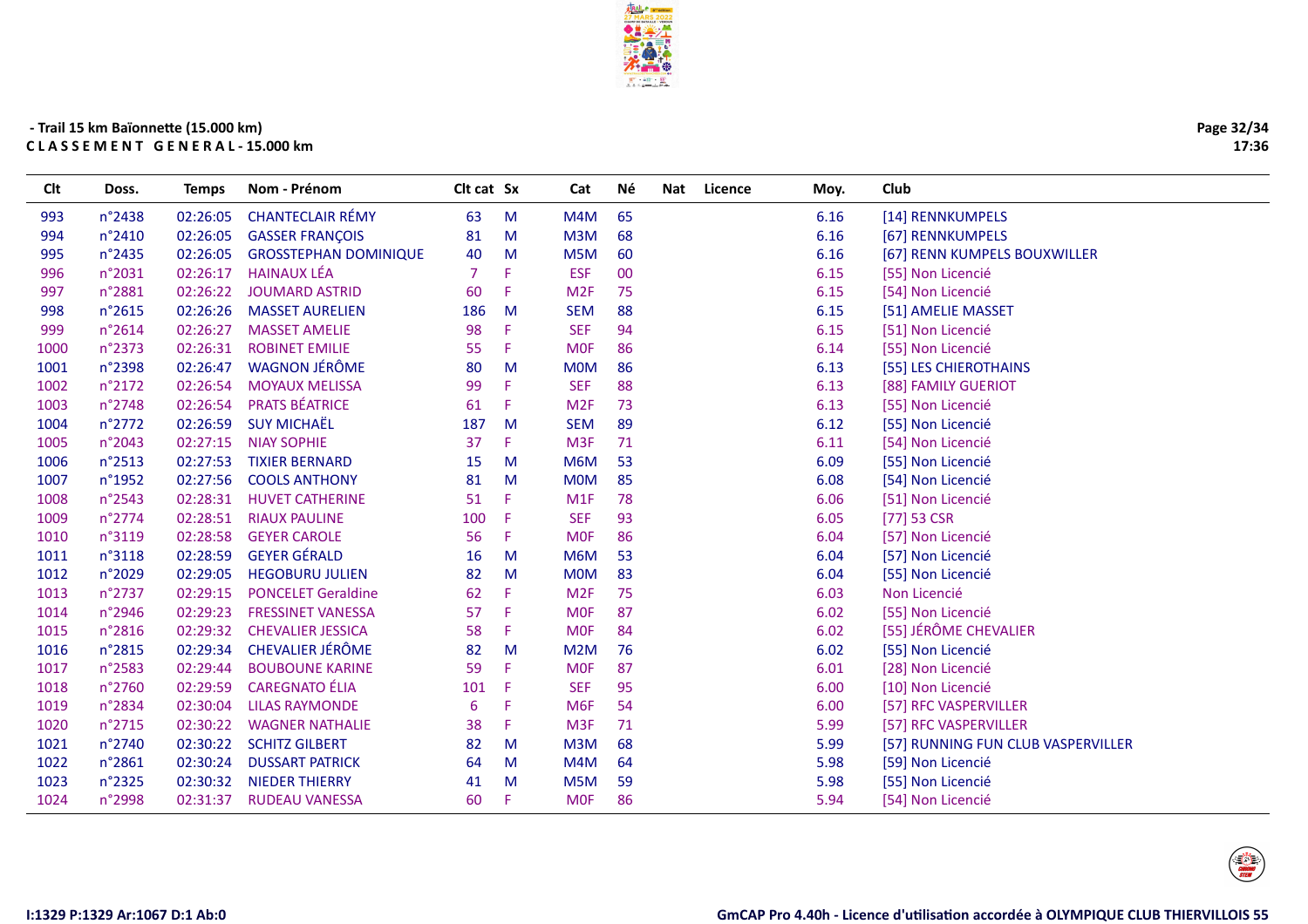

| Page 33/34 |
|------------|
| 17:36      |

| <b>Clt</b> | Doss.  | Temps    | Nom - Prénom              | Clt cat Sx     |    | Cat              | Né | Nat | Licence | Moy. | Club                    |
|------------|--------|----------|---------------------------|----------------|----|------------------|----|-----|---------|------|-------------------------|
| 1025       | n°2980 | 02:31:42 | <b>SIMONIN ALAIN</b>      | 42             | M  | M5M              | 61 |     |         | 5.93 | [54] Non Licencié       |
| 1026       | n°3008 | 02:31:58 | <b>RAGAZZI CATHERINE</b>  | 17             | F  | M <sub>5F</sub>  | 62 |     |         | 5.92 | [54] Non Licencié       |
| 1027       | n°2529 | 02:32:20 | <b>THOMAS LUC</b>         | 17             | M  | M6M              | 55 |     |         | 5.91 | [91] DES JARDINS        |
| 1028       | n°2073 | 02:32:33 | <b>REVEANI MARIE</b>      | 61             | F  | <b>MOF</b>       | 83 |     |         | 5.90 | [55] Non Licencié       |
| 1029       | n°2077 | 02:32:33 | <b>NICOLAS AURELIEN</b>   | 83             | M  | <b>MOM</b>       | 83 |     |         | 5.90 | [55] Non Licencié       |
| 1030       | n°2426 | 02:32:46 | <b>VRIGNAUD RÉMI</b>      | 83             | M  | M2M              | 74 |     |         | 5.89 | [57] TRANSDEV           |
| 1031       | n°2569 | 02:34:01 | <b>BALIZEAUX ROMANE</b>   | $\overline{2}$ | F  | <b>JUF</b>       | 04 |     |         | 5.84 | [55] TEAM E.LECLERC     |
| 1032       | n°2568 | 02:34:03 | <b>BALIZEAUX JEROME</b>   | 84             | M  | M <sub>2</sub> M | 77 |     |         | 5.84 | [55] TEAM E.LECLERC     |
| 1033       | n°2468 | 02:38:07 | <b>GAUTHERON MAGALI</b>   | 52             | F  | M1F              | 80 |     |         | 5.69 | [88] CÉLINE MARQUÉS     |
| 1034       | n°2465 | 02:38:08 | <b>MARQUÉS CÉLINE</b>     | 53             | F. | M <sub>1</sub> F | 82 |     |         | 5.69 | [88] Non Licencié       |
| 1035       | n°2259 | 02:38:27 | <b>ANTOINE MARION</b>     | 102            | -F | <b>SEF</b>       | 90 |     |         | 5.68 | [75] TEAM DAMVIBOV      |
| 1036       | n°2566 | 02:38:33 | <b>MAKHLOUFI MAGDA</b>    | 54             | Æ  | M1F              | 80 |     |         | 5.68 | [57] Non Licencié       |
| 1037       | n°2985 | 02:38:52 | <b>JOURON MARIE-ANNE</b>  | 103            | Æ  | <b>SEF</b>       | 89 |     |         | 5.67 | [55] Non Licencié       |
| 1038       | n°2796 | 02:38:57 | <b>MOUTET GUY</b>         | 8              | M  | M7M              | 50 |     | 502886  | 5.66 | [28] OCCBA              |
| 1039       | n°2922 | 02:39:04 | <b>GOMIS NATHALIE</b>     | 21             | F  | M4F              | 67 |     |         | 5.66 | [55] Non Licencié       |
| 1040       | n°2359 | 02:39:05 | <b>FORNITO MARIE-LOU</b>  | 104            | -F | <b>SEF</b>       | 96 |     |         | 5.66 | [55] Non Licencié       |
| 1041       | n°2494 | 02:39:18 | <b>GAVROY ROMANE</b>      | 105            | -F | <b>SEF</b>       | 99 |     |         | 5.65 | [55] WIN4YOUTH ADECCO   |
| 1042       | n°2056 | 02:39:55 | <b>JEANCOLAS CLOTILDE</b> | 8              | F  | <b>ESF</b>       | 00 |     |         | 5.63 | [54] Non Licencié       |
| 1043       | n°2687 | 02:42:20 | <b>BEAU PATRICE</b>       | 43             | M  | M <sub>5</sub> M | 58 |     |         | 5.54 | [10] JOGGING CLUB DRYAT |
| 1044       | n°2582 | 02:44:19 | ROCHEDIX LAETITIA         | 106            | F  | <b>SEF</b>       | 91 |     |         | 5.48 | [78] Non Licencié       |
| 1045       | n°2024 | 02:44:57 | <b>HAINAUX SANDRINE</b>   | 63             | F  | M <sub>2F</sub>  | 76 |     |         | 5.46 | [55] Non Licencié       |
| 1046       | n°2601 | 02:46:55 | <b>BIDON NICOLAS</b>      | 65             | M  | M4M              | 64 |     |         | 5.39 | [57] BIDON'S FAMILY     |
| 1047       | n°2028 | 02:51:40 | <b>GROUX GEOFFREY</b>     | 85             | M  | M2M              | 76 |     |         | 5.24 | [59] Non Licencié       |
| 1048       | n°2971 | 02:52:23 | <b>BIACHE ALIX</b>        | 107            | F  | <b>SEF</b>       | 88 |     |         | 5.22 | [54] Non Licencié       |
| 1049       | n°2577 | 02:52:59 | <b>SCHAEFFER PIERRE</b>   | 84             | M  | <b>MOM</b>       | 86 |     |         | 5.20 | [54] Non Licencié       |
| 1050       | n°2576 | 02:53:00 | LELIÈVRE LAURA            | 108            | F  | <b>SEF</b>       | 89 |     |         | 5.20 | [54] Non Licencié       |
| 1051       | n°1981 | 02:53:08 | <b>GEROME EMMANUELLE</b>  | 64             | F  | M <sub>2F</sub>  | 75 |     |         | 5.20 | [59] TEAM MALO          |
| 1052       | n°2079 | 02:54:21 | <b>MARTIN BÉRIT</b>       | 39             | Æ  | M <sub>3F</sub>  | 71 |     |         | 5.16 | [30] NIMES RUNNING      |
| 1053       | n°1970 | 02:55:47 | <b>BADEROT CHLOE</b>      | 109            | -F | <b>SEF</b>       | 98 |     |         | 5.12 | [55] Non Licencié       |
| 1054       | n°1969 | 02:55:49 | <b>SCHUTTE SANDRINE</b>   | 55             | F  | M <sub>1</sub> F | 78 |     |         | 5.12 | [55] Non Licencié       |
| 1055       | n°2970 | 02:55:53 | <b>JULIAN CYRIL</b>       | 86             | M  | M2M              | 74 |     |         | 5.12 | [54] Non Licencié       |
| 1056       | n°2597 | 02:55:53 | <b>REBOUSSIN ERIC</b>     | 66             | M  | M4M              | 64 |     |         | 5.12 | [54] Non Licencié       |